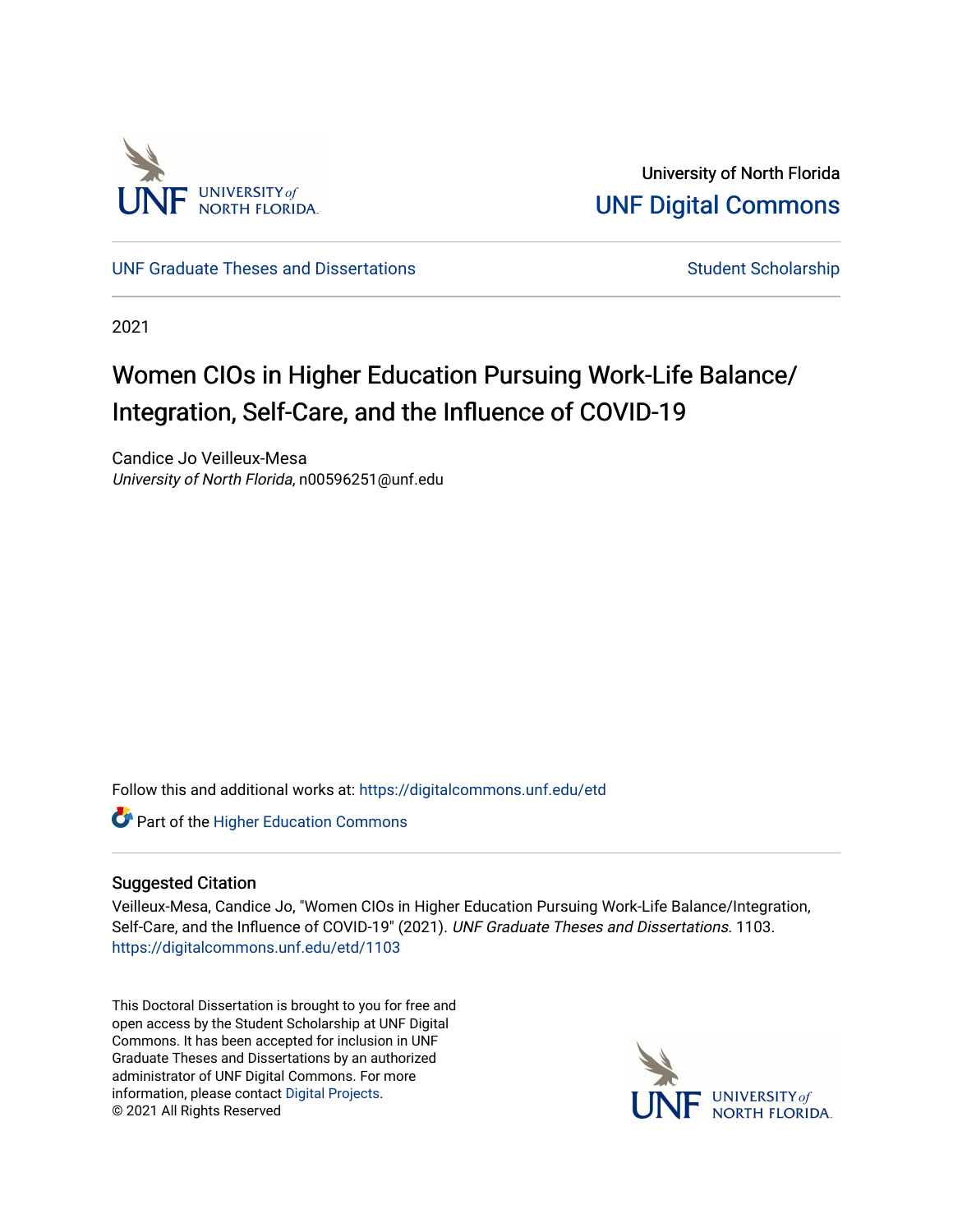# Women CIOs in Higher Education Pursuing Work-Life Balance/Integration, Self-Care, and the

Influence of COVID-19

by

Candice J Veilleux-Mesa

A Dissertation submitted to the Department of Leadership,

School Counseling & Sport Management

in partial fulfillment of the requirements for the degree of

Doctor of Education

#### UNIVERSITY OF NORTH FLORIDA

COLLEGE OF EDUCATION AND HUMAN SERVICES

December 2021

Unpublished work © Candice J Veilleux-Mesa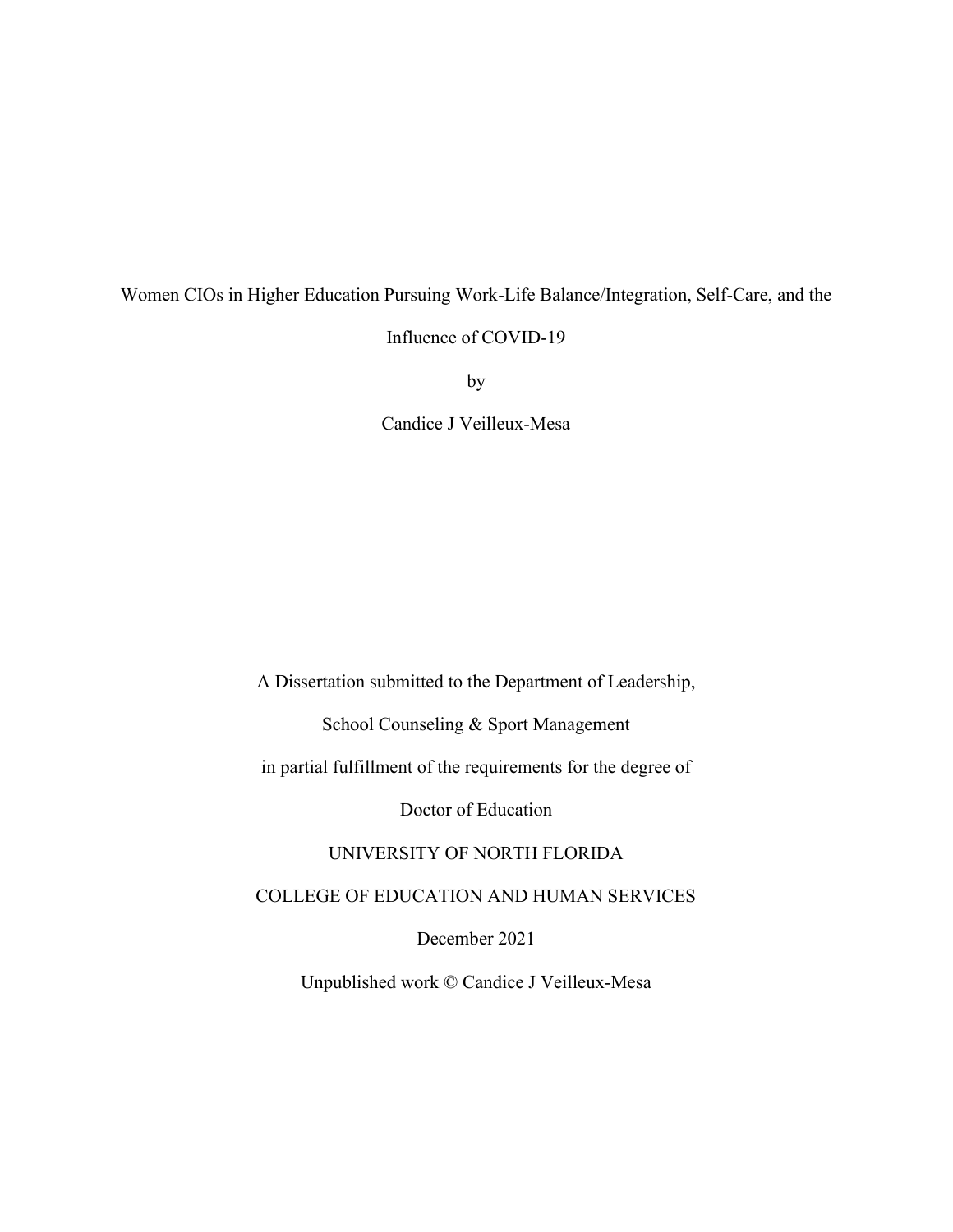This dissertation titled Women CIOs in Higher Education Pursuing Work-Life Balance/Integration, Self-Care, and the Influence of COVID-19

Dr. Linda Skrla, Committee Chair

Dr. Kim Cheek, Committee Member 1

Dr. Amanda Pascale, Committee Member 2

Dr. Elizabeth Brown, Committee Member 3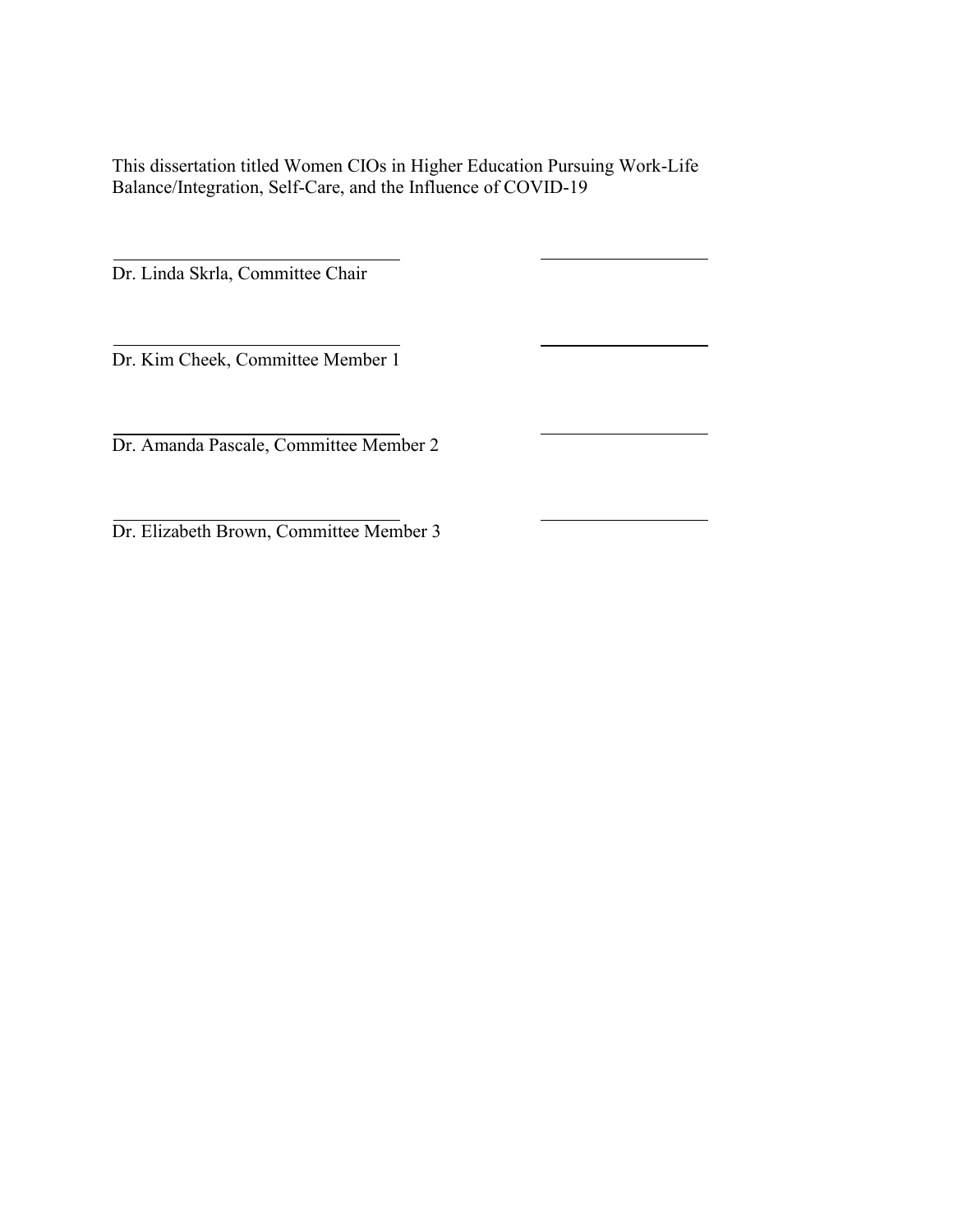### **Dedication**

<span id="page-3-0"></span>*This work is dedicated to all women aspiring to find meaning and balance among the passions in their life as they grow into who they are meant to be.*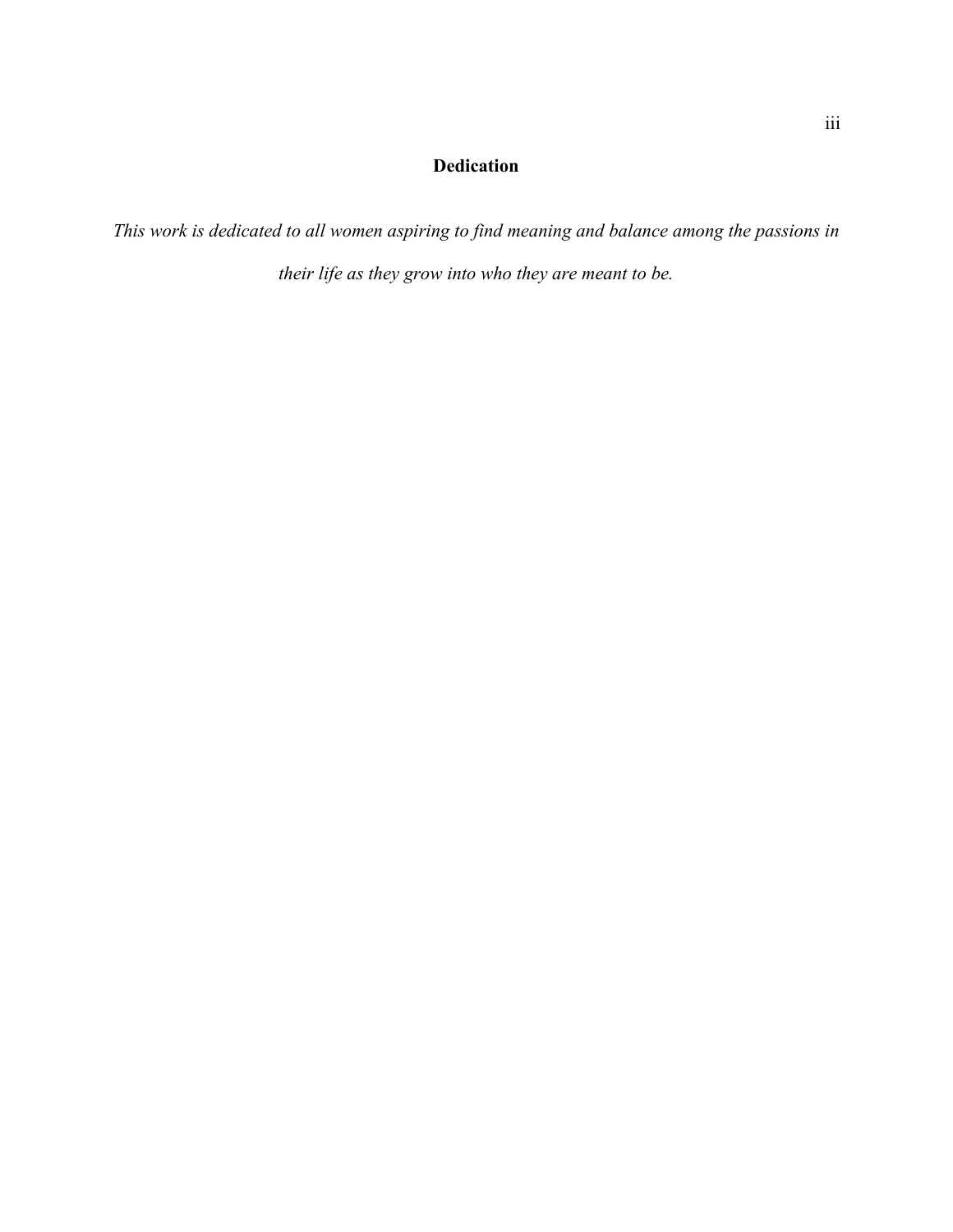#### <span id="page-4-0"></span>**Acknowledgments**

I would first like to thank the women who shared their stories with me. I extend my gratitude to you for your strength and perseverance and for being excellent role models.

My thanks extend to my dissertation committee, Dr. Linda Skrla, Dr. Elizabeth Brown, Dr. Kim Cheek, and Dr. Amanda Pascale for your leadership, insight, consideration, support, and mostly, for your confidence in me.

Along this journey, I have also been quite lucky to have a family whose love, patience and encouragement was never in short supply. To my husband Anthony Veilleux-Mesa, I am so grateful that you are my person. I could never have done this without your daily hugs and uplifting words which melted away the stress and anxiety I often felt throughout this process. I love you so much and I am glad we made it through this together. To my wonderful parents, Vivy Jo and Ken Veilleux, and to my fantastic, spirited sister Avonlea Veilleux. I can never thank you enough for the unconditional love and support you've provided throughout my life. Your encouragement sparked my love for education and exploration. Thank you for your infinite compassion, energy, and faith. I hope I have made you proud. To my resilient and courageous mother-in-law, Tery Mesa. Thank you for your love and for serving as an exceptional example for women leaders everywhere. To my best friend and confidante, Lysdel Tellez. Your passion for life is an absolute inspiration. Thank you for always reminding me of the powerful benefits of sisterhood, friendship, self-care, and laughter.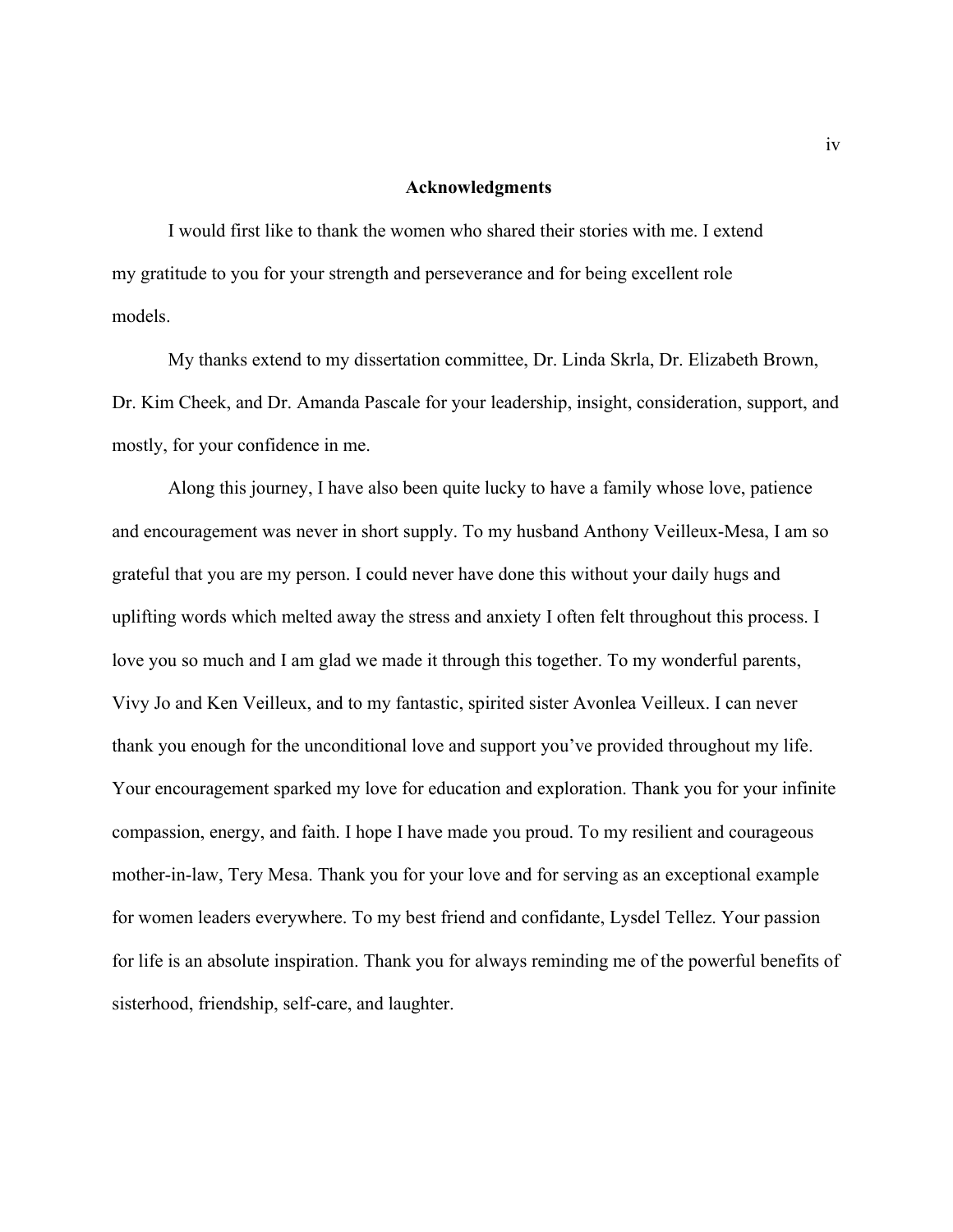To my Great 28 cohort friends, Ellen Wheeler and Leslie Gordon. You are the best cheerleading squad ever. I am forever grateful for the many ways in which you kept me focused and motivated. Your friendship and support these last years have meant the world to me.

To my exceptional boss and mentor, Megan Kuehner. Your support of and for me throughout this process was nothing less than amazing. At every turn, you gave me what you could to help me along. I am forever grateful.

To my friend and colleague, Ada Vaughn. Thank you for being the first person to hear my news every weekday—good or bad. You were always there for me, and you supported me every step of the way. I am forever thankful for your friendship.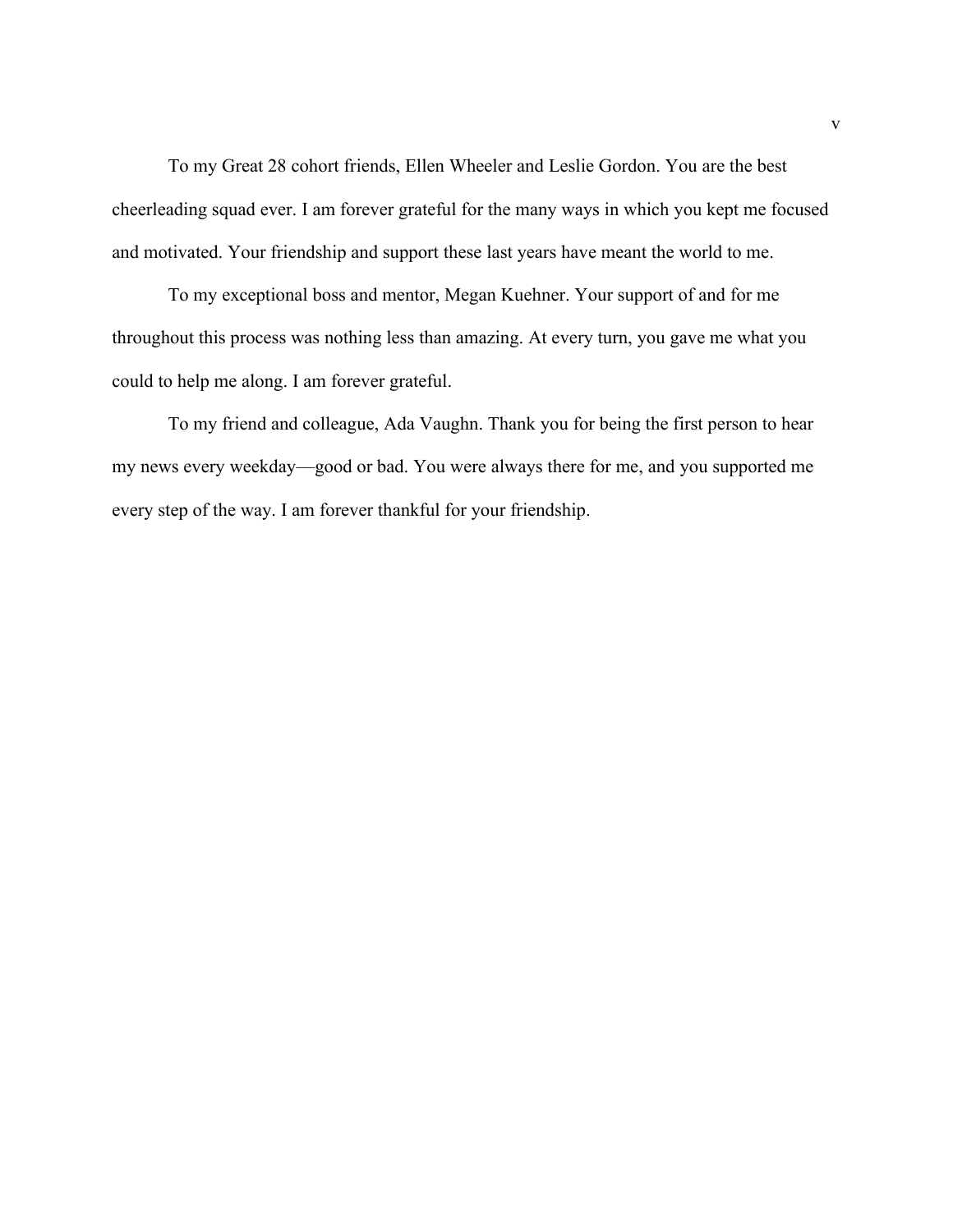## **TABLE OF CONTENTS**

vi

<span id="page-6-0"></span>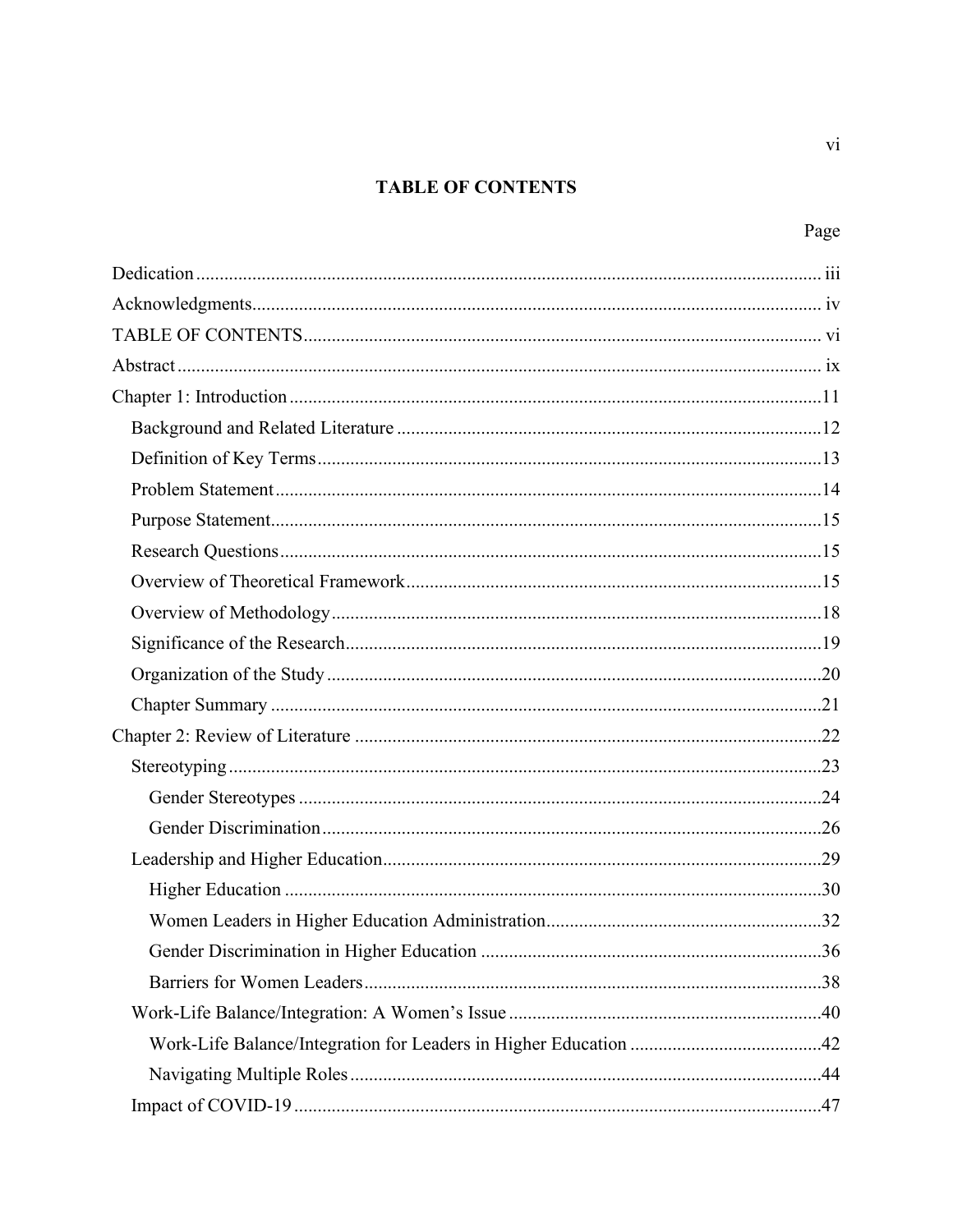$\rm vii$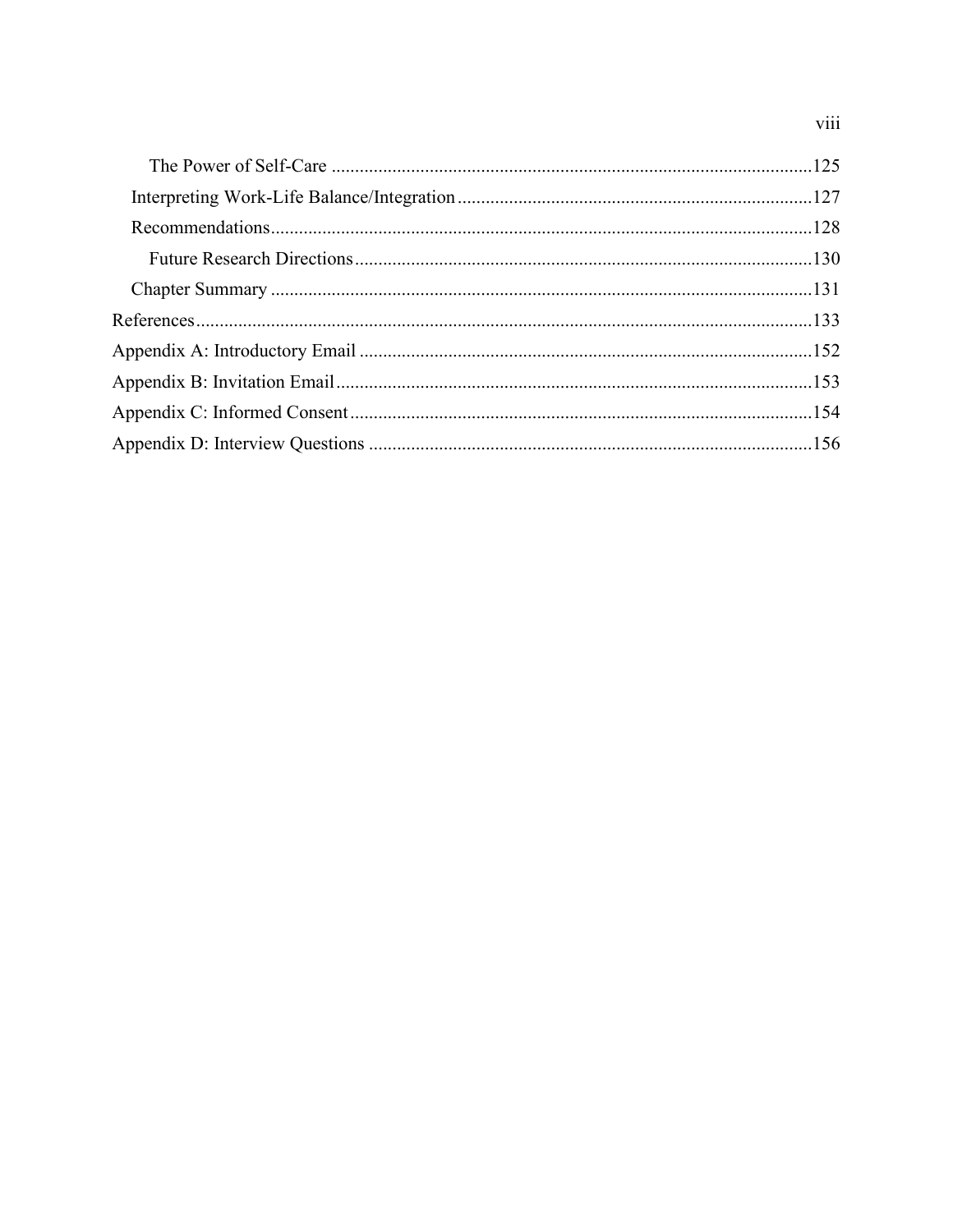#### **Abstract**

<span id="page-9-0"></span>There is a gender gap within higher education (HE) administration, and specifically the Chief Information Officer (CIO) position. This is a problem because men and women administrators provide diverse perceptions and advantages to HE institutions. The CIO perspective is important because they perform a critical role in the IT management and organization of HE institutions. Additionally, women in leadership positions often face additional pressures and barriers as compared to their men counterparts when seeking to integrate their work, family, and personal self-care. Thus, to further understand and take action to improve representation of women HE CIOs, the purpose of this study was to examine the experiences and perspectives of women HE CIOs and their ability to find and maintain work-life balance/integration with their roles as a worker, family member, and self-care and the significant impact of the novel COVID-19 pandemic in the pursuit of this goal. In this study, I used qualitative case study methodology and liberal feminist lens to explore the work-life balance/integration journeys, views, and practices of three women working as CIOs in HE institutions. The work-life journeys these women CIOs experienced were complex and inspiring. They hold the demanding and intricate responsibilities of the technology management and development within their respective institutions. They work long hours, endure the stress and pressure associated with this position, and adjust to enormous strain when necessary, such as momentous impact of COVID-19. They spend much of their energy toward the obligations and enrichment of their careers and their passion for this work is evident. They also acknowledge the impact work has on their home and personal lives. They organize their roles and responsibilities according to priority and recognize the importance of their own wellbeing and practices of self-care as major factors in the success of their other roles.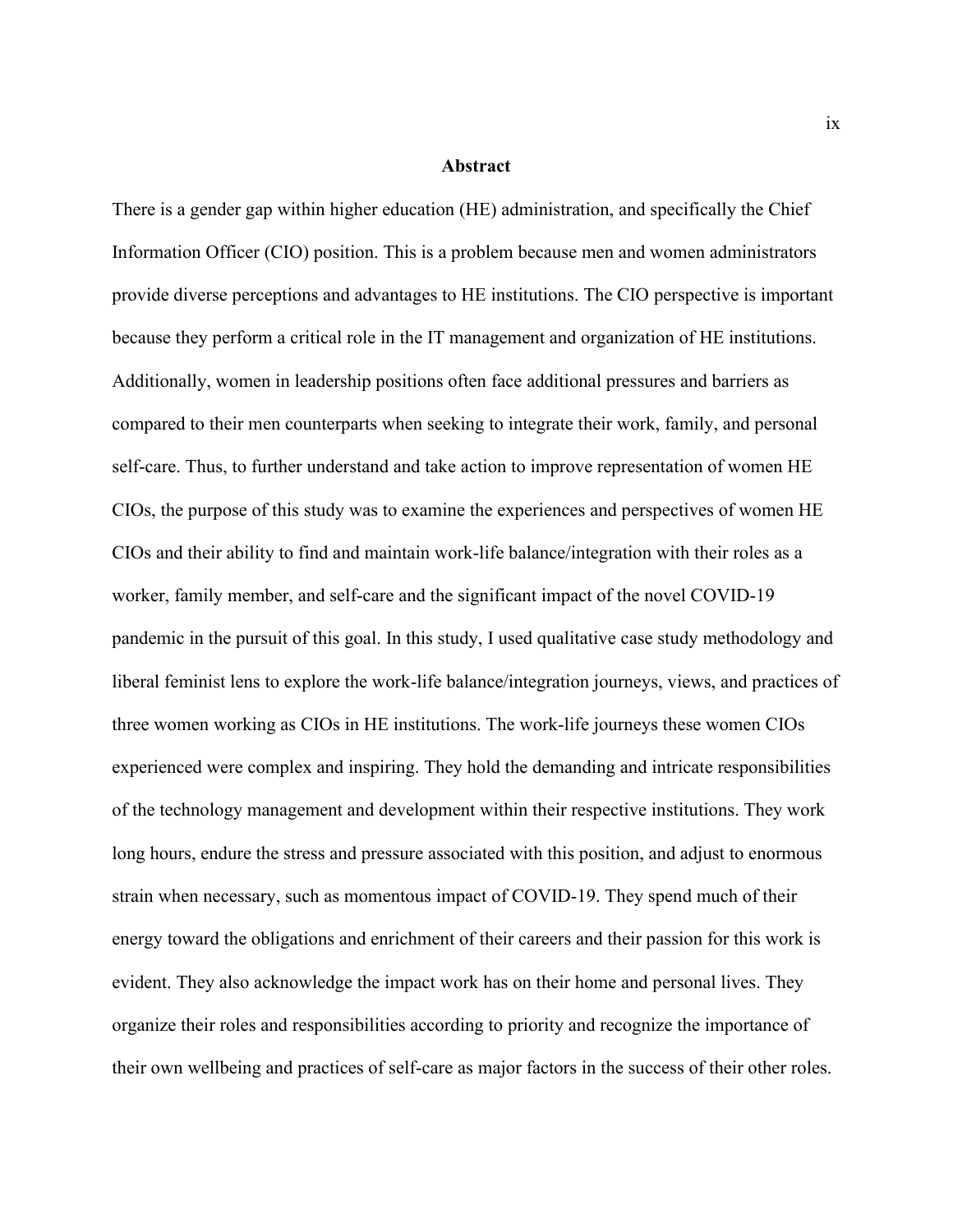Ultimately, the pursuit and maintenance of work-life balance is an ever-evolving yet crucial aspect of these women HE CIOs lives.

*Keywords*: Chief Information Officer, COVID-19, higher education, self-care, women, work-life balance, work-life integration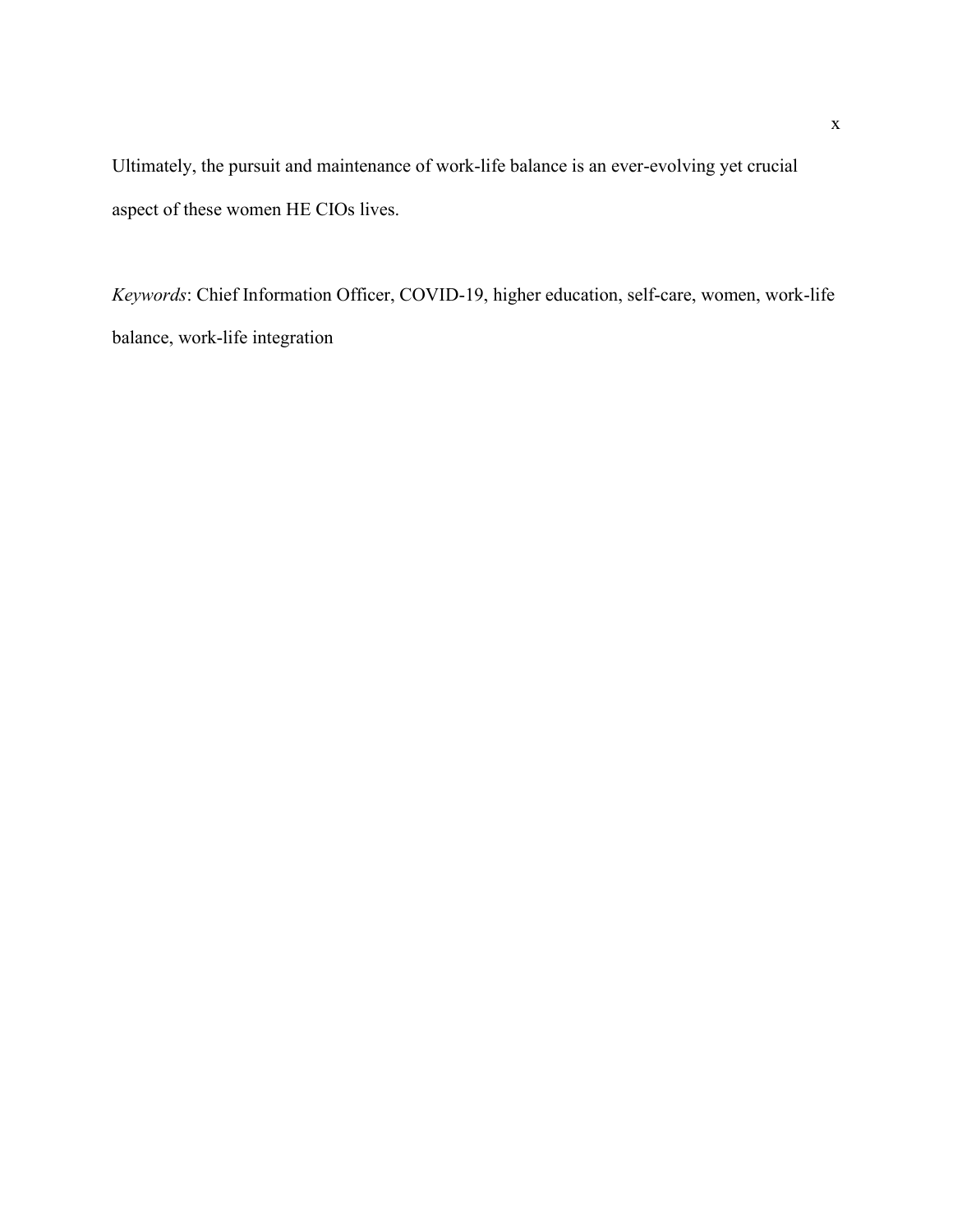#### **Chapter 1: Introduction**

<span id="page-11-0"></span>This dissertation explores the perceptions and experiences of women higher education (HE) Chief Information Officers (CIOs) regarding their ability to find and maintain work-life balance/integration with their roles as a worker, family member, and self-care and the significant impact of the novel Coronavirus Disease 2019 pandemic (COVID-19) in the pursuit of this goal. This study emerged from a distinct lack of scholarly research on women HE CIOs pursuing work-life balance/integration, and the influence of COVID-19. In this study, I used qualitative case study methodology and liberal feminist lens to explore the work-life balance/integration journeys, views, and practices of three women working as CIOs in HE institutions.

In the United States (U.S.), although women account for more than 50% of the U.S. population (U.S. Census Bureau, 2019), they are underrepresented as administrative leaders in highly influential establishments including political offices, business organizations, and HE institutions (Agars, 2004; American Council on Education, 2017; Dolan, 2010; Eagly, 2007; Rhode, 2017; Snyder et al., 2016). This gender gap extends to top administrator positions within HE institutions and is a prevalent concern as men and women contribute diverse advantages to administrative positions based on their unique perceptions and experiences (Young, 2004). Additionally, to provide a representation of one group's perceptions, numerous representatives of said group are required to be physically present to voice the concerns and topics of interest the group holds (Campbell, Childs, & Lovenduski, 2010). Further, women in leadership contend with additional pressures and barriers than their men counterparts when pursuing equilibrium in their roles as a worker, family member, and personal life (Guthrie et al., 2005; Padulo, 2001; Yakaboski & Donahoo, 2010).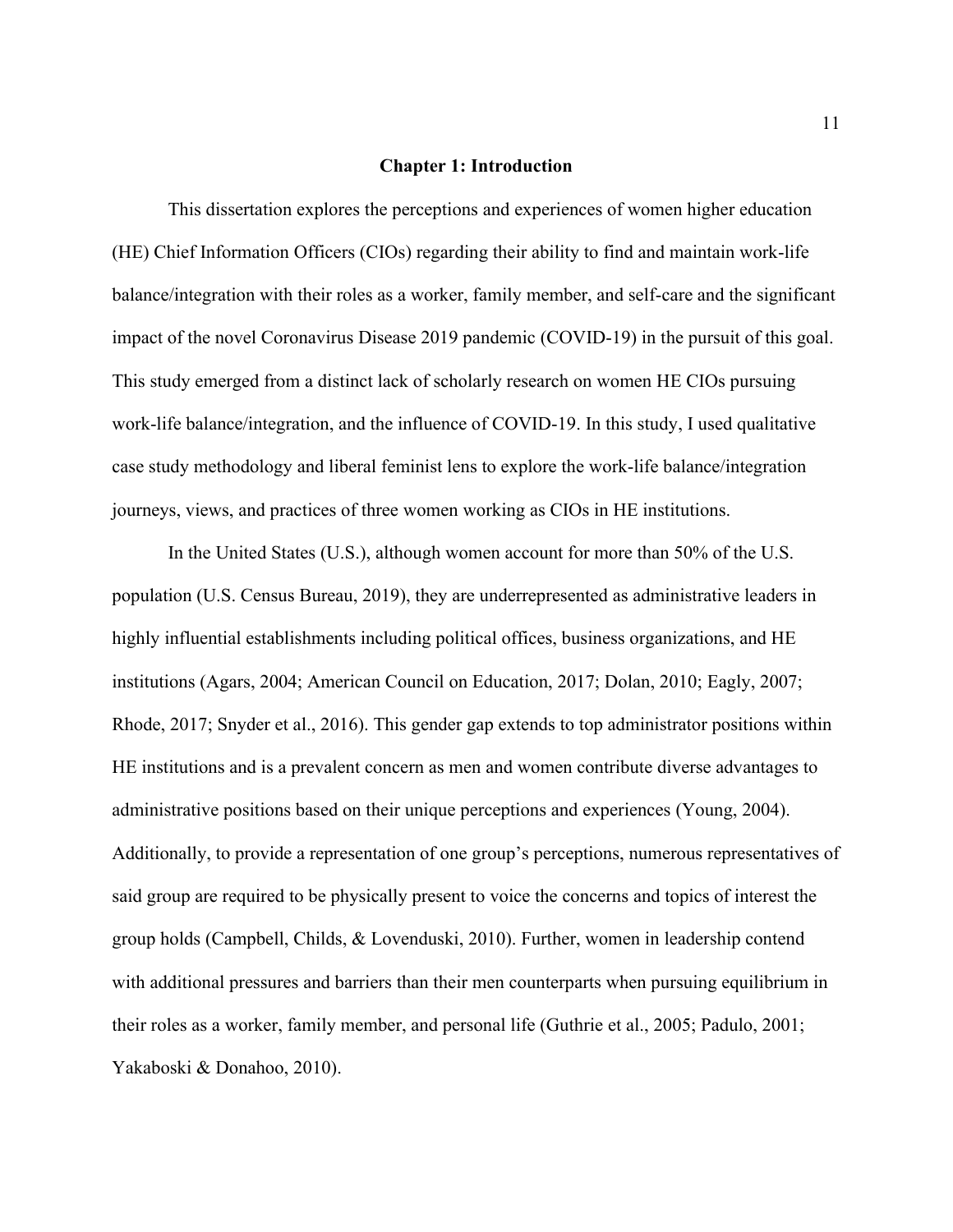#### <span id="page-12-0"></span>**Background and Related Literature**

Gender stereotypes can strongly influence people's perceptions (i.e., beliefs) regarding how one should act, what they should wear, and what occupation they should hold (Deaux & Lewis, 1984; Golombok & Fivush, 1994; Lips, 2017). Researchers have found gender stereotypes and gender discrimination impact women's ability to pursue and achieve leadership roles (Lips, 2017; Vongalis-Macrow, 2016) which contributes to the underrepresentation of women in leadership positions (Probert, 2005). HE organizations are men-dominated organizations (Acker, 1990; Yakaboski & Donahoo, 2010). They hold to the expectations of the ideal worker norm (Bailyn, 2011; King-White & Rogers, 2018; Williams, 2001). This creates complex challenges for women HE administrators compared to their men colleagues. For example, as women CIOs make up less than a quarter of all CIOs in HE institutions, they may experience additional demands in comparison to their men counterparts (Frye & Fulton, 2020). CIOs are important administrators to consider because, as our society increasingly depends on technology, the necessity for HE CIOs has become crucial to the success and sustainment of HE institutions. Further, it is common for people to have trouble juggling their work, family, and personal responsibilities (i.e., work-life balance/integration) (Lester, 2013), and researchers have specified a need for reshaping and redesigning higher education work culture to create an environment which fosters the ability for women to balance/integrate their work life, home life, and personal goals (Yakaboski & Donahoo, 2010). To fulfill the worker and family role to the best of one's ability, personal health (i.e., wellbeing and self-care) must be prioritized. Wellbeing is the balance of one's mental, physical, emotional, and social dimensions. One example which contributes to state of wellbeing is the act of self-care. Self-care is conducted through behaviors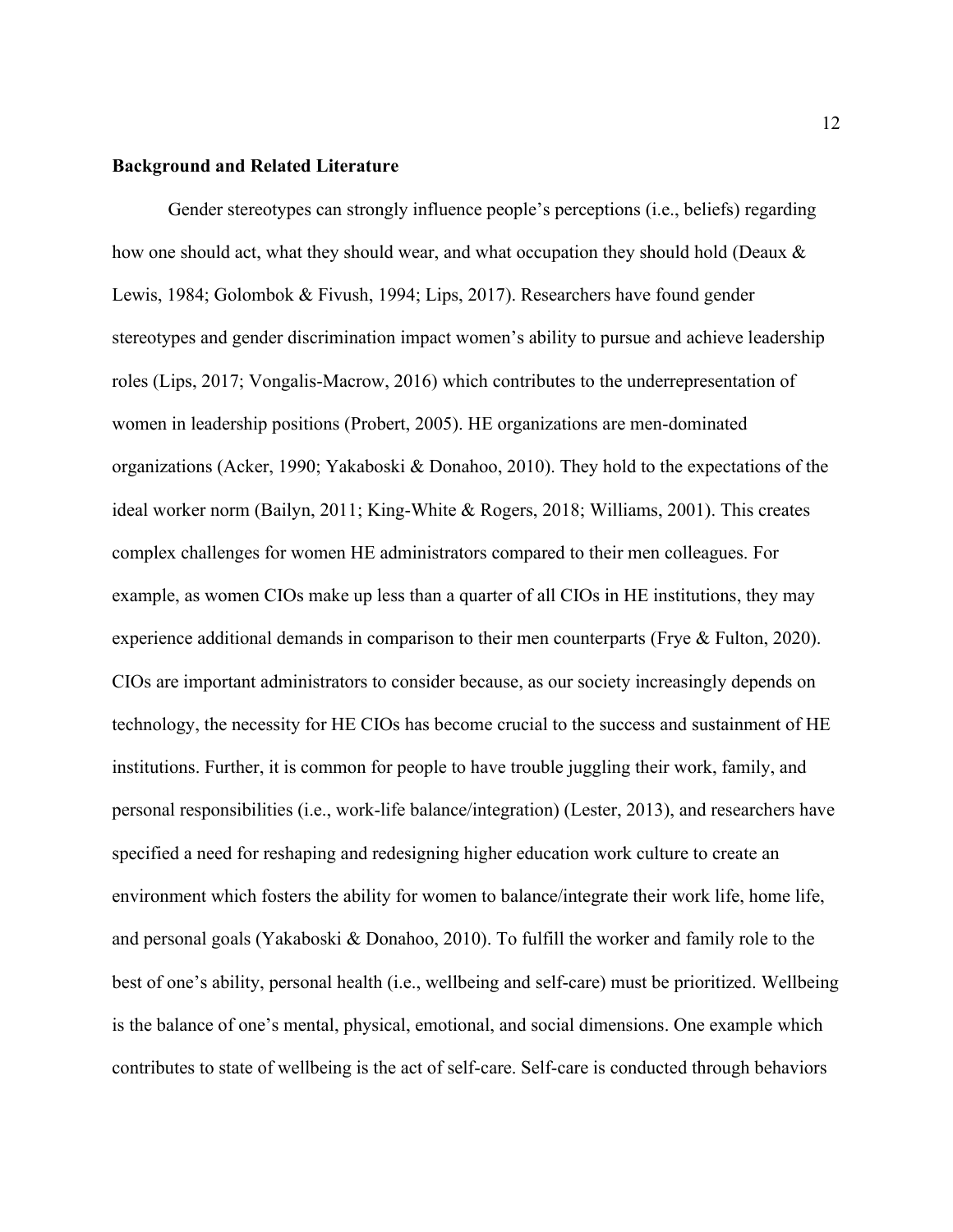which promote, strengthen, and maintain wellbeing (Bryan & Blackman, 2018). For example, some people exhibit self-care through engaging in activities like yoga, reading for pleasure, or writing in a journal. Also, due to the COVID-19 pandemic, HE administrators have been forced to adapt to a new norm (e.g., working remotely, conducting meetings via teleconference) which continues to reshape their professional, family, and personal responsibilities (Diep, 2021; Kaiser Health News, 2021).

#### <span id="page-13-0"></span>**Definition of Key Terms**

For clarification, key terms used in this study have been defined. These definitions are supported by the literature and provide a common basis for the language used in this study. The following terms are:

#### *Chief Information Officer*

The "(s)enior executive responsible for establishing corporate information policy, standards, and management control over all corporate information resources" (Synnott & Gruber, 1981, p. 66).

#### *Coronavirus Disease 2019 (COVID-19 or COVID)*

An infectious disease caused by a novel coronavirus.

#### *Feminist Theory*

Theory which focuses on questions and dilemmas related to sex and gender.

#### *Gender Stereotypes*

"A set of beliefs about what it means to be female or male" (Golombok & Fivush, 1994,

p. 17).

#### *Self-Care*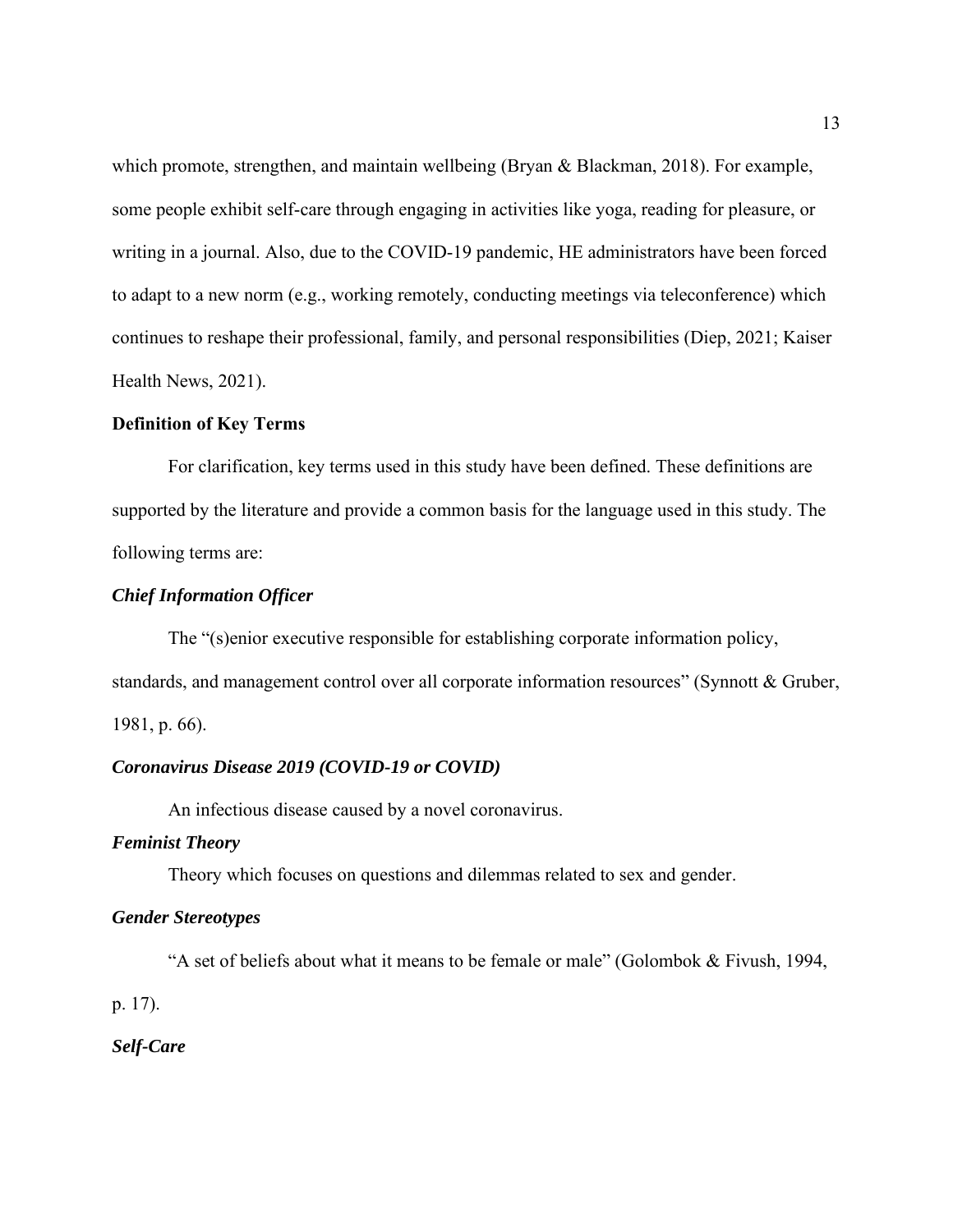The act of conducting behaviors which promote, strengthen, and maintain wellbeing (Bryan & Blackman, 2018).

#### *Senior Leadership*

Senior leaders include top-level executives such as "presidents, chancellors, vice presidents, provosts, deans or their equivalent" (Twombly & Rosser, 2002, p. 459).

#### *Stereotypes*

A collection of beliefs regarding the attributes ascribed to a group of people (Greenwald et al., 2002).

#### *Wellbeing*

For the purposes of this study, wellbeing is the balance of one's mental, physical, emotional, and social dimensions.

#### *Work-Life Balance*

For the purposes of this study, work-life balance is the compartmentalized approach to viewing the roles of work, family, and personal self-care as separate from each other.

#### *Work-Life Integration*

For the purposes of this study, work-life integration is the holistic approach to viewing and combining these roles as all part of one person's experiences in life which are intertwined with one another and not separate from one or another

#### <span id="page-14-0"></span>**Problem Statement**

There is a prevalent gender gap issue within HE administration, and specifically the CIO seat, as women compared to men are consistently tackling additional stressors in men-centric HE institutions because they are forced to contend with pressures to conform to archaic gender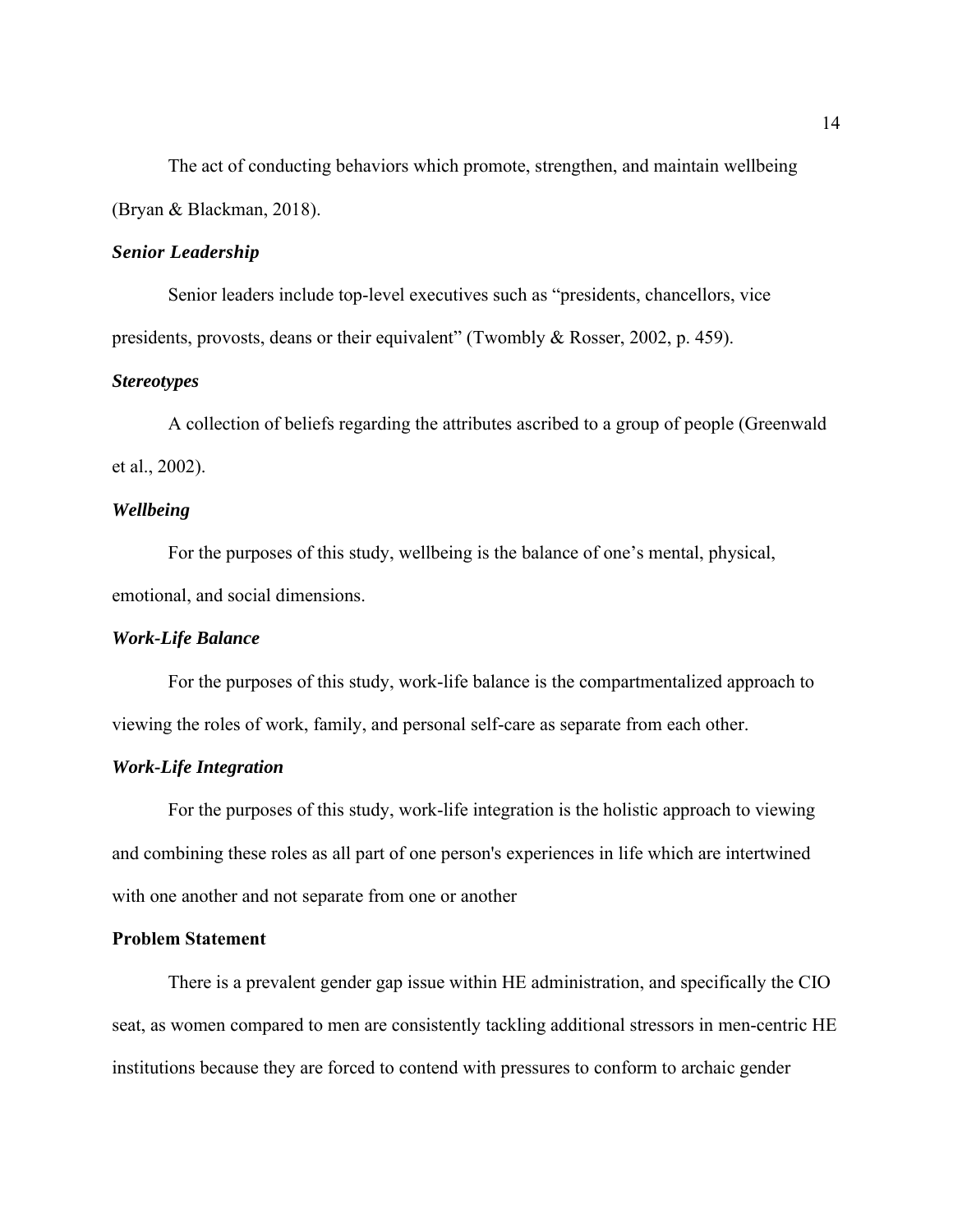stereotypes (i.e., men work outside the home while women perform domestic responsibilities) while simultaneously seeking to harmoniously integrate their work, family, and personal selfcare. Thus, it is imperative to investigate women leader's perspectives, activities, and behaviors to further understand and take action to improve representation of women HE CIOs. Further, there is a gap in research solely on the perspectives and experiences of women HE CIOs pursuing work-life balance/integration, and there is no research on this topic in reference to COVID-19.

#### <span id="page-15-0"></span>**Purpose Statement**

The guiding purpose of this study was to examine the experiences and perceptions of work-life balance/integration, and self-care as a component of such, for women HE administrators working in HE institutions as CIOs and the influence of COVID-19.

#### <span id="page-15-1"></span>**Research Questions**

- What are the perceptions of women HE CIOs regarding their ability to find and maintain work-life balance/integration?
- What do women HE CIOs experience in their pursuit of work-life balance/integration, specifically self-care?
- How has the global Coronavirus Disease 2019 (COVID-19) pandemic influenced women HE CIOs seeking work-life balance/integration?

#### <span id="page-15-2"></span>**Overview of Theoretical Framework**

One way to investigate the prevalent gender gap in HE administration is through the lens and use of feminism and feminist theory. Feminism uncovers and eliminates injustices which have developed throughout history and remain prevalent in our society (Ropers-Huilman  $\&$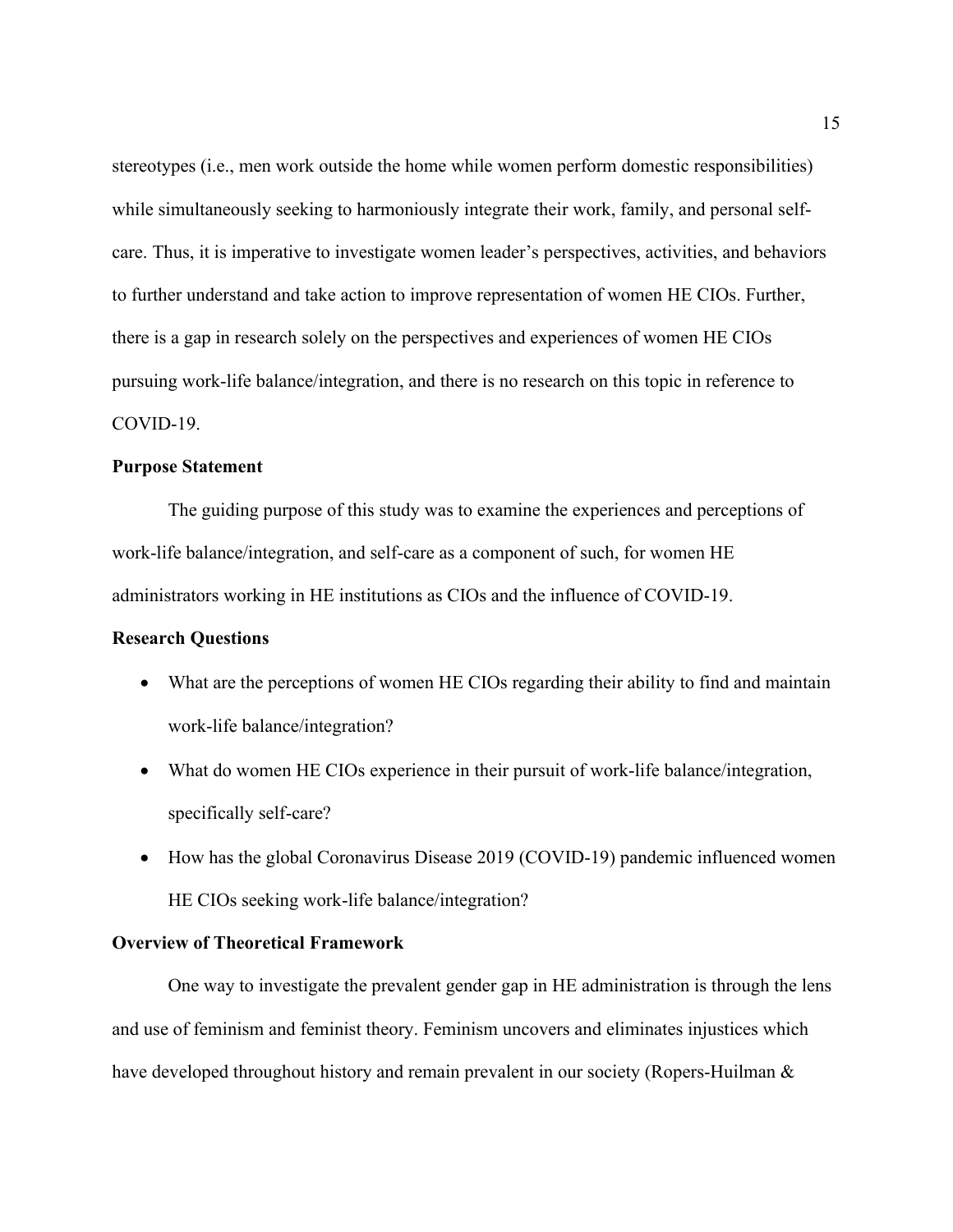Winters, 2011). Feminism is pronounced when one supports and promotes women's rights in the pursuit of equality between women and men (Payne & Payne, 2004; Somekh & Lewin, 2005). Ropers-Huilman and Winters (2011) argue that feminism has a three-part definition; first, women's contributions are valuable to our world; second, due to the oppression women encounter as a group, they have been unable to reach their full potential or experience the rewards of full participation in society; and third, feminists believe women's situation in society and our world needs to change in both public and private domains through multiple means, such as education, policy-making, activism, and individual efforts. Importantly, by investigating the perspectives of women, feminist researchers bring the personal into a public domain and promote women-centered work which is based on collective cooperation instead of detached individual advancement (Acker, 1987; Blackmore, 1989). Often, this focus leads feminist researchers to ask questions such as "Whose truth is heard and validated? Whose perspectives are trusted and valued? Whose manner of communication is reinforced and whose is ignored?" (Ropers-Huilman & Winters, 2011, p. 671).

In general, theories consist of the perspectives of those pursuing answers to questions or dilemmas relating to a specific topic; for example, feminist theory focuses on questions and dilemmas related to sex and gender, and has been utilized in educational literature for decades, discussing general topics ranging from the way in which women have been educated as compared to men, to the scant presence of women in educational entities compared to men (Acker, 1987; Blackmore, 1989; Ferguson, 2017). Feminist theorists have critiqued educational leadership by exposing the struggle and unjustness of women's ascent in educational administration as they are judged based on a men-centric leadership model (Dunn et al., 2014).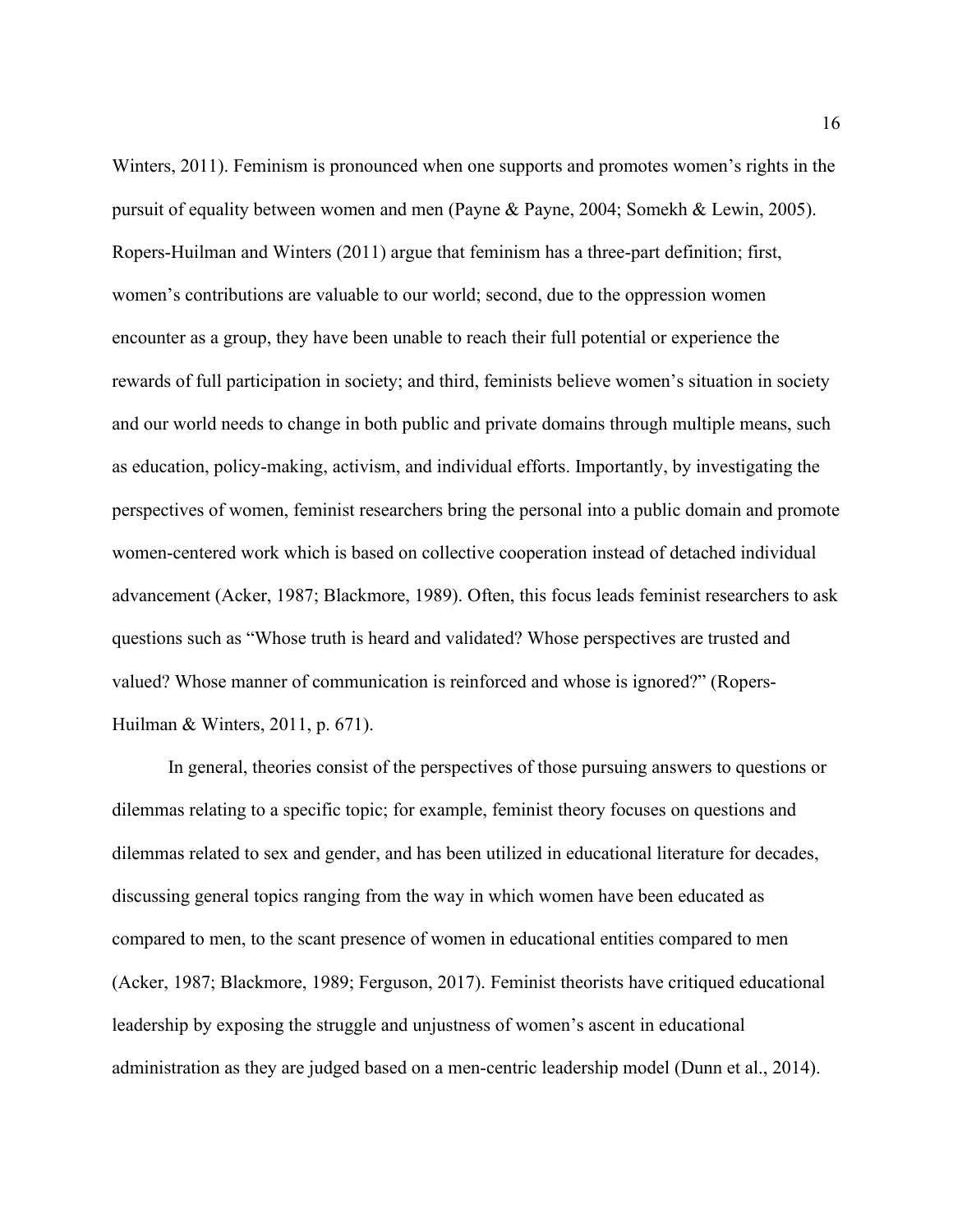Using a feminist lens is beneficial because the "consciousness which underlies [feminism] enables feminists to interpret social reality in ways which may be radically different from other interpretations…The same events, behaviors, states, beliefs, and so on come to *mean* something different from what they previously meant" (Stanley & Wise, 1991, p. 277). Thus, the feminist theory perspective (i.e., feminist lens) offers a unique view of events and situations in a mencentric work environment such as higher education.

As Ropers-Huilman and Winters' (2011) definition of feminism explains, there are multiple means of changing women's situation in society (e.g., activism, policy-making, education) and through these means, multiple types of feminism have emerged. Some examples include, radical feminism which focuses on reshaping society in its entirety as they argue our society is inherently patriarchal; intersectional feminism which focuses on the intersection of various parts of one's identity (i.e., race, class, gender) in oppression; and liberal feminism which focuses on the premise that women and men are fundamentally equal but social conditions in our society (e.g., traditional gender norms) create a disparity between them (Baehr, 2021; Brewer & Dundes, 2018; Willis, 1984).

Liberal feminism also holds that freedom is based on personal autonomy (i.e., one should live the life they choose), and in our gendered society which has been established through a traditionally patriarchal culture, personal autonomy is not fully available to women as "social and institutional arrangements often fail to respect women's personal autonomy and other elements of women's flourishing" (Baehr, 2021, para. 8). Thus, liberal feminism aims to investigate and remedy the lack of personal autonomy women experience in this gendered society. Liberal feminism extends to the topic of this study as the goal was to investigate the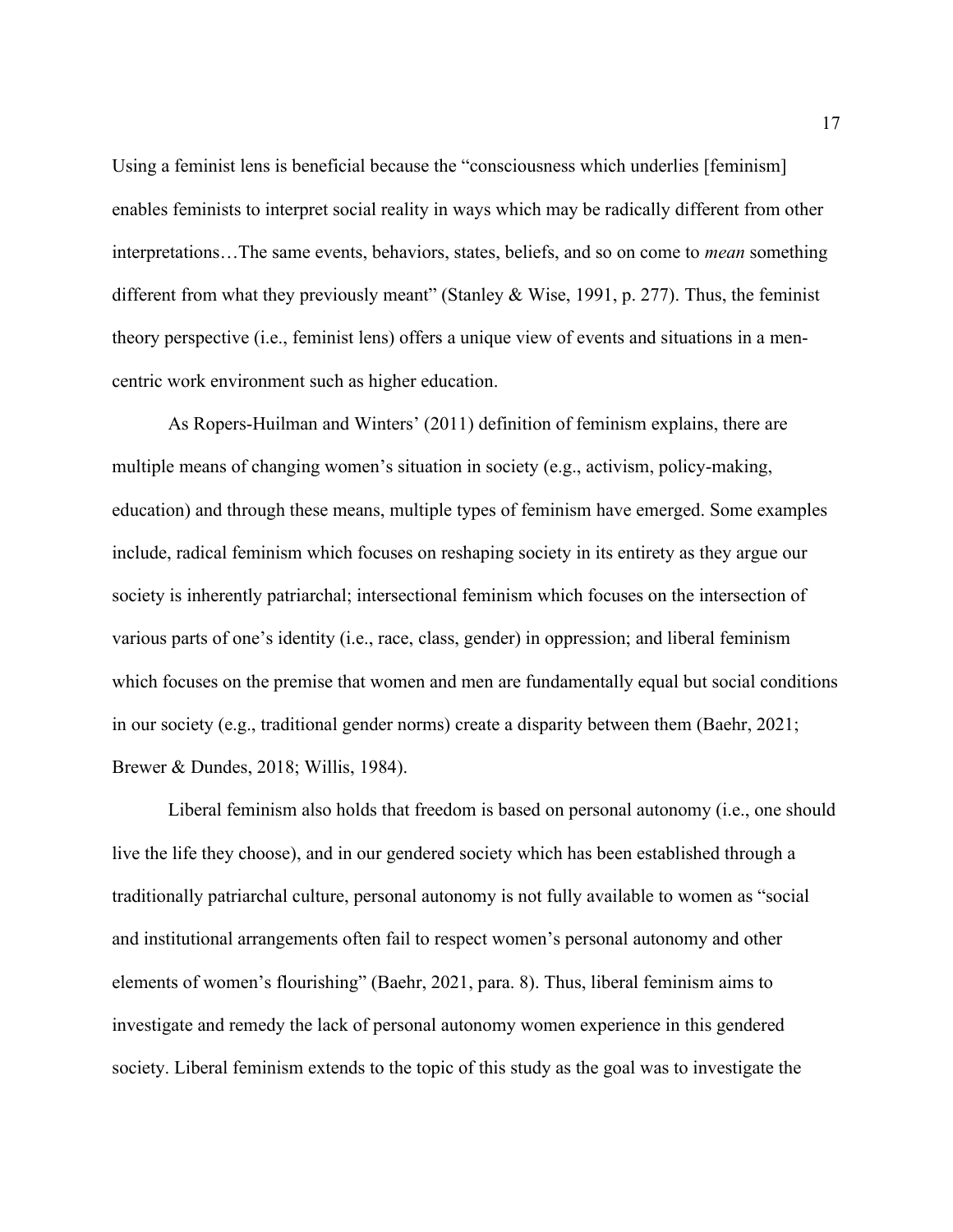unique experiences women CIOs working in HE encounter, the novel perception they provide, and the influence of additional stressors they face when attempting to integrate the responsibilities of their work, family life, and personal self-care while simultaneously enduring pressures to conform to gendered societal stereotypes.

#### <span id="page-18-0"></span>**Overview of Methodology**

In this study, I used a qualitative case study approach (Merriam & Tisdell, 2016) and liberal feminist lens to examine the work-life balance/integration perceptions and experiences of HE non-faculty administrative track women CIOs working in public HE institutions. I chose to investigate women CIOs because they are underrepresented in HE institutions as compared to men. For example, women constitute only 23% of HE CIOs compared to 77% of men HE CIOs (Frye & Fulton, 2020, p. 10). These leaders play a key role in their organizations as they serve as the top information systems administrator and ensure the availability of Information Technology (IT), establish technology planning and innovation, and help create and shape technology transformation within the organization (Jones, et al., 2020). Further, with the demand and advancement of technology in society, HE institutions are increasingly pressured to adapt; thus, HE CIOs have become crucial to the growth and sustainment of HE institutions.

To determine the best candidates for this case study, I used purposeful sampling to recruit three women CIOs who have had ideally three years of experience working at two- or four-year public HE institutions in the U.S. First, I sent an introductory email (see Appendix A) to determine whether each participant meets the specified criteria. Then, I sent an invitation email (see Appendix B) with a copy of the oral informed consent script (see Appendix C) if they agreed to participate and met the criteria in the introductory email. Then, I conducted recorded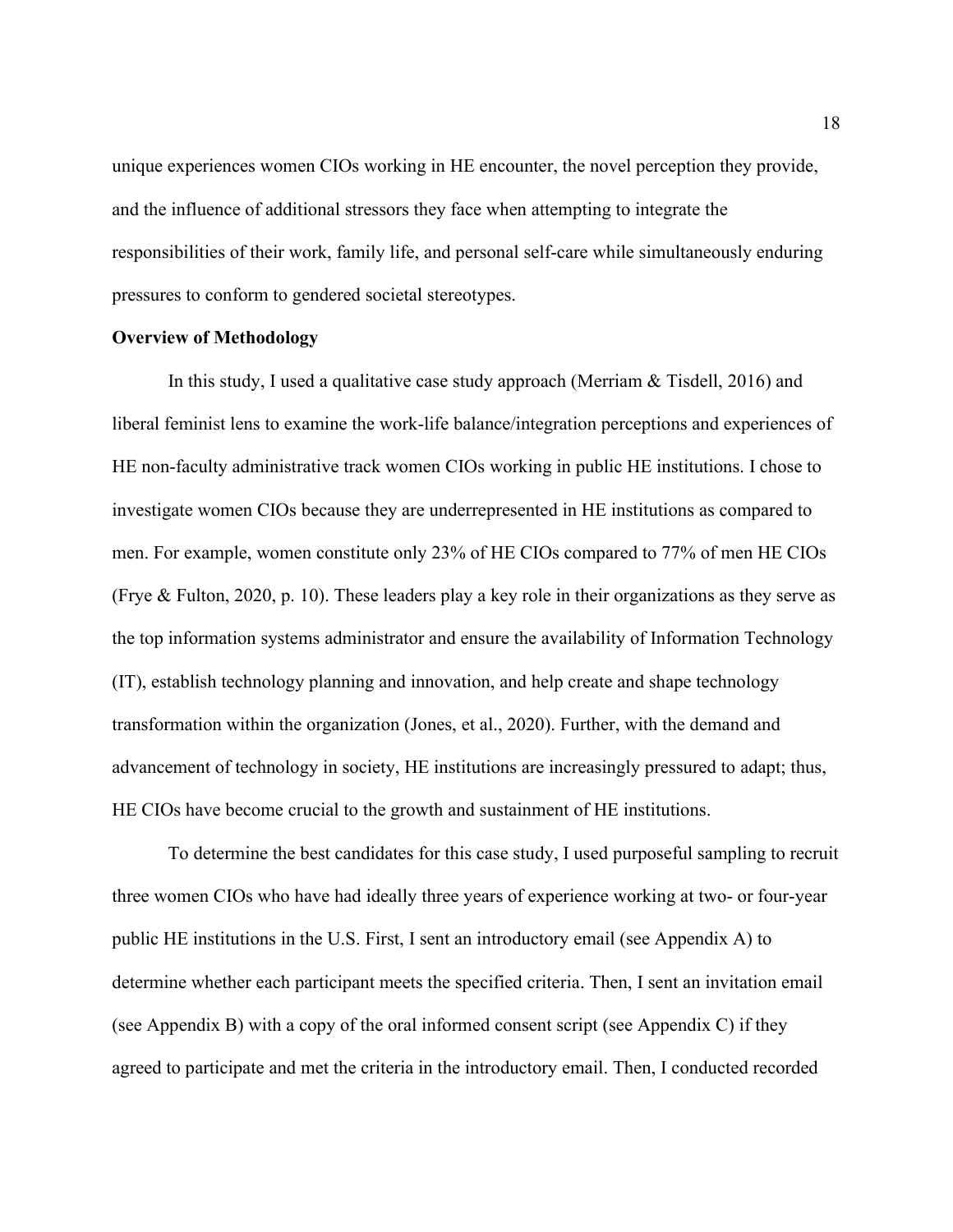semi-structured interviews (see Appendix D for interview questions) via Zoom video conferencing. Next, I coded and sorted the data into a list of related categories, major themes, and subthemes. To ensure credibility and dependability, all participants were invited to review and confirm findings drawn in the study through member checks (Lincoln & Guba, 1985). To establish transferability, I included rich in-depth information and descriptions so the reader can identify any similarities between their own experiences and the information included in the study. To establish confirmability in my research findings, I used an audit trail (i.e., a written trail of the entire research process) which helped to systemize, relate, cross-reference, and attach priorities to the data (Lincoln & Guba, 1985; Merriam & Tisdell, 2016).

#### <span id="page-19-0"></span>**Significance of the Research**

Most researchers who have explored work-life (i.e., balance, integration, etc.) and gender focus much of their attention on the perspectives of faculty or the combined perspectives of faculty and staff and their experiences with juggling work and family (Bell et al., 2012; Bryan & Blackman, 2018; Currie & Eveline, 2011; Fontinha et al., 2019; King-White & Rogers, 2018; Lester, 2013; Lester 2015; Mazerolle & Barrett, 2018; Paduraru, 2014; Perrakis & Martinez, 2012; Szelényi & Denson, 2019; Young et al. 2017). However, there is a gap in research solely on the work-life perspectives of non-faculty HE women administrators working as CIOs and their experience pursuing work-life balance/integration during the global COVID-19 pandemic. The perspectives of CIOs are important as CIOs perform a critical role in the IT management and organization of HE institutions. Per Haddon et al. (2009) and Haddon and Hede (2010), it is useful and important for researchers to investigate the multiple perspectives of individuals which reflect our changing society, the complex workplace, intricate family and home life, as well as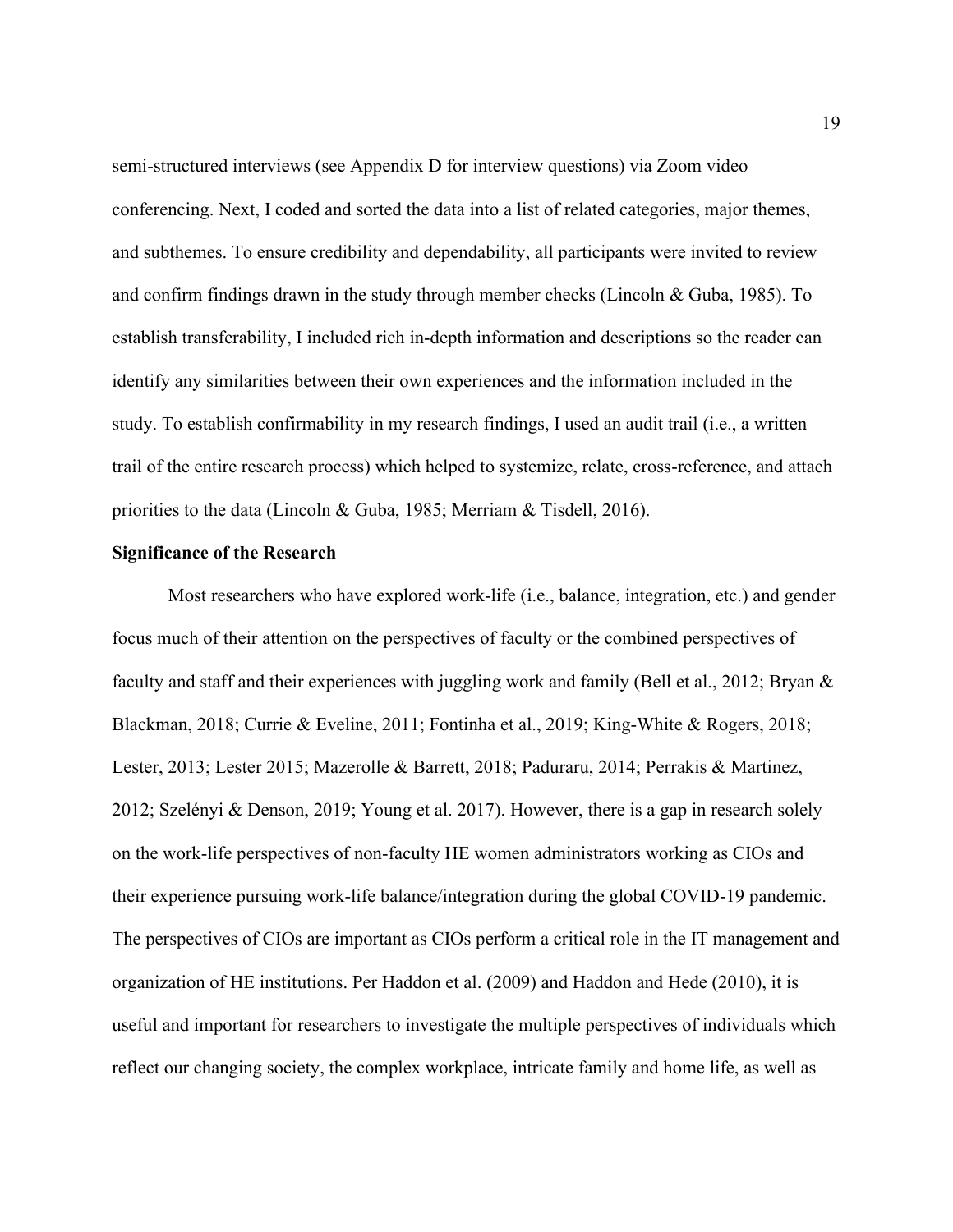each individual person. Further, it is crucial for work-life researchers to understand work-life balance differs per individual based on factors influenced by social representation (e.g., gender philosophies, experiences, socio-cultural ethos) (Kirby, 2017). Therefore, novel literature should be consistently gathered to bolster the existing work-life literature. This research study is significant in that it contributes to the existing literature with a focus on the perspectives of women CIOs working in HE institutions, incorporates the importance of self-care as a component of work-life balance/integration, and importantly, considers the influence of the global COVID-19 pandemic on women's pursuit toward work-life balance/integration.

#### <span id="page-20-0"></span>**Organization of the Study**

Utilizing a liberal feminist lens, I first examined the existing literature to discover the influence of gender stereotypes and gender discrimination on women's lives, the types of leadership contributions women make, the experiences and impact of women leaders in HE administration and the role HE institutions play, the barriers and experiences women encounter in their pursuit of work-life balance/integration, how they manage multiple roles (e.g., worker, family member, and personal self-care), and the limited available research discussing the societal impact of the global COVID-19 pandemic. Next, using case study methodology, I conducted indepth semi-structured interviews with women CIOs working in HE institutions to investigate their perceptions and experiences in their pursuit of work-life balance/integration and the impact of COVID-19 on this endeavor. Lastly, continuing with the use of the liberal feminist lens, I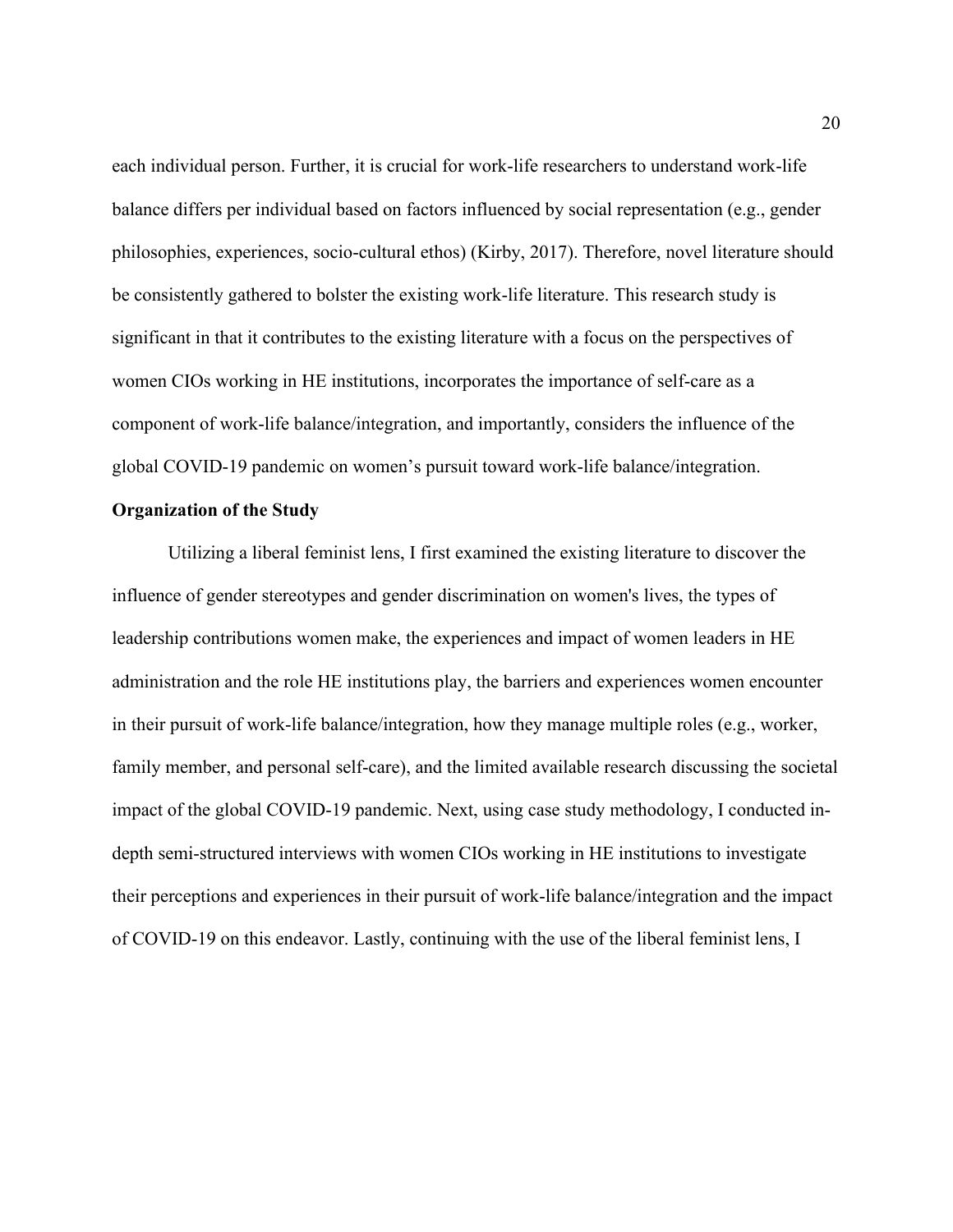analyzed and synthesized the data collected with the goal of enriching the current work-life literature.

#### <span id="page-21-0"></span>**Chapter Summary**

In part, our historically gendered society contributes to the underrepresentation of women in top HE administration, which continues to be a detriment to the United States HE institutions and society as women contribute diverse advantages to administrative positions (Young, 2004). As a scholarly contribution to remedy this issue, I used a liberal feminist lens, which focuses on questions and dilemmas related to sex and gender and aims to advance women's right to choose how they live, and case study methodology to investigate the work-life perceptions and experiences of non-faculty women CIOs working in public HE institutions in the United States. This research is significant because most work-life researchers have focused their attention on faculty and staff experiences and perceptions and there is no research on the impact of the COVID-19 pandemic on the work-life experiences of non-faculty women CIOs working in HE institutions.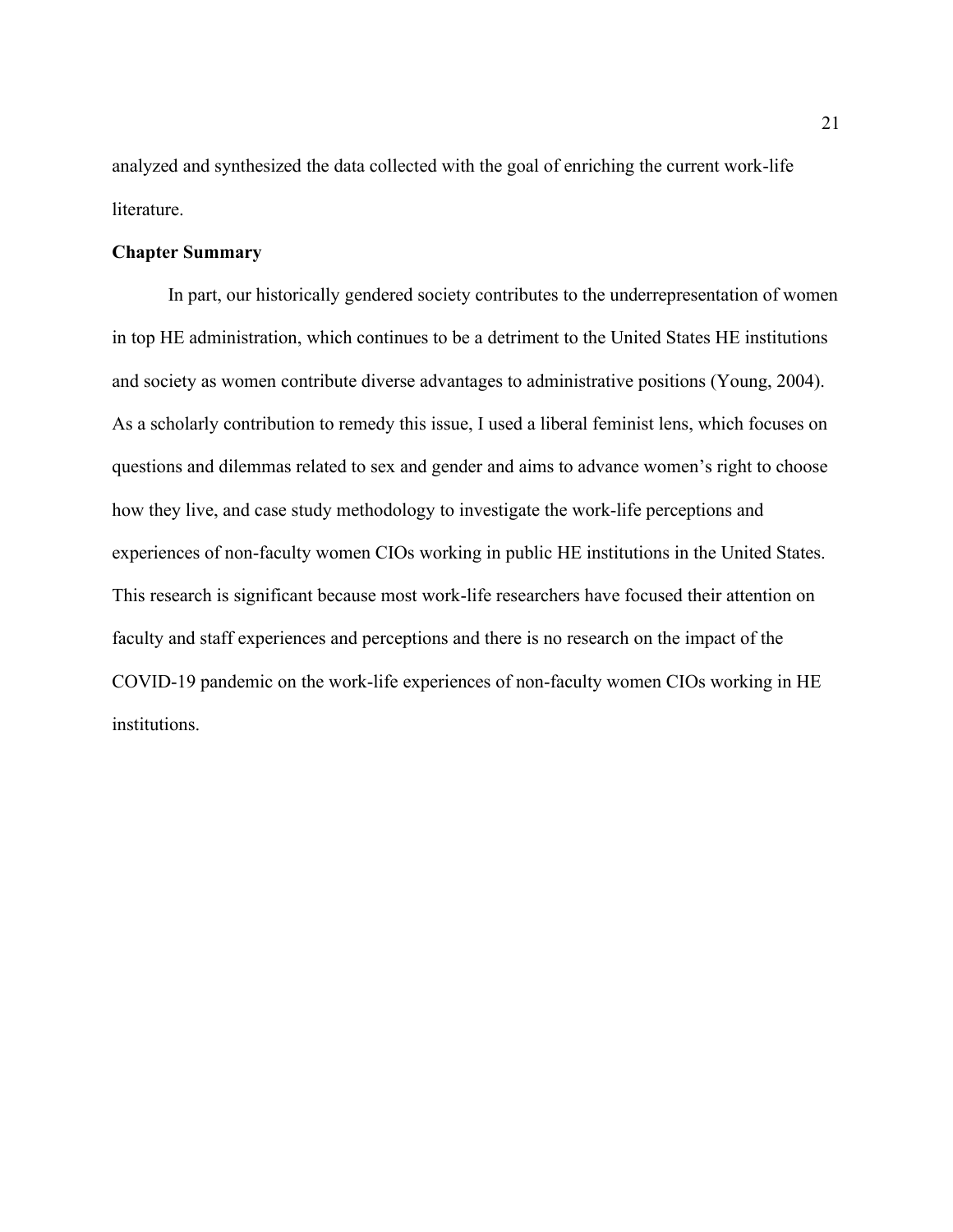#### **Chapter 2: Review of Literature**

<span id="page-22-0"></span>Although women represent more than 50% of all bachelor's and master's degrees awarded since 1981 and doctoral degrees granted in the last decade (Johnson, 2016, p. 5), they are consistently underrepresented leaders in administrative positions in prominent organizations such as businesses, legislative offices, and institutions of HE (Agars, 2004; American Council on Education, 2017; Dolan, 2010; Eagly, 2007; Rhode, 2017; Snyder et al., 2016). Further, although women have proven they have the necessary competence and knowledge to excel in leadership positions, the gender gap between men and women in institutions of HE remains. This issue is also puzzling because there is extensive research speaking to the importance and benefit of women's leadership presence in organizations because women and men offer different insights and benefits to administrative positions (Dugan 2006; Eagly, 2007; Eagly & Carli, 2007; Eagly & Johannesen-Schmidt, 2001; Warner, 2014; Yakaboski & Donahoo, 2010; Young, 2004). For example, as Warner (2014) argues,

Over the past two decades, a considerable body of research has emerged to lend incontrovertible proof to the idea that when women thrive, organizations thrive—and nations thrive too. From that research, there is now a consensual view that women's leadership is not just a matter of fairness, but also has the potential to move companies, governments, and societies in new and better directions. (para. 10)

In other words, it is to the benefit of all in our society to advocate for the equal representation of women and men in administrative leadership positions in HE institutions.

Further, in addition to the gender gap in HE administration, women in leadership positions often face additional pressures and barriers as compared to their men counterparts. For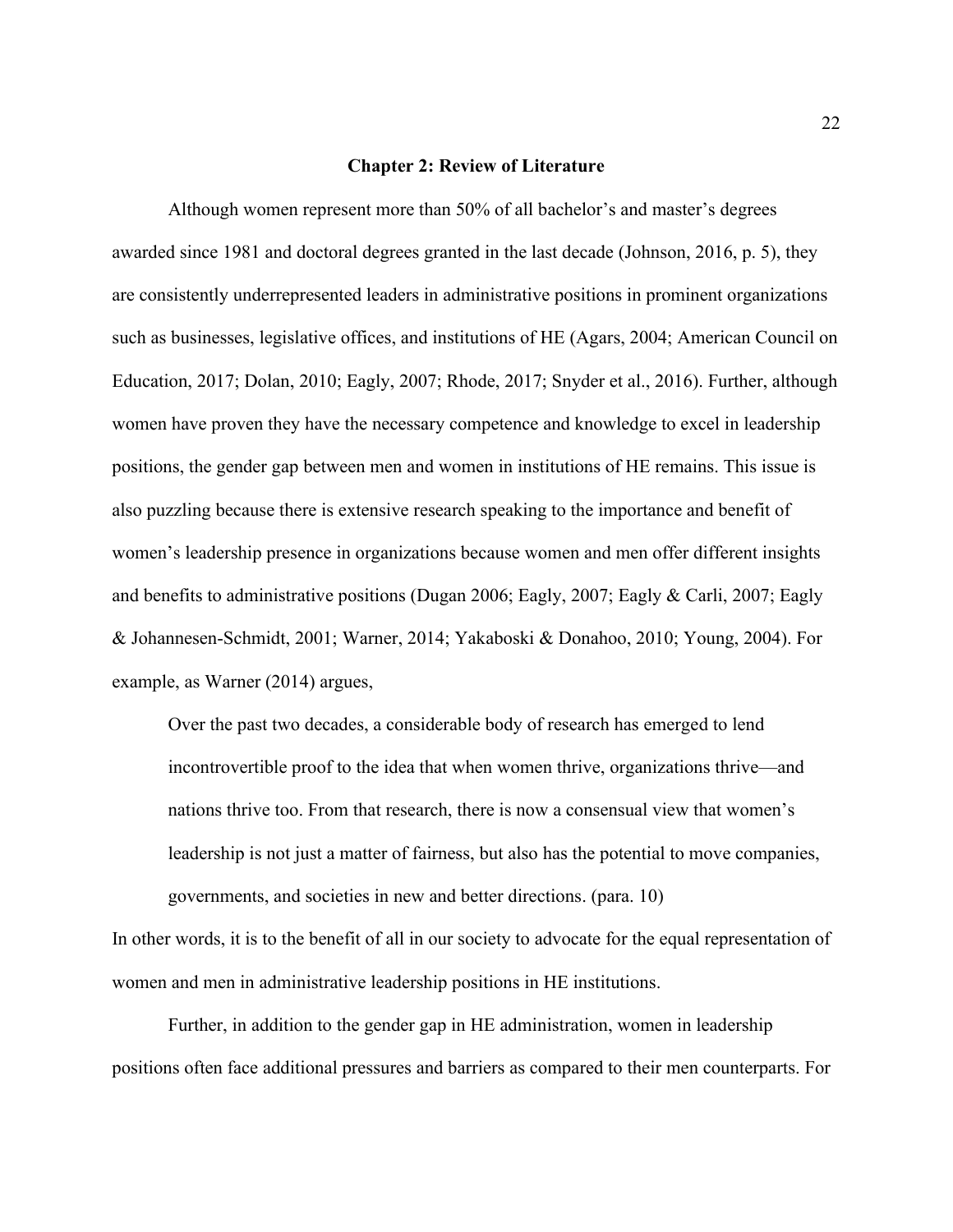example, they often experience challenges when pursuing symmetry in their roles as a worker, family member, and their personal life (Guthrie et al., 2005; Padulo, 2001; Yakaboski & Donahoo, 2010). Stereotyping may influence the gender gap issue and challenges women face when pursuing equilibrium in their multiple roles as HE institutions are historically and currently men-dominated organizations (Baehr, 2021; Dunn et al., 2014). The impact of stereotyping is discussed further in the next section.

#### <span id="page-23-0"></span>**Stereotyping**

Stereotypes are a collection of beliefs regarding the attributes ascribed to a group of people (Greenwald et al., 2002). For example, if someone believes all Americans are obese, all elderly people have difficulty using technology, all women are bad drivers, and men never ask for directions, they are assigning stereotypes based on their ideas about these groups of individuals. Vongalis-Macrow (2016) has established stereotyping is one overarching barrier hindering women in leadership in higher education. People learn how to act and what to be like through interactions with their parents, peers, and other outlets (e.g., organizations, institutions, etc.) in their environment (Bandura & Walters, 1977). Stereotypes format the way people perceive others, including what people expect others should be like, and how people believe others should behave (Greenwald et al., 2002; Heilman, 2001). As Sandberg (2015) argues, "All of us – men and women alike – have to understand and acknowledge how stereotypes … cloud our beliefs and perpetuate the status quo" (p. 159).

Stereotypes have two fundamental parts; they can be descriptive, which pertains to the definite characteristics of a group, as well as prescriptive, which pertains to the characteristics people believe should be about a group (Eagly & Karau, 2002; Heilman, 2001; Vinkenburg et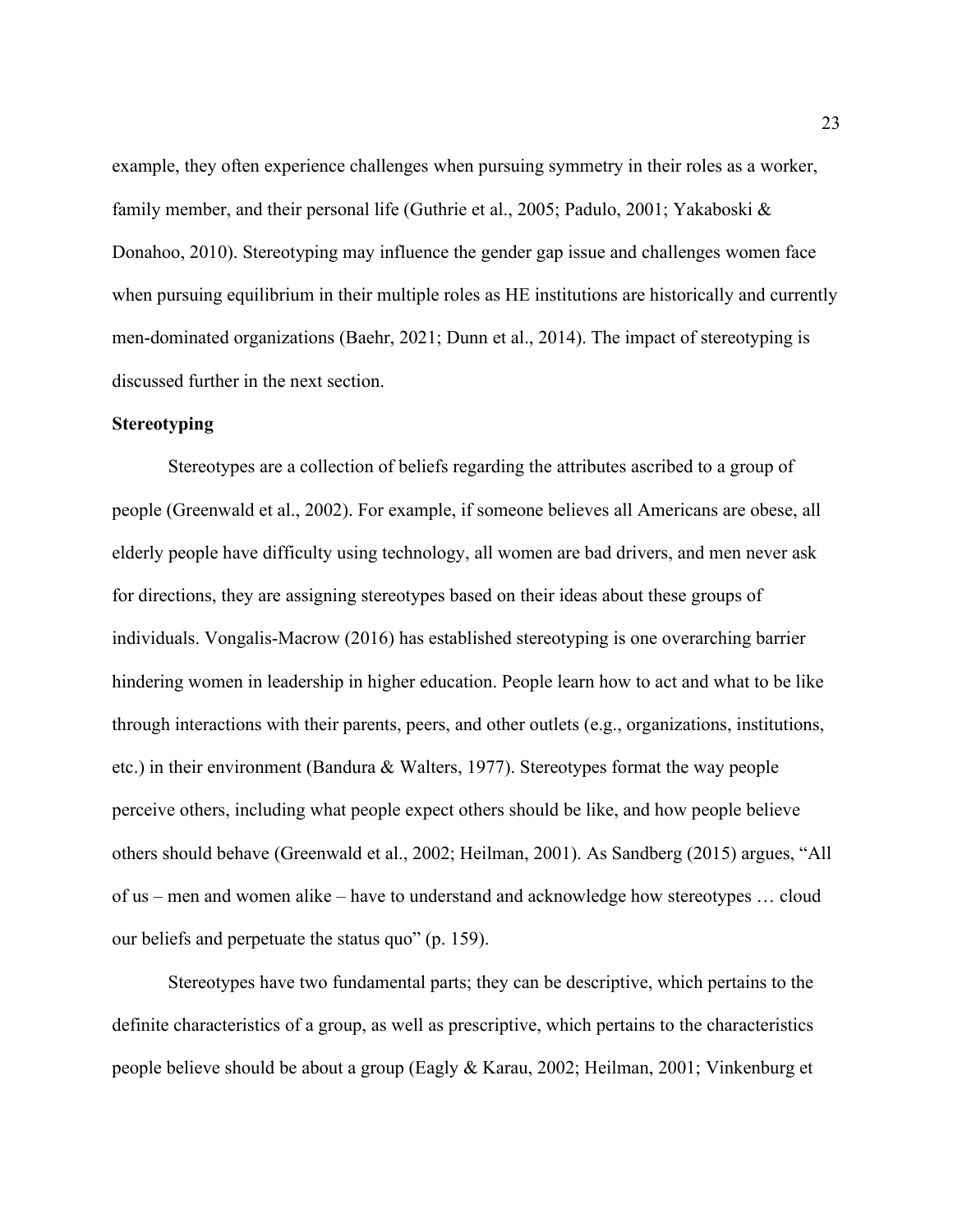al., 2011). Importantly, prescriptive beliefs about a group or singular individuals often perpetuate inequality as they pressure people into conforming to the stereotypes regardless of if they view themselves as fitting the stereotype (Lips, 2017). For example, society's pressures for women and men to conform to gender stereotypes leads to gender inequality (Lips, 2017). Additionally, if the stereotypes associated with a specific group do not match with group members being qualified, they may jeopardize the career opportunities, for example in HE administration, for members of those groups. For instance, if the stereotypes associated with leaders do not match the stereotypes associated with women, then the career opportunities for women pursuing leadership positions may be jeopardized. Additionally, per Probert (2005), the current extensive imbalance in academe creates and increases unequal outcomes for women compared to men in academic careers. Further, an imbalance between the stereotypes associated with a group and the stereotypes ascribed to the social roles a person undertakes can result in prejudice and discrimination (Eagly & Karau, 2002).

#### <span id="page-24-0"></span>*Gender Stereotypes*

All groups have associated stereotypes; therefore, there are stereotypes about gender as well as occupations (e.g., administrative positions at HE institutions). Gender stereotypes are "a set of beliefs about what it means to be female or male" (Golombok & Fivush, 1994, p. 17). Further, when an individual has been classified by others as man or woman, "that person is judged by standards thought to be appropriate for that gender group" (Lips, 2017, p. 24). For example, prescriptive stereotypes of men (i.e., masculine) include descriptions such as logical, competitive, independent, and aggressive, whereas prescriptive stereotypes of women (i.e., feminine) include descriptions such as emotional, submissive, cooperative, and sympathetic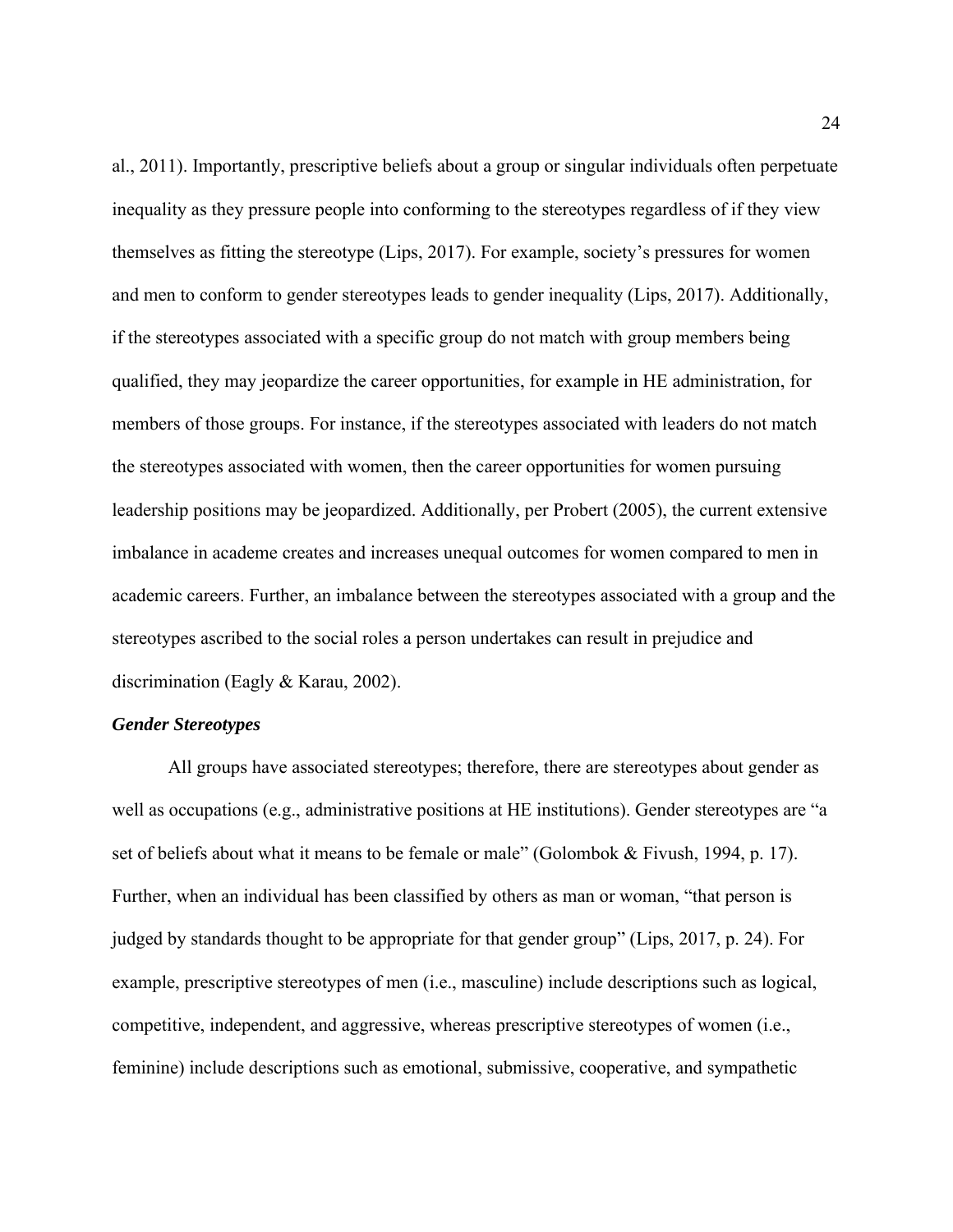(Eagly & Karau, 2002). As these prescriptive gender stereotypes are only characteristics which are believed to be associated with each group (i.e., women or men) and are not definitive characteristics of each group, they contribute to gender inequality (Lips, 2017). However, specific traits are not the only signifiers of stereotyping, other components often apply; namely, occupation, appearance, behaviors, and personality traits can be influenced by stereotyping. Gender stereotyping can impact occupation if, for example, a department posts a job description in which they state they are looking to hire someone who is ambitious and self-confident, and the hiring manager believes a gender stereotype that men are more associated with ambition and self-confidence than women. In short, although the hiring manager may regard a woman applicant as an option, they may be less likely to hire her because they believe a man applicant is more ambitious and self-confident than a woman applicant.

Further, some stereotypes can be categorized into groups, such as agency, which exhibits people as independent individuals, and communion, which exhibits people as individuals who participate with the larger society in which they live (Bakan, 1966). Agentic and communal traits can be attributed to all groups and individuals. People with agentic traits are focused on attaining a sense of autonomy and personal gain, as agentic traits contain achievement-oriented components (Diehl et al., 2004; Eagly & Steffen, 1984; Eagly et al., 2000). People with communal traits are focused on helping others, belonging to a community, and being involved with others, as communal traits contain interpersonally oriented components (Diehl et al., 2004; Eagly et al., 2000).

Researchers have found men are associated with agentic traits and women with communal traits (Eagly & Karau, 2002; Eagly et al., 2000; Heilman & Eagly, 2008). For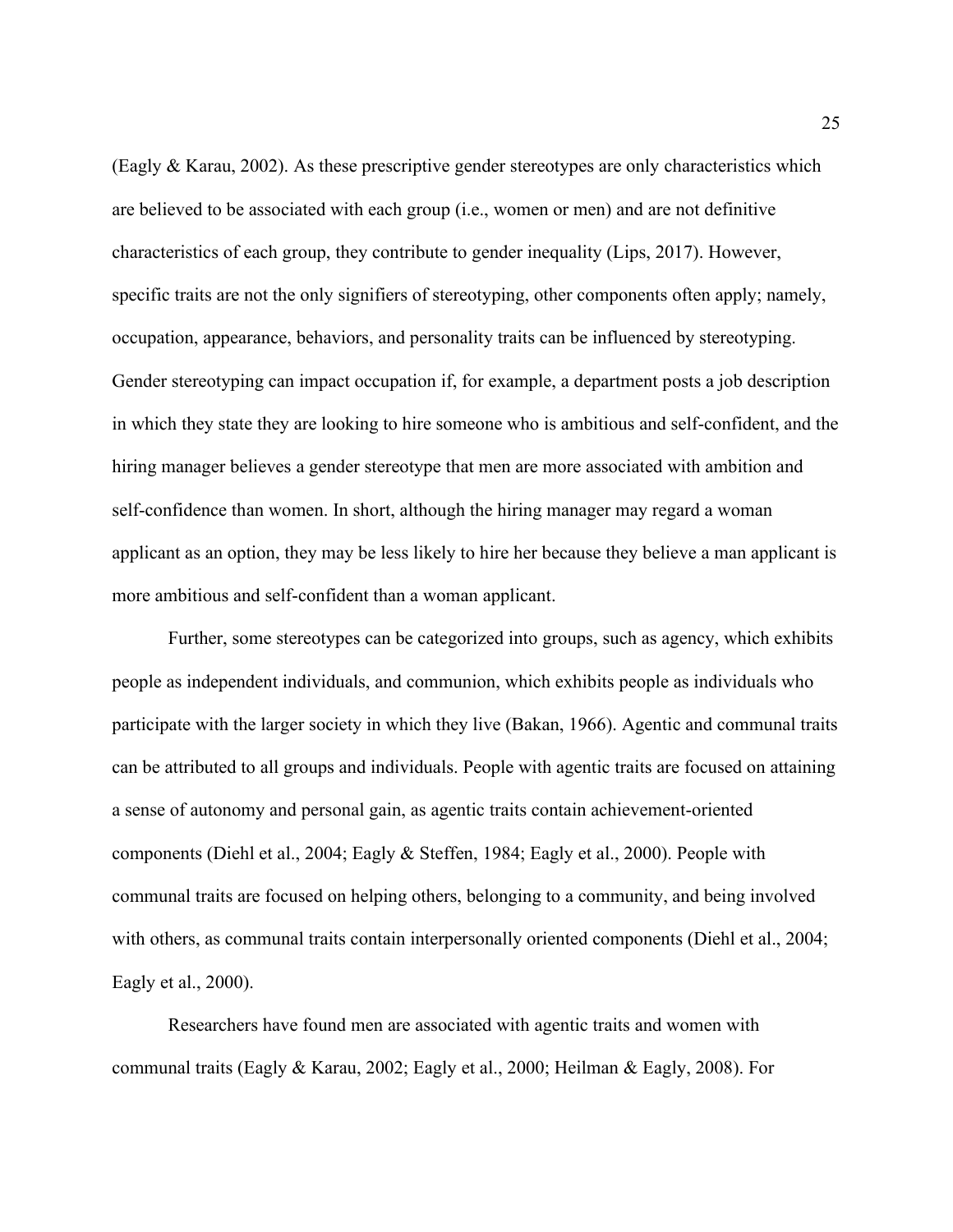instance, Eagly and Karau, (2002) found women are viewed as having feminine stereotypic qualities such as affectionate, sympathetic, and helpful and are also associated with communal traits, and men are viewed as possessing masculine stereotypic qualities such as independence, drive, and assertiveness which are also associated with agentic traits. Further, in their book *The Developmental Social Psychology of Gender,* Eagly and Steffen (1989) compiled findings from their experiments completed in 1984, 1986, and 1988 in which they gathered judgements of communal and agentic attributes from participants by providing information about an individual who was either man or woman, and was either a homemaker, worked full time, or their occupations were not described. Interestingly, they found participants judged those in an occupational role as more agentic and less communal than those in a domestic role, regardless of sex. However, the researchers also found "average women and men whose occupations were not mentioned were perceived stereotypically: Women were seen as higher in communion and lower in agency compared with men" (p. 127). Thus, the association between women and communal traits and men and agentic traits may contribute to gender discrimination.

#### <span id="page-26-0"></span>*Gender Discrimination*

Per Eagly and Karau (2002), if stereotypes ascribed to a group differ from those attributed to a person's actions and social roles, the person may experience prejudice and discrimination. For example, because gender stereotypes lead people to make assumptions about how women and men should be, what behaviors they should exhibit, and which occupations they should pursue, if a person does not conform to their ascribed gender assigned behaviors or occupation, they often experience gender discrimination or bias. Further, as previously mentioned, women are associated with communal traits, thus when they veer from this social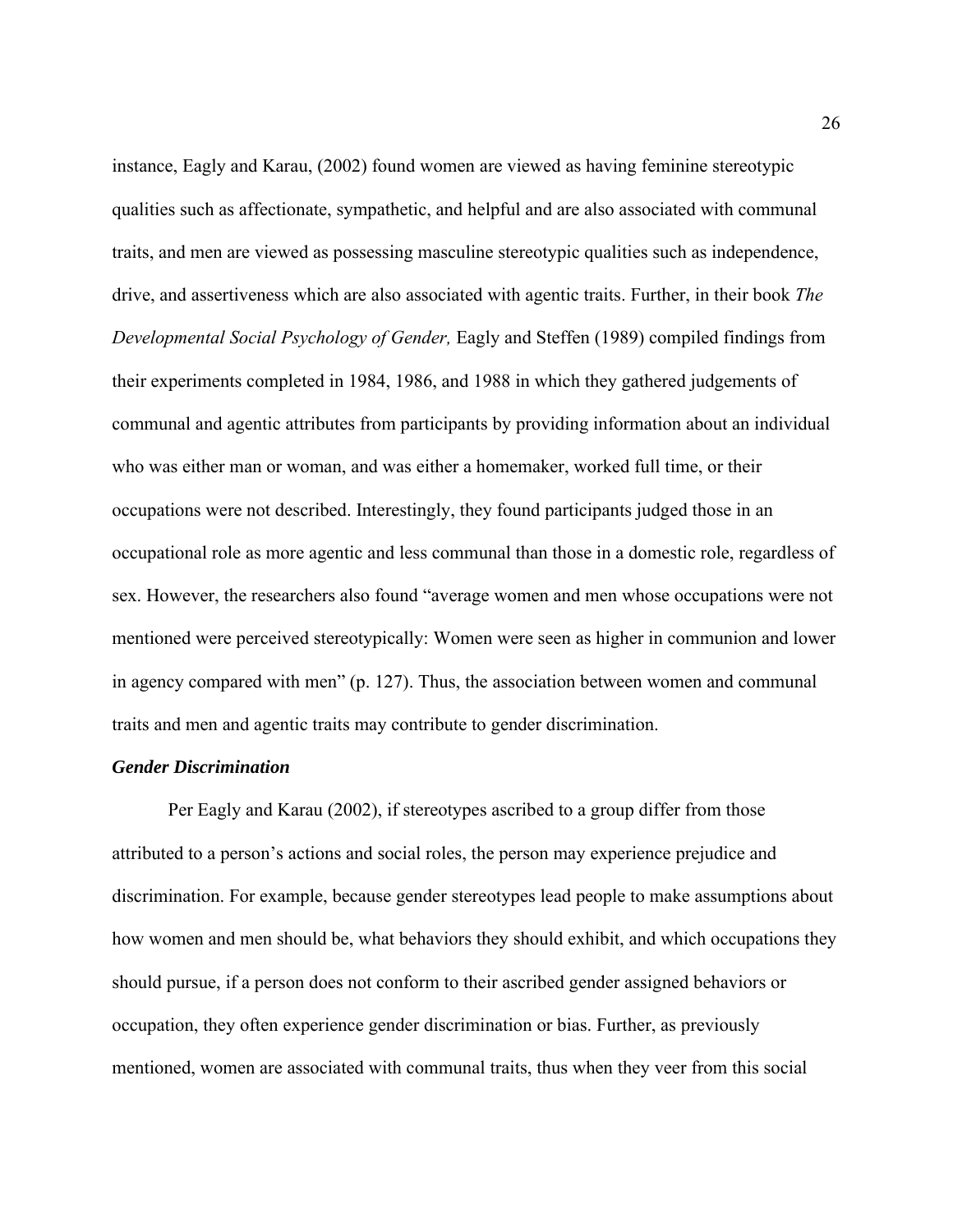expectation and express agentic traits which are associated with men, they may experience various forms of discrimination. Gender discrimination (i.e., bias) can be described as explicit (i.e., identifiable, blatant) or implicit (i.e., often unidentified, automatic) (Daumeyer et al., 2019; Lips, 2017). Thus, people who exhibit explicit discrimination are often aware of their preferences, beliefs, and attitudes and can identify and communicate them to others (Daumeyer et al., 2019; Dovidio & Gaertner, 2010). However, people who exhibit implicit discrimination react to automatic associations of which they are often unaware (Daumeyer et al., 2019; Gawronski & Bodenhausen, 2006). Further, although people are often aware of the influence their explicit discrimination can have, many are unaware of the impact of their implicit discrimination. For example, implicit gender discrimination is exhibited in ways such as undervaluing work done by women compared to men (Lips, 2017), the wage gap between salaries earned by women and men (U.S. Bureau of Labor Statistics, 2020), and the motherhood penalty (i.e., women workers who are mothers are an inconvenience to companies as compared to men because they need to be accommodated) (Correll et al., 2007).

One type of implicit discrimination influencing women in the workforce is the belief that "the quality of women's work tends to be undervalued" (Lips, 2017, p. 295). For example, researchers investigating participant evaluations of pieces of work (e.g., research article or painting) done by women compared to men found that participants evaluated work less favorably when it was done by a woman compared to when it was done by a man (Moss-Racusin et al., 2012). Also, women often receive incorrect and negative assessments of their competence which undervalue their work. For example, their accomplishments are sometimes "devalued by being explained as luck" (Lips, 2017, p. 295) and not attributed to their diligence, intelligence, or skill.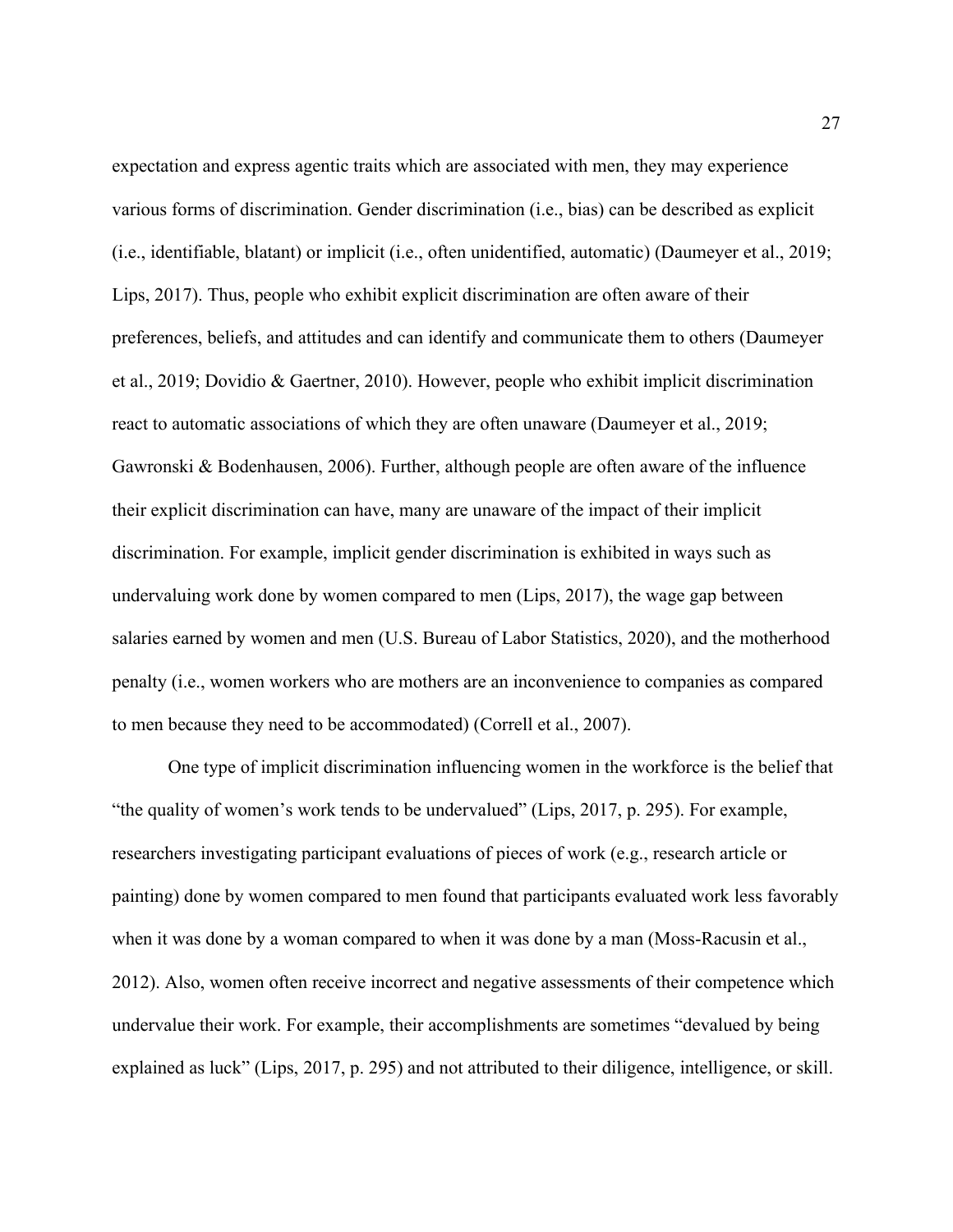Importantly, undervaluing women's work and competence leads to consequences such as women receiving less credit and less pay for their labor.

Additionally, although women make up 50.8% of the population in the United States (U.S. Census Bureau, 2019) and represent 51.7% of all management- and professional-level positions (U.S. Bureau of Labor Statistics, 2020), they are underrepresented in leadership positions and underpaid as compared to men (Warner, Ellmann, & Boesch, 2018). For instance, in 2012, the average weekly salary of women working full time in management, business, and financial operations jobs in the United States was about 71% compared to their men counterparts, and women who worked in professional occupations earned about 73% compared to their men colleagues (U.S. Bureau of Labor Statistics, 2012). Unfortunately, almost a decade later, the wage gap has not minimized much. In the United States in 2020, women's average weekly salary working full time in management, business, financial, and professional jobs was about 73% compared to their men colleagues (U.S. Bureau of Labor Statistics, 2020). Therefore, the gender pay gap prevails.

Another form of gender discrimination against women in the workplace is the idea that women workers who are pregnant or have children are more expensive and more of a burden for companies than men because companies must make accommodations for them (Correll et al., 2007; Crosby et al., 2004; Lips, 2017). Unfortunately, due to the historically disproportionate role women play in child rearing, they often encounter additional barriers and challenges in the workplace than their men colleagues. Some researchers call this form of discrimination the "motherhood penalty" (Correll et al., 2007) or the "maternal wall" (Crosby et al., 2004). Additionally, per Sallee (2013), although more men faculty have reported being married with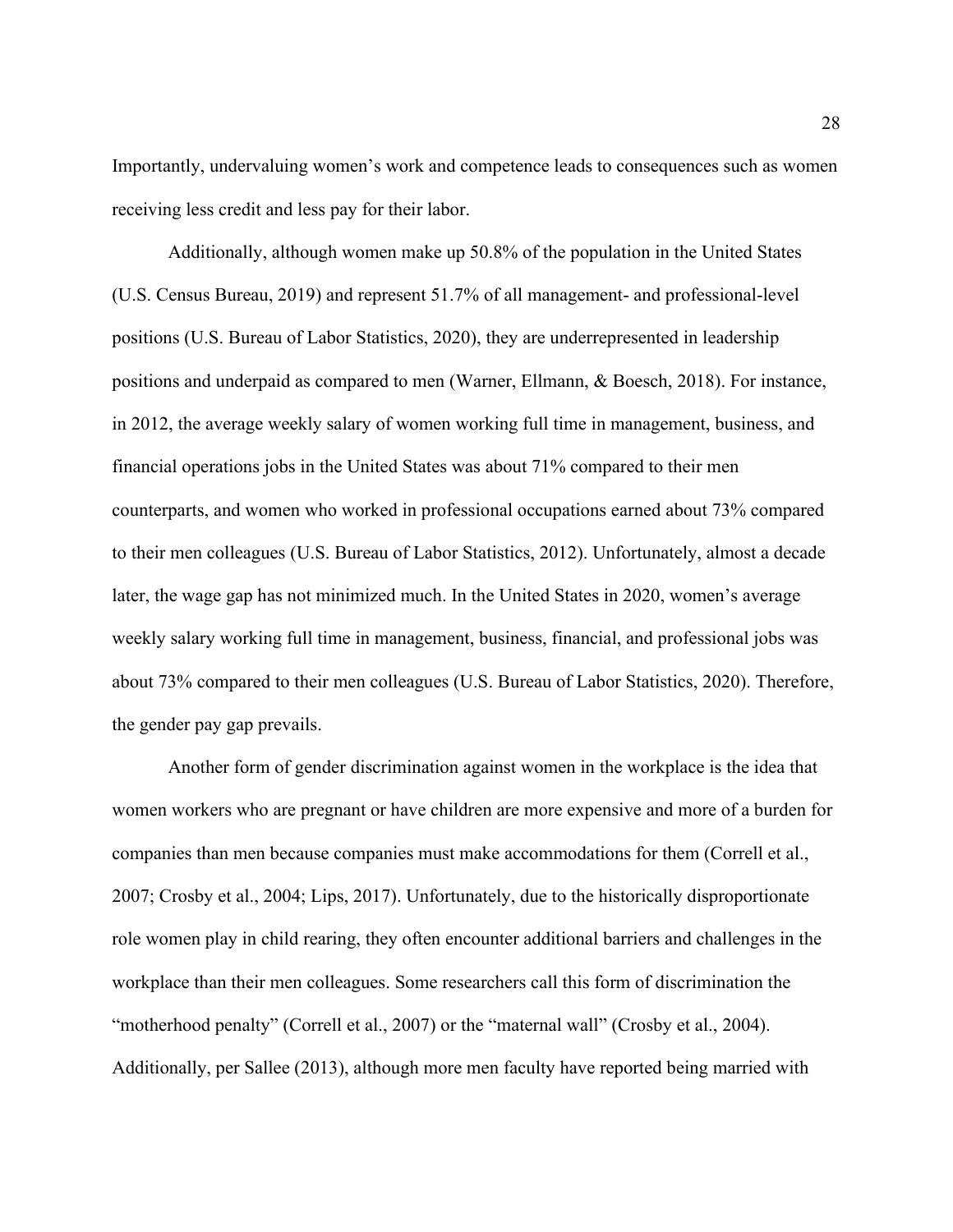dependent children than women faculty, women consistently encounter greater demands when attempting to juggle their professional and personal responsibilities.

Role congruity theory may also explain the additional barriers and challenges women face. Per Eagly & Diekman (2005), role congruity theory suggests that when a group's characteristics align with their typical social roles (e.g., women constrained to child rearing role), they will be viewed more positively. However, when a group (e.g., women) veer from the assigned typical social roles (e.g., working outside the home but still have children), prejudice and discrimination toward the group may arise. Thus, regardless of their expertise or accomplishments, women who have veered from the traditional caretaker role often encounter implicit discrimination through challenges and judgements in the way they are viewed, how much they are paid, and whether they should be home with their children as compared to their men counterparts.

#### <span id="page-29-0"></span>**Leadership and Higher Education**

Leaders take responsibility for and guide others in an organization or group toward specific goals (Goleman, 2004). Leadership in higher education administration is conducted by leading a team within a college or university to accomplish the goals which were a result of the mission, purpose, and vision created for the various programs and activities in said institution (Dunn et al., 2014). A singular leader can often have a great effect on collective groups such as teams and organizations (Contractor et al., 2012). However, when members of a group enact leadership behaviors and become leaders themselves by working collectively to achieve a goal, it can create an environment of collective action which is spread through the organization's community.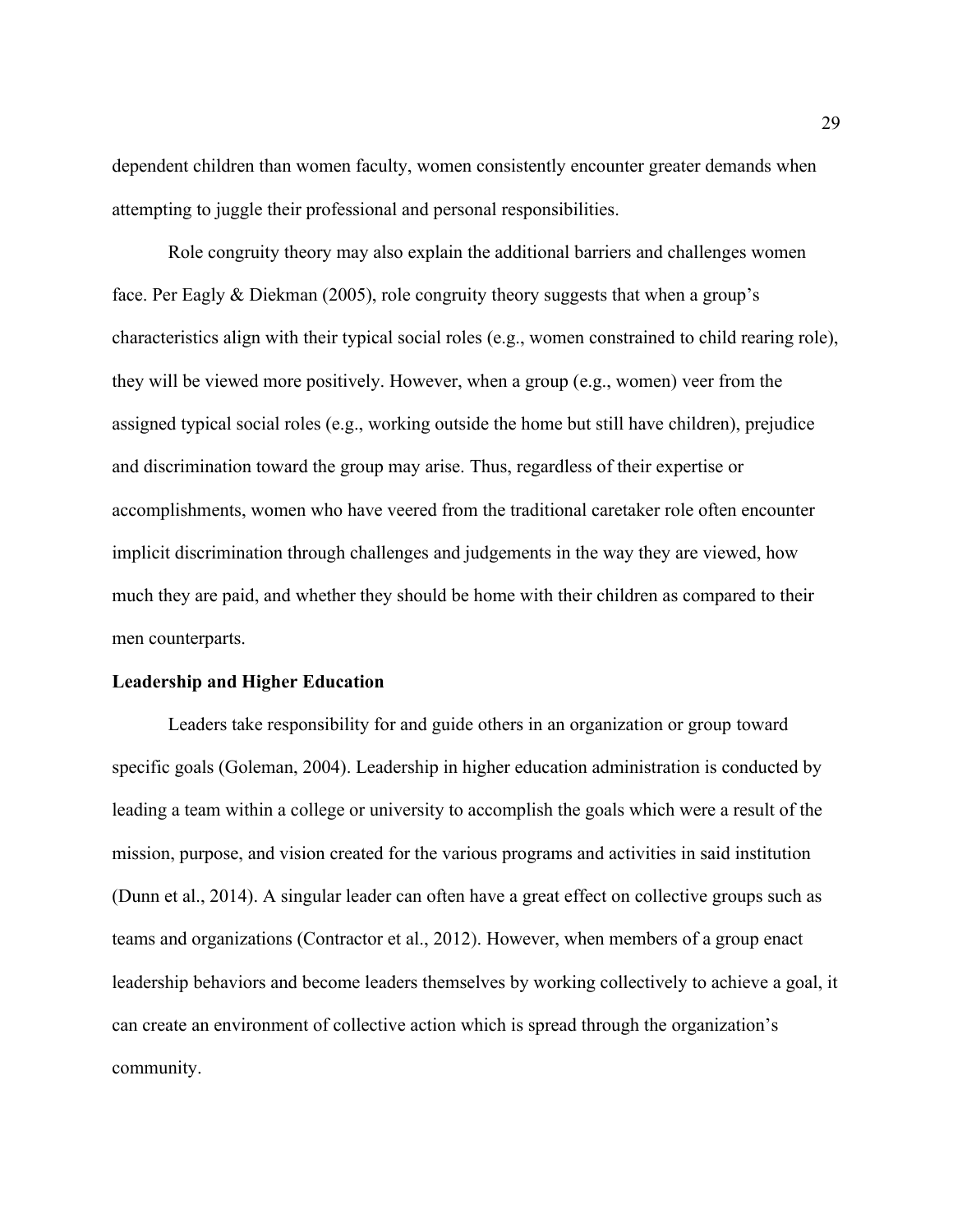Many higher education institutions view themselves as possessing and encouraging distributed leadership (Gosling et al., 2009; Gronn, 2009). This form of leadership holds a collective perspective as organizations who utilize distributed leadership support the concept that leadership responsibilities are communicated and shared throughout the entire team (Contractor et al., 2012; Gosling et al., 2009). However, Bolden (2008) found many institutions maintain a constant struggle between hierarchical (e.g., managerial, centralized, or top-down leadership approach) and lateral (e.g., collegial, distributed, or bottom-up leadership approach) forms of leadership. This dispute is more prominent in colleges and departments with access to more money, as colleges and departments who control the largest share of the budget hold greater power and influence than the others in the institution (Bolden, 2008).

Other higher education institutions prefer a "blend" of hierarchical and lateral leadership (Gronn, 2009). They find the most influential examples of leaders are the traditional position holders demonstrating top-down leadership combined with multiple colleagues utilizing interpersonal leadership. However, Bolden (2008) found people also want singular inspirational or visionary individuals to serve as leaders within their institutions. These individuals are desired particularly when an institution is experiencing a transition of leadership or during significant times of change. Therefore, those who hold to the idea of distribution leadership as the best leadership type for higher education institutions, need to consider how to incorporate the impact of specific influential individuals.

#### <span id="page-30-0"></span>*Higher Education*

Cultural stereotypes (i.e. component influencing individuals via the macrosystem) are the attitudes and ideologies held within a community or social group (Hampson, 2018). For example,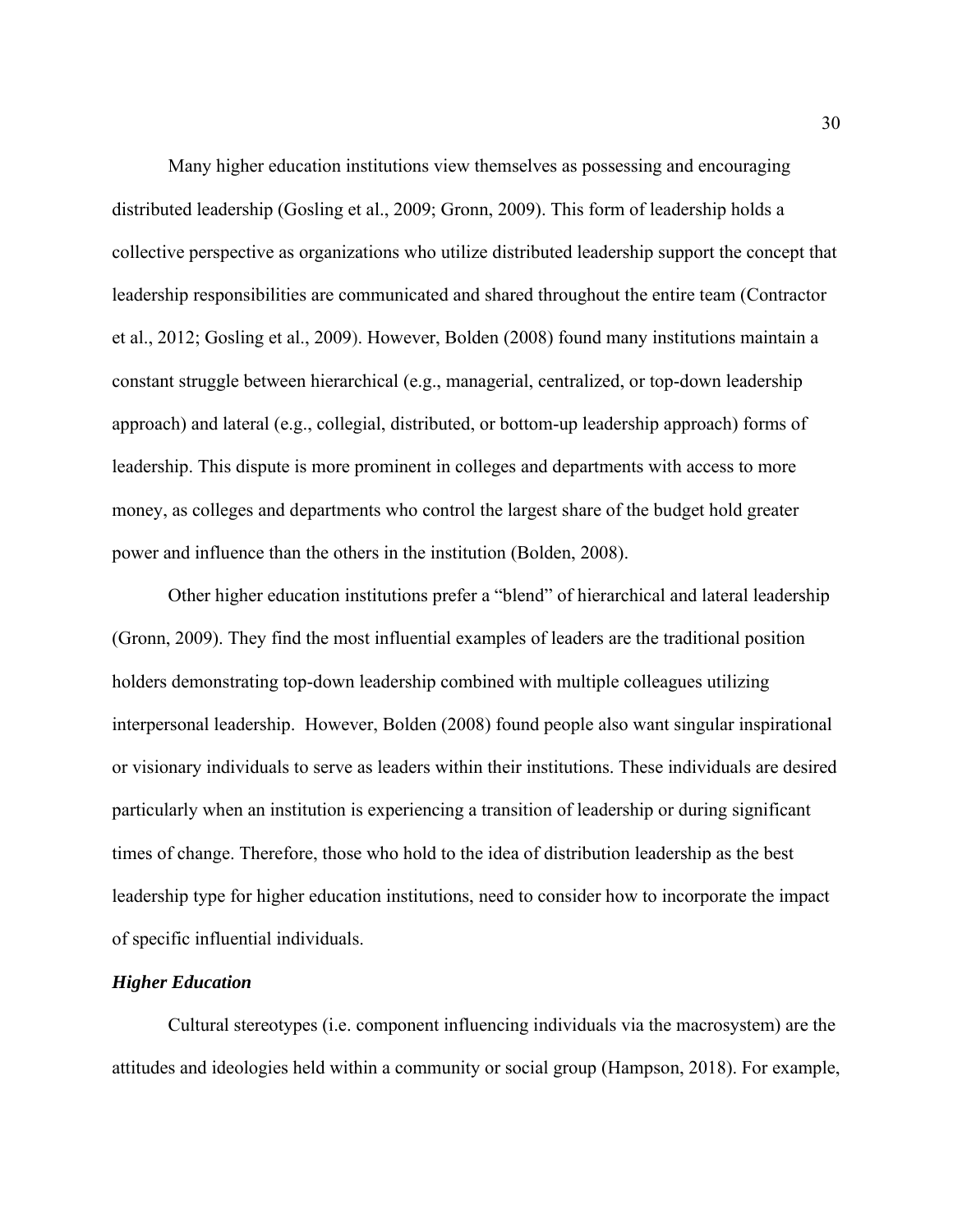many industries and organizations hold cultural stereotypes about the use of family leave policies. In their investigation of company cultures in Sweden, Hass and Hwang (1995) found men are less likely to use family leave policies because, although available, their organizational culture does not permit it in earnest. Another example includes the ideal worker norm, which is a cultural stereotype that also permeates industries and organizations (Bailyn, 2006; Bailyn, 2011). The ideal worker norm is the social expectation of an employee to be constantly available and attentive to their employer above all other responsibilities in their life (Bailyn, 2011; King-White & Rogers, 2018; Williams, 2001). More specifically, per Drago (2007), it is an expectation in which serious career professionals dedicate their lives to their work "24 hours a day, seven days a week, for periods of years and even decades at a stretch" (p. 8). One such organizational community which might reward an agentic style but discriminate against a communal style and consistently holds to this cultural stereotype is higher education, and it has a direct impact on their employees.

It is important to consider the working conditions of faculty, staff, and administrators working in higher education institutions because researchers have found faculty, staff, and administrators are crucial to shaping and altering campus cultures, including the influence and perspectives regarding work-life balance/integration within an institution (Hart, 2008; Kezar & Lester, 2011; Sallee, 2013). Previously, higher education was viewed as a less stressful place to work compared to corporate or government organizations (Gillespie et al., 2001), however, in the last few decades as more higher education institutions have begun to adopt the "business model" culture, faculty and staff responsibilities have grown exponentially and they are often expected to be available and working at all times, consistent with the ideal worker norm of always being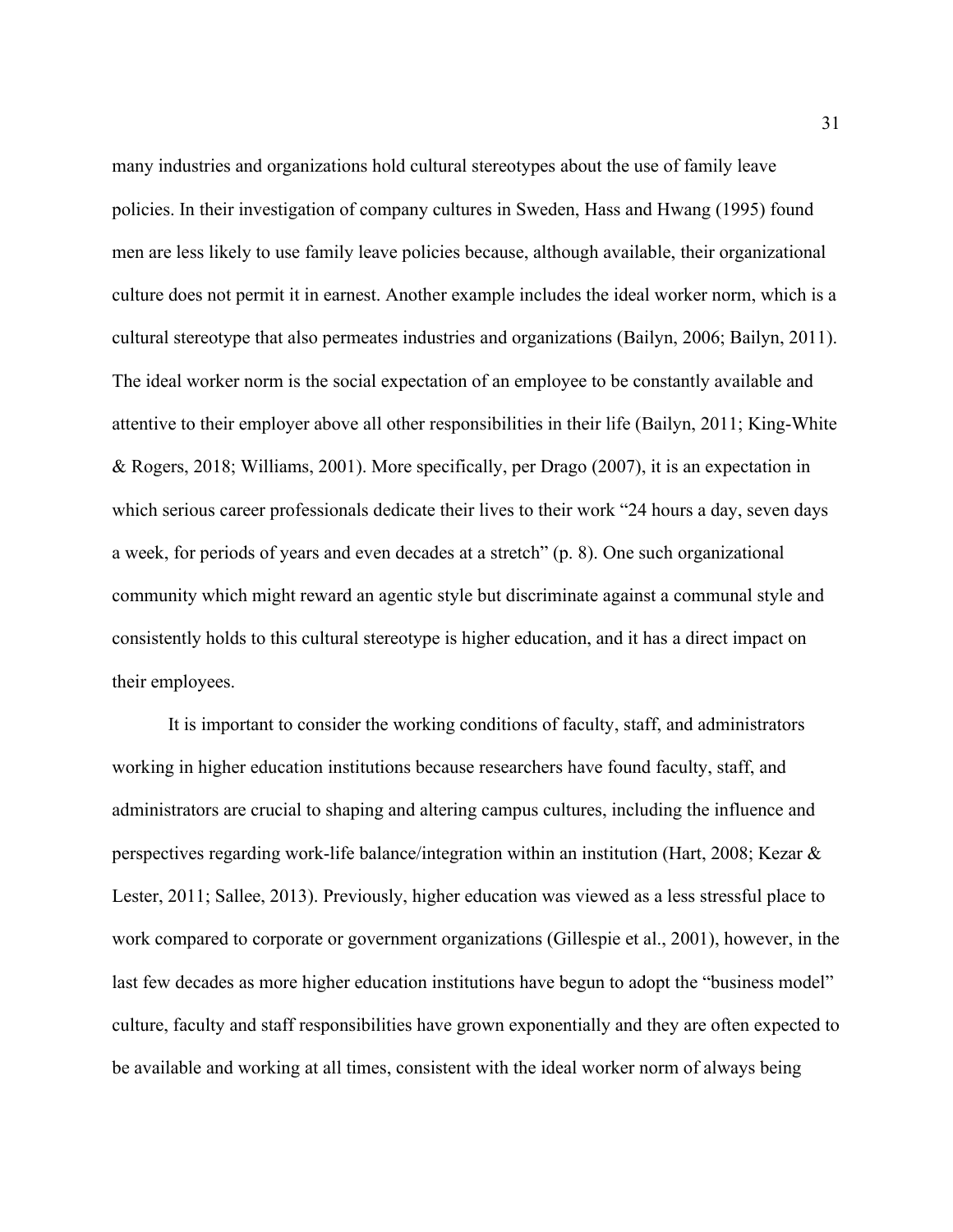available to the employer and having no responsibilities outside those of work (Bailyn, 2011; King-White & Rogers, 2018; Williams, 2001). Further, whereas the typical work hours were often conducted in the workplace from 9-5pm and parenting ideas in which the father works the "big job," and the mother takes care of domestic responsibilities were prevalent, in the last decade, technology has allowed individuals the flexibility to work anywhere at any time of day or night and families have shifted toward equal parenting (Bailyn, 2011). Additionally, researchers have found faculty, staff, and administrators in higher education specify workassociated responsibilities as a major source of stress (Gillespie et al., 2001; King-White & Rogers, 2018). Further, researchers have found the life needs of employees and the requirements and socialization needs of higher education institutions do not often match (Yakaboski & Donahoo, 2010). Although HE institutions are attempting to adopt policies which allow for flexible hours and accommodations, their efforts are sluggish compared to demands and requirements of their faculty, staff, and administrators (Lester, 2013). Thus, there remains a mismatch between today's workplace (i.e., HE institutions) and today's workers (i.e., faculty, staff, and administrators) (Williams et al., 2016).

#### <span id="page-32-0"></span>*Women Leaders in Higher Education Administration*

There are different levels of positions in higher education administration, namely low (e.g. entry-level), mid, and high (i.e. senior) levels. Entry-level positions are viewed as gender neutral because the tasks required at this level require both traditionally feminine (i.e., cooperative, emotional, sympathetic) and masculine (i.e., independent, competitive, logical) traits. Mid-level positions are viewed as feminine because the tasks and leadership style required by administrators in these positions are traditionally feminine. For example, per Yakaboski and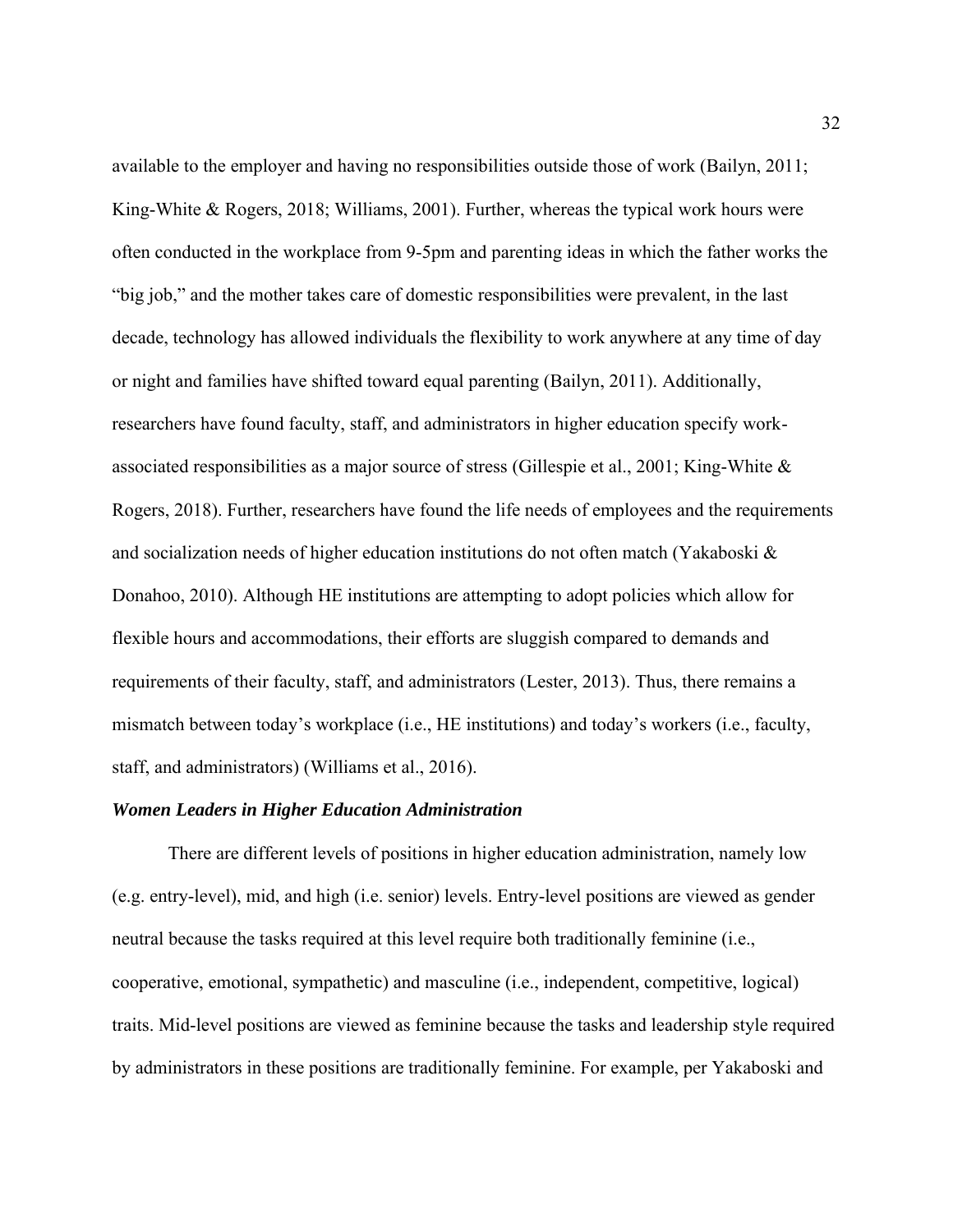Donahoo (2010), "The significant presence of women on campus is recognizable most among midlevel administrators who comprise the largest administrative group within higher education organizations" (p. 271). Interestingly, although Yakaboski and Donahoo (2010) argue seniorlevel positions (i.e., presidents, chancellors, vice presidents, provosts, deans or their equivalent) are viewed as masculine because the tasks and leadership style required by administrators in these positions have been traditionally masculine, Dale (2007) argues the opposite. In their qualitative dissertation geared toward understanding the experiences of success for women administrators in senior leadership positions, Dale (2007) found women in these positions learned to advance and succeed based on key components which more closely match the traditionally feminine (i.e., cooperative, emotional, sympathetic) traits. These components included building and maintaining collaborative relationships, working in an environment in which their individual values matched with the values of the office culture, acknowledging prevailing gender issues in their work environment, engaging in self-reflection, and utilizing constructive knowing. These conflicting findings may be due to changes in the ideas of leadership and the climate and culture of HE institutions.

Other researchers have found women leaders often use different leadership styles compared men (Christman & McClellan, 2008). For example, women administrators are more likely to sustain their administrative roles by using both feminine and masculine types of leadership as compared to their men colleagues (Christman & McClellan, 2008). However, specific leadership actions (e.g., persistence, dependability, cooperation), which are preferred by women, can be evident in both men and women leaders (Eagly & Carli, 2007; Vongalis-Macrow, 2016). Additional components for effective leaders, such as general intelligence and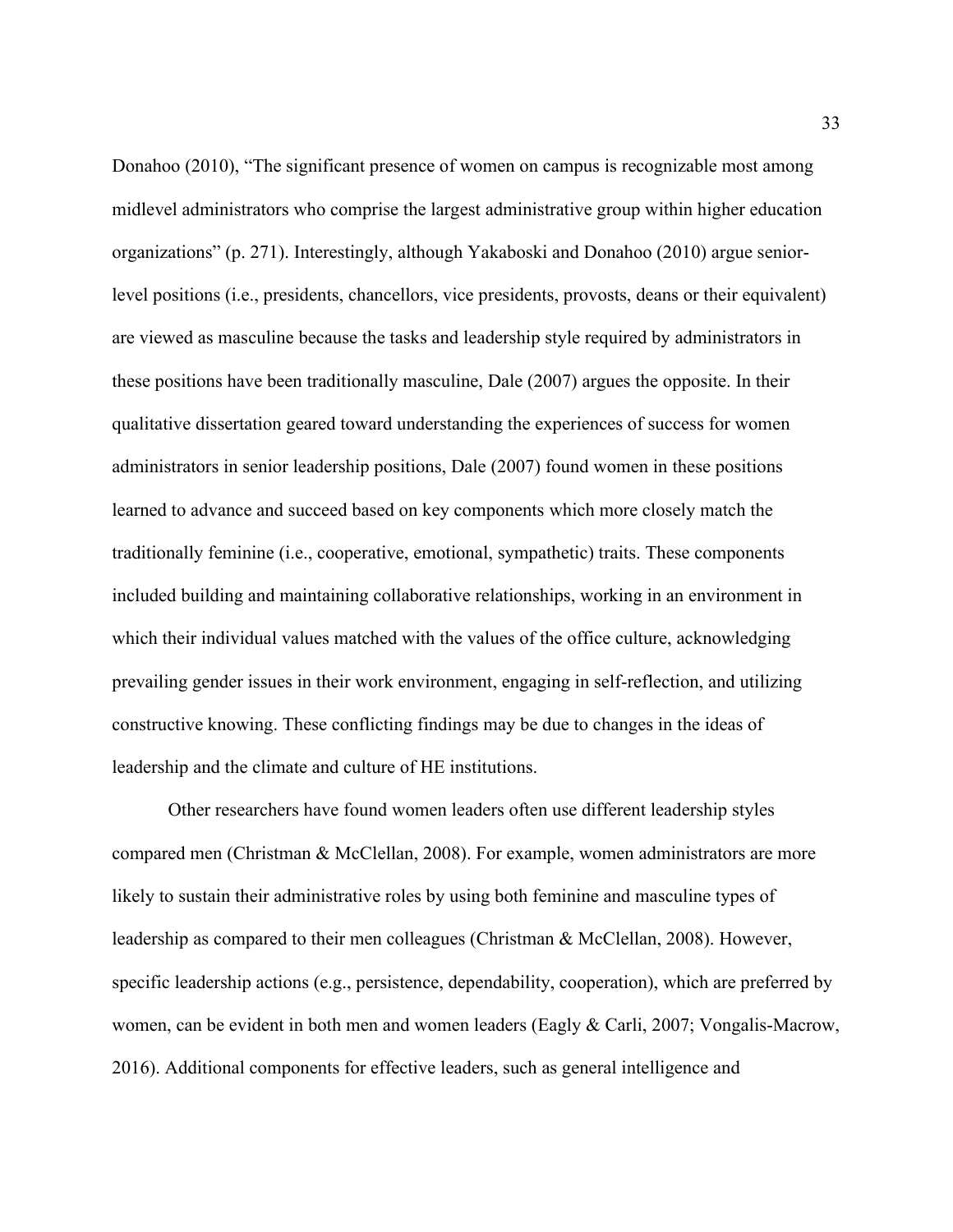extraversion, are also exemplified by both women and men leaders (Eagly & Carli, 2007). However, there are some perceived differences in leadership effectiveness of men versus women leaders. For example, Dugan (2006) found women score themselves significantly higher than men on constructs of consciousness of self, congruence, commitment, common purpose, citizenship, and change. Additionally, women are perceived as more likely than men to manage team members and financial resources fairly and effectively, engage in research, community, and professional endeavors, enhance the quality of education in their institutions, and promote and support institutional diversity within their institutions (Rosser, 2003). Strong and clear womenstyle leadership qualities are consistently demonstrated by both men and women leaders; however, men-style leadership qualities are demonstrated by both men and women leaders only sometimes (Young, 2004). In short, men exhibit women-style leadership qualities consistently, whereas women do not exhibit men-style leadership qualities consistently. The researchers suggest these differences may be due to shifts in ideas of leadership and leadership styles over time (Young, 2004).

Unfortunately, the culture of HE institutions was not built to accommodate women leaders and has not reached a point of equality between the women and men in their employ. For example, Zemsky (2001) argues,

Higher education's challenge is to develop a culture that yields to women the same recognition and rewards that it has always yielded to men – and to do so in such a way that the result is a wide variety of roles, responsibilities, and models of leadership reflective of the gender diversity that has come to characterize the academy. (p. 2)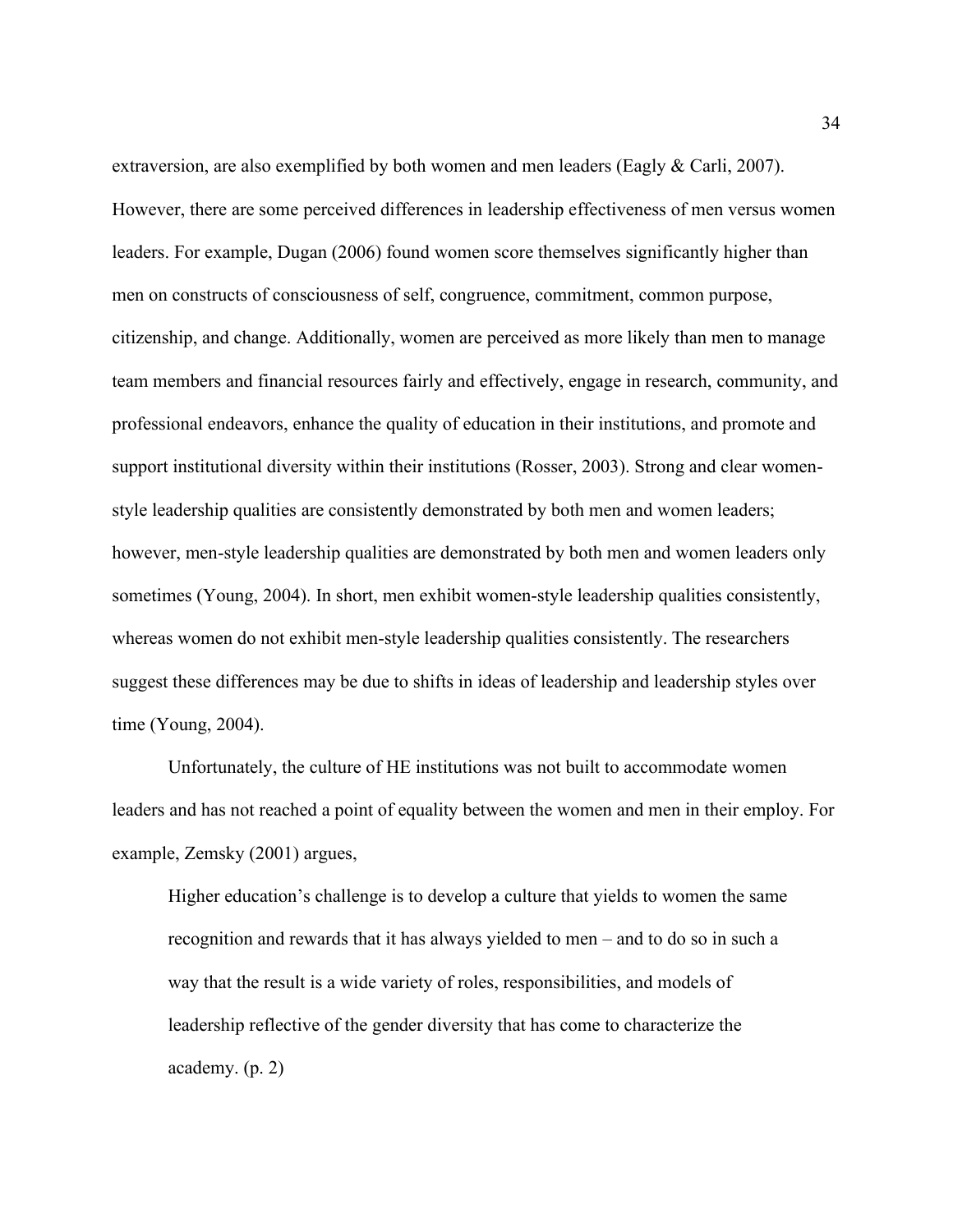Thus, although men and women leadership styles may shift over time, HE institutions have not shifted from its historically men-dominated culture (Baehr, 2021; Dunn et al., 2014) and the gender gap in HE institutions prevails despite extensive research (Dugan 2006; Eagly, 2007; Eagly & Carli, 2007; Eagly & Johannesen-Schmidt, 2001; Warner, 2014; Yakaboski & Donahoo, 2010; Young, 2004) speaking to the importance and benefits of women's leadership presence.

**Chief Information Officer.** One important example of the gender gap in HE institutions is the lack of women Chief Information Officers (CIOs). Per Synnott and Gruber (1981), a CIO is the "(s)enior executive responsible for establishing corporate information policy, standards, and management control over all corporate information resources" (p. 66). The role and responsibilities of a HE CIO has expanded exponentially in the last decade as they were traditionally titled director of information and communication technology (ICT) which was a mid-level administrative role. The ICT director was responsible for a university or college's basic business functions and processes (e.g., finance/budgets, student information/inventory) and were expected to either develop or purchase systems to assist them in their duties (Harris  $\&$ Skinner, n.d.). However, with the expanded use and necessity for technology at universities and colleges, the CTI director position has grown from a mid-level position to an executive CIO position. These leaders play a key role in their organizations as they serve as the top information systems executive and ensure the availability of Information Technology (IT), establish technology planning and innovation, and help create and shape technology transformation within the institution (Jones, et al., 2020). CIOs also play a critical role in the IT management and organization of HE institutions. Thus, as our society, and specifically the HE community,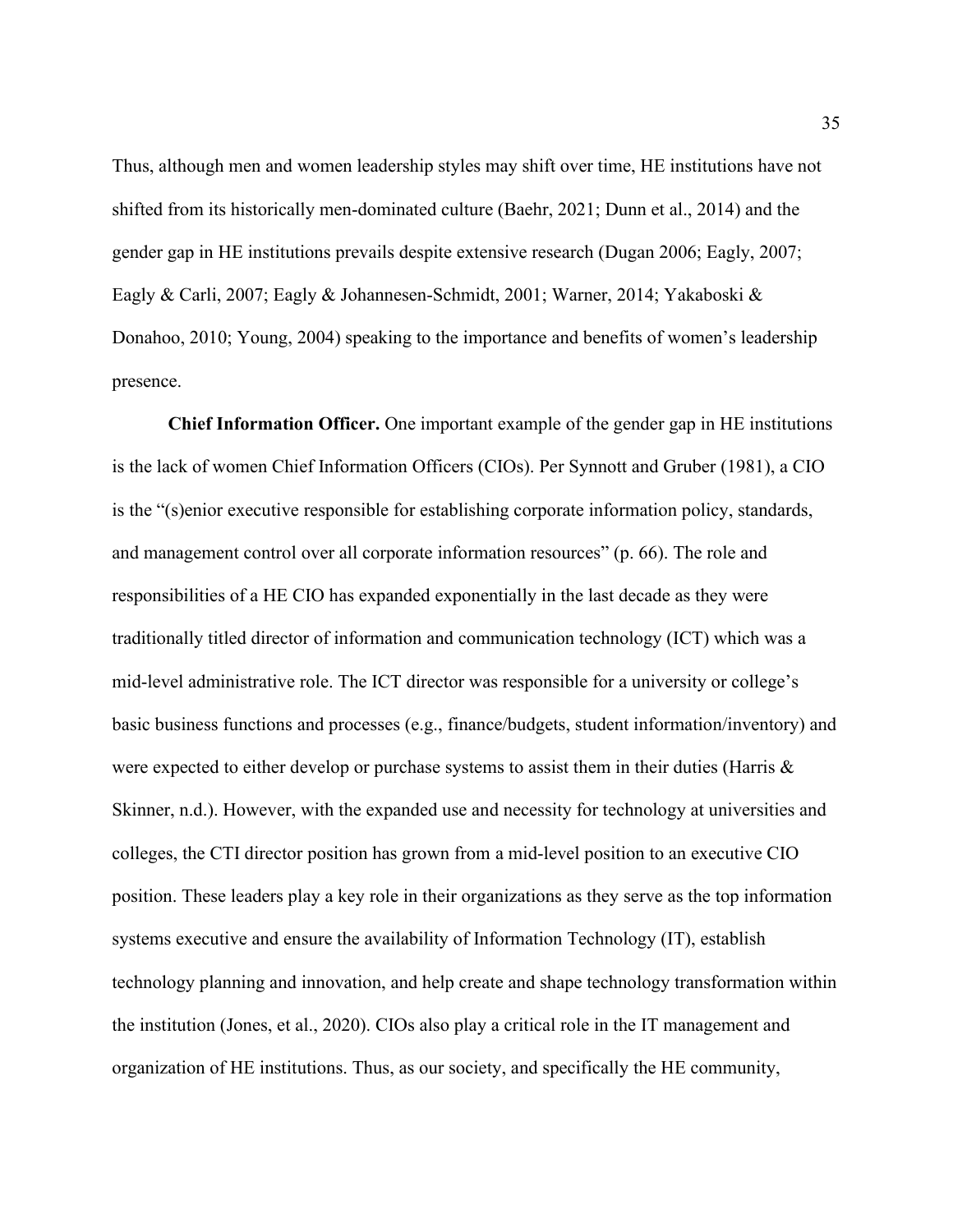continue to grow in dependence on technology (e.g., online learning, remote teaching, electronic academic systems), the necessity for HE CIOs have and will continue to become increasingly crucial to the success and sustainment of HE institutions. Unfortunately, there are more men than women CIOs serving universities and gender stereotypes are one important factor which contributes to this disproportion. For example, per Frye and Fulton (2020), the general HE IT workforce is predominantly male, and women constitute only 23% of HE CIOs compared to 77% of men HE CIOs (p. 10). In their study investigating the differences between women and men HE CIOs, Clark (2013) found the masculine culture of HE IT contributes to the disparity between women and men CIOs and perpetuates stereotypes and biases against women CIOs. For instance, they found that HE IT hiring managers perpetuate unconscious gender discrimination by using prescribed stereotypes when deciding who should be in technical leadership positions (Clark, 2013). As it is to the benefit of all in our society to advocate for the equal representation of women and men in HE administrative leadership, HE institutions need to work to reshape their culture and recognize the crucial advantages women leaders supply to the organization. Also, as more women enter positions in HE administration and advance to higher levels of leadership, their needs must be assessed so organizations can support and retain them. Further, the need to explore and learn from women's experiences becomes more urgent as they are often primarily responsible for maintaining work and family duties and enduring the countless pressures associated with assuming these roles.

### *Gender Discrimination in Higher Education*

Gender discrimination plays a large part in the added pressures women administrators are forced to contend with in the HE workplace. Unfortunately, traditional gender norms influence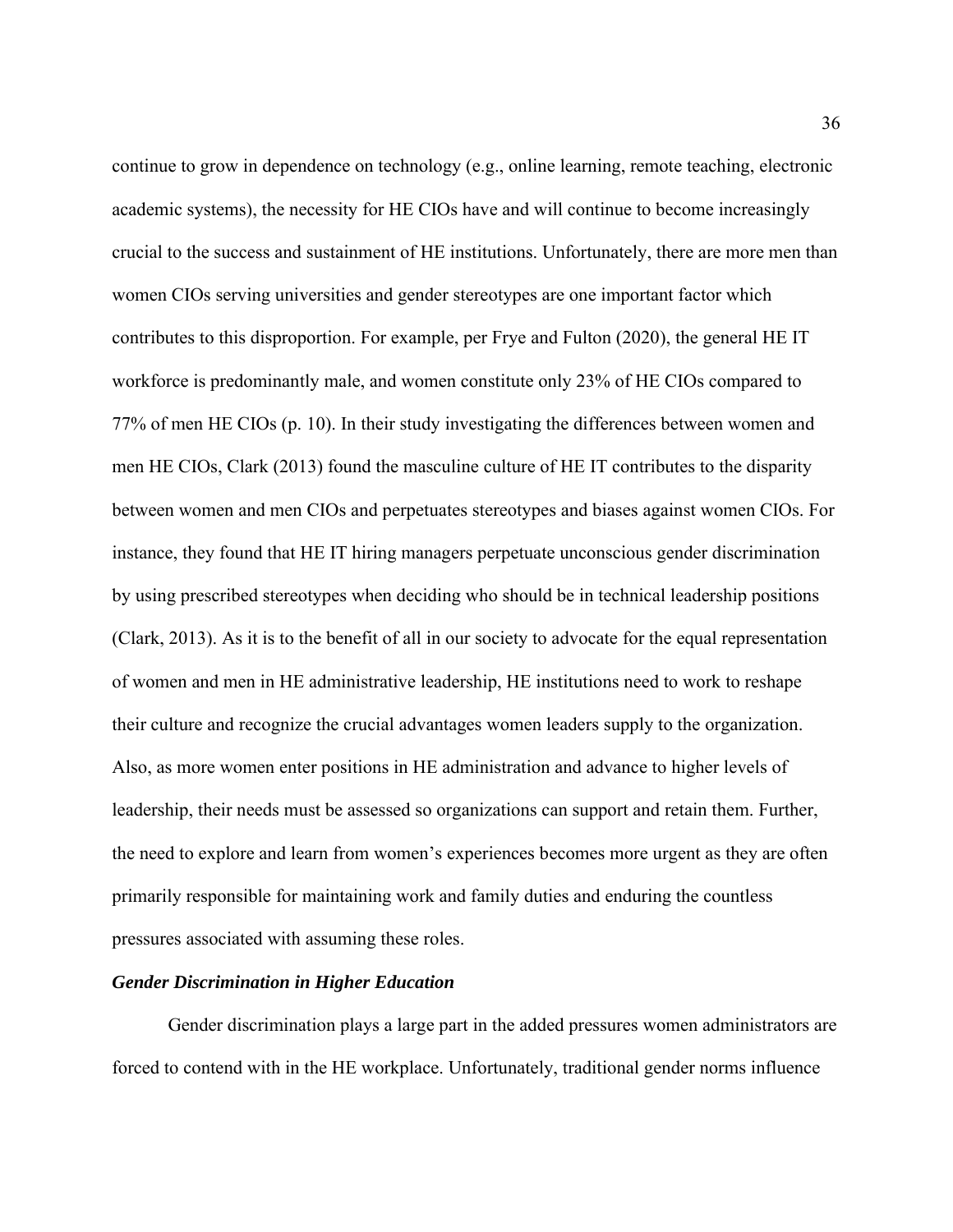all of society's institutions, including businesses, organizations, and HE institutions (Acker, 1990). According to traditional gender norms, men serve as breadwinners and women are responsible for all caregiving duties (Ely & Meyerson, 2000; Emslie & Hunt, 2009; Sallee, 2013; Smithson & Stokoe, 2005). As expressed by Eagly and Karau (2002), if there is an imbalance between the stereotypes associated with a group and those associated to social roles which an individual exhibits, it may lead to prejudice and discrimination. For example, because women are associated more with communal traits and leadership is associated with agentic traits, when women assume leadership roles (which are perceived as agentic roles), the views toward these women as opposed to men (who are associated more with agentic traits) in leadership are more negative and can result in sex discrimination (Eagly & Karau, 2002; Greenwald et al., 2002). Higher education organizations are not gender neutral; they are historically men-dominated organizations (Acker, 1990; Yakaboski & Donahoo, 2010). Some say that gender discrimination no longer exists in higher education, however, the truth is it prevails in less obvious ways than in the past. Two decades ago, scholars argued about the presence of gender discrimination in higher education, as Rhode (1999) stated:

Americans' most common response to gender inequity is to deny its dimensions. A widespread perception is that once upon a time, women suffered serious discrimination, but those days are over. Barriers have been coming down, women have been moving up, and full equality is just around the corner. (p. 3)

Gender discrimination can be expressed as explicit (i.e., blatant) or implicit (i.e., automatic) (Daumeyer et al., 2019; Lips, 2017), and although people working in HE administration do not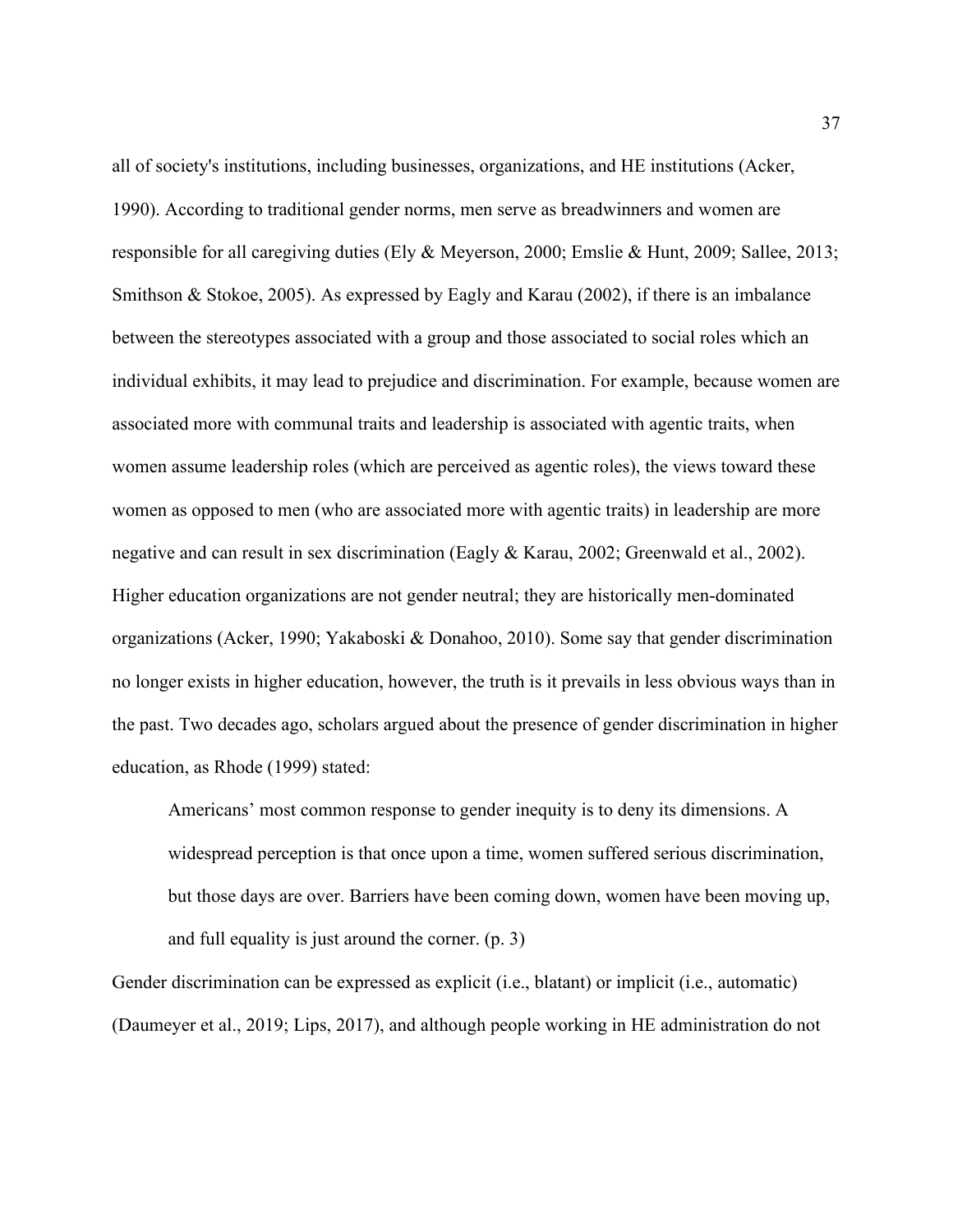often exhibit explicit gender discrimination, implicit gender discrimination prevails (Ballenger, 2010; Chisholm-Burns et al., 2017).

A reason for the gender discrimination in senior leadership positions in HE institutions could be the institutions attitudinal and organizational biases against women which exclude women from promotion or hiring opportunities (Ballenger, 2010). Other factors may include unintentional biases, outmoded institutional structures, lack of role models for future women leaders, and style of leadership (Chisholm-Burns et al., 2017). Importantly, biases, promotion, hiring, and perception constraints restrict opportunities for women's participation and success in HE administrative office.

## *Barriers for Women Leaders*

Many women face barriers which influence their prospects for obtaining top level positions in an organization. For example, the situation such as the glass ceiling and/or labyrinth contribute to the underrepresentation by women in senior leadership roles. Researchers describe the glass ceiling as "invisible barriers" which prevent many women from moving upward in an organization to fill aspired senior level positions (Chisholm-Burns et al., 2017; Lips, 2017). Importantly, the glass ceiling is detrimental to progress in equality as it "prohibits both women and organizations from reaching their full potential and denies us all of the maximal benefits of gender diversity in leadership" (Chisholm-Burns et al., 2017, p. 312). Other researchers believe the glass ceiling concept is overly simplified, and instead, believe women currently face a labyrinth of multiple barriers (e.g., implicit and/or explicit discrimination) on their way to pursuing senior level leadership positions (Eagly & Carli, 2007; Keohane, 2014). For example, as Keohane (2014) states, "finding a way through the maze to the central prize of top leadership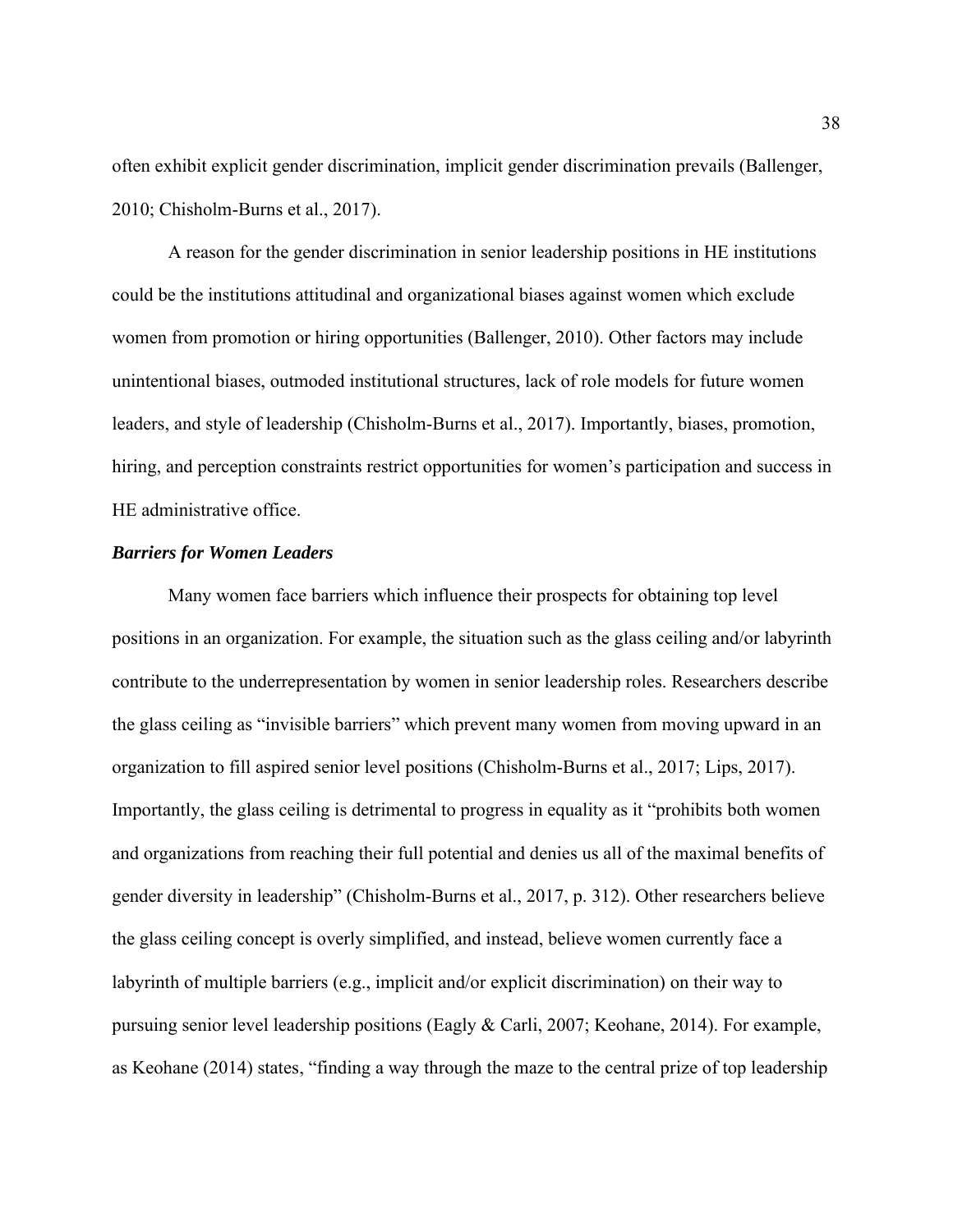is a challenging task for men as well as women; however, …women encounter additional cul-desacs and dead ends that men generally do not face" (p. 43). In other words, whether described as a glass ceiling or labyrinth, the additional obstacles women often face when trying to carve a path toward leadership are not experienced by their men counterparts. Unfortunately, this winding path women face toward leadership does not look like it will become easier to navigate any time soon. For example, after evaluating the current rates of change in her work *The difference "difference" makes: Women and leadership*, Rhode (2003) estimated that it would take three centuries before women and men would equally "become top managers in major corporations or achieve equal representation in the U.S. Congress" (p. 7).

Further, gender discrimination continues to be prevalent, as even now, most women must work much harder than their men counterparts to "fit in" when pursuing or continuing in most, if not all, careers which are men-dominated (Lips, 2017). This poses a particular barrier as women are not judged and often not compensated fairly based on merit, skill, and accomplishments. For example, in the United States, patterns of unequal pay and lack of promotion for women in upper-level positions in higher education institutions are prevalent (Agars, 2004; American Council on Education, 2017). Researchers have identified women administrators working in HE institutions are paid less than their men colleagues (Hatch, 2017; Graf et al., 2019; Muller, 2019; Seltzer, 2017; & Tarr, 2018). Specifically, per Berger & McCafferty (2019, p. 3), women HE administrators are paid approximately 20% less than men. This is concerning, because women's careers are intricate and multi-dimensional based on the distinct barriers they face as opposed to men; however, workplaces remain in a single dimension, namely the men-representative organizational dimension (Bilimoria et al., 2008). Additionally, women who do progress to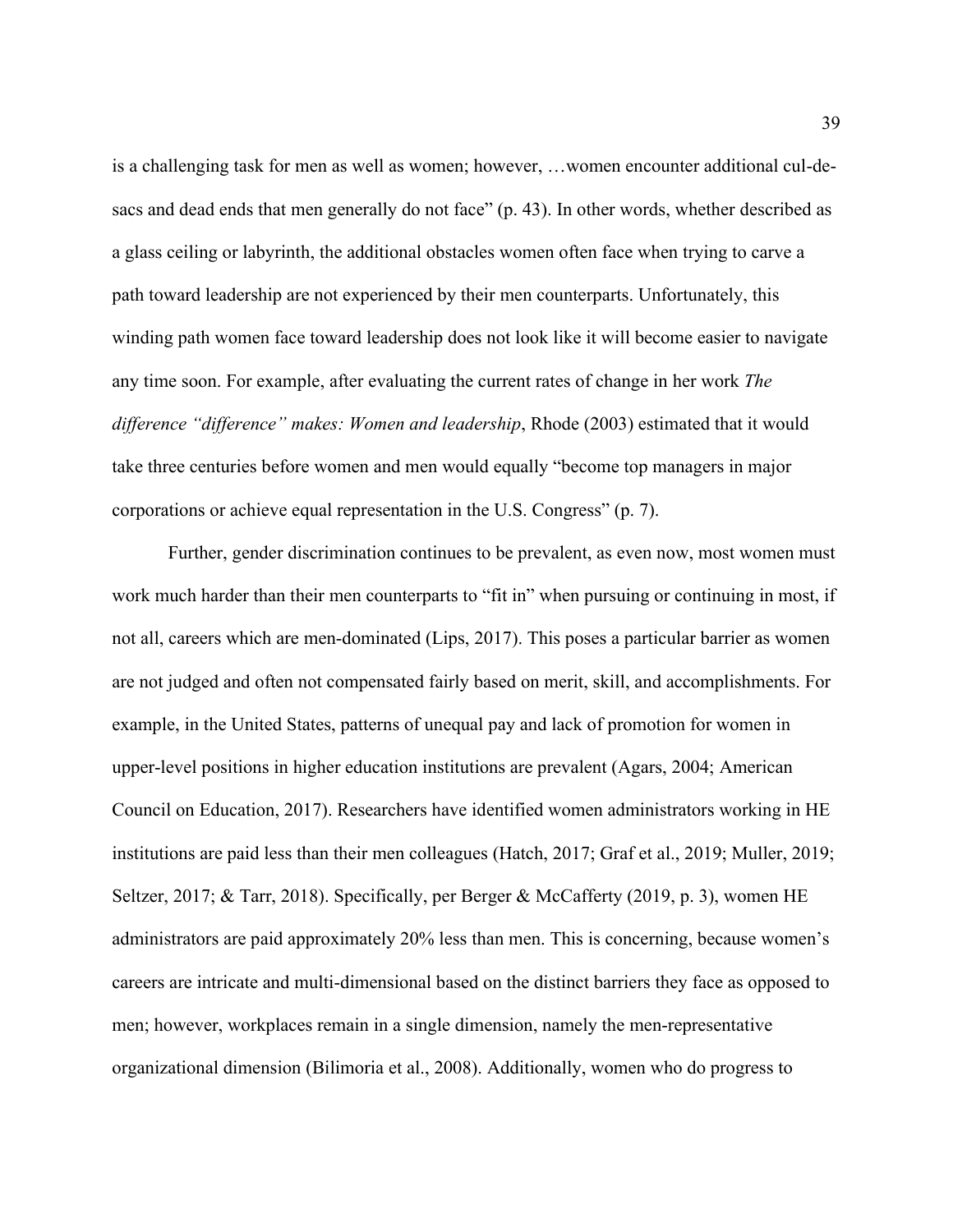upper-level leadership positions must contend with a double-edged sword because even as they advance, they receive less mobility, compensation, and authority than their men colleagues and often receive advancement in less than favorable circumstances (Bilimoria et al., 2008).

Therefore, although men are overrepresented in senior leadership positions in HE, women's leadership contribution has proven positive and influential which merits further exploration into how they navigate through their working responsibilities in a men-dominated field, time with their family and time spent cultivating their personal goals. It is with that picture in mind that I will review what the literature has to say about the pursuit and navigation of one's work-life balance and work-life integration.

### **Work-Life Balance/Integration: A Women's Issue**

It is common for people to have trouble juggling their work, family, and personal responsibilities as they often desire equilibrium amongst them (Lester, 2013). This goal toward equilibrium is often termed work-life balance or work-life integration, however, specific components within the definition of each may differ per individual (Berheide et al., 2020; Lester, 2015; Mitra & McAlpine, 2017). Some researchers describe work-life balance as part of one's identity that is defined based on social and cultural norms (Lester, 2015; Mitra & McAlpine, 2017). For example, in their qualitative study which focused on gender and work-life balance for early career researchers, Mitra and McAlpine (2017) state that it is a "negotiation between the dual demands of work and broader life, undertaken by individuals, within the context of their overall work environment, as well as prevailing societal norms" (p. 6). Importantly, gender stereotypes are also linked with prevailing societal norms because within each society and culture, people have certain expectations and beliefs about how women and men should act and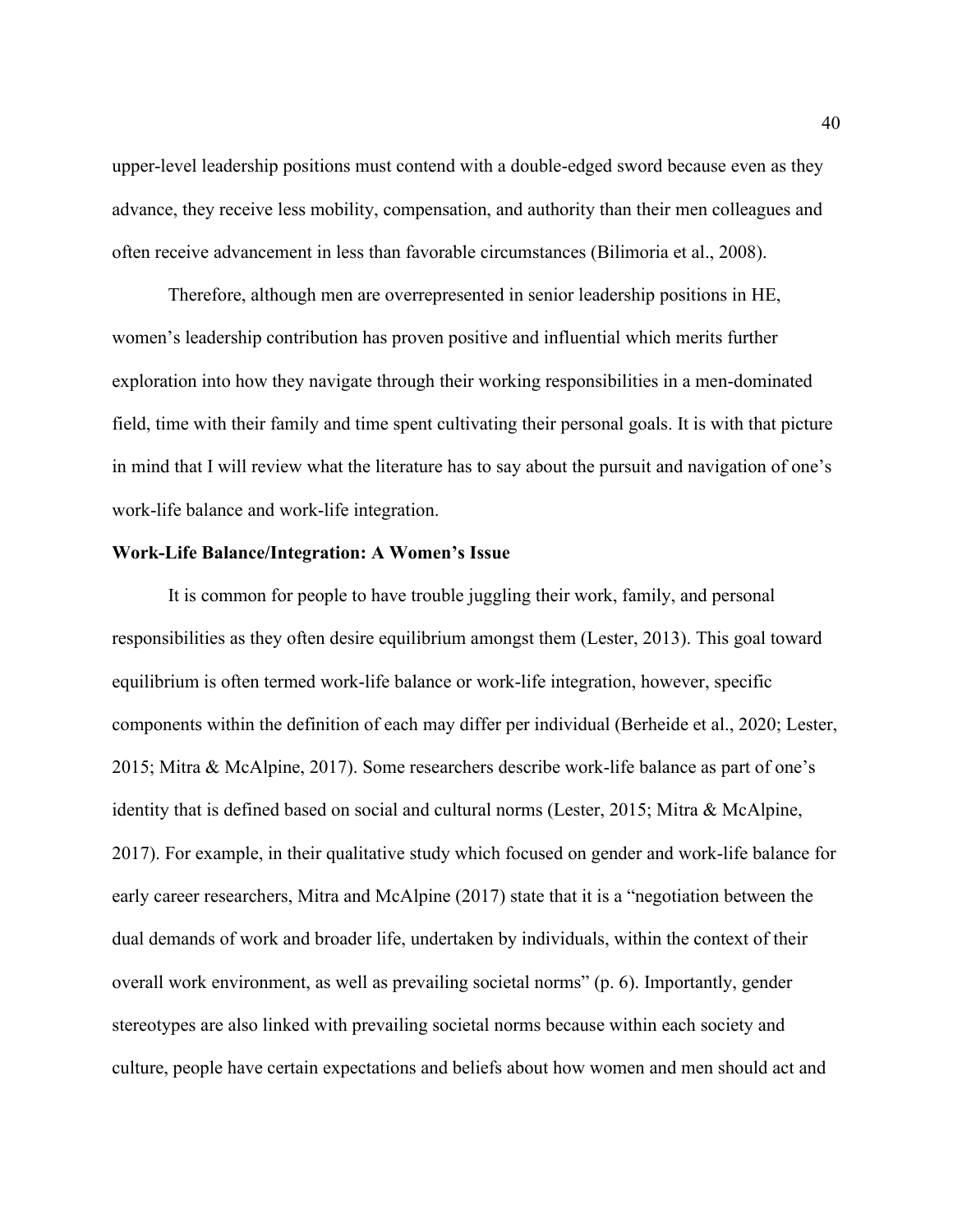the pressures to act in a certain way may influence one's identity and ability to navigate worklife balance. Others characterize work-life balance as promoting growth and compatibility among work, family and personal obligations including emotional, behavioral, and time demands (Bell et al., 2012; Fontinha et al., 2019; Mazerolle & Barrett, 2018). For example, in their qualitative study which focused on faculty wellbeing in academia, Young et al., (2017) linked work-life balance with wellbeing which they described as "a lifestyle centered on health, well-being, and balance among the spirit, body, and mind" (p. 336). Interestingly, some work-life balance researchers have noted further research should be conducted to explore a more integrated approach to the blurred boundaries between work and other aspects of personal life (Lester, 2015; Perrakis & Martinez, 2012).

Work-life integration has been defined as a unified experience linking work and life roles. For example, in their quantitative study, Berheide et al. (2020) investigated whether institution type (i.e., research university versus teaching-intensive college) and/or gender play a role in faculty members' ability to achieve work-life integration. The researchers defined worklife integration as "…encompass[ing] diverse professional and personal lives, including people with or without partners and/or children. A non-directional and holistic approach, it does not imply an even division of time or energy between work and home" (Berheide et al., 2020, p. 3). Further, integrating multiple roles is often beneficial as it alleviates one from the pressure to "choose" a role and instead offers flexibility and equilibrium to one's life (Marshall et al., 2012; Williams et al., 2016). Many work-life researchers have also found work-life integration is important for the health and wellbeing of families and individuals and is related to greater life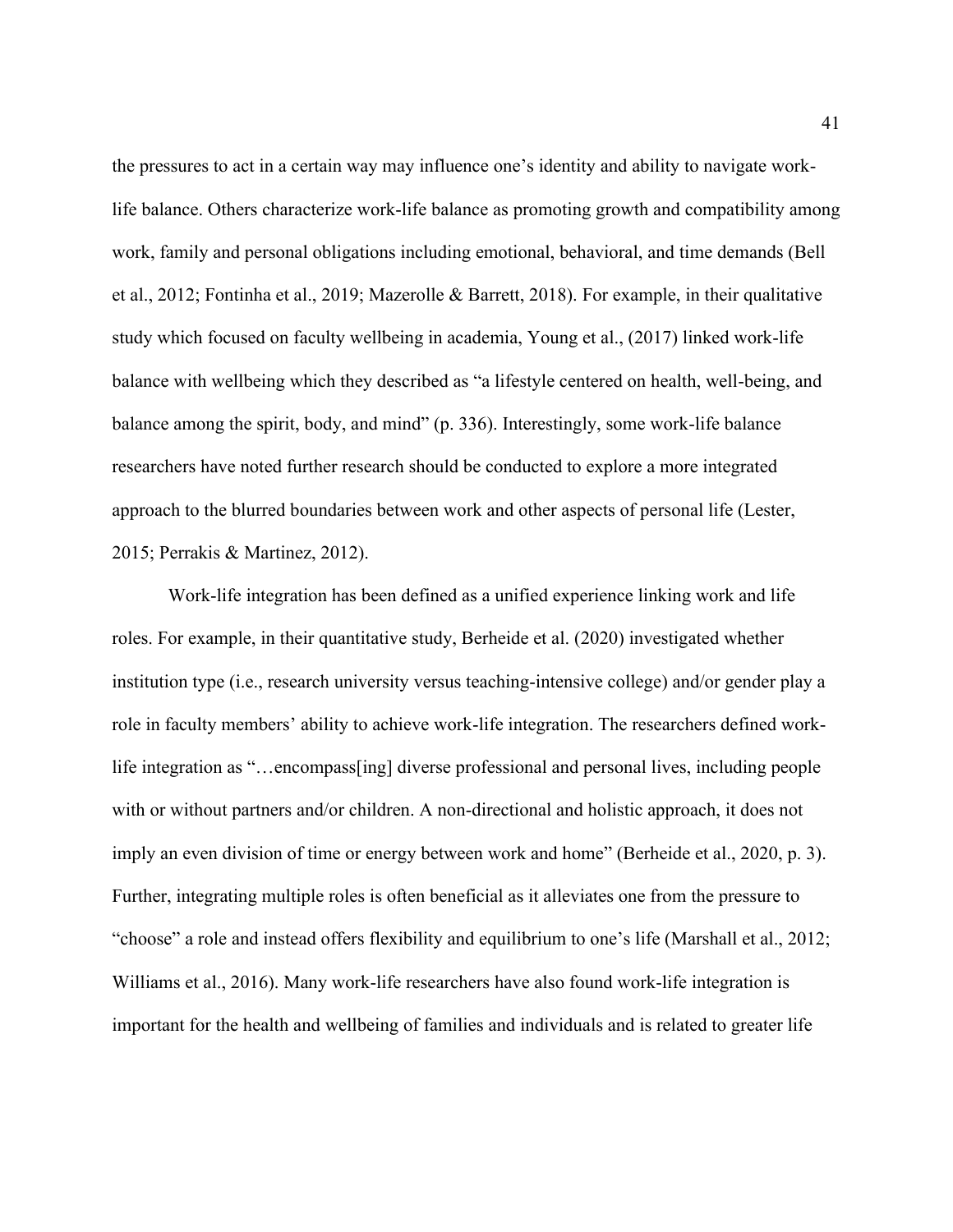satisfaction and reduced stress (Allen et al., 2000; Eby et al., 2005; Frone et al., 1992; Parkes & Langford, 2008; Pocock, 2003).

Work-life integration and work-life balance can have different meanings for multiple individuals depending on their interpretation and personal experiences. For the purposes of this study, work-life balance is the compartmentalized approach to viewing the roles of work, family, and personal self-care as separate from each other; whereas work-life integration is the holistic approach to viewing and combining these roles as all part of one person's experiences in life which are intertwined with one another and not separate from one or another.

### *Work-Life Balance/Integration for Leaders in Higher Education*

The pursuit to integrate/balance one's roles in work, family, and personal self-care is not stagnant, it is a task which requires much energy and must be examined on a frequent basis, and in most cases daily. There can be many challenges to managing separated roles, as it can be frustrating and disappointing when one's personal, home, or career goals impede one another. Challenges are particularly prevalent for women as they pursue careers in men-dominated organizations (e.g., HE institutions) which hold the ideal worker norm that requires employees to always remain available (King-White & Rogers, 2018; Williams, 2001; Bailyn, 2011), while simultaneously combating the gendered societal stereotypes which emphasize the belief that women should conform to a domestic role (Dunn et al., 2014; Mazerolle & Barrett, 2018). For example, per Williams et al. (2016), "All women face a clash of social ideals: The ideal worker is always available to the employer, and the ideal woman is always available to her family" (p. 529). Thus, women in HE leadership roles face the added pressure of society's view of the ideal woman which conflicts with the ideal worker norm.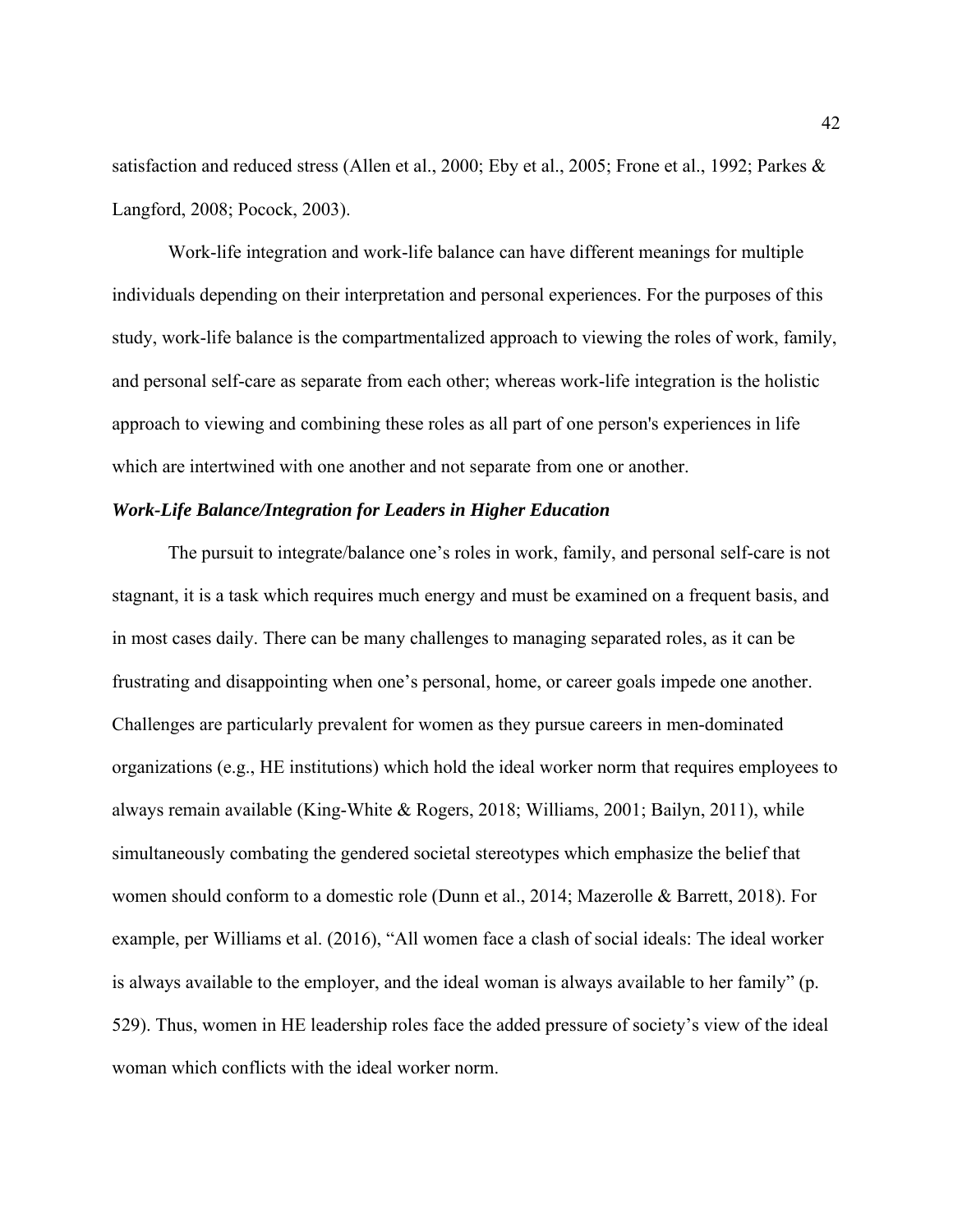Researchers have specified a need for reshaping and redesigning higher education work culture to create an environment which fosters the ability for women to integrate their lives into the workplace rather than having to separate their work on campus from their time at home or time spent on their personal wellbeing (e.g., self-care) (Yakaboski & Donahoo, 2010). Further, reshaping higher education work culture to promote work-life balance/integration is important as there are often consequences and challenges for women attempting to balance/integrate their work life, home life, and personal goals (Guthrie et al., 2005; Padulo, 2001; Yakaboski & Donahoo, 2010). Importantly, women pursuing leadership roles in the workplace may experience additional stress due to barriers in their attempt to balance/integrate their roles. For example, significant barriers for women pursuing work-life balance/integration include insufficient maternity leave, childcare support or elderly parent care, and inflexible work options (Ballenger, 2010; Chisholm-Burns et al., 2017; Johns, 2013). Further, holding a leadership career in the HE work culture, which maintains the ideal worker norm (i.e., requiring employees to always be available), can be particularly challenging and create undue stress for senior administrators, including CIOs, as it puts a consistently disproportionate amount of time and energy into the goals and needs of the institution above those for self-care and home. For example, per Jones and Komives (2001),

While a "balanced life" continues to be an elusive goal for many women professionals, women in senior-level . . . positions must reconcile the great demands of their work and with other interests and responsibilities. The irony in this situation is that successful women leaders often suggest that part of their success is due to the well-rounded lives they lead, which includes time for relaxation and renewal, family, and interests outside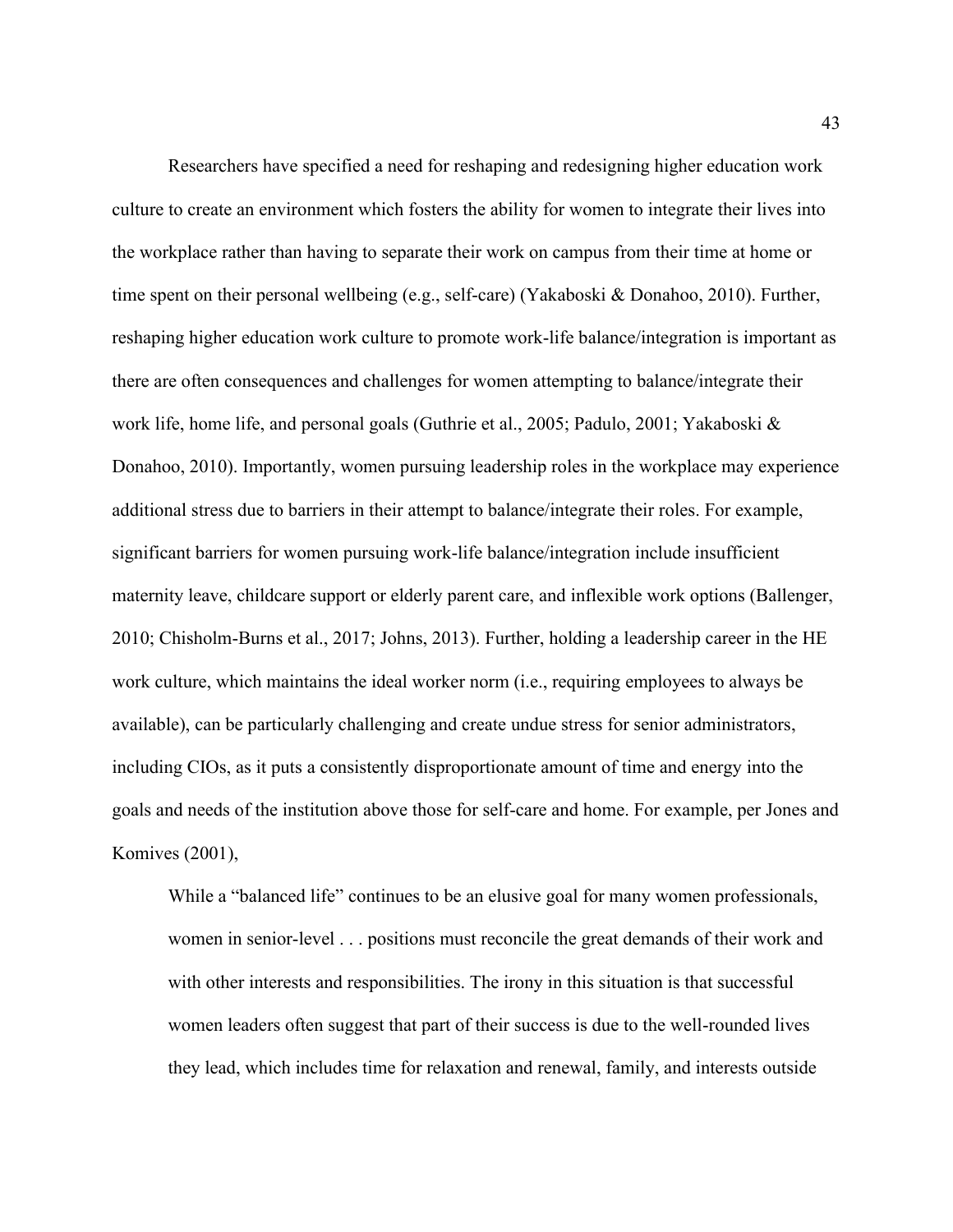the workplace. However, the realities of senior leadership positions do not always support the matching of espoused values with such activities. (p. 242)

In other words, because the demands of higher education work culture (i.e., ideal worker norm) differ acutely from the realities in the life of an employee (i.e., devoting time to responsibilities in home, and to oneself as well as work), many senior administrators in HE, such as CIOs, experience additional stress which often leads them to make tough decisions as to where they spend their time. For example, faculty, staff, and administrators employed at HE institutions often hold off on expanding family or pursuing additional personal goals outside academia (Bryan & Blackman, 2018; Levtov, 2001; Mason et al., 2013; Young et al., 2017). These factors highlight the importance of seeking work-life balance/integration for women working in HE administration.

#### *Navigating Multiple Roles*

Some researchers identify two roles a person assumes when balancing or integrating their life responsibilities, namely "work" and "family/personal" (i.e., indicating family and personal responsibilities as one role) (Bell et al., 2012; Berheide et al., 2020; Fontinha et al., 2019; Lester, 2013; Lester, 2015; Mazerolle & Barrett, 2018; Mitra & McAlpine, 2017; Perrakis & Martinez, 2012; Young et al., 2017). Others specify their interpretation of the second "family/personal" role by labeling it simply "personal" (Lester, 2013; Perrakis & Martinez, 2012; Young et al., 2017), "nonwork" (Fontinha et al., 2019), "broader life" (Mitra & McAlpine, 2017), or "leisure" (Currie & Eveline, 2011). However, some researchers identify three roles used to balance or integrate life responsibilities, namely work, family, and personal (Denson et al., 2018; Szelényi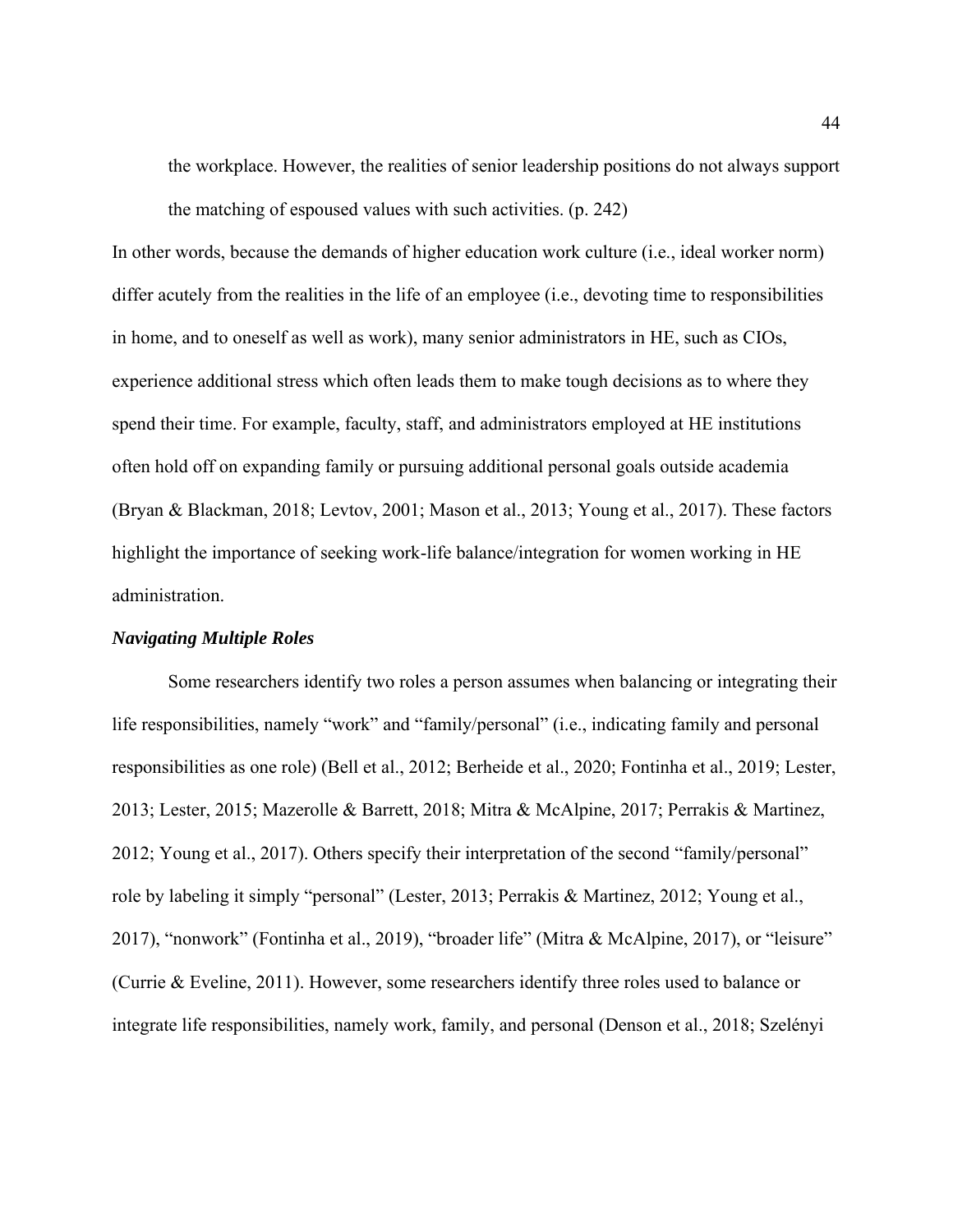& Denson, 2019). For the purposes of this study, three roles will be investigated, namely worker, family member, and personal self-care.

One's work life can often take precedence over other aspects of life as those who work have the responsibilities within the workplace as well as those outside the workplace. The worker role may also signify the breadwinning role as they are contributing financially to the household. Further, as many organizations hold their employees to the "ideal worker norm", the time spent in the worker role often outweighs the time spend with one's family or on themselves (Bailyn, 2011).

One's role and responsibilities as a family member can also be overwhelming and demand much of one's time as people can serve in separate roles within the family role context. For example, within one's family unit, they can simultaneously serve in the role of partner, parent, and caretaker of elderly parents. If applicable, women usually assume each of these roles within the family role. In other words, if the family role includes the care of children or elderly parents, women are often expected to assume these responsibilities regardless if they also fill the worker role (Ballenger, 2010; Chisholm-Burns et al., 2017; Johns, 2013).

Additionally, to fulfill the worker and family role to the best of one's ability, personal health (i.e., wellbeing and self-care) must be prioritized. Wellbeing is the balance of one's mental, physical, emotional, and social dimensions. One example which contributes to state of wellbeing is the act of self-care. Through knowledge of the self, self-care is conducted through behaviors which promote, strengthen, and maintain wellbeing (Bryan & Blackman, 2018). Selfcare as a component of work-life balance/integration is crucial because it offers one a time to reflect on and exert energy toward strengthening one's physical, mental, social, and emotional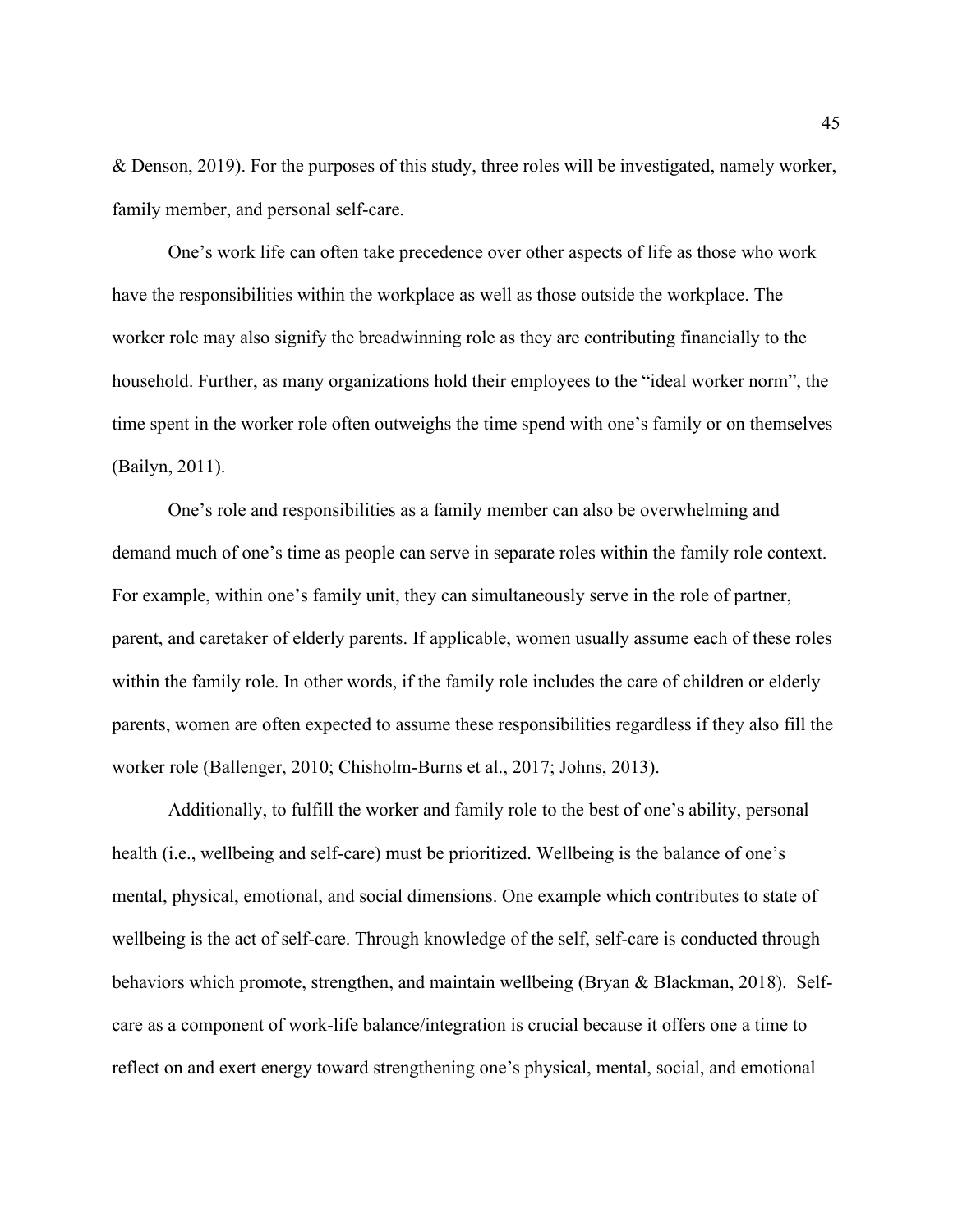wellbeing, so they can have the capacity to fulfill their home, career, and any other goals to the best of their ability. Per Irvine (2009), "How can we hope to care for others if we, ourselves, are crippled by ill health, burnout, or resentment?" (p. 127). Best practices for promoting self-care in the HE workplace include selecting a healthy support system, giving oneself permission to make mistakes and learning from them, prioritizing items and undertaking one at a time, and learning to say no and let go of things that are out of one's control (Anitha & Sritharan, 2014; Gillespie et al., 2001; King-White & Rogers, 2018). Further, Bryan and Blackman (2018) emphasize four categories of self-care practices which may influence those working in HE institutions (i.e., administrators, faculty, staff), namely, mental, emotional, physical, and social self-care. Mental self-care activities are important for coping with burnout and stress which can be experienced by those working in the HE environment. It can be exhibited through activities such as meditation, mindfulness, generosity, and purposeful decision making. Emotional self-care helps strengthen and maintain a healthy emotional state. It can be exhibited through activities such as reflection, spiritual practices, emotional regulation, and self-empathy. Physical self-care practices offer support and benefits to strengthening one's physical body. It can be exhibited through activities such as exercise, sleep, medical checkups, and sensible nutrition. Lastly, researchers have found obtaining social supports and social engagement can impact one's experience in a HE setting (Wilcox, Winn, & Fyvie‐Gauld, 2005); and because the HE work environment can be timeconsuming, demanding and may leave little room for social interaction within or outside of work, social self-care is important to practice. It can be exhibited through practices such as networking or spending time with friends.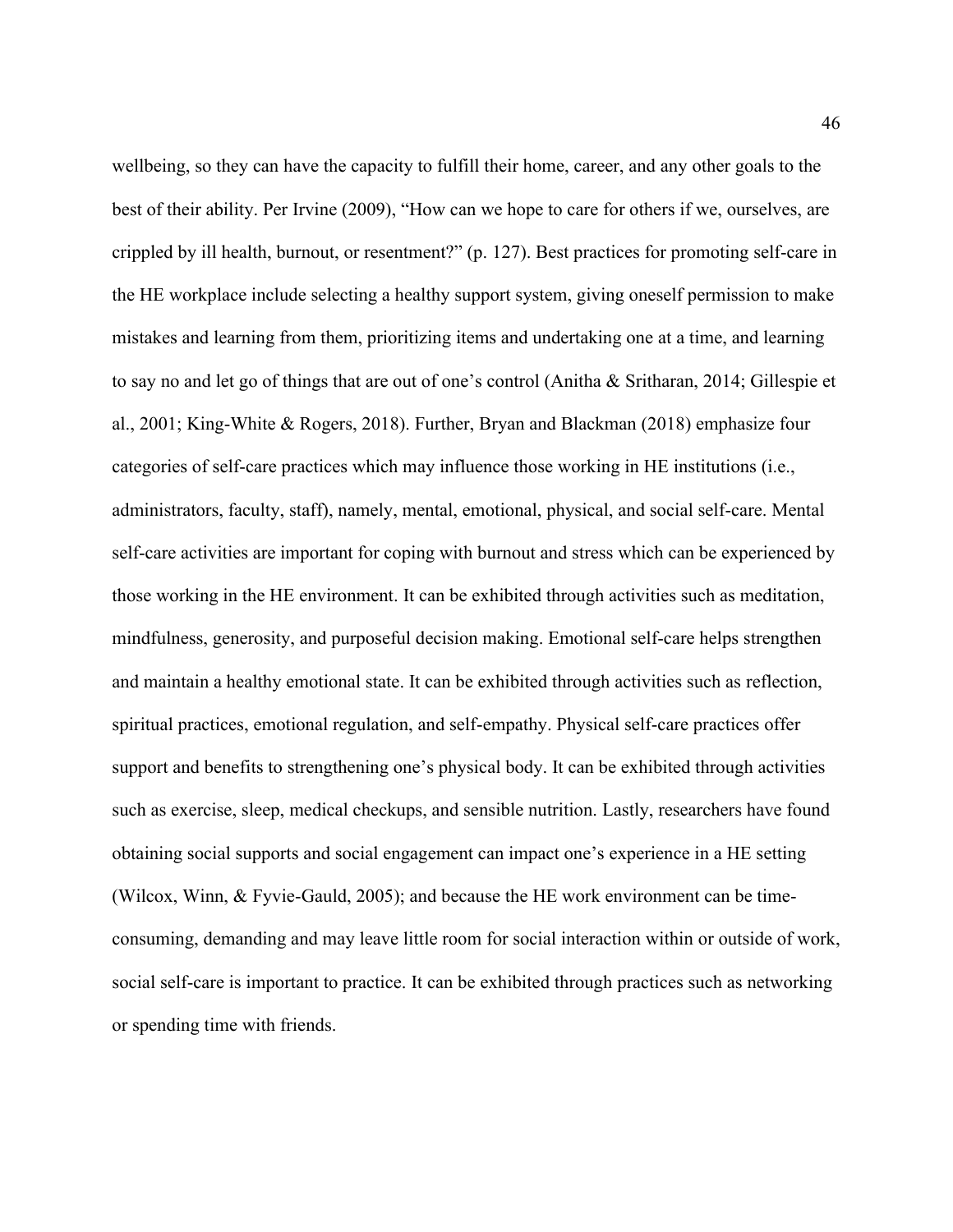Although researchers differ in their definitions of work-life balance and work-life integration, to truly understand the experiences of women HE CIOs, it is important to consider how they navigate their worker, family member, and self-care roles whether viewed as separate components or in unison. It is also imperative to consider outside factors which could influence their experience pursuing work-life balance/integration. With this in mind, we begin to turn our lens to one such factor of interest, namely the influence of COVID-19.

### **Impact of COVID-19**

Since its first appearance in Wuhan, China in December 2019, the coronavirus outbreak has disrupted lives all over the globe. In early February 2020, the World Health Organization announced the outbreak would be termed Coronavirus Disease 2019 or COVID-19 (Centers for Disease Control and Prevention, 2020). COVID-19 is an infectious disease caused by a novel coronavirus. People who contract the virus could have anywhere from no symptoms to severe illness, and even death. In the U.S., as the virus spread and the death toll rose, most businesses and organizations were forced to close their doors, shut down completely, or move to function remotely. People were encouraged to stay home as much as possible and reduce contact with others. A mask was required to be worn over the nose and mouth whenever outside the home in a public domain (e.g., grocery store) and people were advised to stay at least six feet from each other to prevent the spread of the disease. HE institutions were no exception to the impact of COVID-19 as they were forced to rapidly close face-to-face student and employee interactions and move functionality to online platforms (e.g., Canvas, Zoom, Microsoft TEAMS). Administrators, faculty, staff, and students had to abandon their offices, classrooms, dorms, and campus to the safety of their homes and adapt to working and functioning away from the brick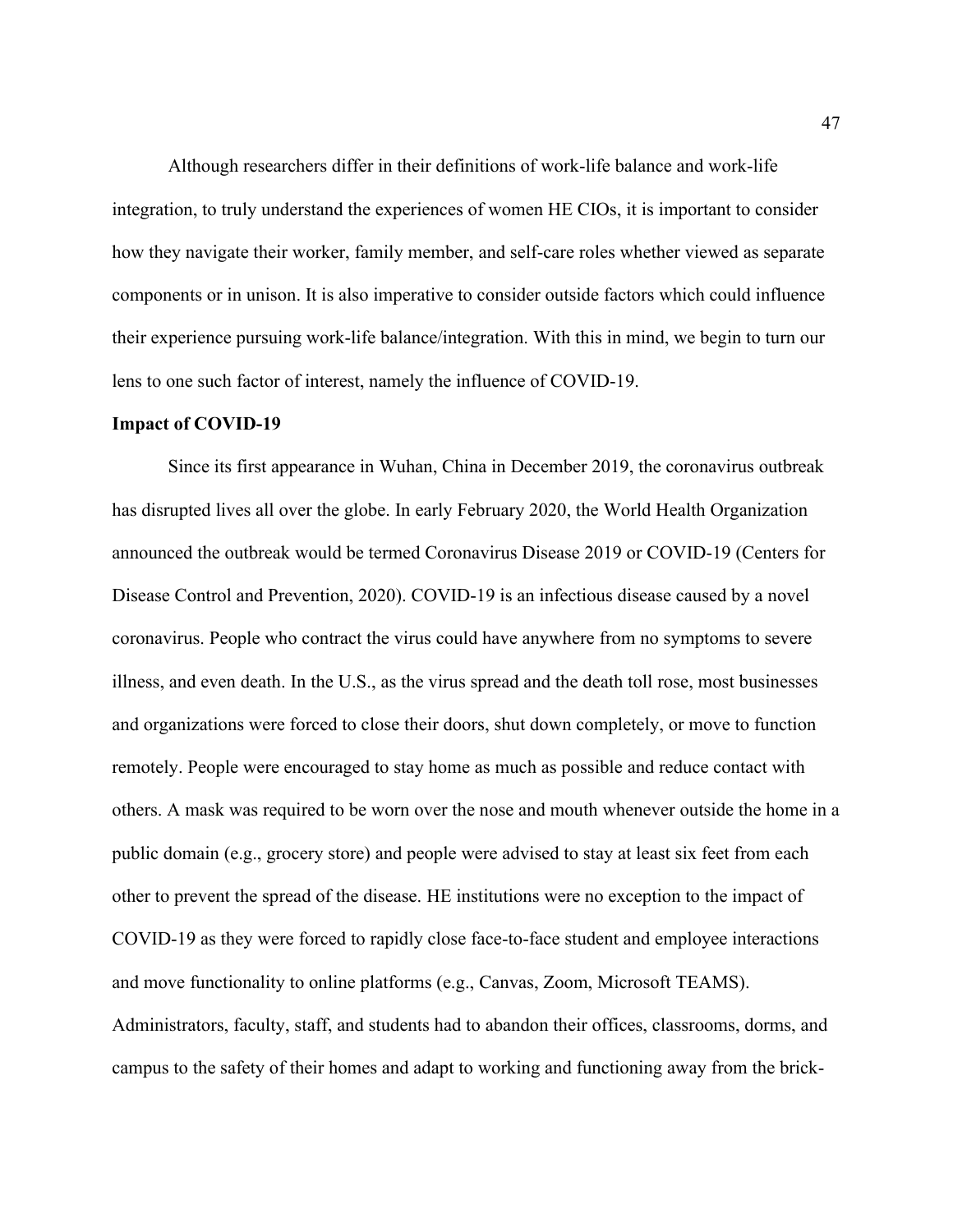and-mortar campus. In December 2020, one year after the disease began to spread, the first COVID-19 vaccine was administered in the U.S. (Otterman, 2020). By April 2021, total COVID-19 cases in the U.S. exceeded 31 million, total COVID-19 deaths in the U.S. exceeded 559 thousand, and total COVID-19 vaccines administered was approximately 190 million (Centers for Disease Control and Prevention, 2021). As the COVID-19 vaccines continue to be administered throughout the U.S., many businesses and organizations have reopened their doors (USA Today, 2021) and people have begun to venture out and attempt to readapt to life outside the home. HE institutions have also begun to move toward the stages of reopening (Elias et al., 2021; Kaiser Health News, 2021; Nietzel, 2021; Whitford, 2021). However, as COVID-19 has altered all aspects of HE, administrators, faculty, staff, and students have had to adjust to a new norm which will continue to be reshaped and reformed in the future (Diep, 2021; Kaiser Health News, 2021). For example, institutions who did not offer online learning (e.g., Canvas) were forced to transition and use it as their main form of teaching when their student body had to leave the campus. Administrators, faculty, and staff were also advised to leave campus and, if possible, transition all their professional responsibilities to online platforms (e.g., Zoom, Outlook, Microsoft TEAMS). Further, as fully online transitions became standard for institutions throughout the United States, the tasks within university IT departments multiplied exponentially. Thus, as their prominent role encompassed university IT related responsibilities, CIOs became crucial for the success and sustainment of institutions during COVID-19. The social, emotional, mental, and physical influence of COVID-19 on HE institutions or its community (i.e., administrators, faculty, staff, students) has not yet been explored because universities and colleges are continuously adjusting as the virus is still circulating throughout the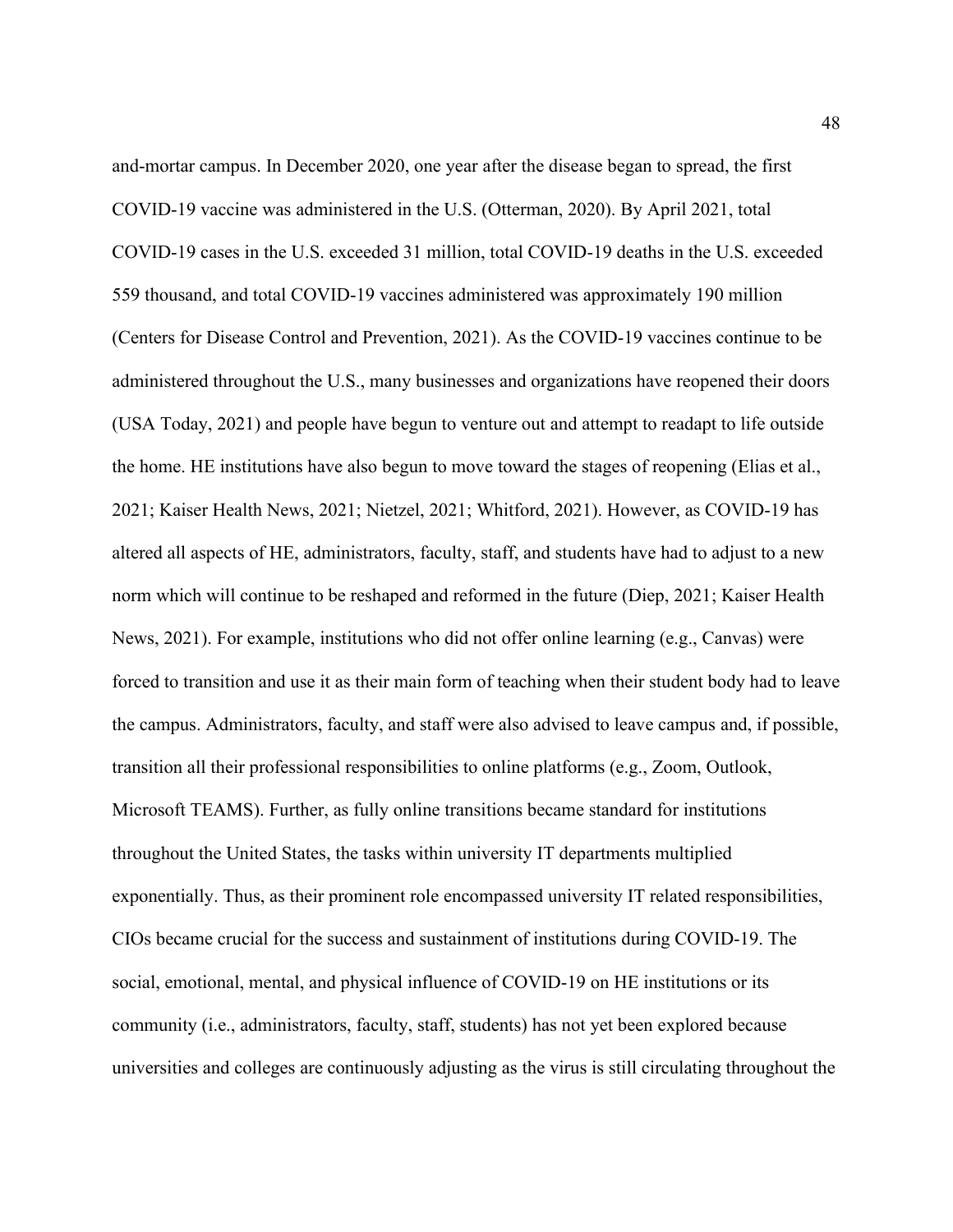globe. However, we know the implications are powerful and endless and everyone's current and future lives as they knew it have changed in some way; thus, it is imperative that we begin investigating now.

#### **Chapter Summary**

It is to the benefit of all in our society to advocate for the equal representation of women and men in senior administrative leadership positions in HE institutions because women and men contribute diverse advantages to administrative positions (Young, 2004). It is critical to understand the influence that gender stereotypes and gender discrimination have on women's ability to pursue and achieve leadership roles as their influence contributes to the underrepresentation of women in leadership positions (Probert, 2005). Learning about leadership is important as HE CIOs act as senior leaders in their organizations. As HE organizations are not gender neutral (Acker, 1990; Yakaboski & Donahoo, 2010) and hold the ideal worker norm (King-White & Rogers, 2018; Williams, 2001; Bailyn, 2011), it is also essential to understand women's experiences working in a men-dominated organization to better grasp the complex challenges women HE CIOs often face compared to their men colleagues. Additionally, as it is common for people to have trouble juggling their work, family, and personal responsibilities (Lester, 2013), and researchers have specified a need for reshaping and redesigning HE work culture to create an environment which fosters the ability for women to balance/integrate their work life, home life, and personal goals (Yakaboski & Donahoo, 2010), it is necessary to discover the experiences and perceptions women HE CIOs encounter in their pursuit of work-life balance/integration. Self-care as a component of work-life integration/balance is particularly crucial because for one to accomplish goals and responsibilities to the best of one's ability, one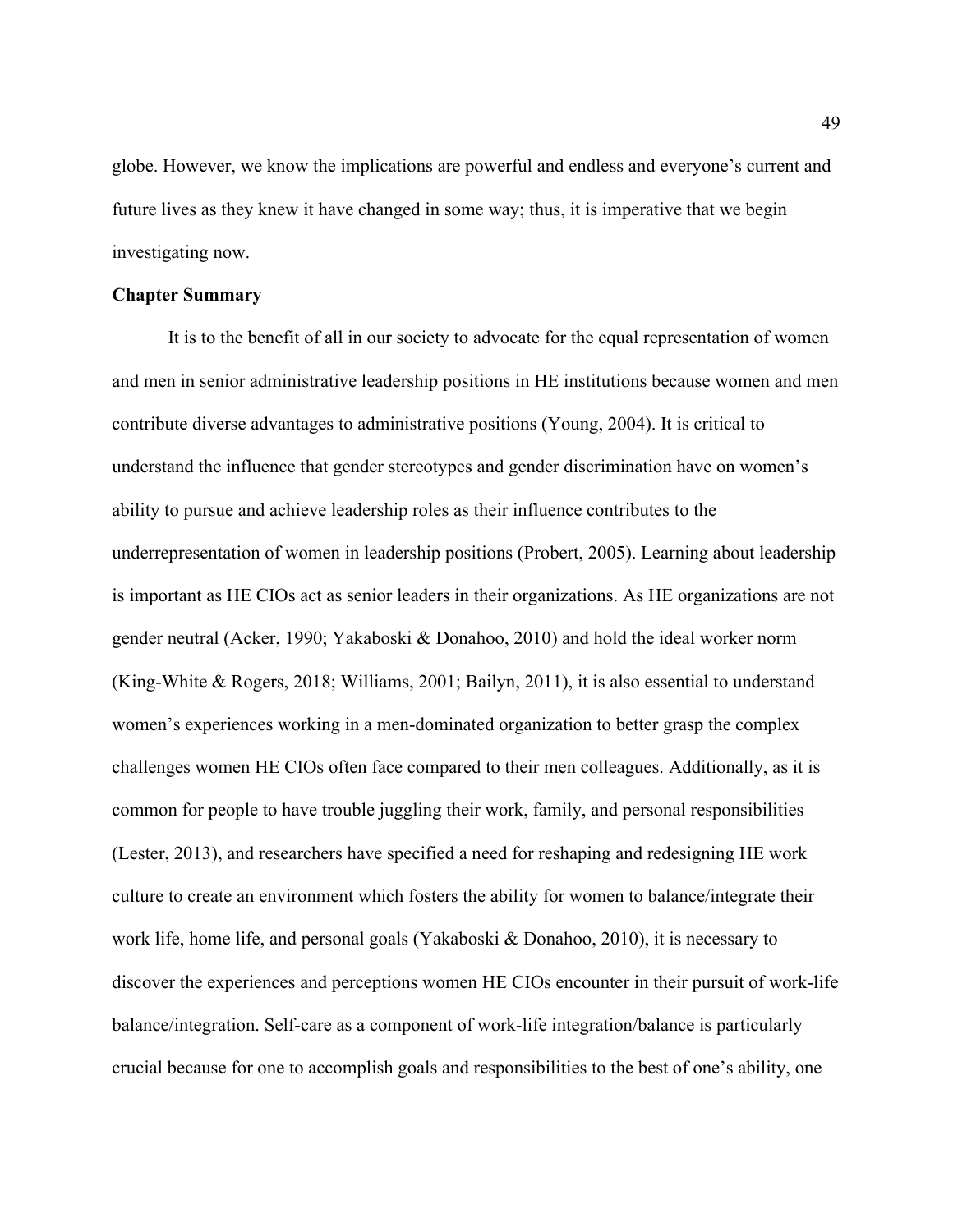must be attuned and tend to one's personal health and wellbeing (e.g., mental, physical, emotional state). Lastly, the COVID-19 pandemic has altered the world as we knew it, and as HE administrators have had to adapt to a new norm which continues to reshape their professional responsibilities (Diep, 2021; Kaiser Health News, 2021), their family life and personal goals are also impacted, thus leading to uncharted challenges and barriers in their pursuit of work-life balance/integration.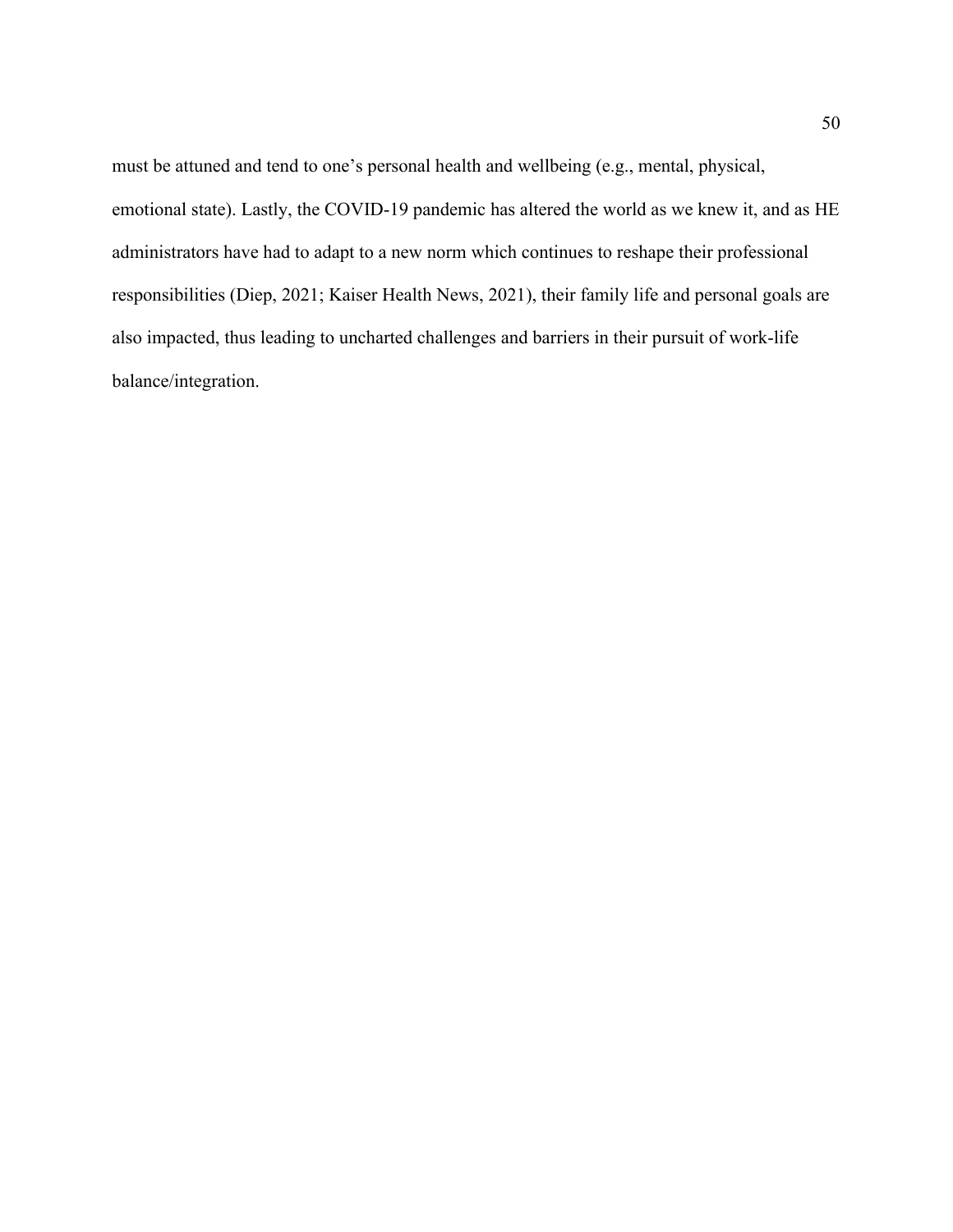# **Chapter 3: Methodology**

The gender gap between men and women in HE top leadership positions is a problem because men and women administrators provide diverse perceptions and advantages to HE institutions (Young, 2004). Further, women in leadership encounter added burdens and hurdles compared to men in leadership when pursuing equilibrium in their life (Guthrie et al., 2005; Padulo, 2001; Yakaboski & Donahoo, 2010). Additionally, it is crucial for work-life researchers to understand work-life balance/integration differs per individual based on factors influenced by social representation (Kirby, 2017). Therefore, in this study, I contributed to the existing worklife literature by focusing on the perspectives and experiences of women pursuing work-life balance/integration as CIOs working in HE institutions and considered the influence of the global COVID-19 pandemic on women's pursuit toward this goal.

# **Research Questions**

- What are the perceptions of women HE CIOs regarding their ability to find and maintain work-life balance/integration?
- What do women HE CIOs experience in their pursuit of work-life balance/integration, specifically the self-care component?
- How has the global Coronavirus Disease 2019 (COVID-19) pandemic influenced women HE CIOs seeking work-life balance/integration?

# **Study Design**

Researchers have used multiple avenues of analysis to investigate work-life balance and integration for faculty, staff, and administrators at HE institutions. Some researchers use quantitative analyses (e.g., distributing multiple surveys) (Bell et al., 2012; Berheide et al., 2020;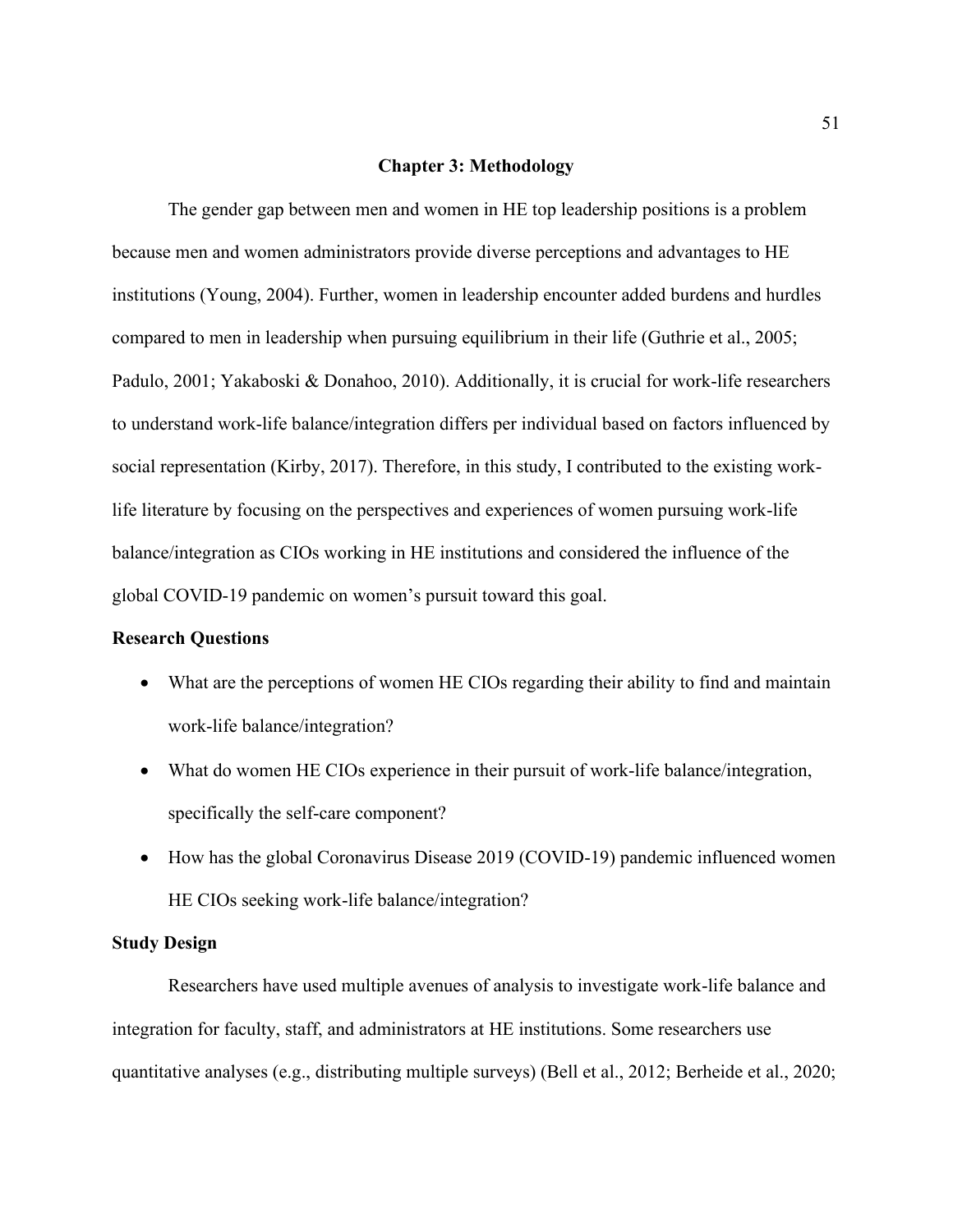Denson et al., 2018; Fontinha et al., 2019; Szelényi & Denson, 2019) to measure the experiences and perceptions of people pursuing work-life balance as faculty, staff, and administrators. For example, Berheide et al. (2020) used a survey to measure work-family conflict, work-life balance, work-supportive family, and family-friendly department. Whereas Bell et al. (2012) used a self-reported questionnaire to evaluate job stress, wellbeing, work-life balance, and worklife conflict.

However, other researchers utilize qualitative analyses (Currie & Eveline, 2011; Lester, 2013; Lester, 2015; Mazerolle & Barrett, 2018; Mitra & McAlpine, 2017; Perrakis & Martinez, 2012; Young et al., 2017) to investigate work-life balance for faculty, staff, and administrators; although they often use different approaches (e.g., phenomenology, case studies, narratives). For example, Perrakis and Martinez (2012) used a phenomenological approach (i.e., investigating the essence of one's lived experiences) to examine the experiences women department chair faculty with young children have with balancing their work and personal responsibilities. Whereas Currie and Eveline (2011) used a case study approach to investigate the influence of etechnology on faculty work-life balance.

For the purposes of this study, a qualitative case study approach (Merriam & Tisdell, 2016) and liberal feminist lens was used to examine the work-life balance/integration perceptions and experiences of HE women CIOs working in public HE institutions. Qualitative research is geared toward "understanding how people interpret their experiences, how they construct their worlds, and what meaning they attribute to their experiences" (Merriam & Tisdell, 2016, p. 6). Researchers conducting qualitative case studies search for meaning and understanding regarding a specific "case" (i.e., the unit of analysis) through observations, reviewing artifacts, and/or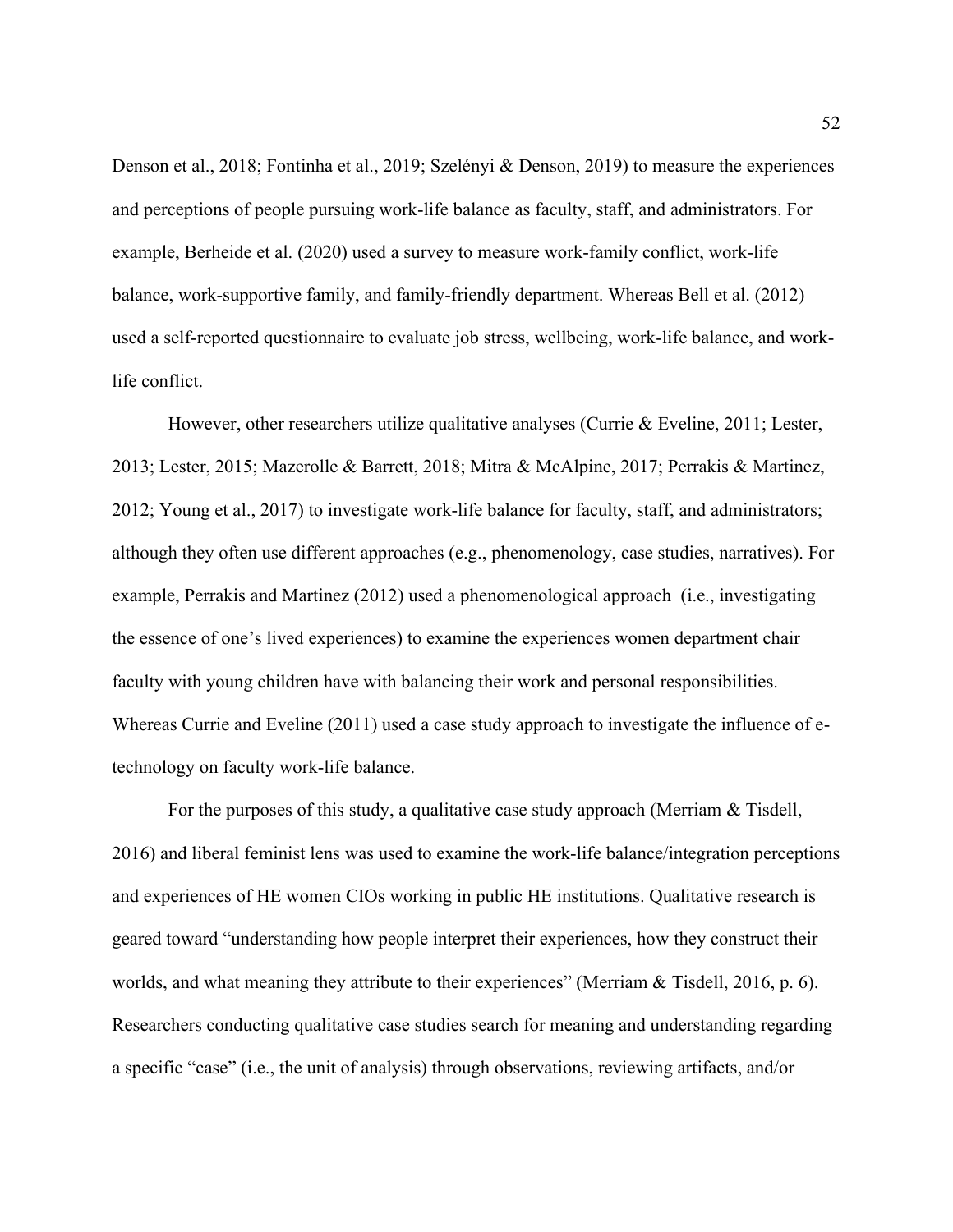interviewing people. In this study, I used interviews in my search for the meaning and understanding of each participant as they navigate the demands of work, family, and personal self-care. Employing the liberal feminist lens was useful because feminist theory focuses on questions and dilemmas related to sex and gender. Further, qualitative feminist research investigates situations which influence women, focuses on the relationship between diverse women's lives and positive social change, and acknowledges the influence the researcher has on the participants (Ropers-Huilman & Winters, 2011).

# **Participant Selection**

Special attention was given to identifying participants who could contribute to this study. To determine the best candidates for this case study, I used purposeful sampling, or in other words, criterion-based sampling (Lecompte & Schensul, 2010). I recruited three women HE administrators from two- or four-year public HE institutions in the U.S. I recruited participants who have had ideally three years of experience working as a top HE administrator on a nonfaculty administrative track, namely a Chief Information Officer (CIO) position, within their institution. I chose to investigate women CIOs because they are underrepresented in HE institutions as compared to men. For example, women constitute only 23% of HE CIOs compared to 77% of men HE CIOs (Frye & Fulton, 2020, p. 10). CIOs play a key role in their organizations as they serve as the top information systems administrator and ensure the availability of Information Technology (IT), establish technology planning and innovation, and help create and shape technology transformation within the institution (Jones, et al., 2020). Further, with the demand and advancement of technology in society, HE institutions are increasingly pressured to adapt; thus, HE CIOs have become crucial to the growth and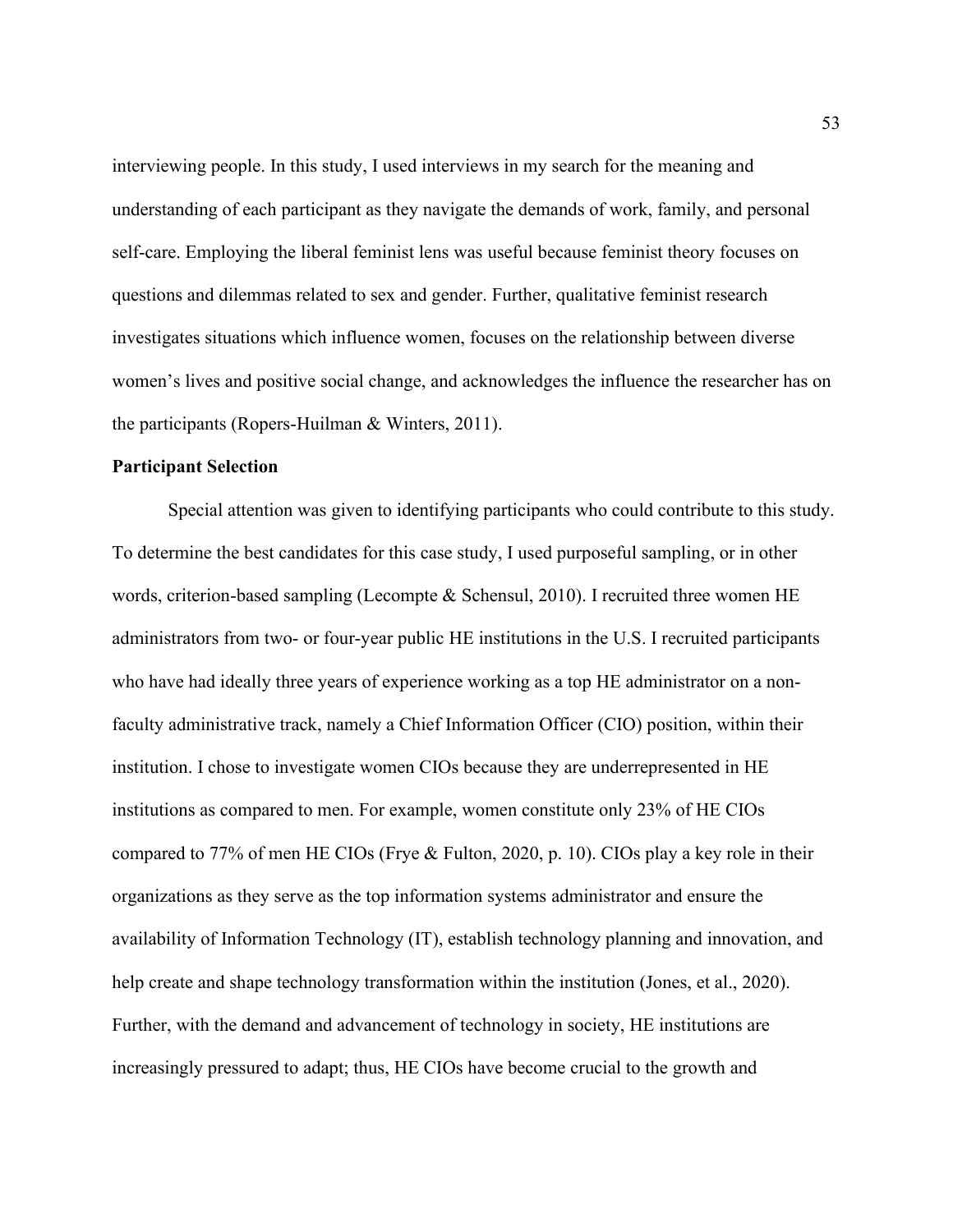sustainment of technology in HE institutions. First, I searched through the websites of 157 U.S. two- or four-year public HE institutions for their respective CIO or Chief Technology Officer (CTO) contact information. Of the 157 institutions investigated, only 27 listed women CIOs or CTOs. I sent all 27 potential participants an initial introductory email (see Appendix A) which explained the purpose and criteria of the study and requested a response if they met the criteria and wished to participate. Importantly, I assumed the gender of the CIO/CTO listed on each website through a combination of factors, including name, pronouns, and photo (if available). I understood that my own assumptions and categorization of gender assignment may not match that of the potential participant, therefore, to mitigate any misinterpretations I made sure to include my intention to recruit only women CIOs/CTOs in the introductory email sent to each of the 27 potential participants. Of the 27 potential participants who were sent the introductory email, four CIOs and no CTOs responded. Of the four responses, one was unable to participate due to time constraints, but the other three agreed to participate. All three participants were CIOs from four-year public institutions. Also, although my intention was to recruit CIOs who have ideally three years of CIO experience, unfortunately this was unobtainable possibly in part because there are so few women HE CIOs. Thus, the participants in this study have approximately two or more years of CIO experience. Following the three email responses, I sent each participant an invitation email (see Appendix B) with a copy of the oral informed consent script (see Appendix C).

# **Data Collection**

Following the invitation email, I collected data through two semi-structured interviews. For clarity, the interviews were labeled "Interview 1" and "Interview 2: Expansion." Interviews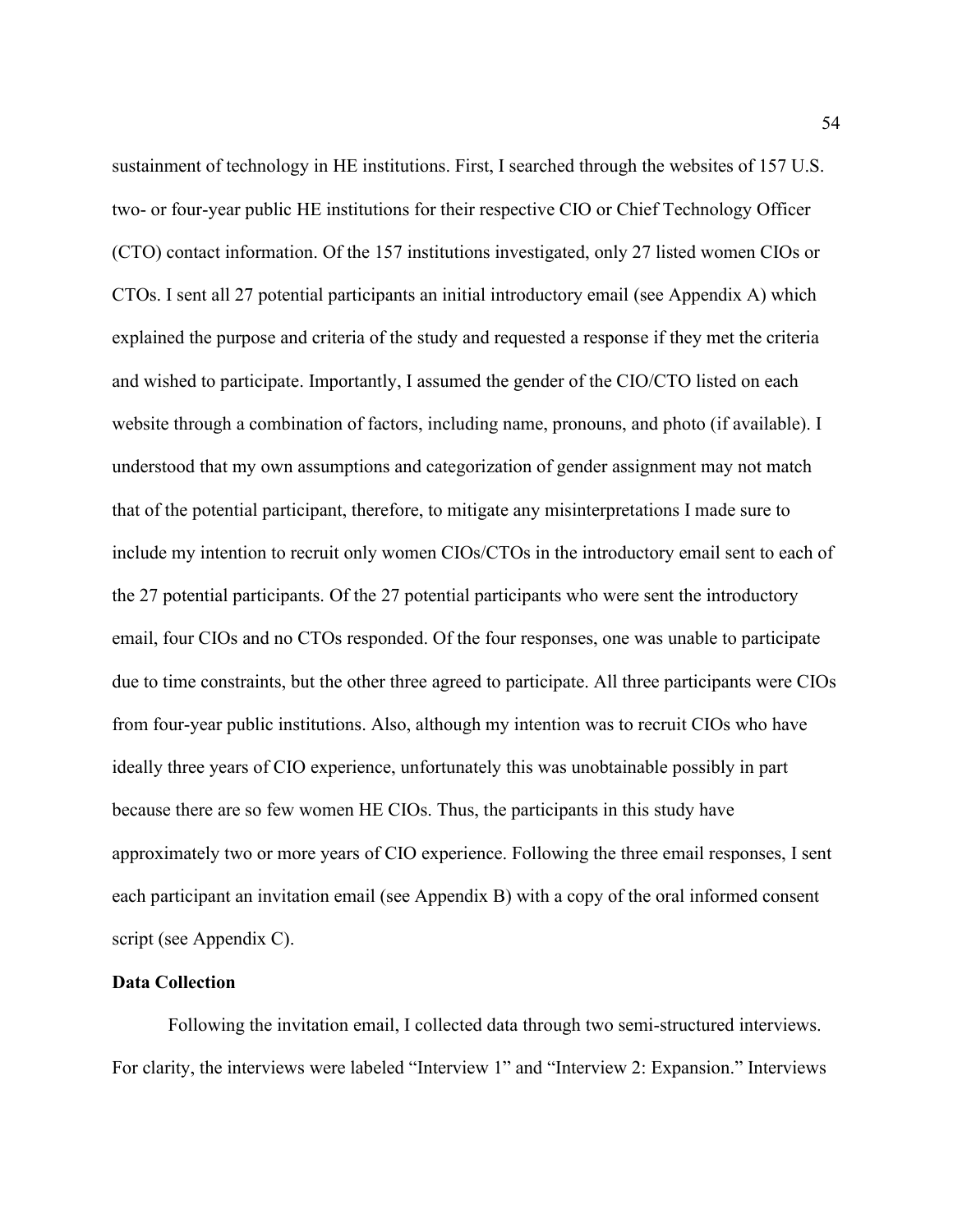are a useful form of data collection as they allow researchers to discover what is "in and on someone else's mind" (Patton, 2015, p. 426). As Merriam and Tisdell (2016) state, "interviewing is necessary when we cannot observe behavior, feelings, or how people interpret the world around them" (p.108). In other words, interviews allow the researcher to discover information regarding situations and circumstances that the participant's encounter from the participant's perspective. Semi-structured interviews include questions which are flexibly worded allowing the participant the freedom to expand on the initial topic or veer the initial topic in a direction relevant to their personal experience or situation. Semi-structured interviews also allow the researcher to introduce questions or new ideas in any order which fits best with the organic flow of the conversation.

The interviews were recorded and conducted via Zoom video conferencing because of time and distance constraints due to the global COVID-19 pandemic. Online interviews are beneficial because they allow both researcher and participants the geographical freedom to conduct the interview anywhere with internet connection. Further, conducting online interviews provides the ability to easily record each interview, thus granting the opportunity to carefully analyze non-verbal cues once each interview was concluded. However, online interviews can also pose challenges; for example, internet service malfunctions or access issues could arise, or the participants could be unfamiliar with the use of the video call platform, thus making it difficult to conduct the interview in a smooth and timely manner. Importantly, two online malfunctions occurred during the data collection process for this study. The first malfunction occurred during Interview 1 with Tara, in which the sound cut out for a few seconds. No information was lost, and the participant was unaware of the malfunction. The second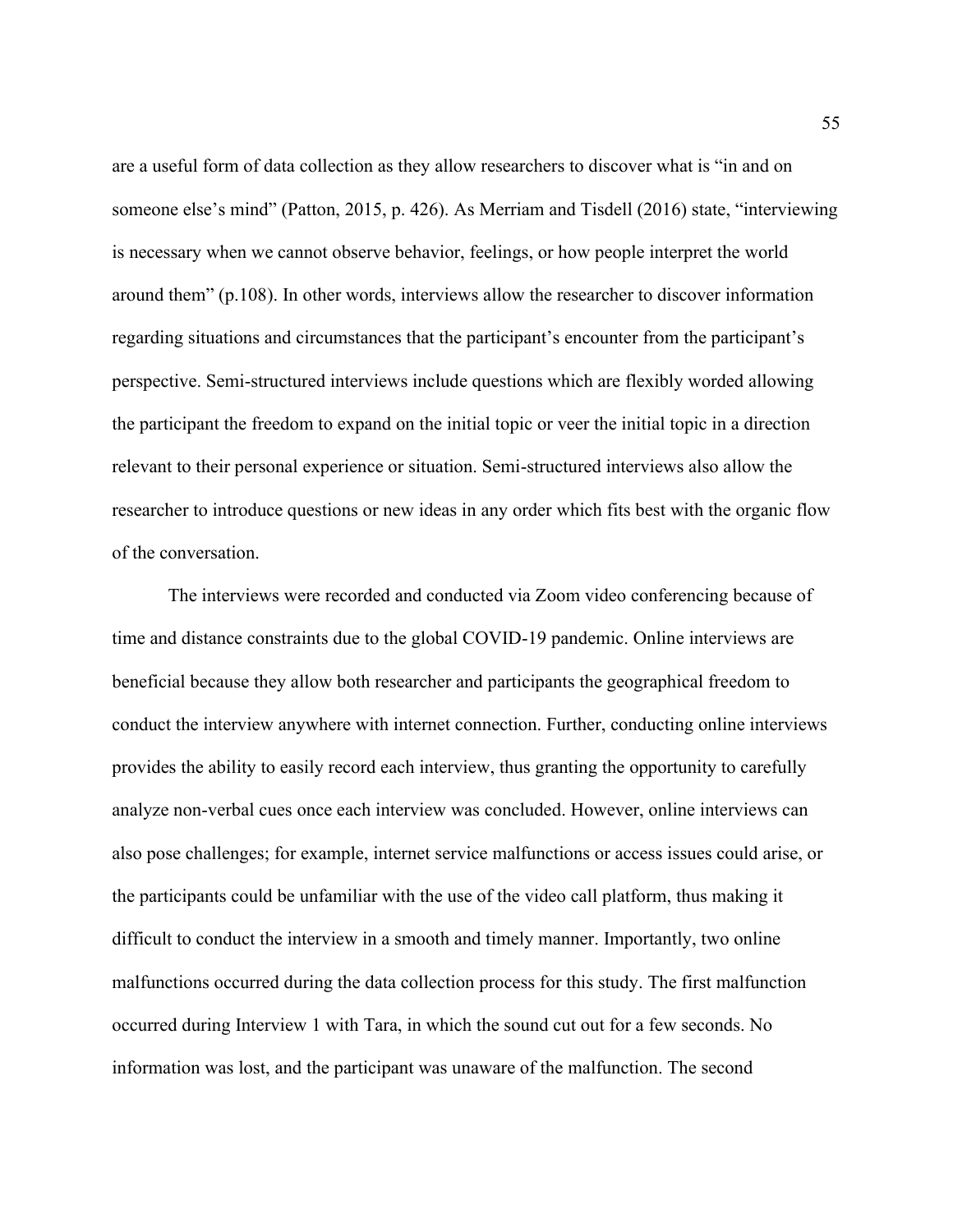malfunction occurred during Interview 2: Expansion with Brigid, in which my home internet shut off and auto rebooted in the middle of the interview. The interview was temporarily interrupted as Zoom signed us both out and we had to rejoin the meeting and begin recording again. Thankfully, the initial recording downloaded automatically to my computer when we were cut off; thus, no information was lost. The interruption lasted approximately three minutes. When we signed back in, I reiterated the question I asked before we were cut off and the interview continued uninterrupted.

During Interview 1, I asked open-ended work-life balance/integration interview questions (see Appendix D), which were developed using the research literature. Open-ended questions are useful as they encourage participants to elaborate on what topics they view as relevant and important (Ropers-Huilman & Winters, 2011). The interview questions contained inquiries geared toward gaining a holistic impression of the participants' experience with work-life balance/integration and self-care as a woman CIO and how the COVID-19 pandemic impacted their pursuit of work-life balance/integration.

During Interview 2: Expansion, first I conducted a member check with each participant to clarify and confirm the information which was discussed in Interview 1. If the results did not reflect accurately the participants' perceptions, I discussed the information until agreements were reached. During the remainder of the interview, the participants were encouraged to introduce or expand on topics which they found influenced to their experience pursuing work-life balance/integration as a woman HE CIO during COVID-19.

As I utilized the liberal feminist lens throughout this research study, I adhered to general principles feminist researchers often use to guide their relationships with participants. For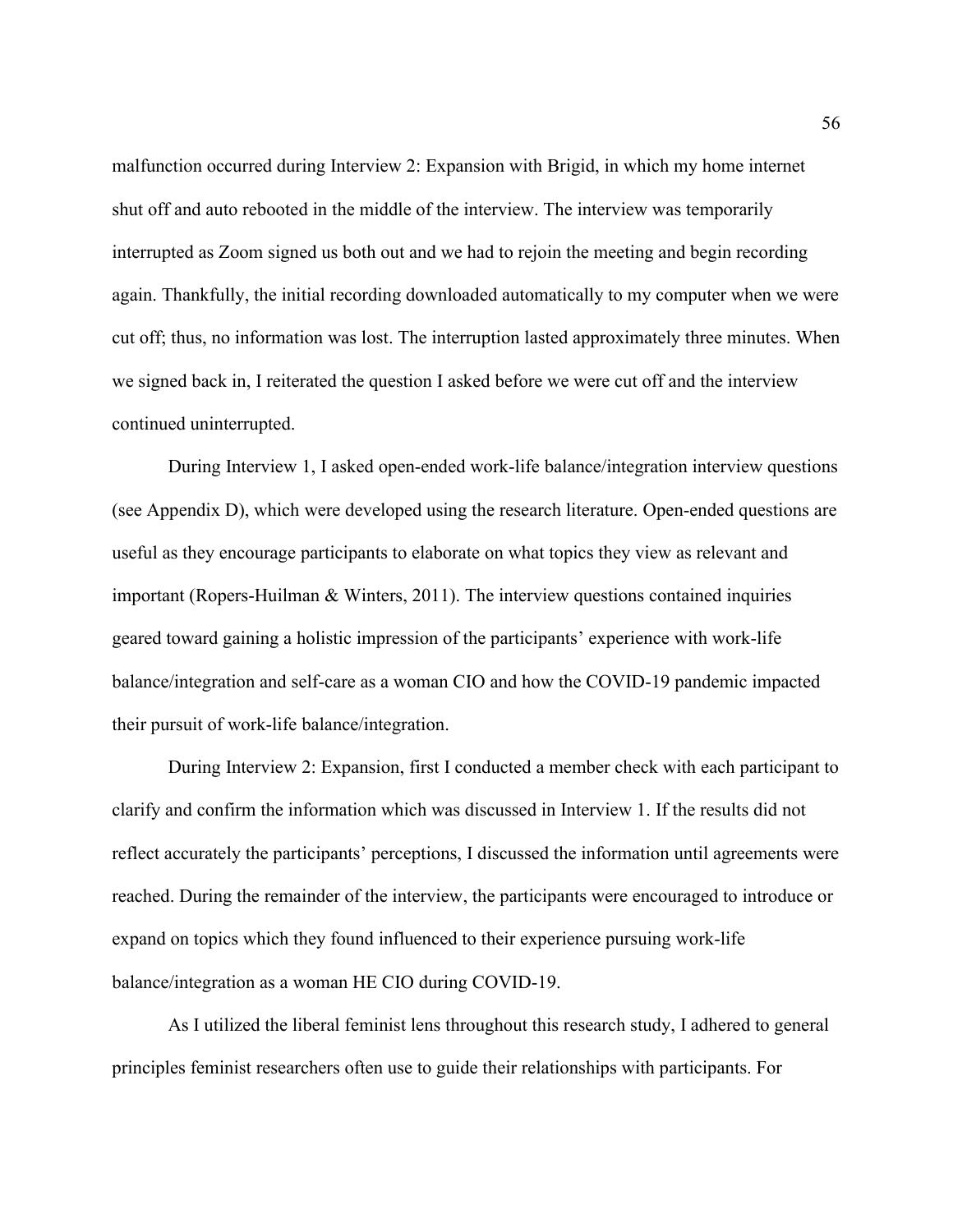example, it is important to offer participants the opportunity to be partners in the research endeavor, to be reflexive in the research relationships, and to recognize "research relationships are empowering, encouraging, or enable participants to take action to improve their situations" (Ropers-Huilman and Winters, 2011, p. 681).

Further, to ensure clarity and effectiveness of the data collection process, I adhered to the guide provided by Bogdan and Biklen (2011) and I began to analyze the data during the data collection phase of the study. For example, I forced myself to make decisions that narrowed the study as I knew it was unrealistic to pursue everything (e.g., I realized it was not feasible to explore every topic mentioned in the interviews if they were unrelated to focus of the study even if I thought they were personally interesting), I wrote memos to myself regarding key information for later investigation or reflection (e.g., I wrote on sticky notes and a note pad with comments/thoughts, printed the interview questions and wrote ideas as they emerged during the interview and immediately after, and added notes on my phone when I went for walks to think and reflect), and I continued to explore the literature throughout the entire study as themes and topics arose which I was less familiar with (e.g., mentorship/role models, CIO pathways, coping strategies).

# **Data Analysis**

The interviews were recorded, transcribed, and coded for themes. First, I recorded the interviews through Zoom. Then, I transcribed each interview within a few days of the original recording. Through this process I was able to review the interviews multiple times, thus affording a more in-depth opportunity to listen closely to the participants answers and reflect on their tone, mood, and phrasing. After recording and transcribing the data from each interview, I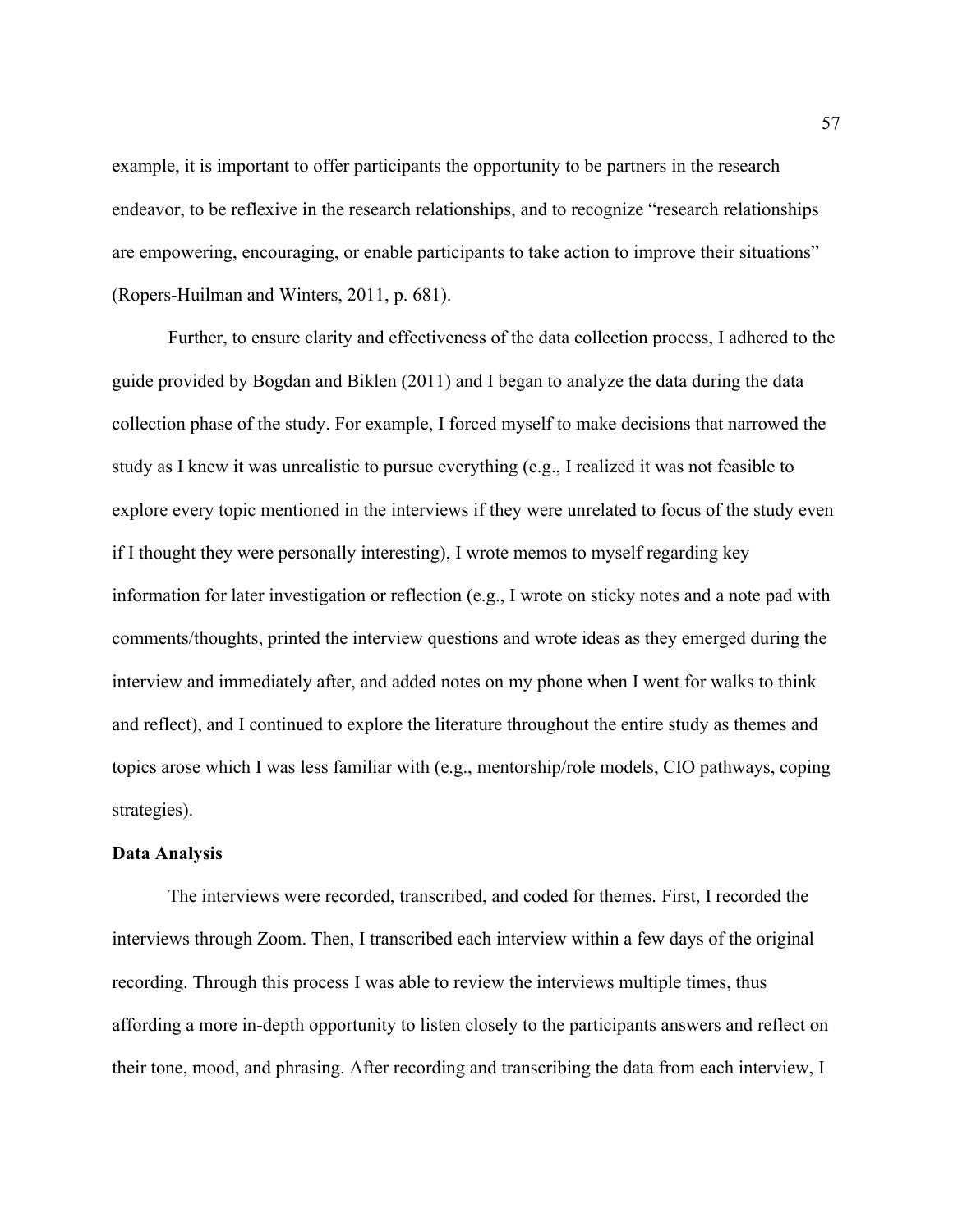sorted the data into a list of multiple related categories. In other words, as suggested by Merriam and Tisdell (2016), I coded the data by assigning signifiers to various aspects of the data so I could easily retrieve specific information. Example code signifiers included colors, phrases, words, letters, numbers, or combinations of them. For this data, I used colors to organize and denote information for each participant (e.g., Tara was blue, Diana was yellow, and Brigid was green). Also, several sample categories I uncovered included "stories," "definitions," "activities," and "challenges." Then, to eliminate redundancy, I narrowed the categories down to three major themes, namely (1) Understanding the Work and Family Life of a Higher Education CIO, (2) Life During COVID-19, and (3) The Power of Self-Care. All the major themes contained subthemes.

Further, confidentiality of the participants was always closely guarded. All names which might expose the identities of the participants were replaced with the pseudonyms Tara, Diana, and Brigid, to maintain their confidentiality. Moreover, the code list, interview recordings, research data, and other sensitive materials were handled carefully and kept under lock and key at my home. Once the project was completed, all raw data was destroyed or erased immediately.

#### **Researcher Positionality**

Importantly, throughout the entire research process, I was aware of and acknowledged my positionality (i.e., biases) as I recognized my own beliefs and life experiences could project onto the data. For example, as a woman working in a HE administrative office, I have experienced situations which have both aided and challenged my personal goal to pursue worklife balance/integration, particularly, as I have had to adapt to working remotely during the COVID-19 pandemic. I sometimes struggle to make time for myself when the responsibilities of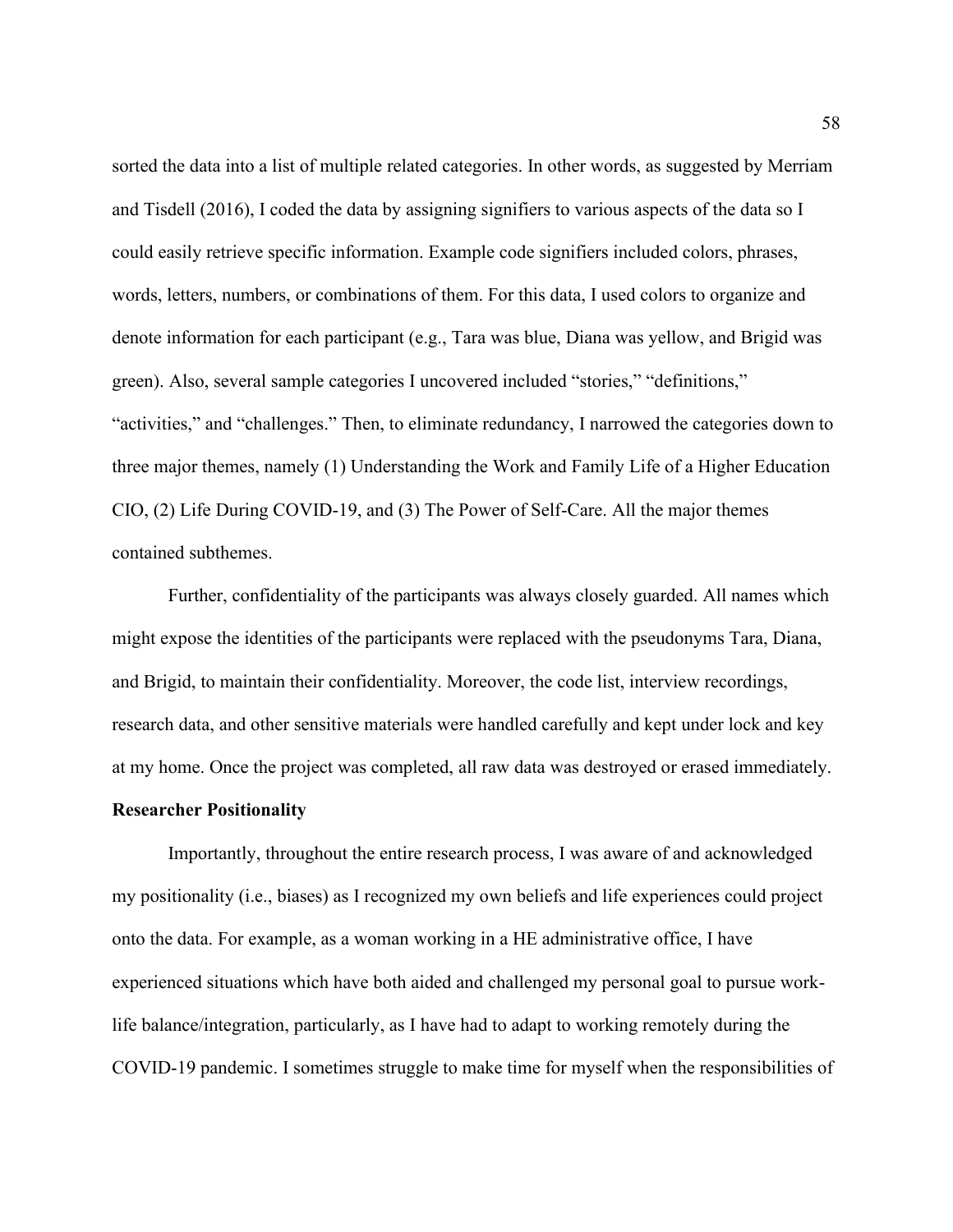work and family life seem to take precedence. Therefore, I consistently recognized and reported any instances or possibilities of such that my positionality may have had on the data.

# **Trustworthiness**

A crucial goal of conducting research is to establish trustworthiness with the participants, readers, and scholarly community by producing ethically valid and reliable knowledge. Researchers determine trustworthiness through credibility and dependability, transferability, and confirmability (Lincoln & Guba, 1985). Credibility and dependability indicate whether the research findings are credible and dependable, transferability indicates whether the researcher has provided sufficient descriptive data, and confirmability indicates whether the data, findings, interpretations, and recommendations are coherent and supported by the data (Lincoln & Guba, 1985; Merriam & Tisdell, 2016).

To ensure credibility and dependability, all participants were invited to review and confirm findings drawn in the study through member checks (Birt et al., 2016; Lincoln & Guba, 1985). In other words, I transcribed Interview 1 before conducting Interview 2: Expansion to organize and review topics discussed. Then, during Interview 2: Expansion I conducted a member check and clarified, confirmed, and expanded on ideas/topics/results which were discussed in Interview 1. This provided multiple benefits to confirming credible and dependable research findings. For example, it offered an opportunity to assess intentionality (i.e., confirm what the participant intended through sharing specific information), correct errors or misunderstandings in interpretations or facts, and summarize findings; it also opened an opportunity for the participant to share more information and confirm the overall accuracy of the findings in addition to specific points of information. In addition to member checks and to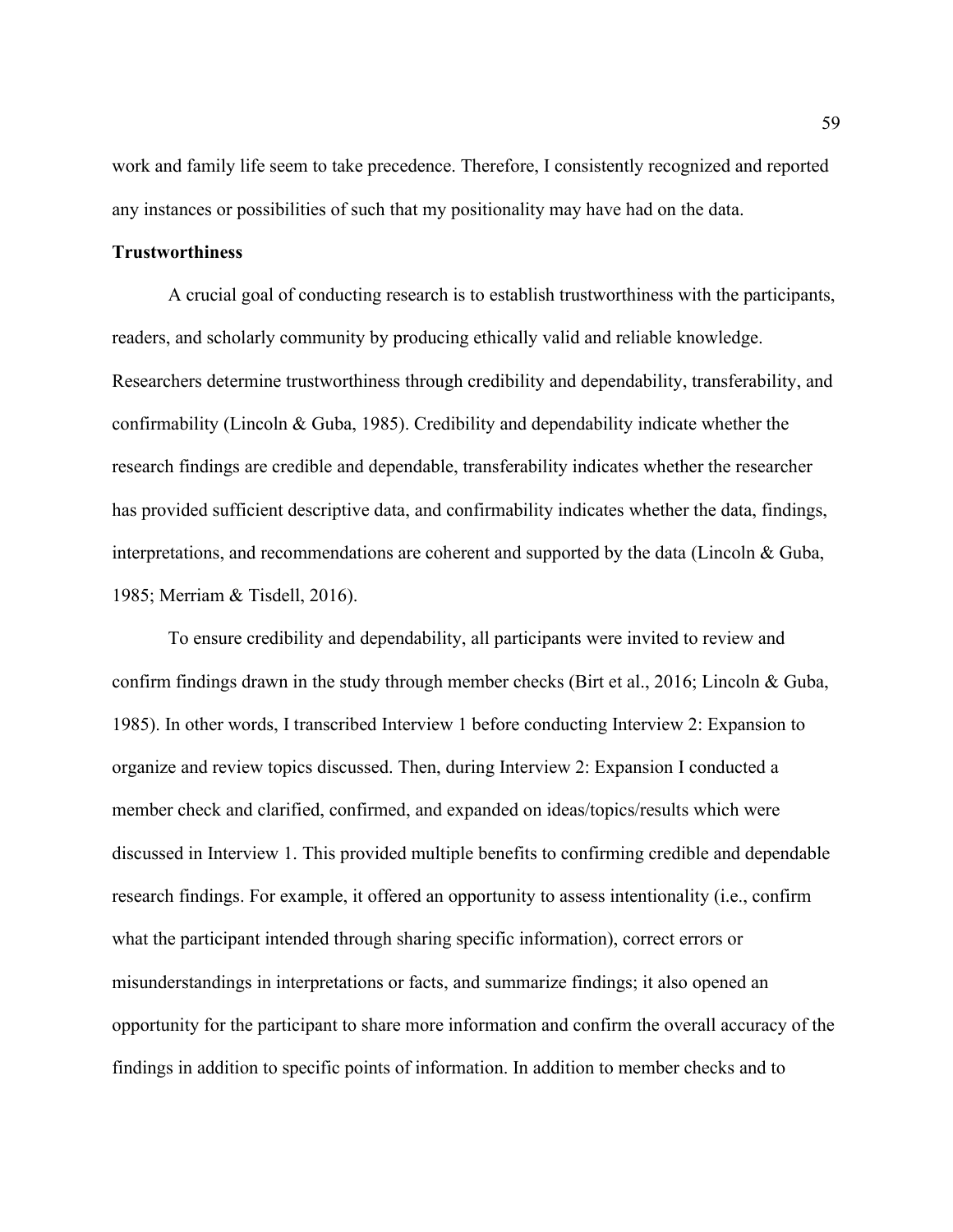establish transferability, I included rich in-depth information and descriptions so the reader can identify any similarities between their own experiences and the information included in the study. Evidence in the form of quotations from the interviews has been included as a means of conveying participant understanding (Gibbs, 2007).

To establish confirmability in my research findings, I used an audit trail (i.e., a written trail of the entire research process) which helped to systemize, relate, cross-reference, and attach priorities to the data (Lincoln & Guba, 1985; Merriam & Tisdell, 2016). In other words, as I collected data, I created and maintained an audit trail by keeping a log of organized notes of the entire process. For instance, I logged all thoughts, reflections, ideas, and speculations which arose organically as I filtered through the data. To further organize this information, I used an audit trail categorizing system suggested by Halpern (1983) and divided my audit trail into multiple categories and subcategories as they arose. This was a useful endeavor as it prevented pertinent information from becoming lost or misinterpreted. As the goal of data analysis is to make sense out of the data, a carefully organized audit trail permitted additional opportunities to contemplate and more easily locate any underlying themes or topics which were present. It also provided the freedom to filter through and easily locate specific relevant information within the data set.

#### **Chapter Summary**

Unfortunately, there is a gender gap between men and women representatives in top leadership positions in HE institutions, which is an issue because men and women contribute diverse advantages to administrative positions (Young, 2004). Further, previous research indicates that women in leadership contend with additional pressures and barriers than their men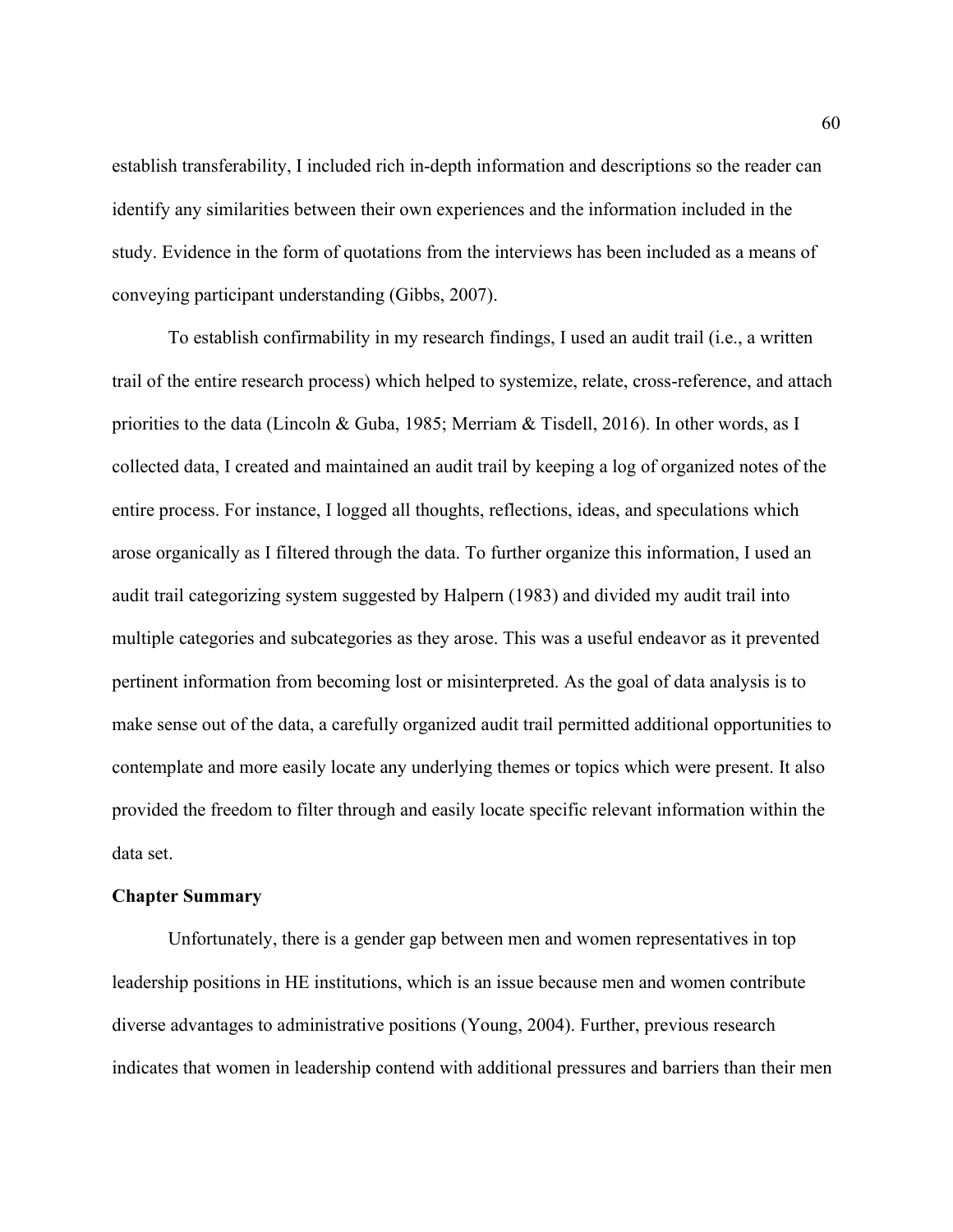counterparts when pursuing equilibrium in their roles as a worker, family member, and personal life (Guthrie et al., 2005; Padulo, 2001; Yakaboski & Donahoo, 2010). Therefore, in this qualitative case study, I conducted semi-structured interviews with three women CIOs working in HE institutions and asked questions regarding their perspectives and experiences pursuing work-life balance/integration and the impact of the global COVID-19 pandemic on their pursuit toward this goal.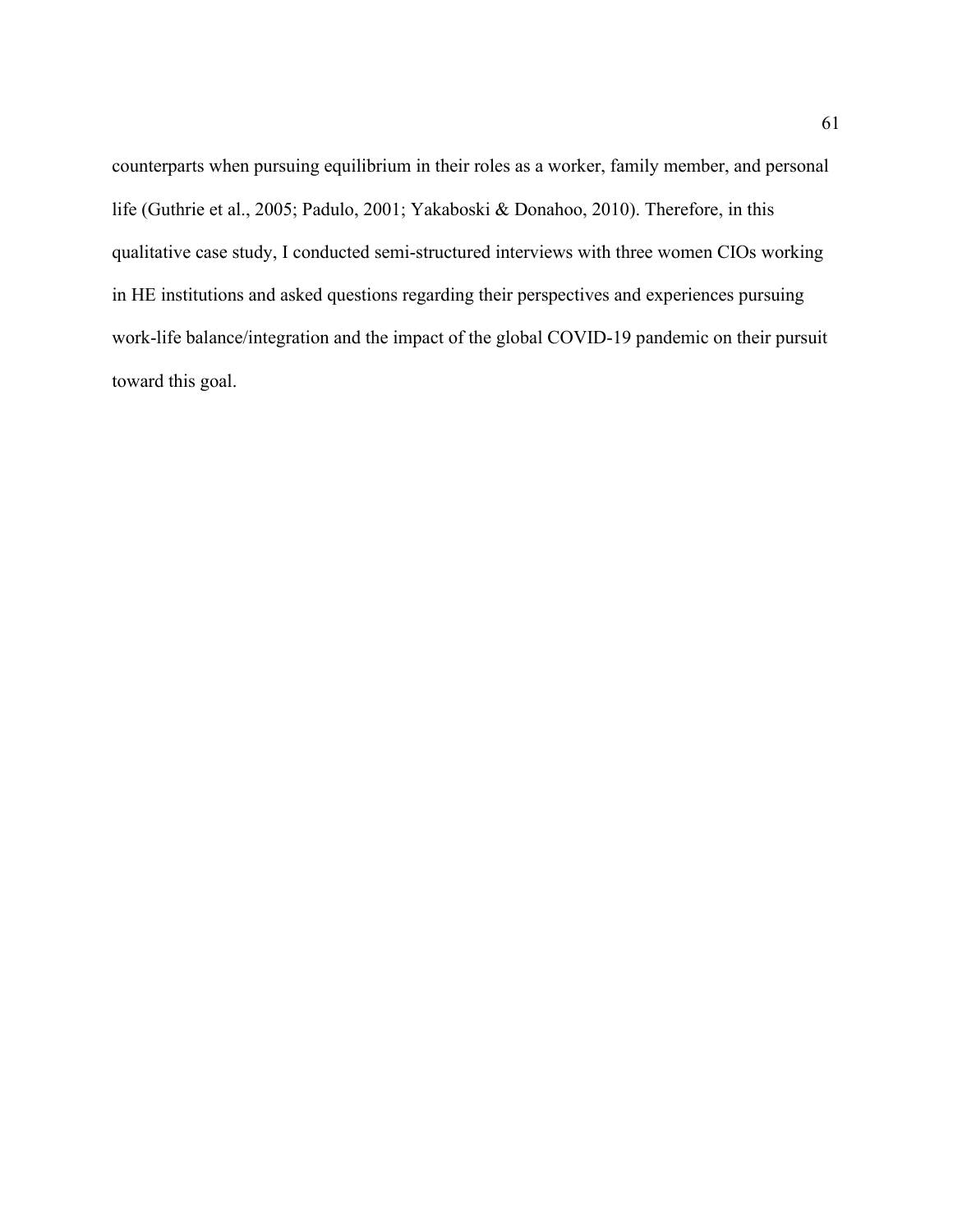### **Chapter 4: Findings**

This chapter presents the findings that emerged from semi-structured interviews with three women CIOs at HE institutions within the United States. The guiding purpose of this study was to examine the experiences and perceptions of work-life balance/integration, and self-care as a component of such, for women HE administrators working in HE institutions as CIOs and the influence of COVID-19. Demographic descriptions of the participants follow. Because of the relatively low number of women CIOs in higher education, the descriptions are ambiguous in places to maintain the participant's confidentiality.

# **Participants**

Tara is a 60-year-old white woman who is CIO in a large four-year public research university located in the Midwest region of the United States. She has spent 37 years working in HE and 11 of them have been spent in a CIO position. She has been the CIO at her current institution for two to five years. There are 600 people on her staff and 1500 people in the IT community at her university. She has a master's degree and is married with one son who is grown and no longer lives at home. She is a grandmother.

Diana is a 43-year-old white woman who is CIO in a large four-year public research university located in the West Coast region of the United States. She worked in the private sector for 10 years before entering HE. She has worked in HE for 10.5 years. She has been the CIO at her current institution for two to five years. There are approximately 200 people on her staff and approximately 275 people in the IT community at her university. She has a master's degree and is married with no children.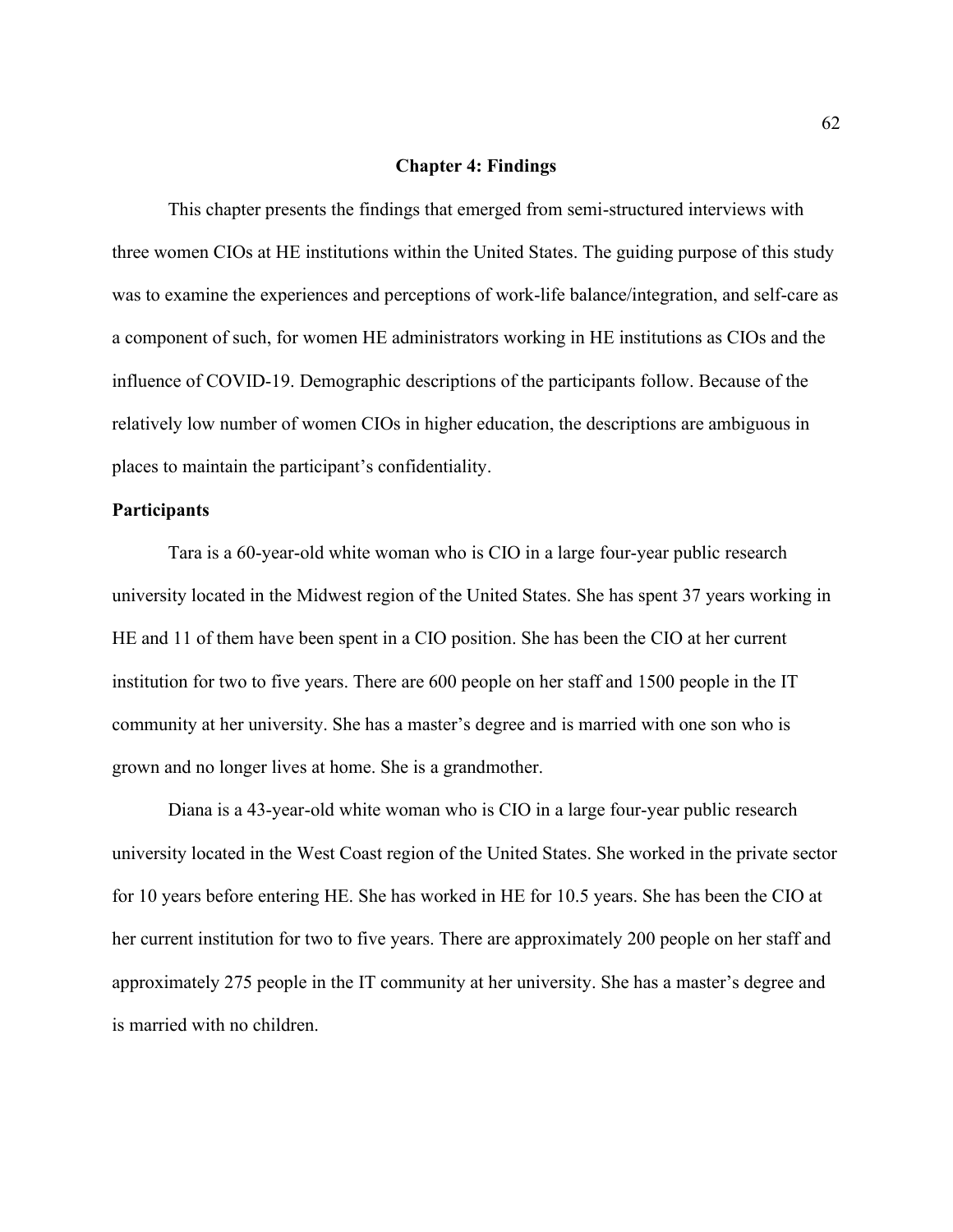Brigid is a 54-year-old white woman who is CIO in a large four-year public research university located in the West Coast region of the United States. She has spent 35 years working in HE. She has been the CIO at her current institution for two to five years. There are 350 people on her staff and 850 people in the IT community at her university. She has a master's degree and is married with two daughters who are grown and no longer live at home.

### **Data and Analysis**

Two semi-structured interviews were conducted with these women and the interview transcripts were coded and analyzed for major themes and subthemes as they related to the guiding purpose of this study. Three major themes emerged in the data namely, (1) Understanding the Work and Family Life of a Higher Education CIO, (2) Life During COVID-19, and (3) The Power of Self-Care. Four subthemes emerged within the major theme (1) Understanding the Work and Family Life of a Higher Education CIO namely, (a) Career Path to CIO Position, (b) Family Life, (c) Perceptions of Gender Discrimination in Higher Education, and (d) What it Means to be in Senior Leadership. Three subthemes emerged within the major theme (2) Life During COVID-19 namely, (a) University Response to COVID, (b) Significant COVID Challenges with some Positive Outlook and (c) Future Expectations for Higher Education. Finally, two subthemes emerged within the major theme (3) The Power of Self-Care namely, (a) What Does Self-Care Mean?, (b) What Does It Look Like and How does it feel?. Findings for each theme and subtheme are further discussed in turn.

#### **Understanding the Work and Family Life of a Higher Education CIO**

Working in HE offers numerous rewards and challenges. All the participants expressed opinions regarding their work and contributions to their respective institutions, teams, and the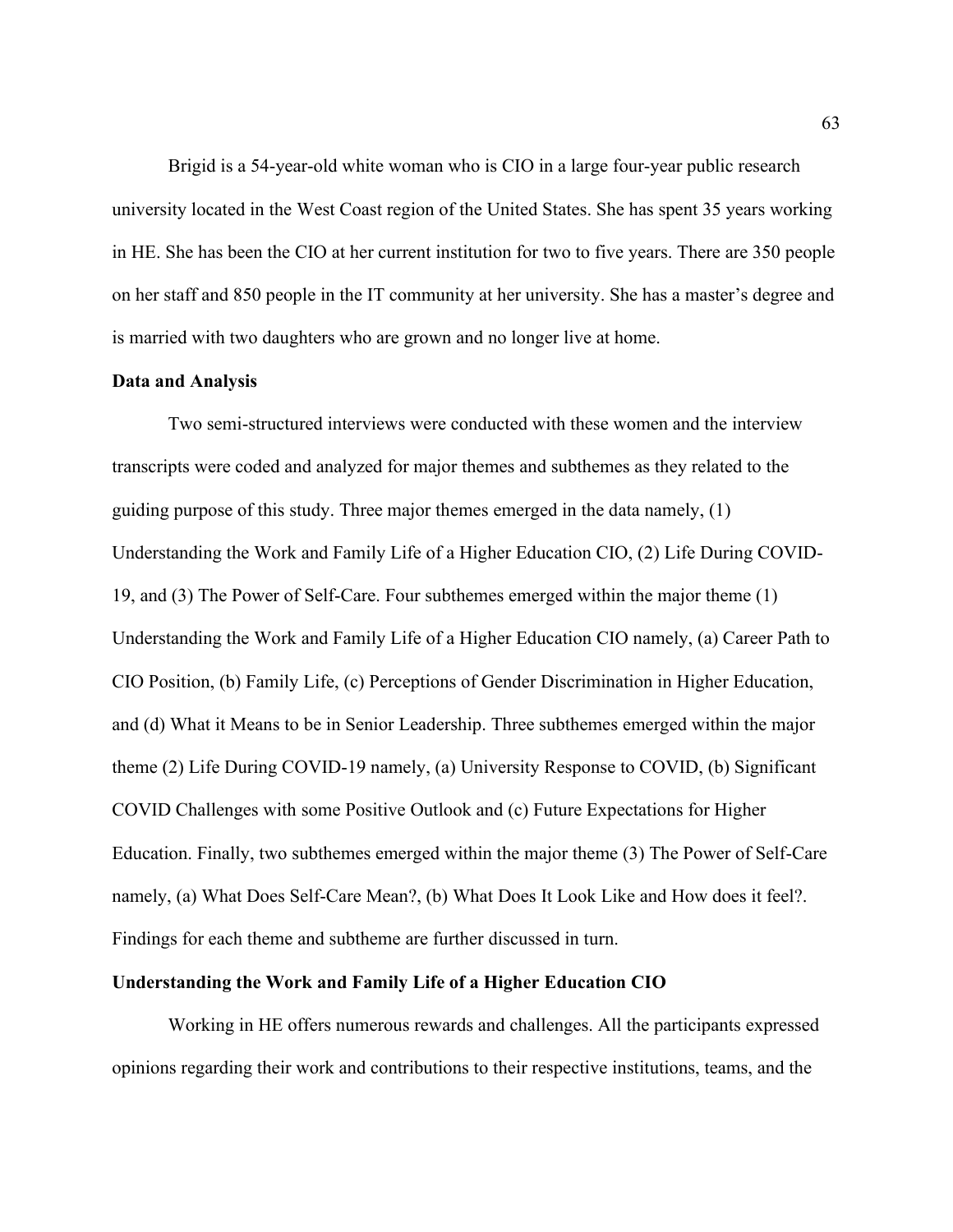greater community. For example, Tara was enthusiastic about topics related to her work as a CIO and Brigid mentioned she cares about and invests deeply in her work. Diana specifically mentioned that she enjoys the mission-driven work environment which working in HE affords, as she commented, "…it became apparent to me pretty quickly into my tenure that there were two things that I discovered there. One is how much I love the mission driven environment…For me, being in a mission driven organization, that's what it's all about." To further understand their experiences and perceptions working as a CIO, it is beneficial to start at the beginning by discovering how these women arrived in their HE CIO seats, what their family life is like, the influence of gender discrimination in their life at work, how they interpret their role and others in senior leadership and importantly, how these topics influence their pursuit of work-life balance/integration.

#### *Career Path to CIO Position*

When asked about their career path and how they came to be a CIO at their institutions, two participants shared that they began their careers in HE and remained, whereas one participant shared that she began her career in the private sector but moved into the HE arena later on. Both participants who began in HE have worked in the arena for decades and recall their experience living through the expansion of the internet and computer technology as it emerged and transformed from a novel subject to the influential entity that it is today. Also, two of the three participants experienced "career jumps" which were "completely opportunistic."

**Tara's Path.** While working at her first HE institution, Tara started in an entry level position in computing and moved "through the ranks" to the position of director of IT. The move into IT was not intentional, as she commented,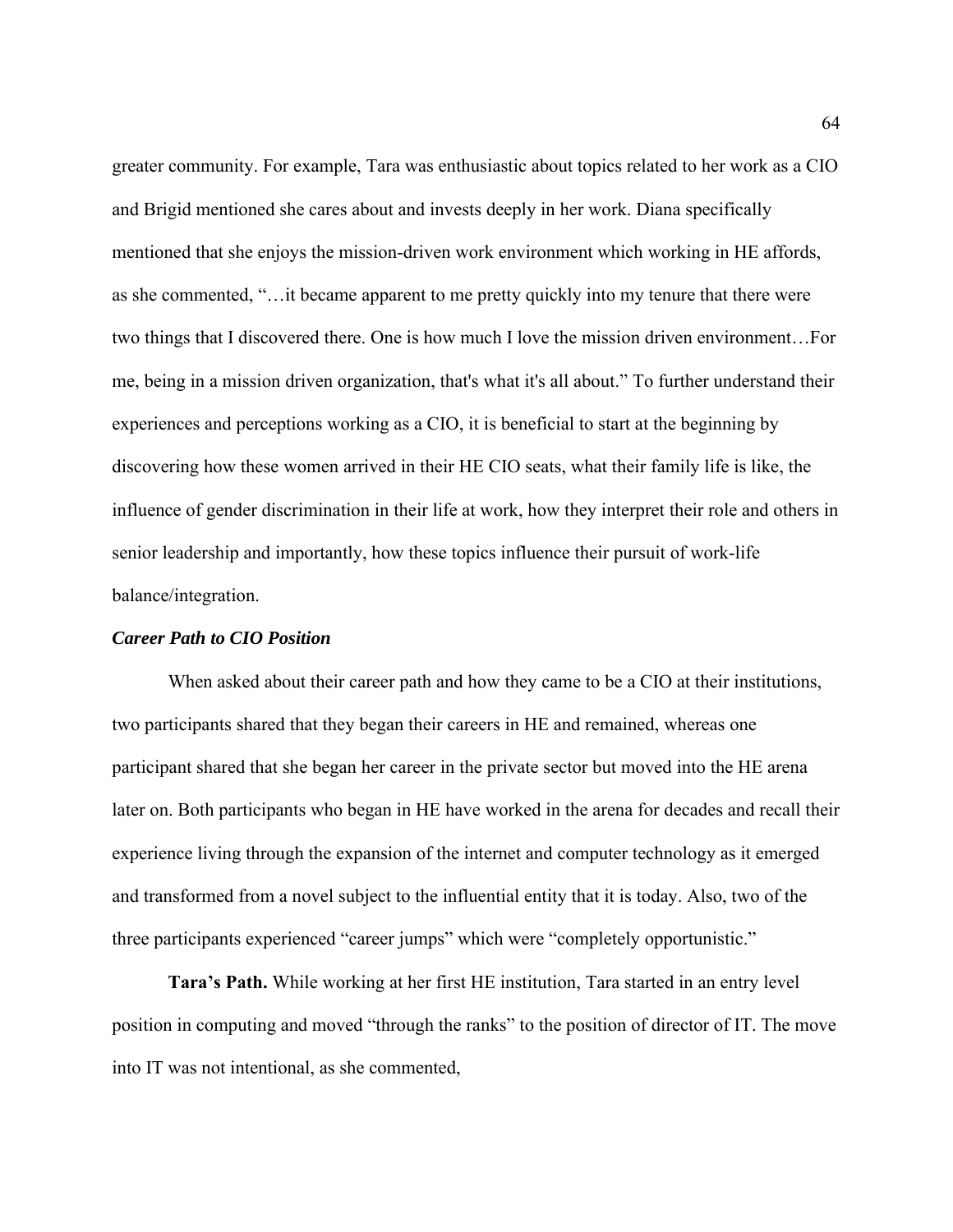I'd been doing a lot of computing because it was all around, and I just ended up working in a technology job doing IT support and just learning on the fly, on the job, and stepped into management and started over time moving up the management ranks.

Interestingly, her movement "through the ranks" prior to a CIO position were "completely opportunistic." For instance, she stated,

In every career jump along the way, except the last two where I actually applied for a job, all of it was because an opening happened…The tap for management, the tap to work on educational computing, all of it was just opportunistic because it was happening around me.

The time working at her first institution was memorable because she was there for "over 25 years" and was present through the development and mainstream use of computers and internet technology. As she put it,

I was at [a high technology and innovation university] when computing started. And ended up working in computing there but it was this time of everything was new…Computers were new, and then networks were new, and then the internet was new. So, every couple of years I'd take on a new thing, add something to the portfolio, launch something new, and then that would get established. Then, because we're in such a high paced high innovation environment, there would be something else that would pop up to work on. So, all of a sudden, I've worked across educational, library computing, research computing, administrative, all of it added up over the years.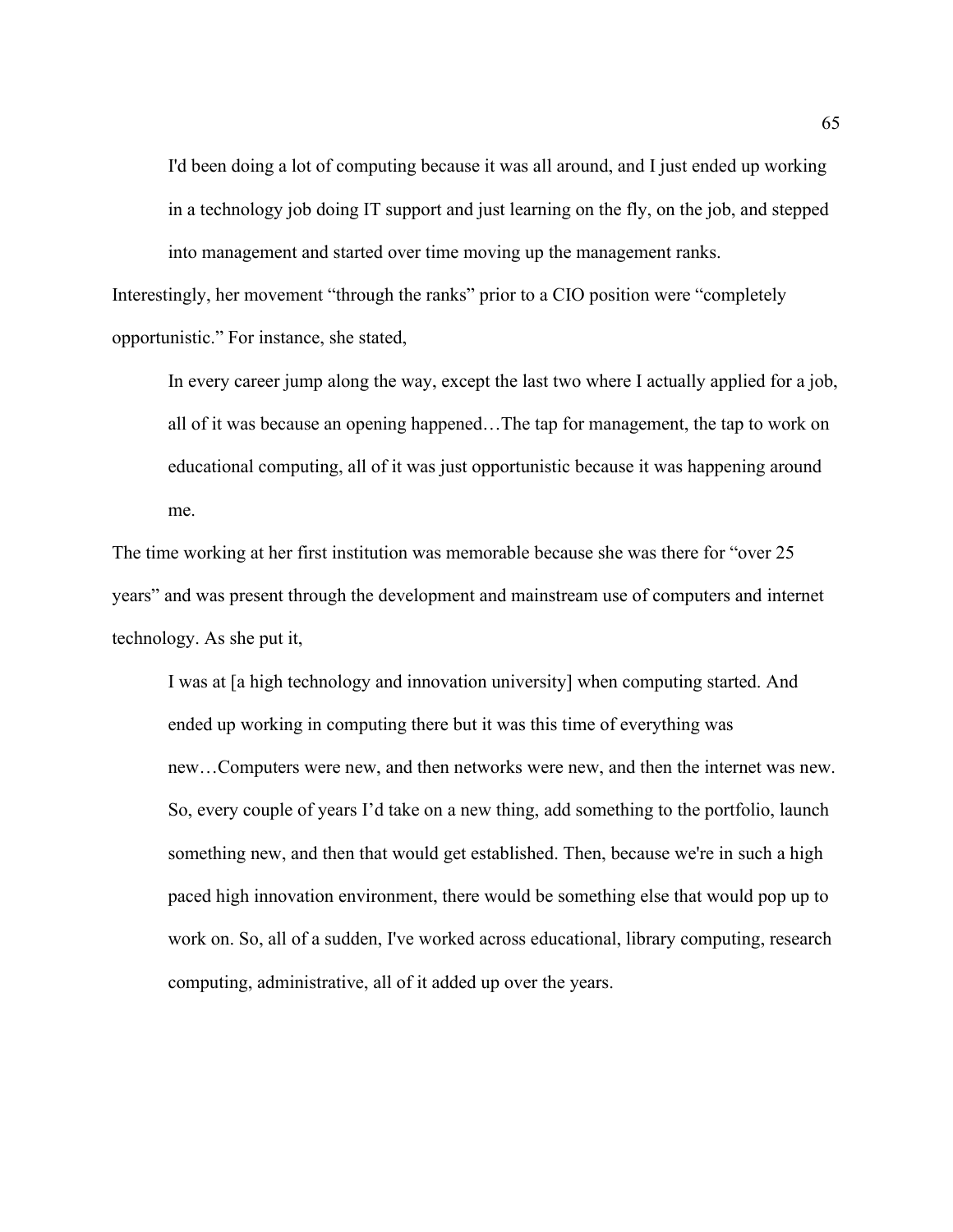Because obtaining the CIO position was not opportunistic like her previous roles, she applied for a position as a CIO and moved to a different institution where she worked as a CIO for many years. Lastly, she moved to her current institution and assumed the CIO position.

**Brigid's Path.** Brigid also started her career in HE and began working in the library at her first institution. After earning her master's degree, she moved through library management which ultimately led her into an IT management position. She remained at her first institution for 23 years.

It is important to note one key experience Brigid mentioned when discussing her pathway to the CIO position. This was the influence of a specific previous supervisor. This supervisor assisted her in several ways, but one fundamental influence was his support when she had given birth to her second child and had to breastfeed while at work. Unfortunately, at the time, "there was no such thing as lactation rooms," her office afforded no privacy, and there were very few women's restrooms in the building where she worked. So, her supervisor gave her his office to use. She explained,

My boss gave me his office twice a day for nine months to pump my milk because there was no other really good place to do it in that library. I was able to go into his office and put a sign up and lock the door. That was really incredibly supportive in terms of supporting a working mom and for putting somebody in the right way. I just wanted to share that story when you talk about the winding path.

The lack of lactation rooms and few women's restrooms created a significant issue which Brigid was forced to contend with. Thankfully, her supervisor allowed her to use his office.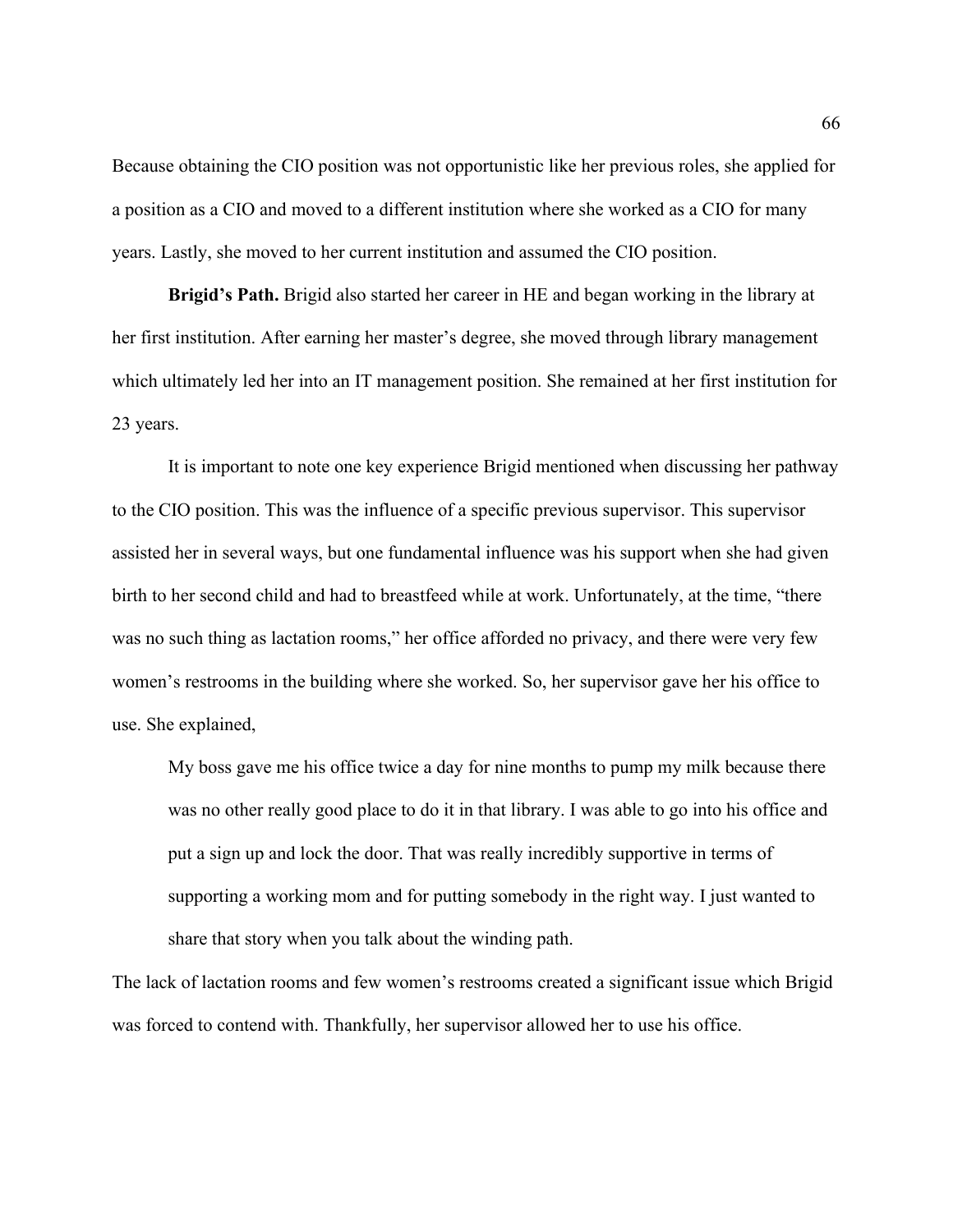Brigid's time working at her first institution was also notable because she was present through the development and evolution of computer technology and the internet. She stated,

Basically, this was at a time when there were no web browsers. There was a World Wide Web, but there were no web browsers. We were doing everything by command line, and we were using modems to dial up into major databases…Believe it or not, libraries were actually a place where technology was being used at first, and I just happen to have a knack for it.

Then, she moved to a second institution and worked as a director of academic technology for a "while" but did not "feel the right fit" with the institutions culture. Finally, through networking with a "friend colleague," she moved to her current institution where she initially worked in academic technology for six years. During her time in that role, she realized the CIO position was a goal she wished to pursue. She shared,

I grew the organization and negotiated with the CIO to move the research IT into my organization…That's when began to recognize that I probably wanted to be a CIO myself…

After she realized the CIO role was of great interest to her, she accepted the position at her current institution.

**Diana's Path.** Diana's career path differed from the other participants in that she started her career in the private sector working for a large web services company. However, like the other participants, she worked around technology and then moved into a position in IT. For instance, she stated,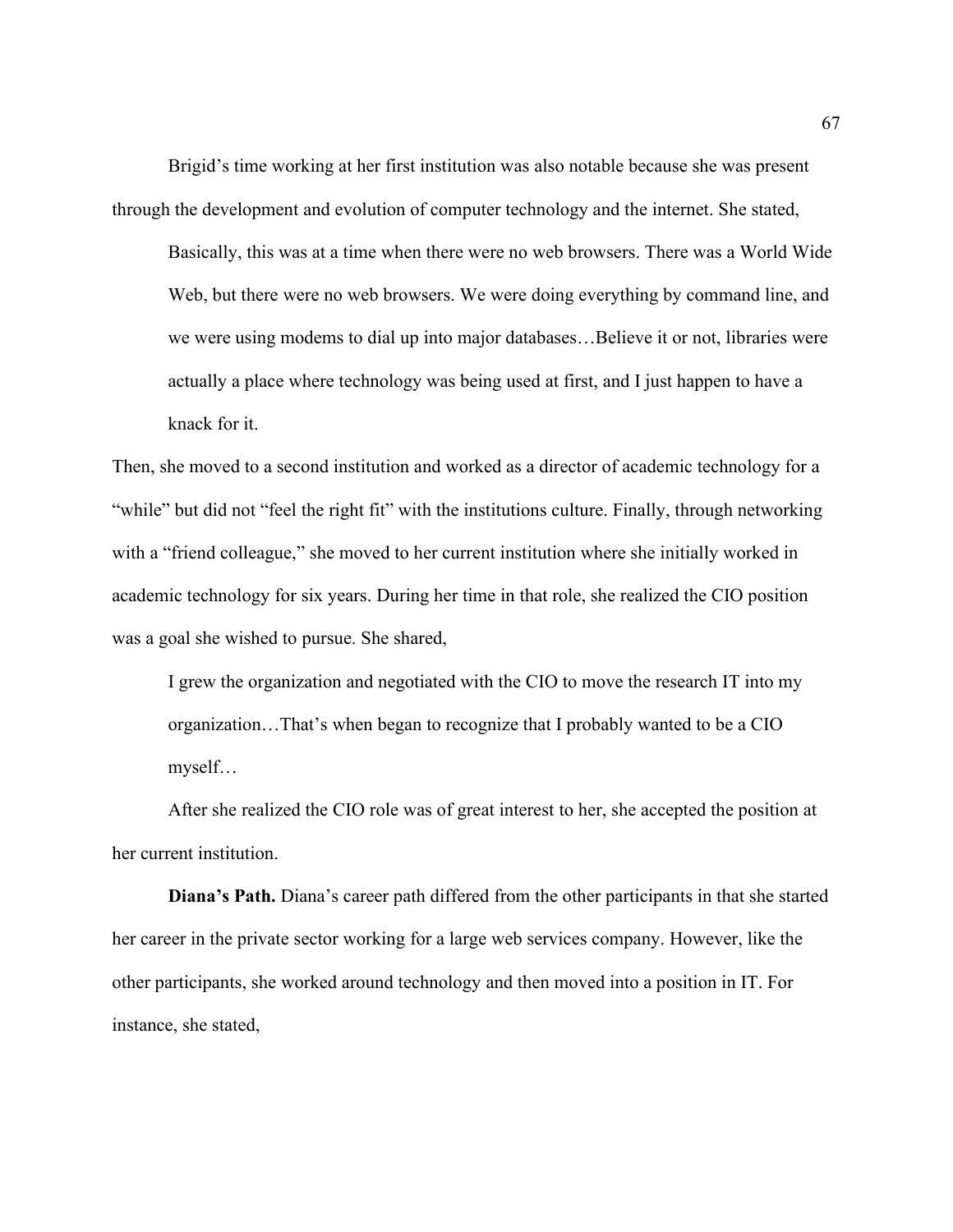My first leadership position, I was 21, and it was at a company that I had worked for in college and I had a great opportunity to come back and start my post. I've always worked in a technology environment, although I was not in an IT department specifically until much later. I spent about 10 years in the private sector and progressively responsible leadership roles that moved me from the customer service space into the tech support space…

When she began at her first HE institution, she worked as a director in the IT department. Over time, she recognized the CIO position as a goal she wished to pursue. As she put it, "I always knew I wanted to be an executive leader, but the CIO seat turned out to be where I wanted to be." At the time, she also reported to a woman CIO who encouraged and supported her to pursue a CIO seat. Thus, she was "prepared" and "ready" when she eventually moved into her current position.

### *Family Life*

The role of family is often an integral part of one's life and one's ability to find and maintain work-life balance/integration. This was true for each of these women. All three participants are married and each of them remarked on the support they receive from their spouses. For instance, one noted, "My husband is amazing and a great supporter of me." Another commented, "I am fortunate that I have a fantastic partner." Importantly, none of the participants have had children in their home during their time as CIOs. Diana has no children, and mentioned, "I don't have kids, but my husband and I are people who really value our time together and our time doing things that are for us." Both Tara and Brigid have children, but they are older and no longer live at home. Tara shared, "…my CIO jobs that I took happened after my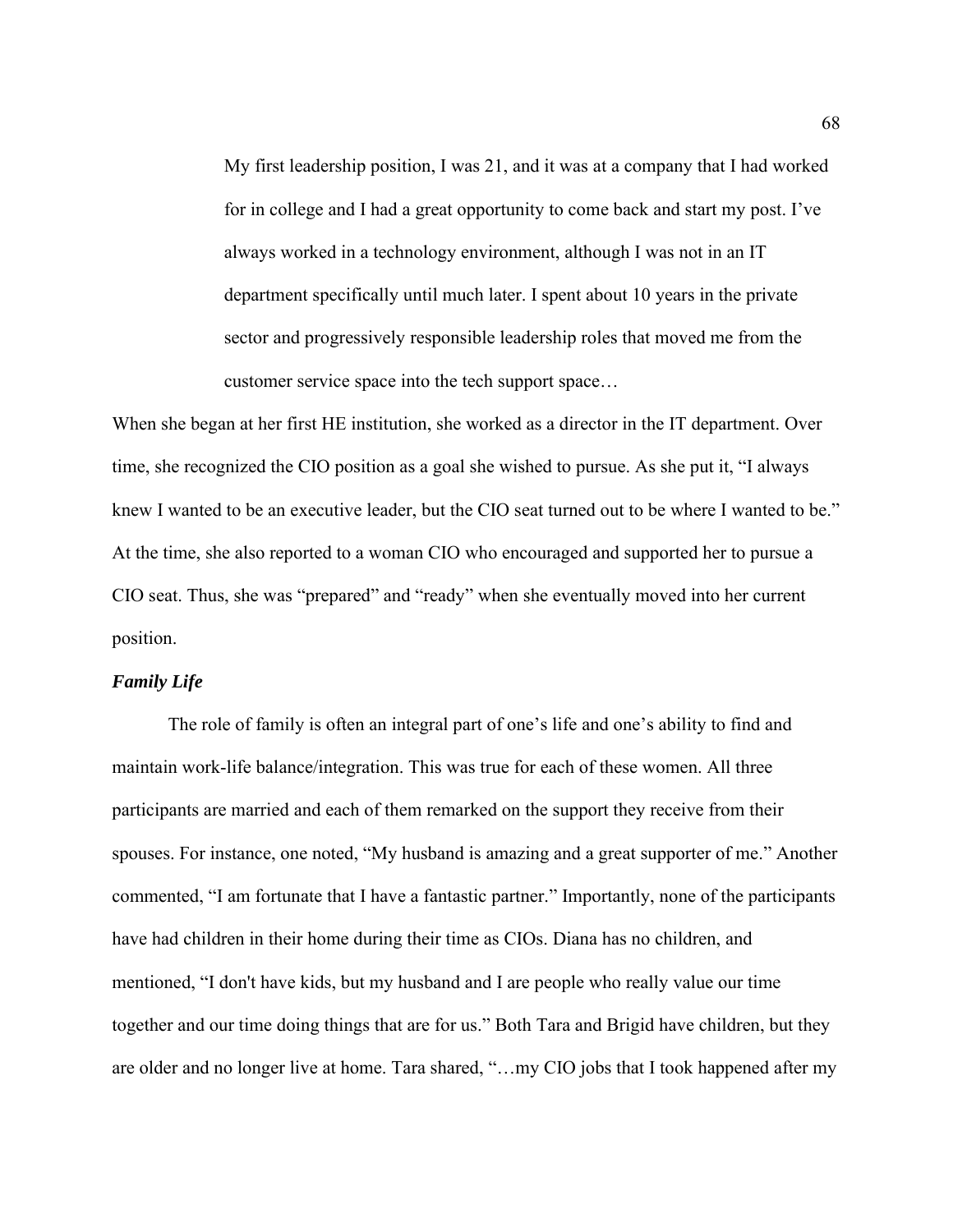nest was empty… my nest has been completely empty for 15 years now." Tara is a grandmother and Brigid's daughters are both expecting, as she happily exclaimed, "I'm going to be a new grandma, and I'm super excited because they're going to be cousins."

Tara and Brigid also shared experiences in their family role. They made it clear that although their children no longer live at home, they still experience family challenges and stressors. For example, Brigid expressed "I don't have small children at home. My kids are out of the house and that's a huge thing…," but some family challenges still arise, and it is important to make the time to address them. For example, she shared a story in which she recently took out time to help her daughter who was struggling with finding time to make lunch in her busy day. She explained,

My youngest…was teaching fourth graders who had been out of school for almost two years [due to COVID] and she's like 'They're acting like kindergarteners. They don't remember any classroom behavior…I'm so tired and I'm not making or eating lunch.' So, I went shopping over the weekend and packed her five days' worth of lunches and took them down to her because I wanted to make sure that she was eating. So, we still do have challenges, even though I say my kids are out of the house. I don't know many other moms [of adult children] who make five days of lunches over the weekend…I could have been doing work and I made a list of lunches instead.

In other words, even though her daughter no longer lives with her, because she understands the pressures of juggling a career with other life roles, Brigid found it was important to take time and effort away from her own work to make sure her daughter ate well for a week.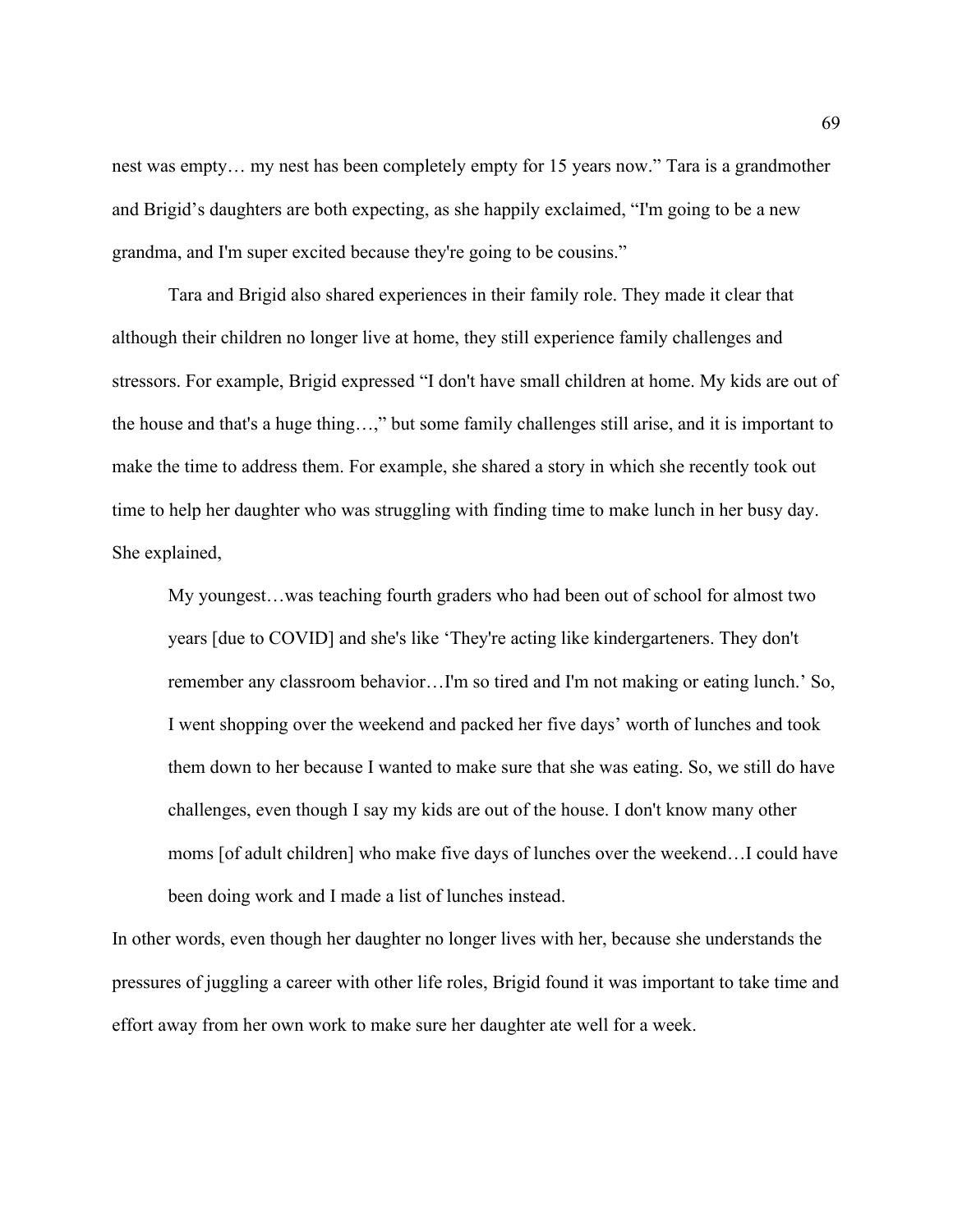Tara also acknowledged the importance of navigating multiple roles and has found that "family stressors are more difficult when something is not going well with the child or concern about aging parents or other family concerns." For instance, she mentioned a time when her son fell and broke his arm. She was in the middle of teaching a technology course and dismissed her students immediately so she could attend to her son. Simply put, the concerns of her family are paramount because, "…even though we care a lot about the people at work, business is business, but family is the heart." She also explained, "There was never a single time in my career that I put my work ahead of my child, and my career was just fine." The way she tackles family challenges is by taking the time to find all the information she can about the problem at hand and then work from there to find a solution. Her view is,

A lot of times our fears in life come from fears of not knowing or our mind can go to places of speculation, and the more that we arm ourselves with solid information about the situation we're in, the more we can feel like we're in control. We can navigate it rather than being tossed along with the tide. I think that's a really important part of my navigating.

In other words, by understanding as much information as possible about an issue, she can discover the best way to overcome it. This is important because she uses this process to cope with the family stressors she encounters, thus freeing her from the fears of the unknown and allowing her to feel like she has more control of the situation.

Brigid also mentioned the importance of control and noted issues which can arise regarding prioritization in balancing one's roles (i.e., work, family, self). She believes it is crucial for one to assess priorities and adjust one's actions according to which role requires the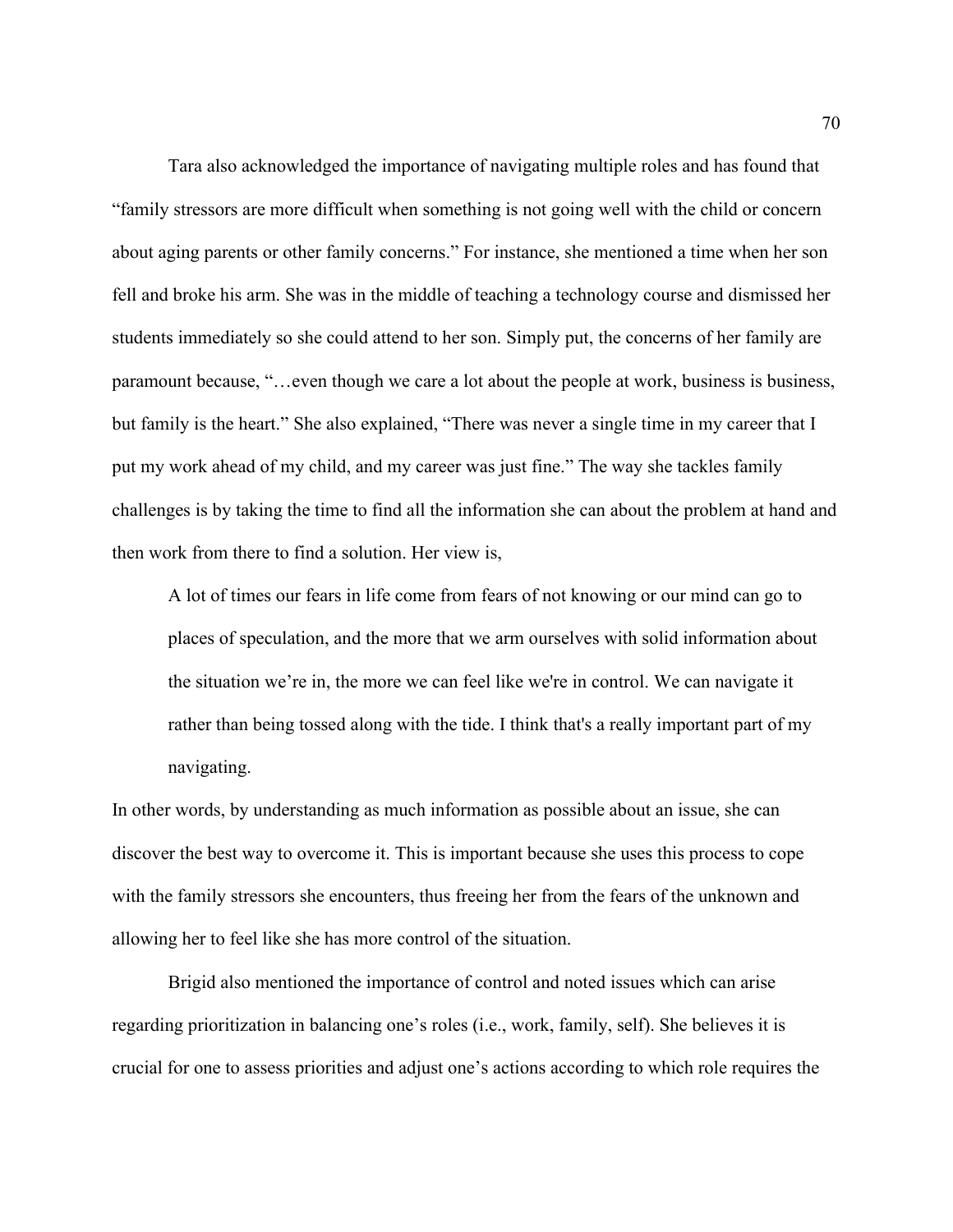most attention at any given time. To her, this means she did not always put family first. She stated,

I'll be really blunt, maybe I'm a little more old school, but I had to make a lot of different choices about prioritizations. I'm not going to tell you that my family was always the top number one priority, because it wasn't. I made choices based on who else could carry that load. I'm very lucky, I've been married for 30 years and I had a husband who was willing to trade off the load when needed.

She also expressed her gratitude toward her mother who "although she's a faculty member, she helped out as much as she could too." In her experience, it is important to "create a network around you," and believe "that it's sometimes okay to say, 'I'm stepping back and making some decisions about what my priorities are.'" She explained that sometimes her children were a priority and sometimes they were not. She also expressed, "I actually wish more people could figure out how to say that and figure out the juggling" and provided an example story in which she had to choose between attending her daughter's "middle-school promotion" (i.e., middleschool graduation) (i.e., family role) or attending a prestigious and intensive two-week program which would benefit her career (i.e., work role). The conflict arose because the two events were scheduled at the same time. When she chose to attend the program instead of her daughter's promotion, she experienced comments from others such as, "Oh my god, how could you miss that?." Regardless, she made her choice and took her daughter aside to explain her decision. She said,

I explained to her 'You finished middle school and that's super fantastic and dad's going to take some pictures and he's going to send them to me. But I'm not going to be there,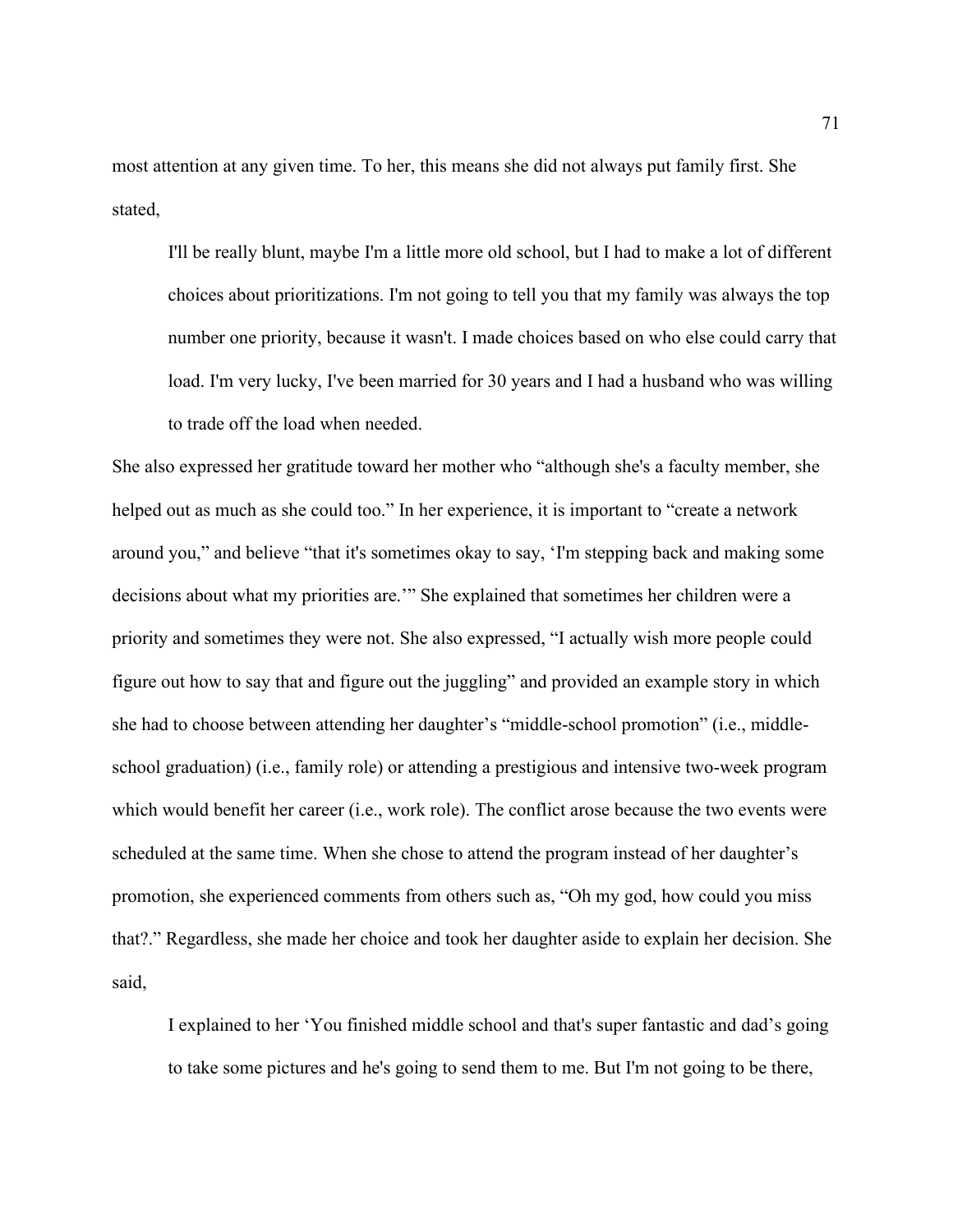and this is why. It's because my career is important to me and I've been nominated for this thing and I got in and it just so happens that the dates don't align…but I'll be thinking of you.' Honestly, that's how I wanted to be a role model. Maybe it's a different way and I know that.

In this scenario, Brigid had to make a difficult decision choosing between her family (i.e., family role) and something which would benefit her career (i.e., work role). Although she received some comments from others about missing her daughters' event, she was clear in her intention to set an example for her family by identifying her top priority at the time and explaining her reasoning. With this in mind, we begin to turn our lens to look closer at the participants experiences and perceptions of gender discrimination and whether it has further influenced their work, family, and/or personal roles.

## *Perceptions of Gender Discrimination in Higher Education*

Researchers have found the men-dominated culture of HE institutions was not built to accommodate women leaders and has not reached equality between the women and men who work in the HE arena (Baehr, 2021; Dunn et al., 2014; Zemsky, 2001). The participant's shared their experiences and perceptions regarding the men-dominated culture of HE. For example, Tara explained her perception as,

I've been asked by other women CIOs, 'What's it like to be a woman CIO?' and the answer is, I don't know because I don't have anything to compare it to. But it's a male dominated industry in IT and a male dominated industry in the academy.

Further, Brigid specified experiences witnessing particular sacrifices women have made while working for HE institutions. She expressed a concern for women in senior leadership positions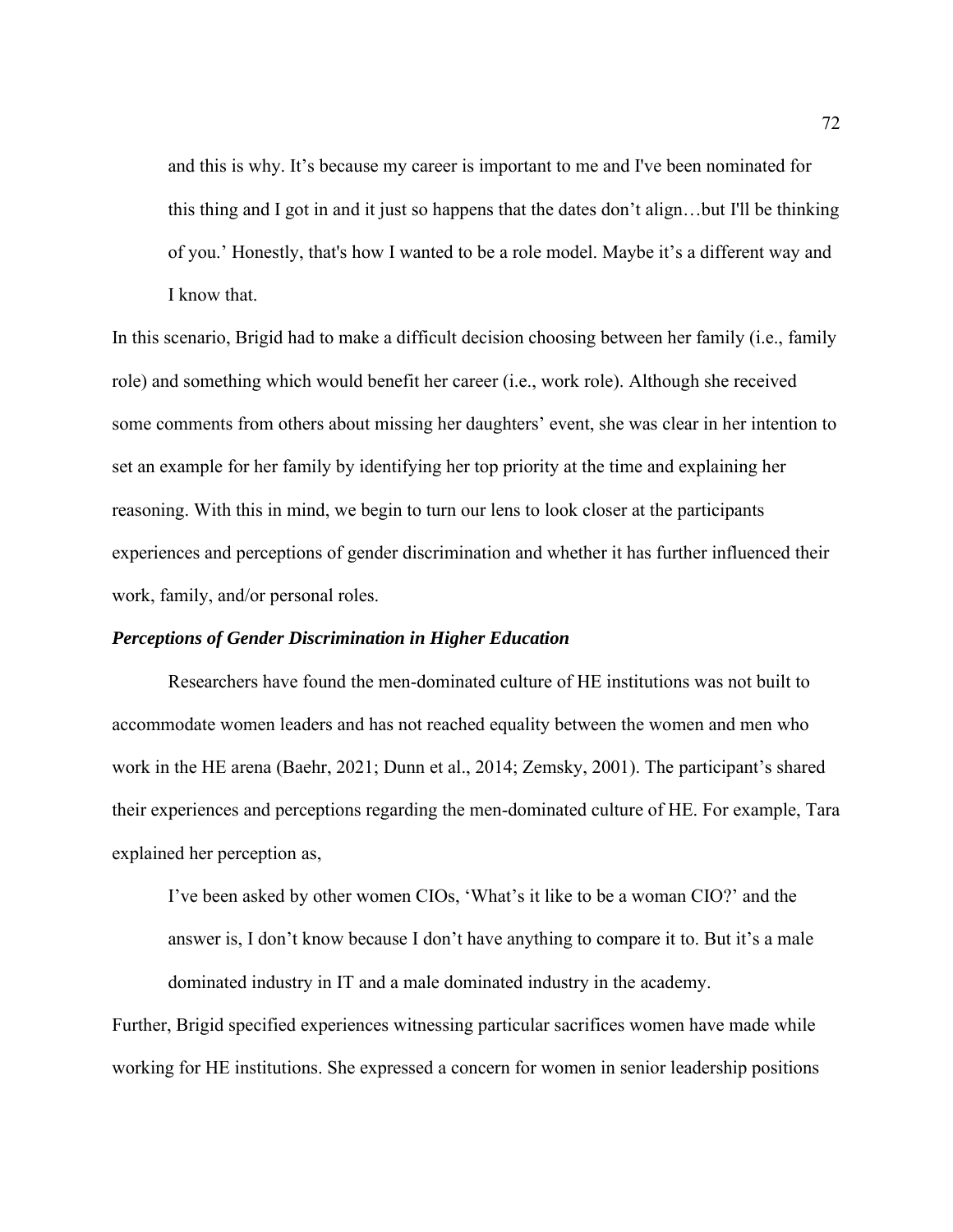and women faculty as she believes "many women in senior leadership roles have sacrificed themselves" for the institution as they are often the ones who are "tapped on" to tackle difficult or unsurmountable projects. She thinks, "they do it because, not always, but often women are a little more willing to play along. By play along, I don't mean just solve hard problems, but also serve the institution." For example, she described three women in senior leadership roles who worked at her institution for many years and were asked to manage separate but similarly arduous projects. The first woman was asked to lead a student information system project which was a "ridiculously political, very difficult, multimillion dollar project. The politics was thick, and it was awful." By the end, the woman was "burnt out" and "she ended up retiring right as the project was over. She was just done." The second woman was asked to lead a section of the same project which she "worked really hard" on, but was ultimately required to reorganize, so many people lost their jobs. Brigid noted, "she did really awful yucky work for the institution. Then, she was like, 'You know what? I'm done. I'm retiring.'" The third woman was asked to lead a shared services organization. Brigid described it as a "nightmare," because although the woman was "selfless" and "an amazing leader," the project was a "political hot-bed" and it ended up being "blown-up" leaving the woman without a job.

Ultimately, Brigid believes women are primarily targeted to manage these types of projects because she has come across this kind of scenario many times. For instance, she said,

I've seen it enough now where I think it's a pattern. I really would never have said that before. Am I going to be a part of that pattern? I don't know…I think they're really good at looking for people who are probably willing to do really hard work and I think often it's women and then those women end up, honestly, retiring or without a job.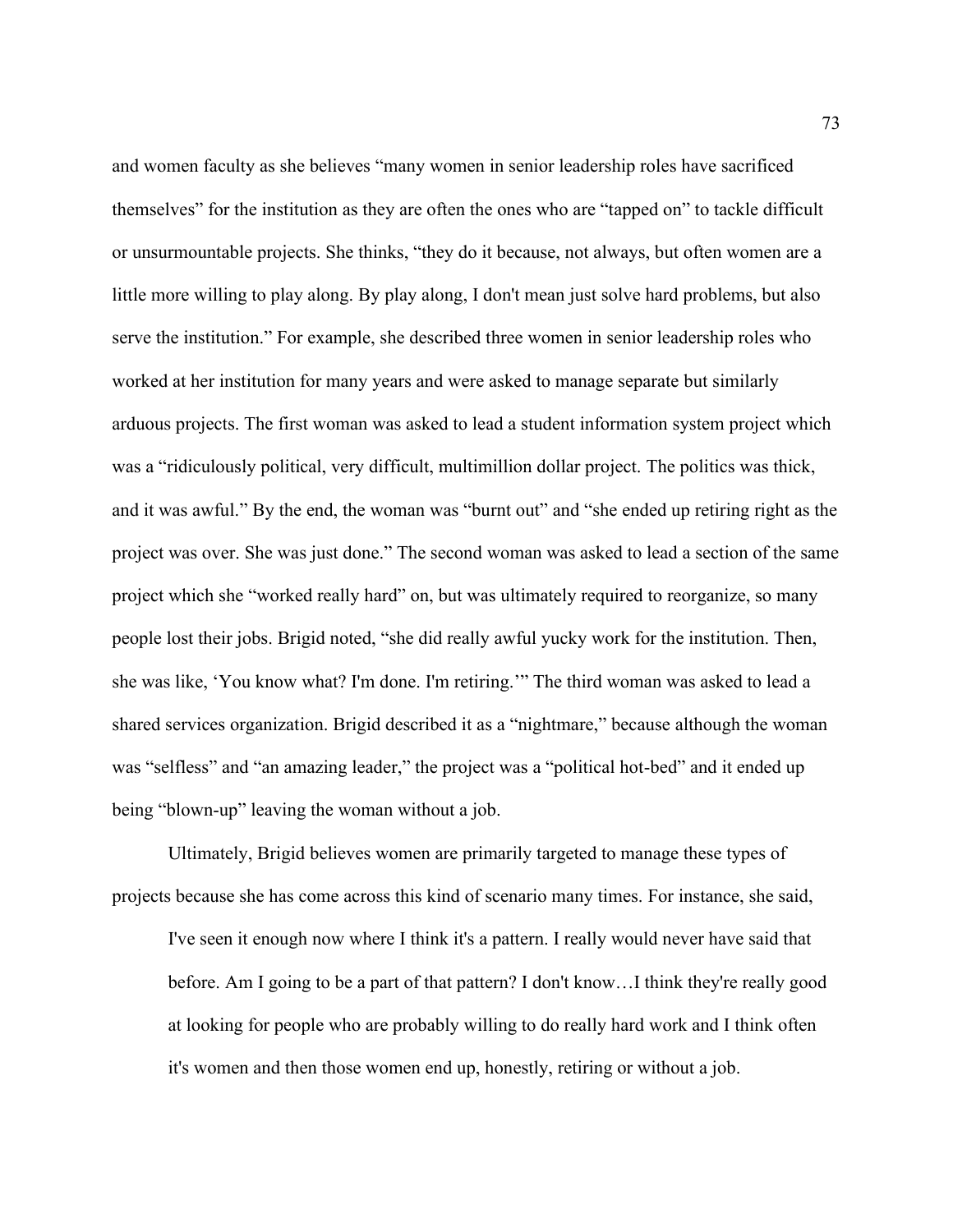However, she also noted gender may not be the only factor influencing this issue as age "with people in her generation" may also be to blame. She thinks, in her generation, they "did sacrifice a little more as women…" and because of this, they may be more willing to "take on really hard challenges."

**Gender Gap.** In addition to women making sacrifices for their HE institution, when asked how their role as a woman working in HE influences their work-life balance/integration, they each indicated they do not think the fact they are women negatively impacted their career, but they acknowledge the clear disparity between the number of women and men in HE, specifically the gender gap in the CIO position. One participant described it as "This is an interesting role. It is one where women are relatively rare, as are persons of color." They experienced times when they realized that although they were in a room full of executives, they were the only woman. This disparity remained even when they were in a room full of CIOs. For example, Diana recognized this gender gap when she was at events as she described, "…when I go and travel across the country, there will be a room full of us at an event that has 50 CIOs, I'll notice only 6 or 7 of us are female." Tara also described a time, early in her CIO career at her previous institution, when the four biggest universities in the region, including her own, all had women working as CIOs. She explained the reaction to the experience as,

…a publication did this article about us. Everyone was like, 'Wow all these women! What's going on out in the northwest?' and I was like, "When will it stop being a novelty that I can both have two X chromosomes and lead an IT organization?,' and the other women were like, 'Shut up, it's just awesome that we're all women.'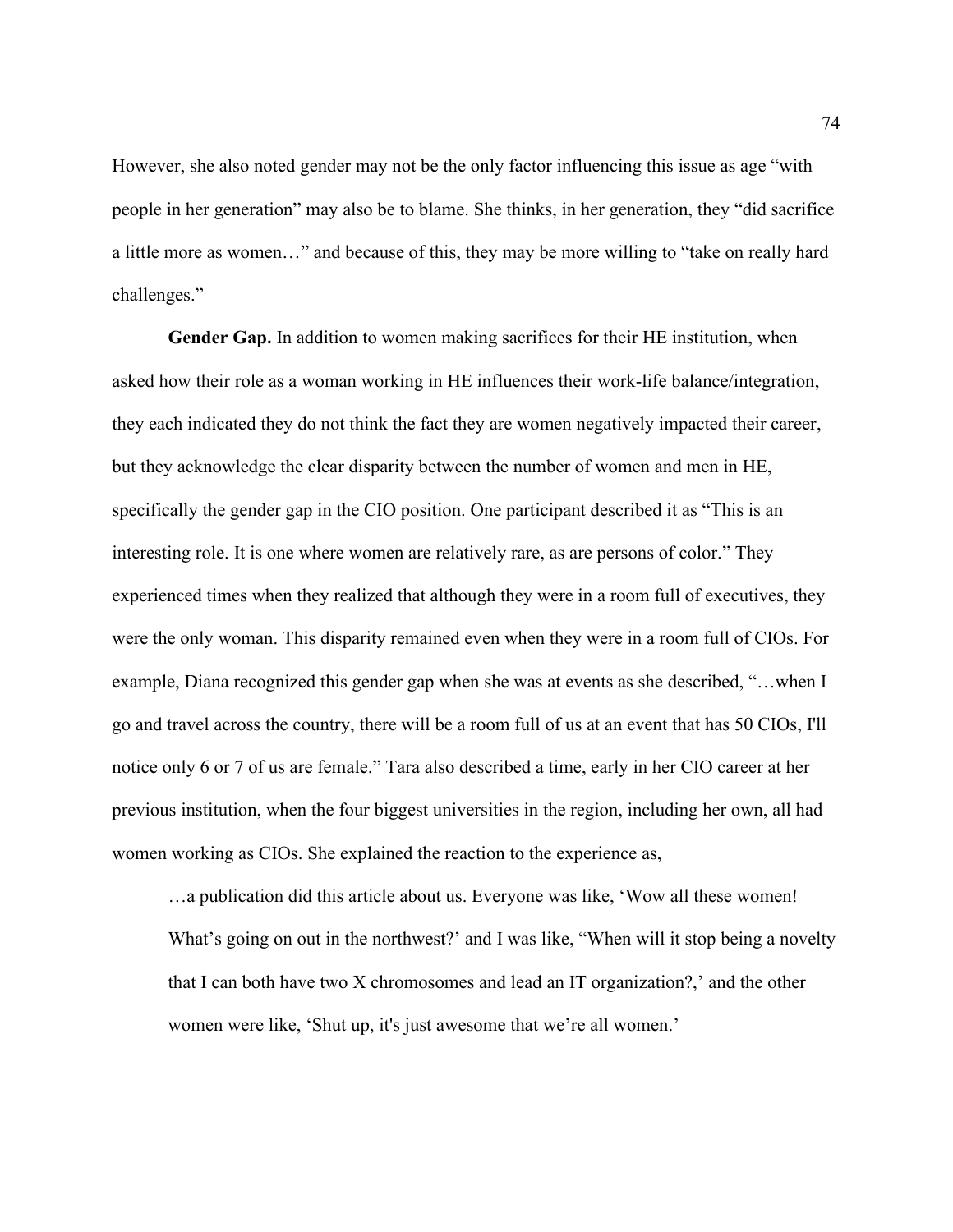It was "so novel to have that many women" working as CIOs simultaneously that an article spotlighted the information. Additionally, Tara mentioned the gender gap is maintained by a pipeline issue which influences hiring trends. She explained, "There are hiring trends where people hire people like themselves, so people of color, people from underrepresented groups, and women were not getting leadership positions…."

Although these issues are prevalent in HE, the participants believe they are progressively improving as institutions have become more intentional regarding diversity initiatives. As Tara argued, "as we see more women and people of color in the leadership positions, it is boards that are more attuned to the fact that diversity matters, and it creates a better higher performing company," and she has "slowly started to see these changes overtime."

Diana mentioned although "most of our senior administrators are men, like there are in other institutions…I think we're working on that…," because she believes "it's getting a little bit more gender diverse." For instance, she recounted a recent experience at a CIO gathering for EDUCAUSE in which 20% of the CIOs were women whereas she noticed previously only 10% of the group were women. She believes it was "a little better" because many R1 institutions "had roles that changed." She also mentioned she has seen a change in her HE institution over the last four years as they have worked to spend greater attention to "belonging and inclusion and diversity of all sorts." This included a deliberate focus on anti-racism and gender diversity. Tara also mentioned this change in her institution as she and her staff and others have been "digging deep" to navigate through diversity efforts.

Although the participants identified the gender gap and implicit gender discrimination in HE, none of them mentioned personally experiencing explicit gender discrimination while in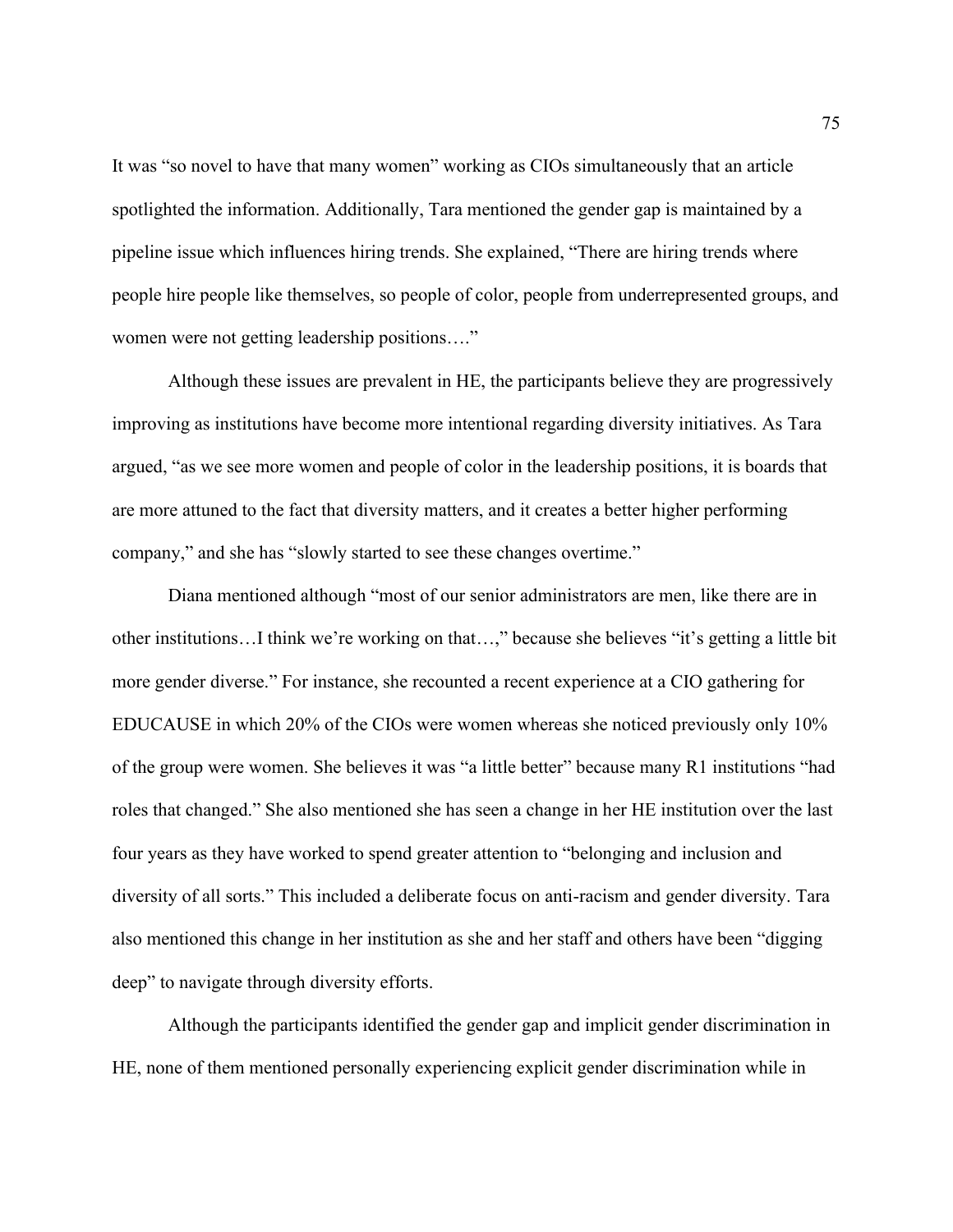their CIO seat. Interestingly, they all attributed this to their senior leadership position. Brigid shared that she has noticed when she's the only woman in a room, but she has no difficulty speaking up, and she attributes this to her title and not necessarily because she is a woman. Similarly, Diana has no problems speaking up due to her CIO role as she explains her experience as,

I am fortunate in that my position and authority tend to make it so that I don't feel like I have to fight to [be heard, because] a) I'm outgoing and I'm pretty comfortable and extroverted in a room and b) I don't generally feel I [lack] the confidence to speak up. So, I don't generally feel it is [difficult] for me, but I notice though. It's getting better in our institution. There are more women at senior leadership table than there were before, but the top layer of the institution is still undeniably male.

When asked, "What is it that you notice?," she explained that bias (i.e., discrimination) is just "something that you notice" and recalled a time when she reported to someone who was "outright sexist," but has not experienced this from anyone at her current institution.

Tara also found her position has played a role in aiding against gender bias. She explained that "back in the day" she experienced such things as, "you would get the jokes, you would get the snide remarks, you get the assumption that you couldn't take on a task because you might have to do childcare or those kinds of things." She believes two things contribute to the decrease in this gender discrimination, namely her position and her age. First, she indicated the influence of her position, "I'm in an executive position, people are more careful about what they say to me. There's more difference, because quite often when I'm in the room pretty much everybody there works for me." Then, she indicated the influence of her age, "I'm not a young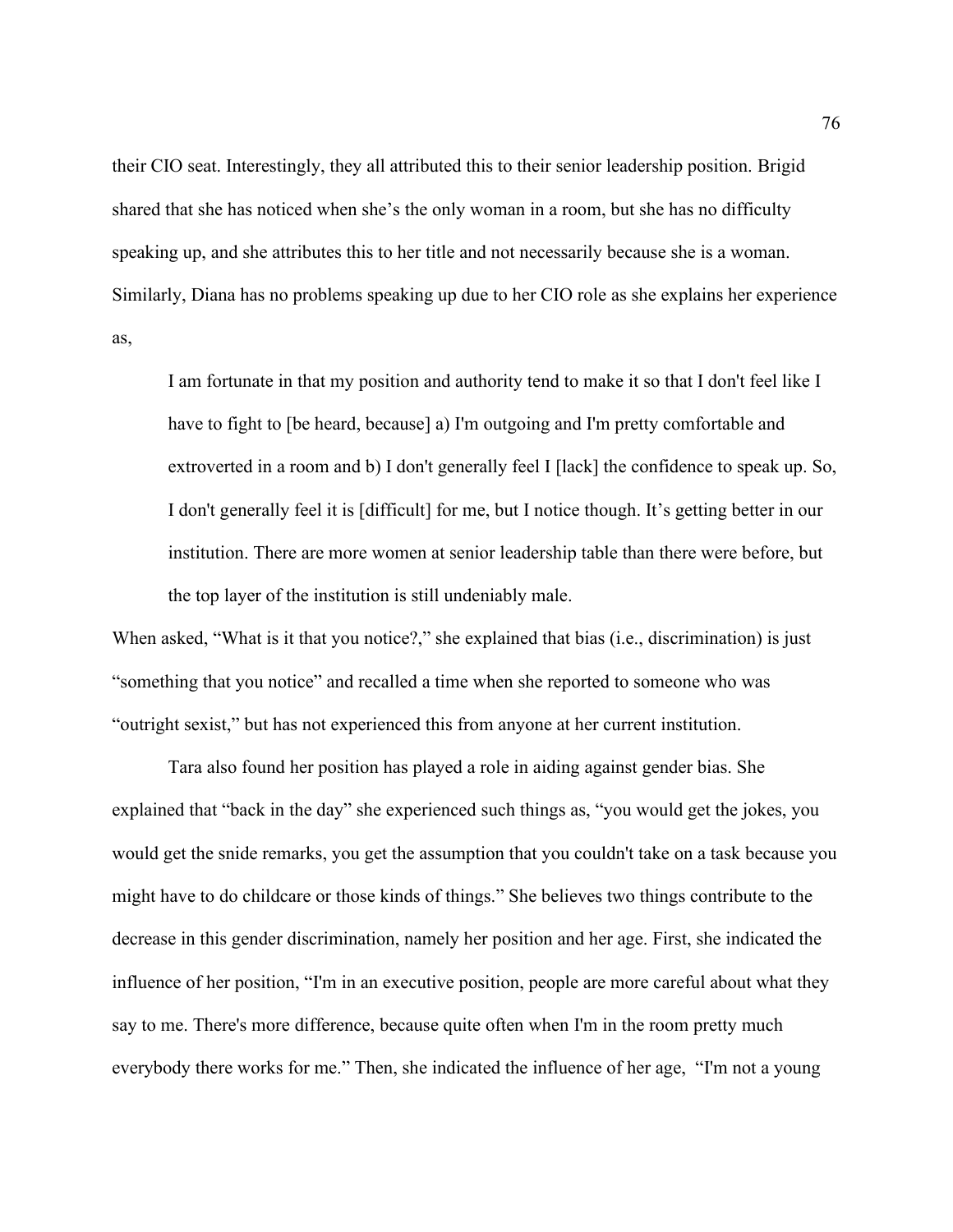woman anymore. I can hand out a good stink eye at this point, but there's more of a presence there and I think young women are just picked on more than older women." Thus, Brigid and Tara viewed their senior leadership position as a barrier against observed gender discrimination. This leads into the next section in which the impact of senior leadership is discussed in more detail.

# *What it Means to be in Senior Leadership*

Those in leadership positions generally have many responsibilities, tasks, and goals. For example, leaders consider details beyond the recurring daily issues or agenda and constantly consider enduring effects and long-standing efforts (Fullan, 2013; Mulec, 2006). Leaders are also responsible for a specific group as well as linking the group to external sources; they also acknowledge their impact exceeds to boundaries outside of their own area of authority (Fullan, 2013; Mulec, 2006). Those in the senior leadership position of HE CIO are no exception.

**The Position of CIO.** The CIO is an integral part of the HE university system because as the demand for technological advancements increase, HE institutions must keep up the pace and the CIO helps with the organization, development, and maintenance of technology within these institutions. Therefore, because CIOs continue to become increasingly crucial to the success and sustainment of HE institutions, it is important to understand their role. All three participants were enthusiastic when speaking about their senior leadership role and shared key aspects of the position which have influenced their life. They also all viewed the position as high demand and time consuming. For example, they included the different types and functions of CIOs, the people-oriented and advocacy aspects of the position, and the usefulness of collaborating with others in the CIO national community.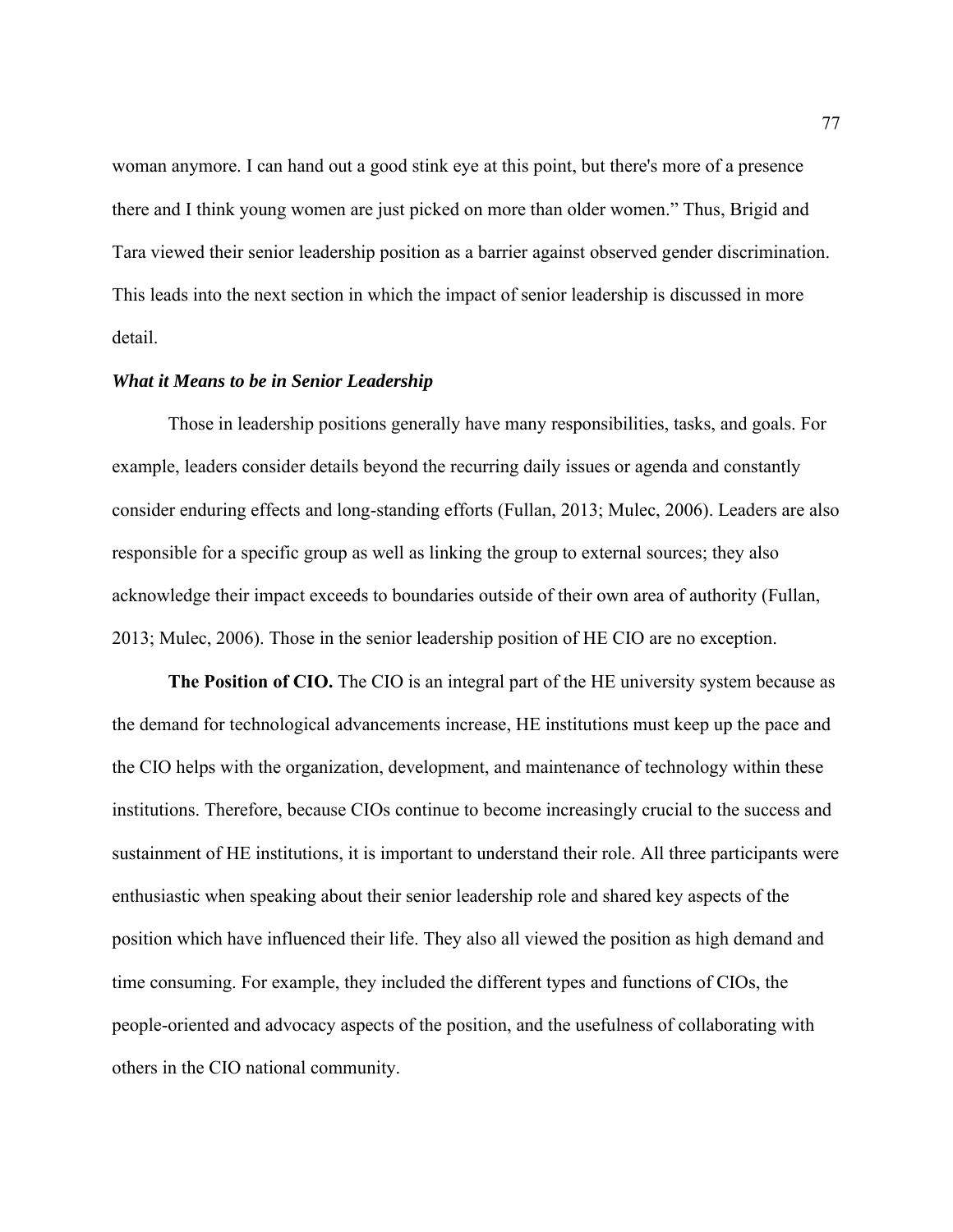Importantly, the intricacies of the CIO position can look different depending on the institution. For example, Brigid described her experience as the "campus CIO" at her institution. She shared that at many large institutions, like her own, they have multiple department CIOs, but only one campus CIO. She also expressed the importance of being open to "working across the aisle" because "oftentimes in technology, there are many aisles." In essence, collaboration with others is a key component of being a CIO. Additionally, because her responsibilities as a CIO are extensive (e.g., oversee networking, the data center, email, all big central services, all administrative services, HR, payroll, and student information systems), she finds it is important to delegate tasks to one's team and to advocate for those in technology and the investment of technology for the institution. For instance, she stated,

If you ask what a CIOs real job is, I think it's to be an advocate for the use of technology in the mission driven work on the campus…Now, what you will learn is that at big, large institutions, there's technology everywhere and the CIO is not the god or the goddess of IT. There are many people doing amazing things across the campus. The campus CIO, my job, is to advocate for all people that have IT titles…They may not all report to me and I can't tell them all what to do, but it's important for me to understand what they're doing, what they need, and to advocate for them.

In other words, although these CIOs may have many tasks and responsibilities within the IT department, they also serve as advocates for the continued advancement of technological services at the institution.

Diana also expressed the CIO position as one with immense responsibility and pressure. Her experience as a CIO was different from Brigid in that she experienced it as a singular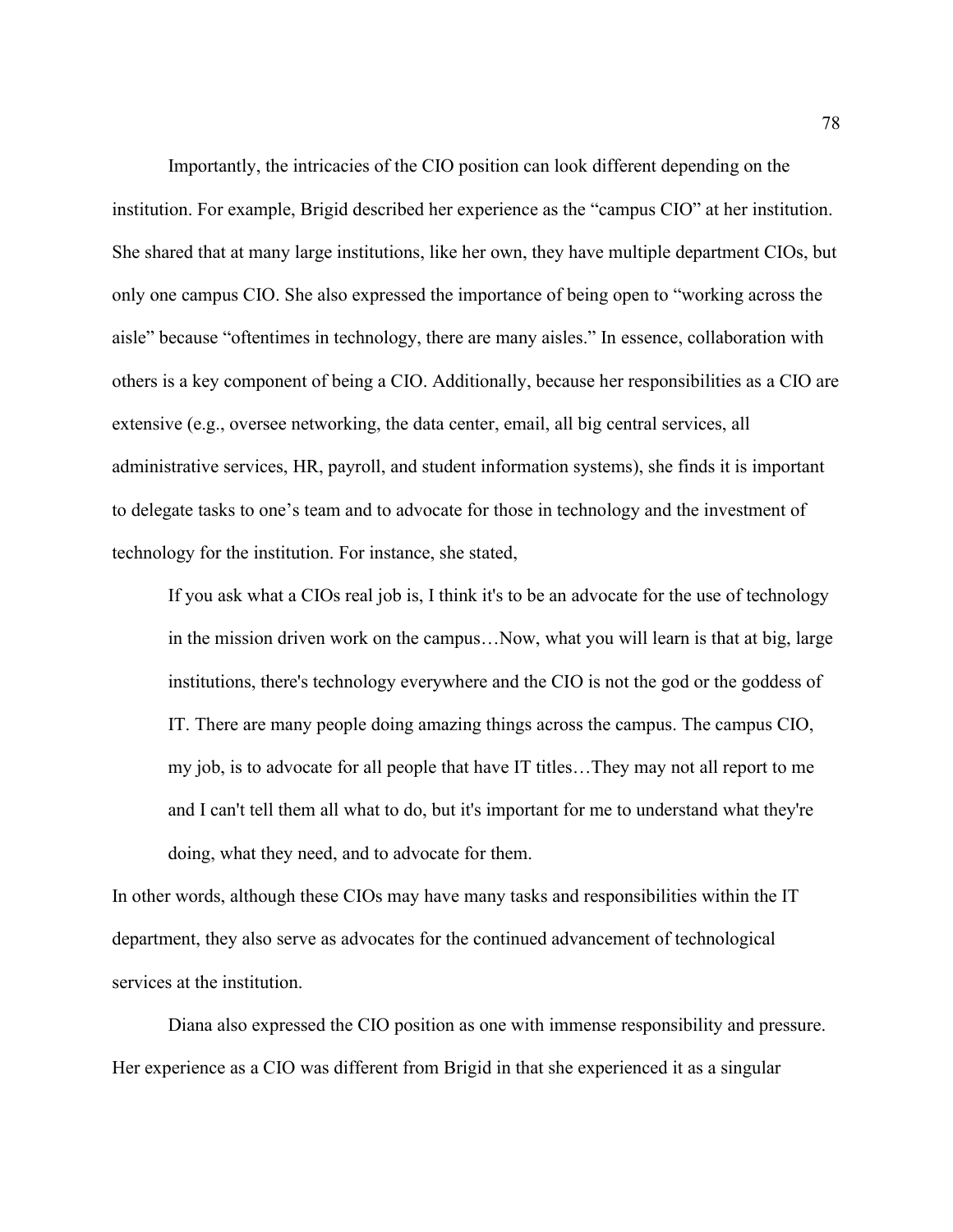position at her institution. She did not mention additional CIOs at her institution, and in fact, described her role as one-of-a-kind. When she moved into the CIO position, she experienced a lot of added stress and pressure and had to intentionally adjust. For instance, she stated it was a time of,

Adjusting to that realization and the subsequent pressure change that comes with knowing it is you. It is ultimately you who's the only person with whom accountability stops. You are the person that the President will call, or the Provost will call, success or failure, and feeling a tremendous obligation to make sure things go well.

This added pressure and stress did not diminish her enthusiasm for her work. When she described her responsibilities, her passion was apparent. For example, she explains,

The networks need to be up 24 hours a day. The services need to be working. There's always something that we're working toward that is going to either inhibit if it doesn't go well or enable the next great progress for the university, which is so cool. That's one of my favorite things about my job and what tells me to continue to do it and why I get great satisfaction out of it, but it also comes with that stress.

Further, in addition to the substantial stress which can accompany the CIO position, the demand on one's time is also a consideration. All three participants mentioned the time demands which CIOs must contend with. As Diana expressed above, the networks run 24 hours a day, which means CIO responsibilities can extend past the average business hours of 9am-5pm Monday-Friday and can extend into the evenings and weekends.

Tara also explained the time and travel required for the position, as she stated, "They can involve travel …we may have long nights, and in IT sometimes you can have emergencies which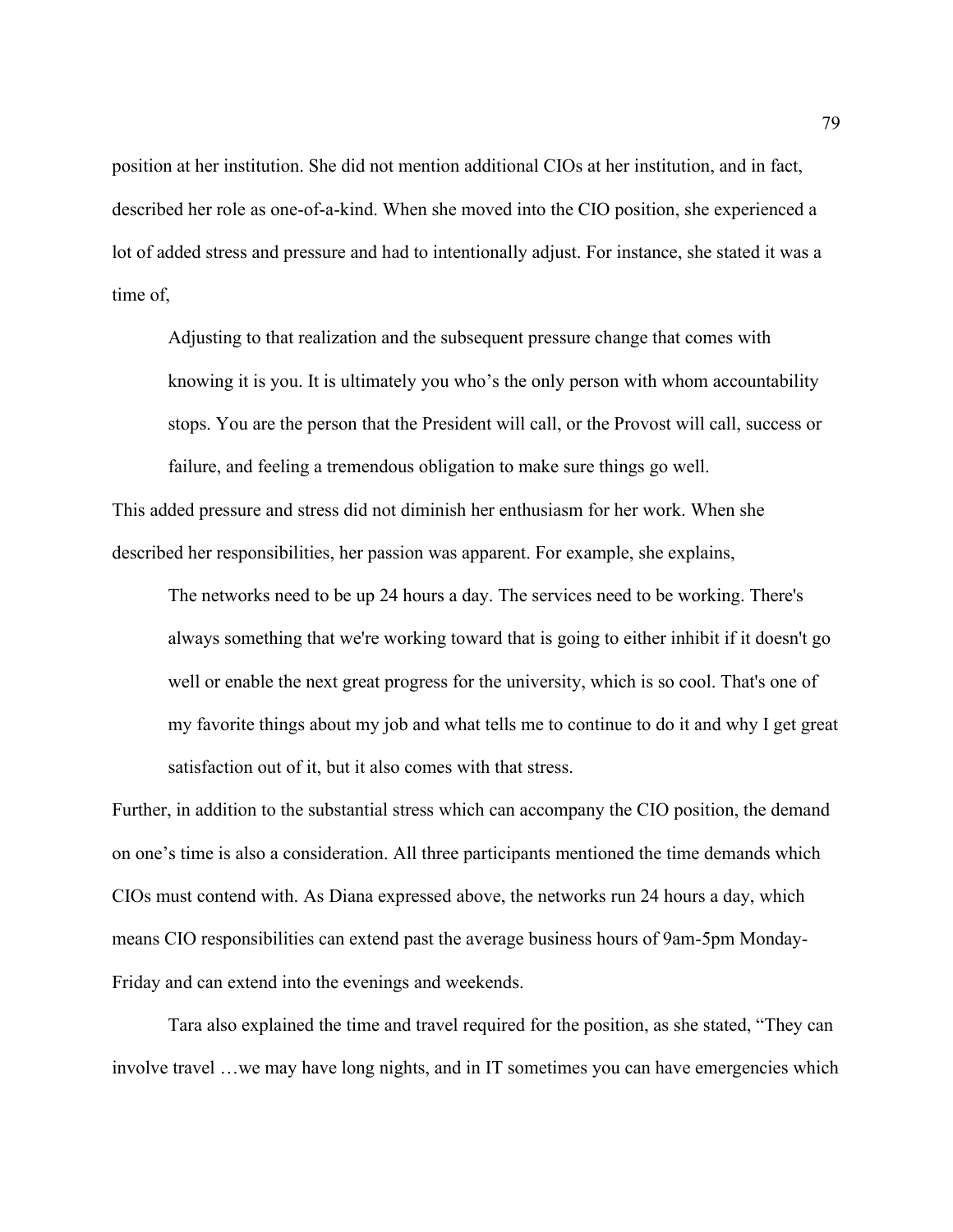require you to drop what you're doing and go deal with something bad." She also specified the importance of having a "home structure that's really helpful is part of the ability to thrive in these jobs, and it's not just as a CIO, but I think any job where you're so visible and in so much demand." This is important to note because she indicated the "helpful" influence the family role can have on one's worker role.

Additionally, all the participants indicated that the CIO position is particularly "people oriented" and requires a lot of collaboration with other teams at the university and in the community. For example, as stated previously, Brigid sees the CIO role as an advocate for others, therefore she spends much of her time communicating and collaborating with different departments and teams on campus. As another example, Tara spends much of her time "engaging with other people and doing people work...Whether [on Zoom] or face to face, still, most of my day is spent with other people brainstorming, executing, checking, and following up, preparing to present, all of those things." All three participants also expressed their appreciation for the CIO national community, particularly their women CIO colleagues. For example, Diana stated,

The CIO role is one that is so unusual in that I can talk about being a woman in leadership with a number of other administrators at the university but being in leadership in tech, there isn't anyone else at the level of pressure and responsibility of the CIO seat. That is something that I think we have a really good community, nationally, of women. And [a good community of] just colleagues in general, it doesn't have to be women. I feel on equal footing, I feel respected, I think we have a really good environment there.

Simply put, because encountering women leaders is more common than encountering women CIOs, continued collaboration, support, and comradery provided by the national community of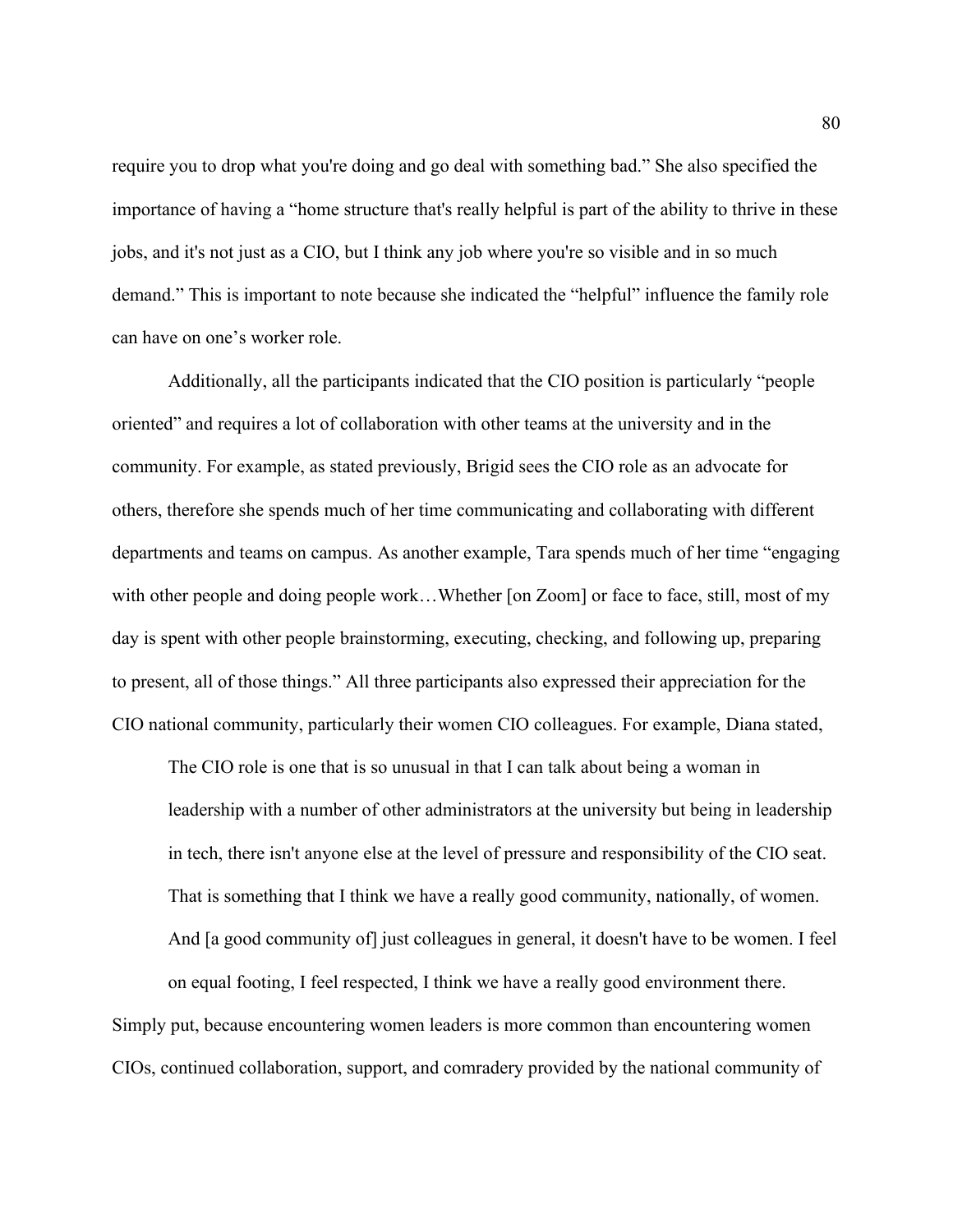women CIOs, and CIOs in general, is crucial. These leaders work together to share ideas and support each other to cultivate a community that furthers the technological advancements in their respective institutions.

**Mindful and Supportive Leadership.** As leaders, CIOs serve as critical examples for their team, and they may also turn to their supervisors and others in senior leadership to serve as examples for themselves. All three participants provided insight regarding their experiences and perceptions of what good leadership entails. For instance, Tara described it as, "Part of it is being a role model to others and making sure you're demonstrating what you want other people to do. To make sure that they are being mindful of their own abilities and mindset." As another example, Tara mentioned the "hard lessons" she has learned over the years as a CIO and the implications of her actions on her team. She emphasized the importance of being "mindful" when addressing her team and the amplification of her voice as it was more influential once she became a CIO. She said,

If I give somebody a positive comment, it shines a little brighter, if I'm making negative comments about a person or project, it hits harder. If I say, 'Hey I'm unhappy with something.,' that has ripple effects because of the job I'm in. If I'm joking, I have to be really careful. There have been a lot of hard lessons I've learned along the way.

She shared a story about a time when she was riding in an elevator with a new manager who had just been moved to report to her. She recalled a project that specific team had been working on, and wanted to engage in small talk and make a connection with the manager, so she asked, "How's the project going? I'd love to hear about it." She explained the repercussions of this instance as,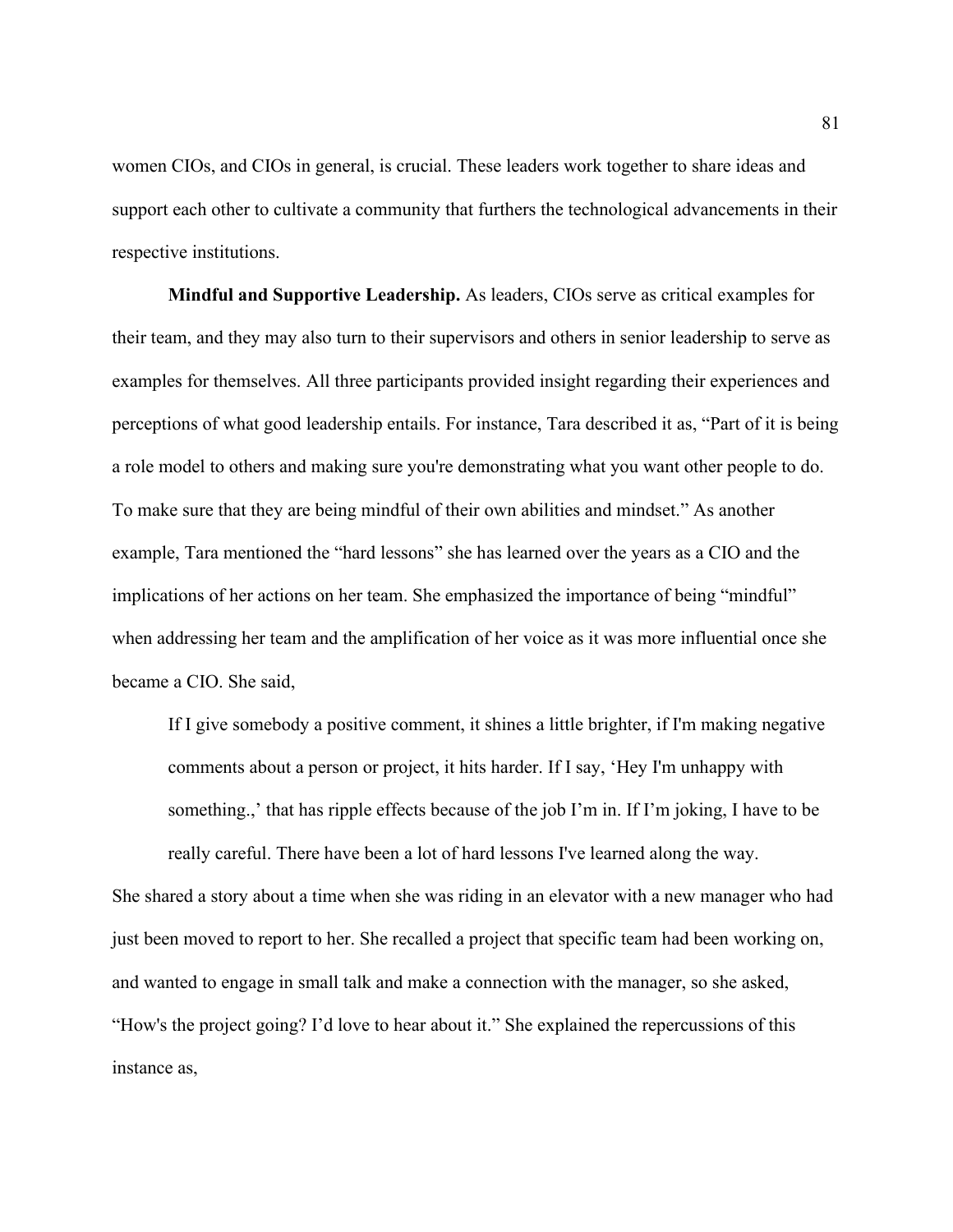Again, I was just making small talk. But I got a call from their manager later saying, 'Why are you redirecting this person's work? They're really upset because they hadn't made progress, but it's because I told them to work on something else.' I was like, 'Seriously? It was just small talk!.' I mean seriously! But because I asked, it was perceived as a priority.

She realized her voice was stronger than she anticipated and began to be more thoughtful and careful about how she spoke, even in casual conversations. She recounted another instance at her previous institution when the network went down "which is really very bad." When the "guy who ran networking" told her how it happened, she told him "That was inept." She made it clear that she "did not call them inept" she simply stated, "that was inept that it went down." However, the team took her words to mean they were inept. This interpretation resonated so strongly she noticed it had "shut the team down" because "they were so upset that I thought they were inept." This was an important lesson for her because she realized mindfulness is also about understanding others. She began to ask herself, "How do you say to somebody, 'This isn't OK.,' in a way that's not amplified because it came from my job? Not from me as a person, but from my job." Through recognizing the amplification of her voice, she now purposely sets aside time with her team and clarifies it is a "safe space" where she can ask them questions, bounce ideas, and learn from them. This is now an important part of her leadership. She realized, "That mindfulness has to come into every single conversation."

The participants also indicated the impact of supervisors and colleagues serve as an influential aspect of leadership and helps with the balance of work and life responsibilities. For example, Diana and Tara spoke about the mutual trust they have with their supervisor(s) (i.e., the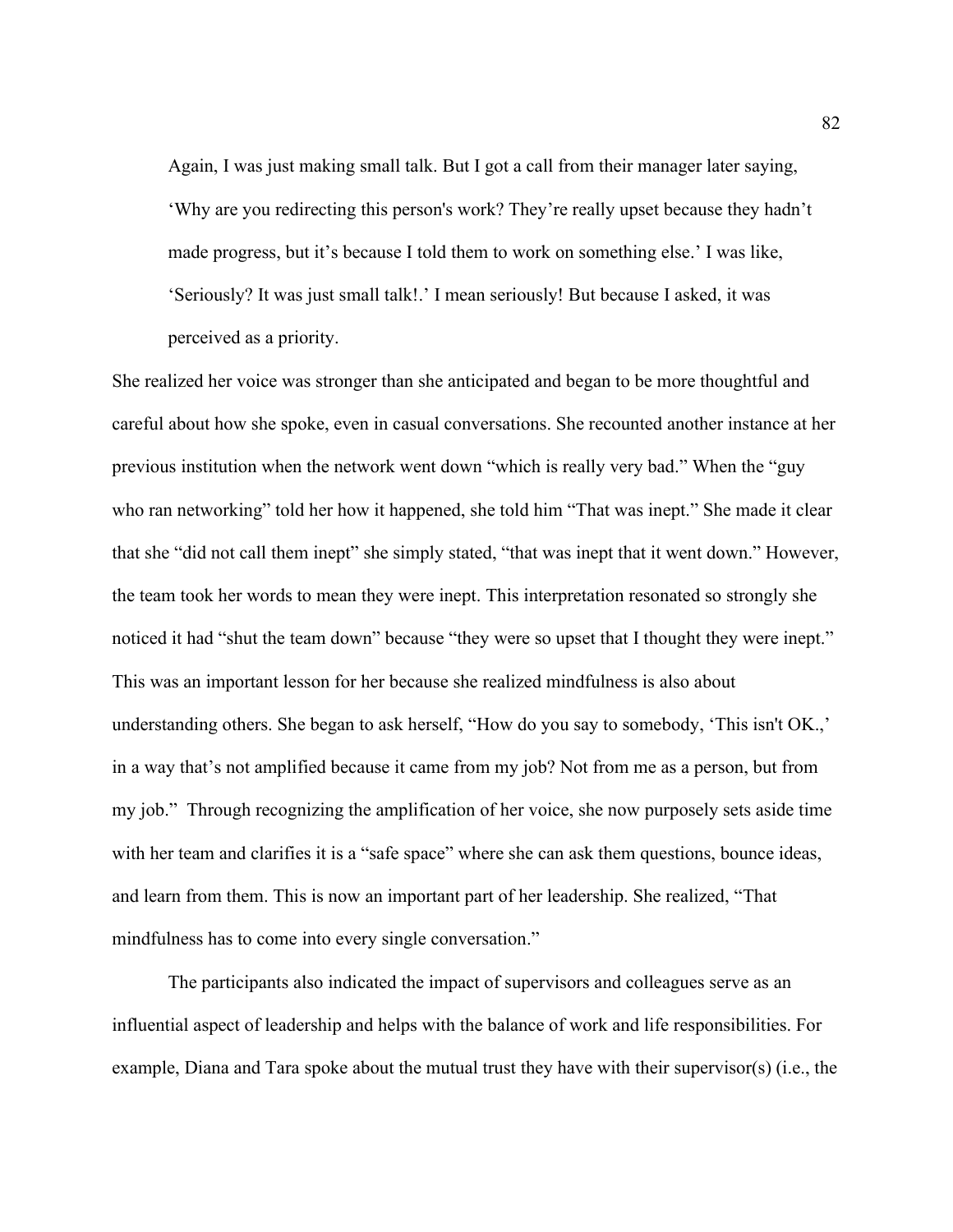person, or people they report to). Diana believes trust can be expressed differently depending on the culture of the university and the department in which one works. She is grateful the person she reports to (i.e., the Provost) respects and trusts her IT expertise which allows her the freedom to make necessary executive decisions for the university and her team. She stated,

I report to the Provost and he very much understands the importance of IT, the criticality of the mission, and I feel that I have a great deal of trust for doing the right thing with my staff to ensure that we retain and recruit really good people.

As previously noted, the responsibilities of being a CIO are numerous and they can weigh heavily on the individual in the CIO seat. They can also influence multiple roles when one is trying to pursue work-life balance/integration, as Diana experienced this with her supervisors. For instance, as she stated,

Our Provost and our vice presidents and those folks all also understand the value of taking care of yourself. If I send a note to senior leadership saying I'm going to be taking a weekend but I'm not going to be checking email and if there's an emergency please call,

I don't get any kind of pushback for pressure or guilt around that.

In short, this trust can alleviate some of the stress from the extensive responsibilities as CIOs can feel more confident the decisions they make when they know they will be supported by their supervisor.

Further, both Brigid and Diana also recounted times when they received support and mentorship from supervisors. They mentioned some support was provided as part of their pathway to the CIO position, but it is still an impactful part of their experience as a CIO pursuing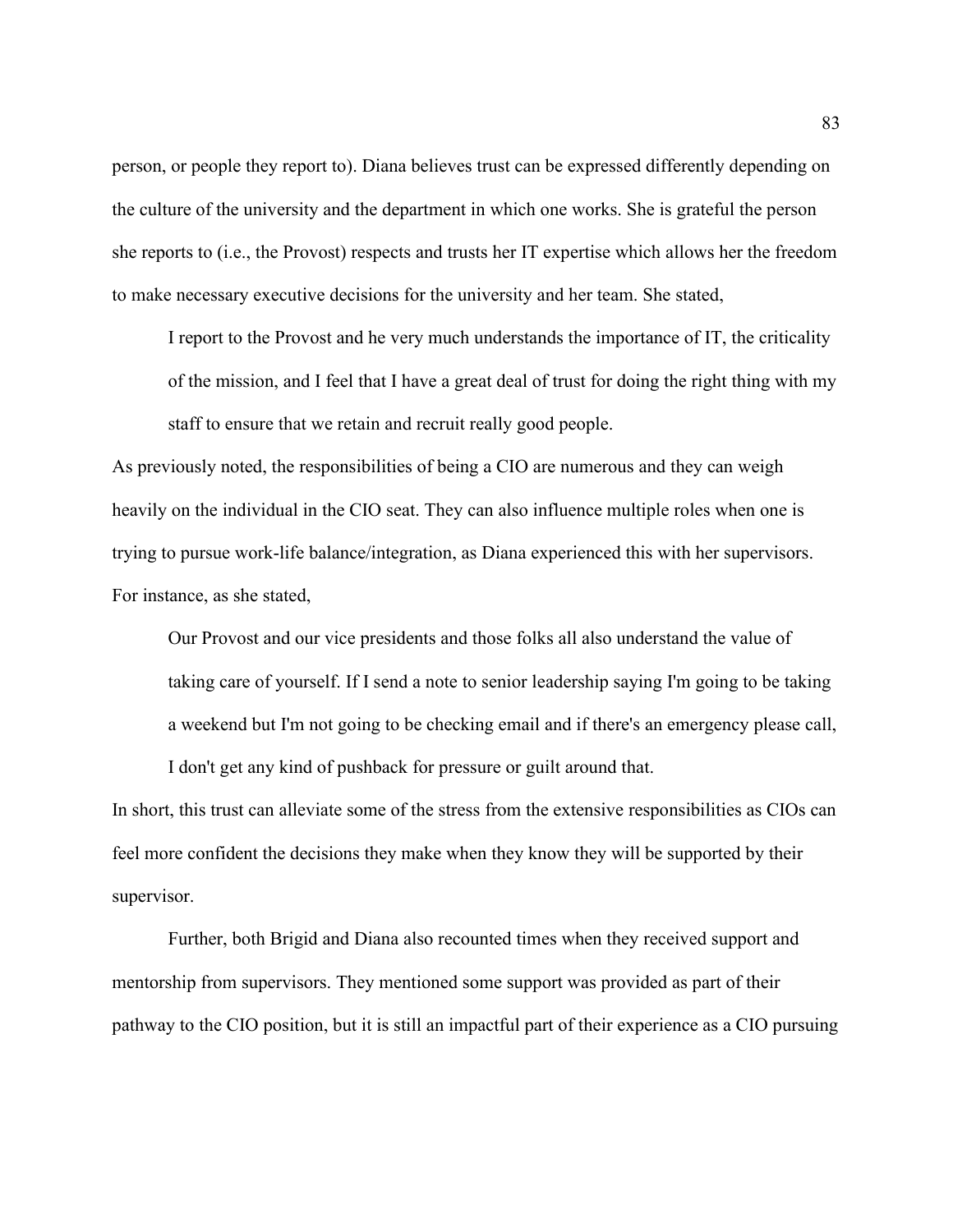work-life balance because the previous supervisors acted as mentors and role models which the participants use as guides with their current teams and those who report to them now.

For instance, Brigid spoke highly about a previous "amazing male supervisor" who she believed "was definitely not only a mentor, but he was an advocate for me." This supervisor supported her education, career, and assisted immensely in terms of her work-life balance at the time, specifically the work and family roles. He "pushed" her to pursue her master's degree and convinced her it would help her advance her career, which she is grateful for as he was correct. As previously mentioned in the "Career Path to CIO Position" section above, Brigid was also grateful for his support when he offered her his office as a private place to breastfeed while at work since there were no other private locations.

Diana recalled the guidance and support she received from a CIO she reported to at her previous institution. This was also mentioned in the "Career Path to CIO Position" section above as this CIO supervisor influenced Diana's pathway to her own current CIO seat. Diana shared,

My boss at the time was also a woman, she's still the CIO [at previous institution] and she's great. I started to actively work toward developing myself, and with her support, into a candidate that would be able to go after and achieve that goal.

This CIO supervisor was significant to the participant because she was also a woman in the CIO seat and thus served as a guide and role model.

Additionally, the participants referenced the impact social and professional networking has offered in their experience with work-life balance/integration. Tara mentioned the consistent benefit of communicating with the women in leadership at her institution. They often "get together for social things online and just check in and talk." She recounted one of the interesting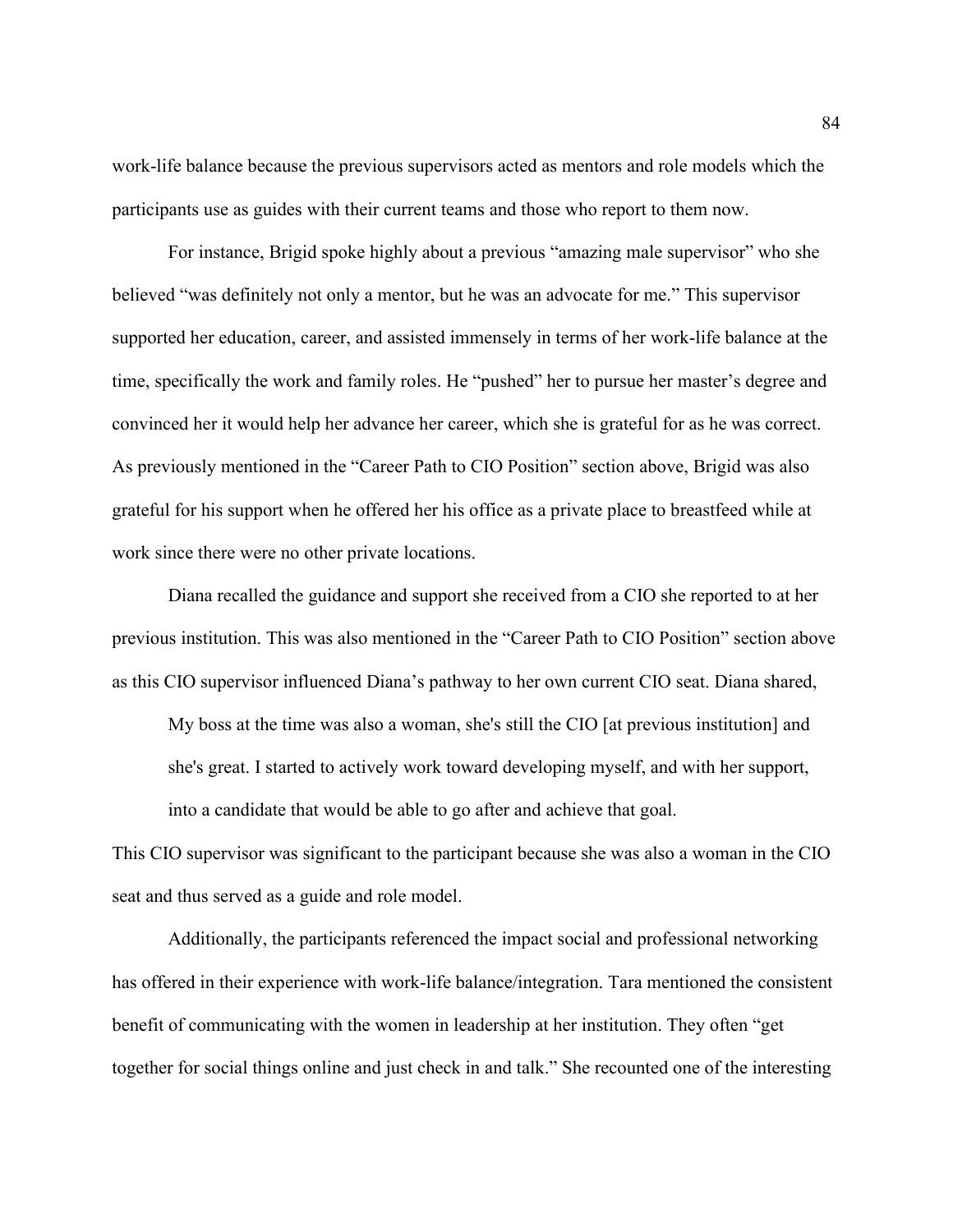things she learned from chatting with a colleague during this social time was that she could "…call ahead, drive to the liquor store, and they just put it in your trunk and you never have to leave your car! Which I had not done before, but who would have known without these [talks]?." She believes these encounters are valuable for her work-life balance/integration because it is important to "Be mindful and purposeful so that you can stay connected to the other women, where you might be isolating otherwise."

The other two participants mentioned developing meaningful relationships and connections during intensive career advancement programs which they attended. Diana mentioned attending a fellowship through an organization called the Northwest Academic Computing Consortium. She attended this 15-person cohort-based program as training toward a CIO position and the program lasted a little more than one year. During her time there, "she was able to develop relationships with other sitting CIOs in the Northwest, get mentorship, coaching, and have opportunities to be in the room in a mockup environment with a President and Provost." She is still very active with the organization and helps guide the curriculum which is "really fun." Her time in the program was beneficial as it offered her an opportunity to develop her skills as a CIO and cultivate relationships with the others who were involved, and this has continued through her involvement with the organization to date.

Brigid recounted her experience attending an intensive two-week program through the Frye Institute which was also before her time in the CIO seat, but has influenced her CIO experience considerably. There were 50 people in the program when she attended, and she remains in frequent contact with many of them. She even got together with some of them to host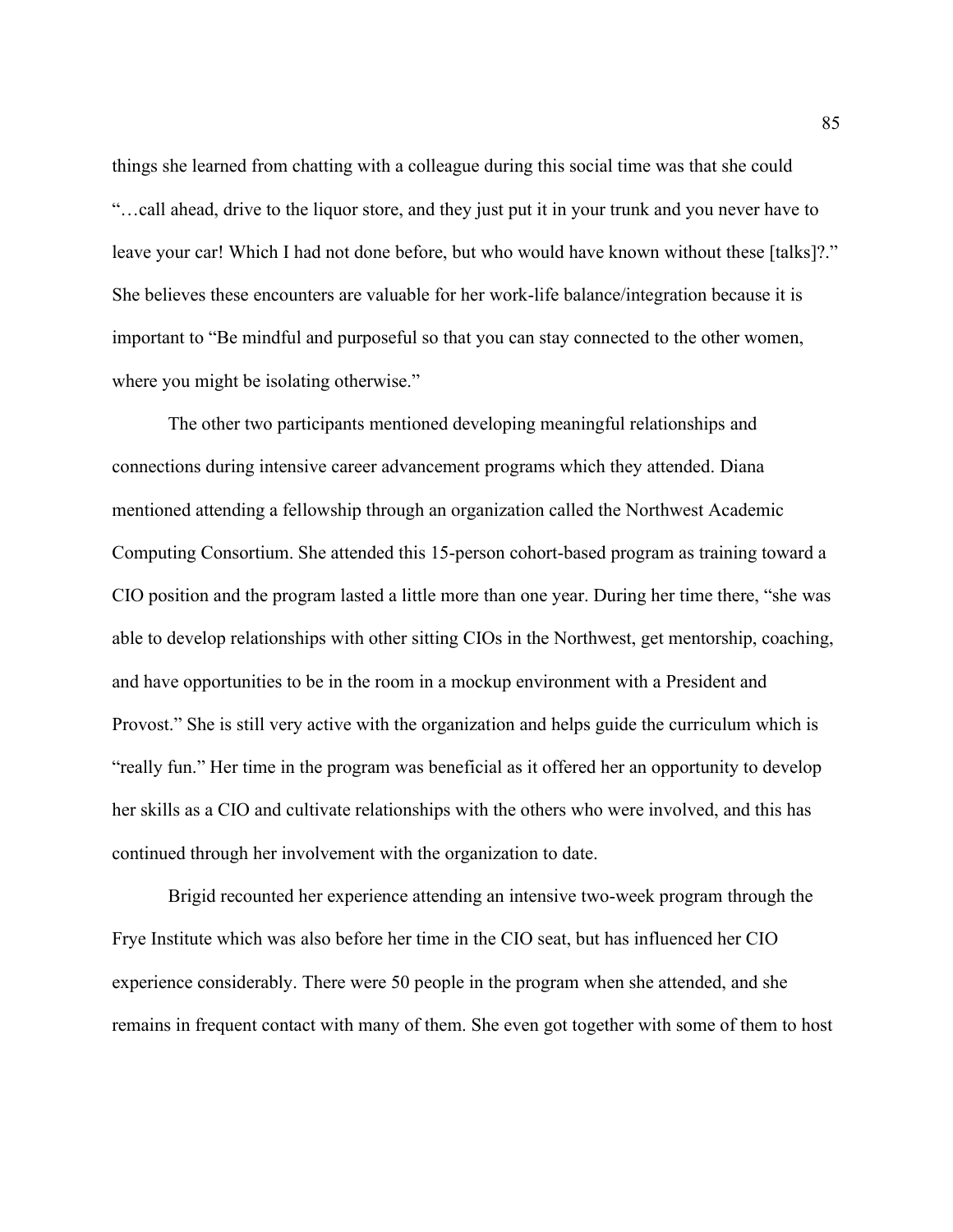their own professional development experience "where we brought in a speaker and did all those development things…It was super fantastic. I'm still in touch with a lot of those people."

Further, the participants indicated the experiences and the environment they provide for their team can be an influential aspect of leadership. For instance, they all mentioned they cultivate open communication with their teams. Diana tries hard to create a supportive workspace where her team feels supported and included and she ensures they know their work matters, that way "they can go home after a 40-hour work week and do whatever it is that they do to take care of themselves." Tara makes a purposeful effort with her team to "give positive feedback and praise to people, and thanks really freely." The participants also noted they check in with their team frequently in a one-on-one setting to ensure their responsibilities are clear and to ensure their needs are met. For instance, Brigid schedules time to meet with each member on her team to check in on them. Tara frequently has office hours where her team can login and talk freely so she can make sure they are doing well. For instance, she stated,

I do office hours and hundreds of people come and we just chat. We check in on people we talk about their care, we talk about work-life balance a lot, we talk about resources available to people, and we get other people talking about it. We make it mindfully conscious that it's ok to have a full life and to have childcare. I don't know that it's just being a woman, but I think being a mother really made it something that I really think about.

In other words, like the other participants, Tara purposefully cultivates an open, flexible workspace where the work, family, and personal roles of her team are acknowledged and encouraged. Importantly, these experiences and aspects of leadership provided a substantial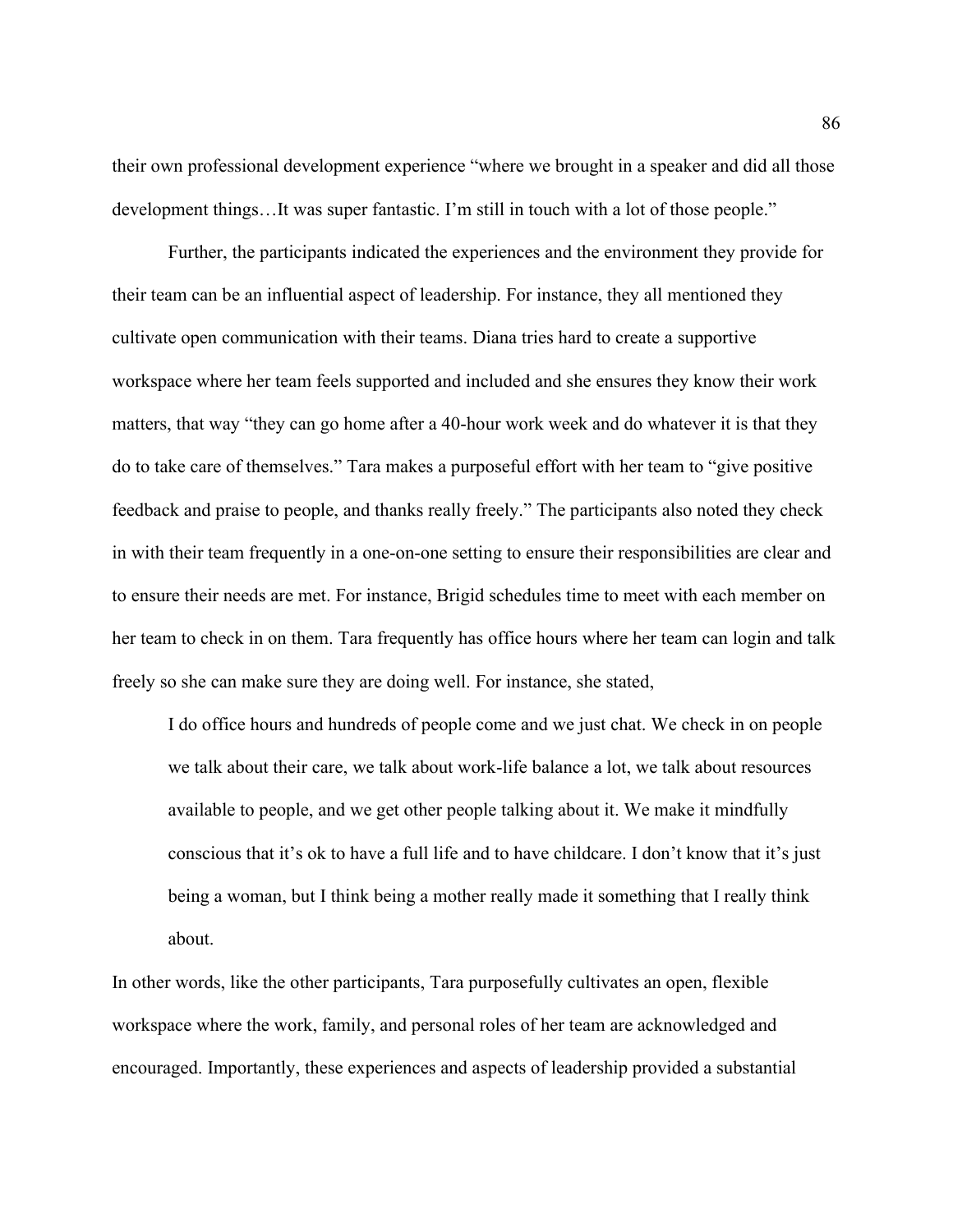foundation for each of these CIOs when they were forced to face the intense and tumultuous impact of the COVID-19 pandemic which will be discussed in the next section.

## **Life During COVID-19**

The influence of Coronavirus Disease 2019 (COVID-19 or COVID) has permeated communities all over the United States as many were forced into mandatory lockdowns. This also impacted many organizations and institutions as they were forced to adapt. All three participants shared their experiences dealing with the COVID outbreak as a CIO at their respective institutions and COVIDs effect on their ability to maintain work-life balance/integration.

## *University Response to COVID*

The participants each spoke about the ways in which their institutions and their departments prepared for and managed the COVID response. For example, Brigid shared that, early on, when the pandemic began to spread and institutions became more convinced they would need to shut their doors and move to a fully online (i.e., remote) status, it became apparent that the IT department would have a significant presence in future goings-on. Thus, she was asked to join the emergency operations center, rapid response team, and public health committee. She explained,

Technology became so important in that they put me on the public health committee…I don't know squat about the public health aspects from the academic perspective, but I'm willing to ask questions. I think that's what a good leader does, no matter what it is, you bring your experience to bear, and you ask questions that can help get to answers.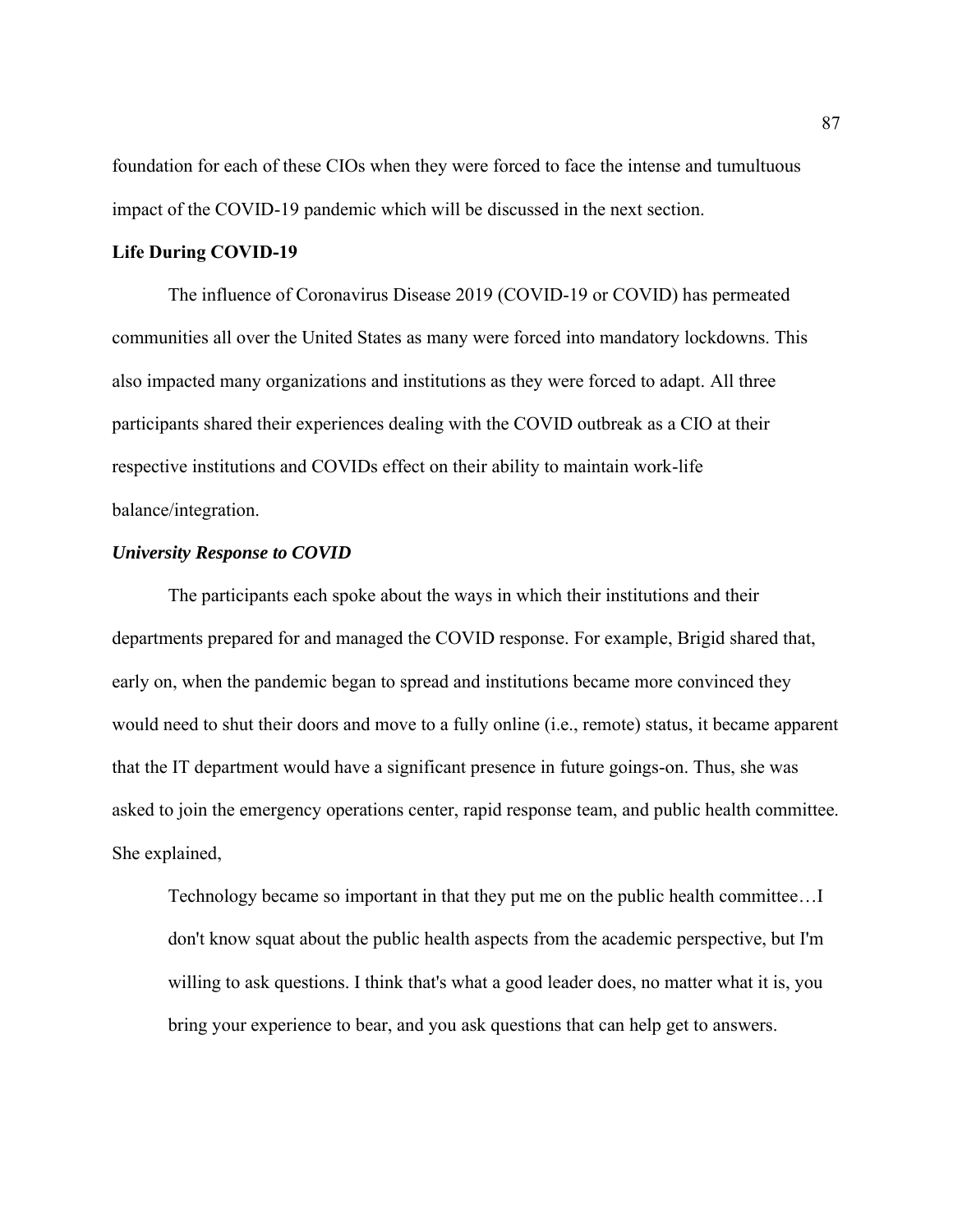They met daily to make decisions about how they were going to address various pertinent COVID related questions. For instance, she recalled questions such as, "Are we going to send students home? What does it look like? Can the networks handle it? Do we have VPN enough to allow people to completely work from home? What do we do for a video conferencing tool?." She stated ITs involvement was paramount in addressing these questions as they "were making a lot of decisions very quickly." The other participants experienced similar situations regarding abrupt rapid response tasks when their institutions had to refer to strict safety measures and move to remote business.

Tara and Diana explained how well their institutions, and their teams, moved from working in the office to fully online (i.e., remote). For instance, Tara shared that her institution "could tell where things were going," so they gathered 40 senior leaders together and set to work implementing an active preparation plan which she said, "saved our bacon." She sent her entire team home one week before the university so they could "prep, move the help desk remotely, and get people settled" before the inevitable storm of activities came their way once everyone at the university went remote. She told them "I don't know how things are going to be, so take your equipment with you on the way out the door. Take your chair with you if you need it.," and they did. Next, she said they,

…migrated 8000 classes in 10 days…we set up dorms for quarantining, set up testing centers…the helpdesk volume was four times the capacity, we were in non-stop meetings all day long organizing work across remote classes, remote learning, security issues, and managing the health services…it was thing after thing, and all of it was so fast. We had no choice but to deal with it.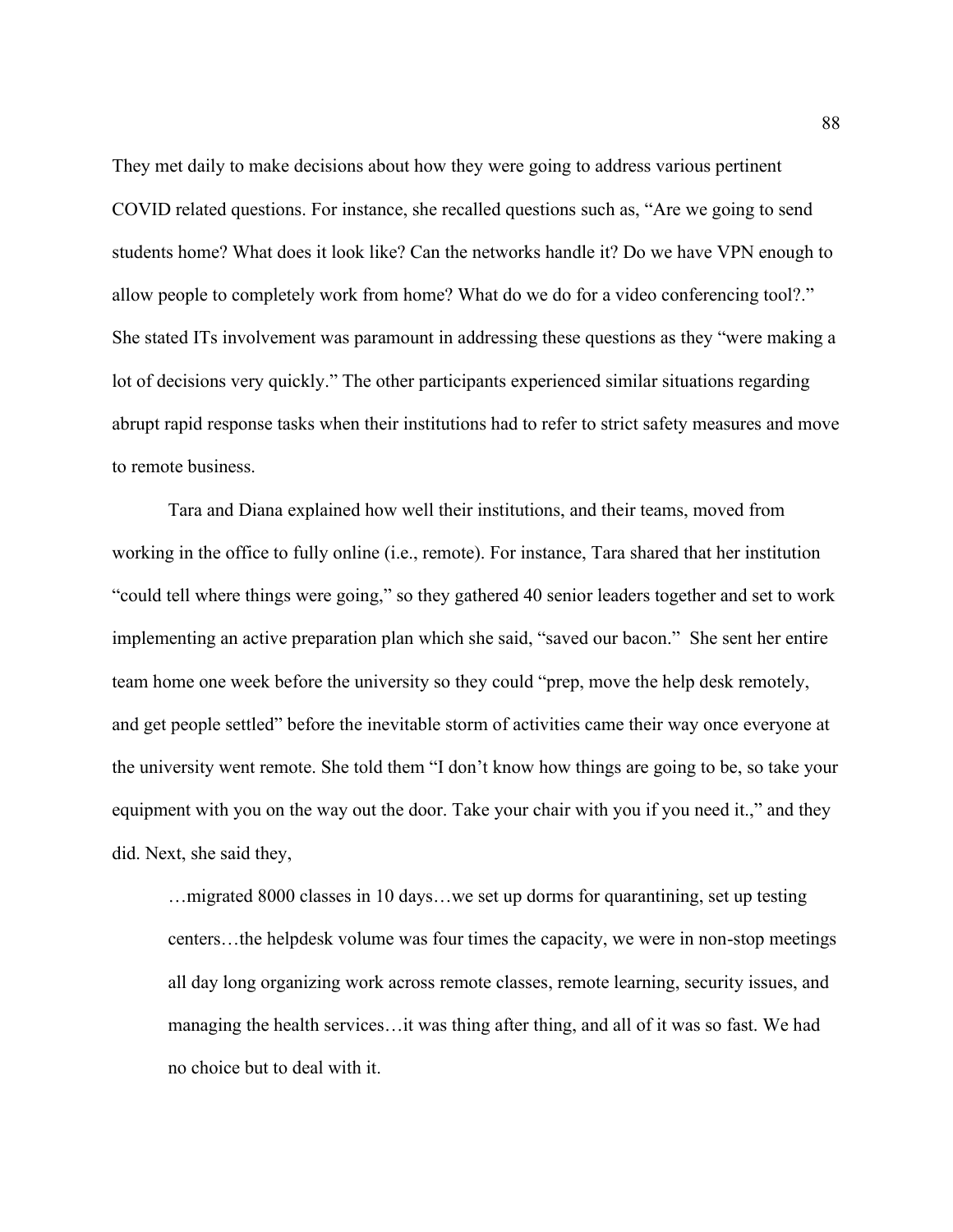She expressed her role as the "hub for IT" but she did not hesitate to delegate work out to her team as they all worked "to keep a thousand pieces moving together and in sync." She had to "dig deep" to figure out how best to "orchestrate" all the chaos and keep everyone focused, but they "did a really great job" and she knew everyone worked diligently.

Diana also spoke about her institution's preparedness with the pandemic. She referenced how "gracefully" their remote transition was due to the early efforts and resources she led to improve technology within the institution over the last four years. Thus, with a few adjustments, her institution was able to move relatively smoothly to fully remote status. As she explained, "We had a strategic plan that we could rally around, look at how we needed to tweak and go forward. That certainly was a very intense period. We were very fortunate that things went really well." She also mentioned the short amount of time they had to implement "a whole new set of things." As she stated,

It was everything from access for students, to making sure the software they can count on us to provide to all campus is available to them virtually, to facilitating technology implementations to support the faculty and teaching, and all the associated data integrations with it. We did what was probably 18 months' worth of work under our normal pace in like three weeks. Again, it's really high stakes.

Some examples of online assistance which Diana and her team organized and managed were implementing Zoom video conferencing, building a virtual lab infrastructure with specific software packages, investing in Chrome Books, sending out loner laptops, and sending out loner WIFI hotspots. Her institution worked collaboratively with other institutions and schools in the state to provide WIFI hotspots for those who did not have access at their home. Students from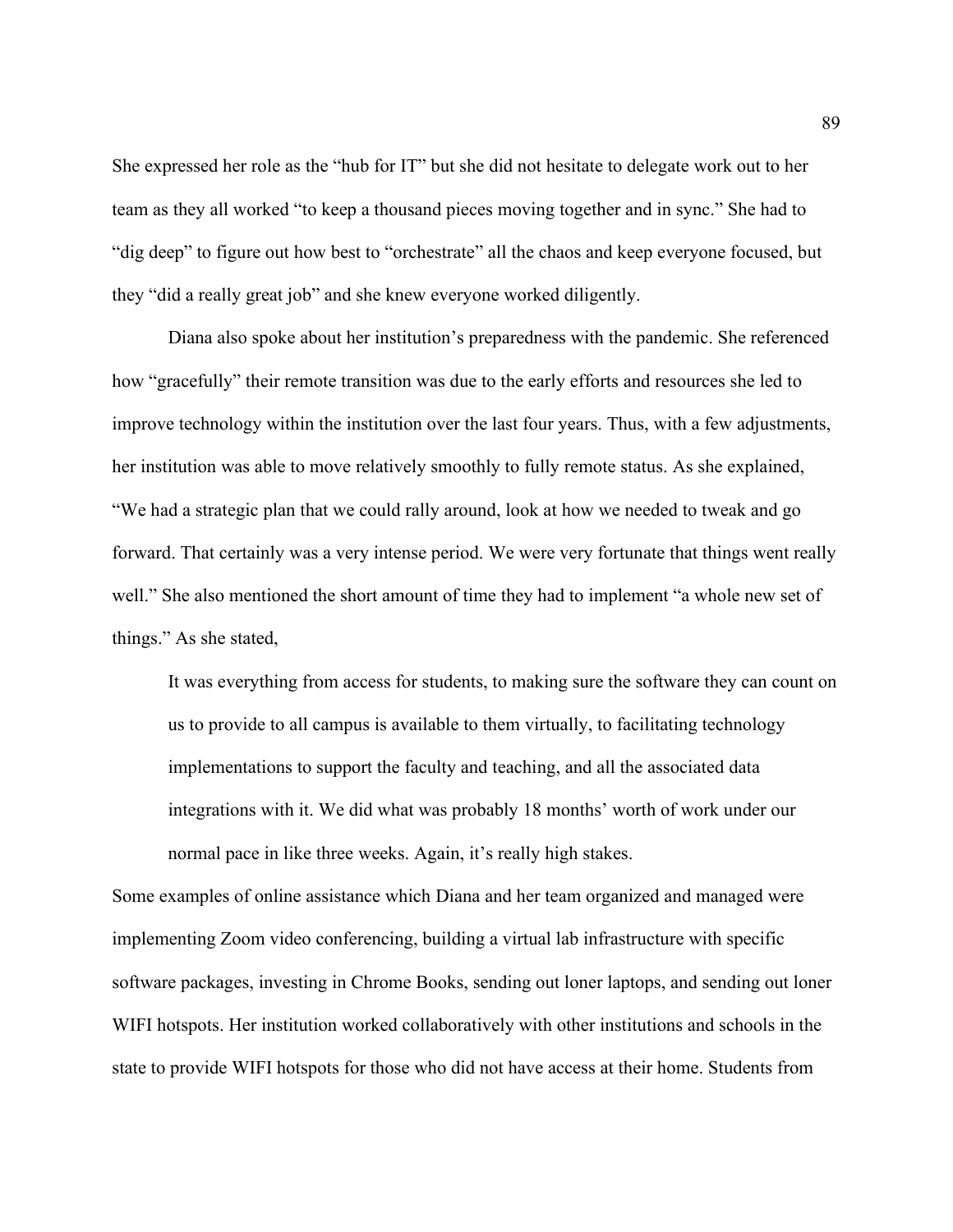other schools could login to the institutions WIFI and, for example, "do their homework and send it in." She also praised her team for all the time and effort they provided throughout the entire COVID experience. For instance, she exclaimed,

One of the things that I thought was just incredible was the amount of trust that we have as a team in each other. Our whole IT community, whether they reported directly to me or whether they were distributed, came together under a common set of goals, worked together, trusted each other, and it was amazing. I am so incredibly proud to work with such a great group.

Thus, along with the other participants, Diana was grateful for the collaboration, trust, and support established with her team and others in the IT community at her institution. Once remote work was established at their institutions, the participants shared further novel experiences which will be discussed in the next section.

#### *COVID Challenges with some Positive Outlook*

Due to the chaotic atmosphere created by COVID, the participants noted challenges they experienced while working as CIOs during COVID and the influence these experiences had on their work-life balance/integration. They also mentioned some positive aspects of their experiences working during COVID.

**Challenges.** One challenge the participants noted was the personal and professional uncertainty they felt when COVID began. They were unsure of the implications COVID would have regarding their institutions, their work obligations, and that of their teams. They were also concerned for the safety and wellbeing of their teams and tried to accommodate and transition as smoothly and as swiftly as possible. For instance, Diana stated,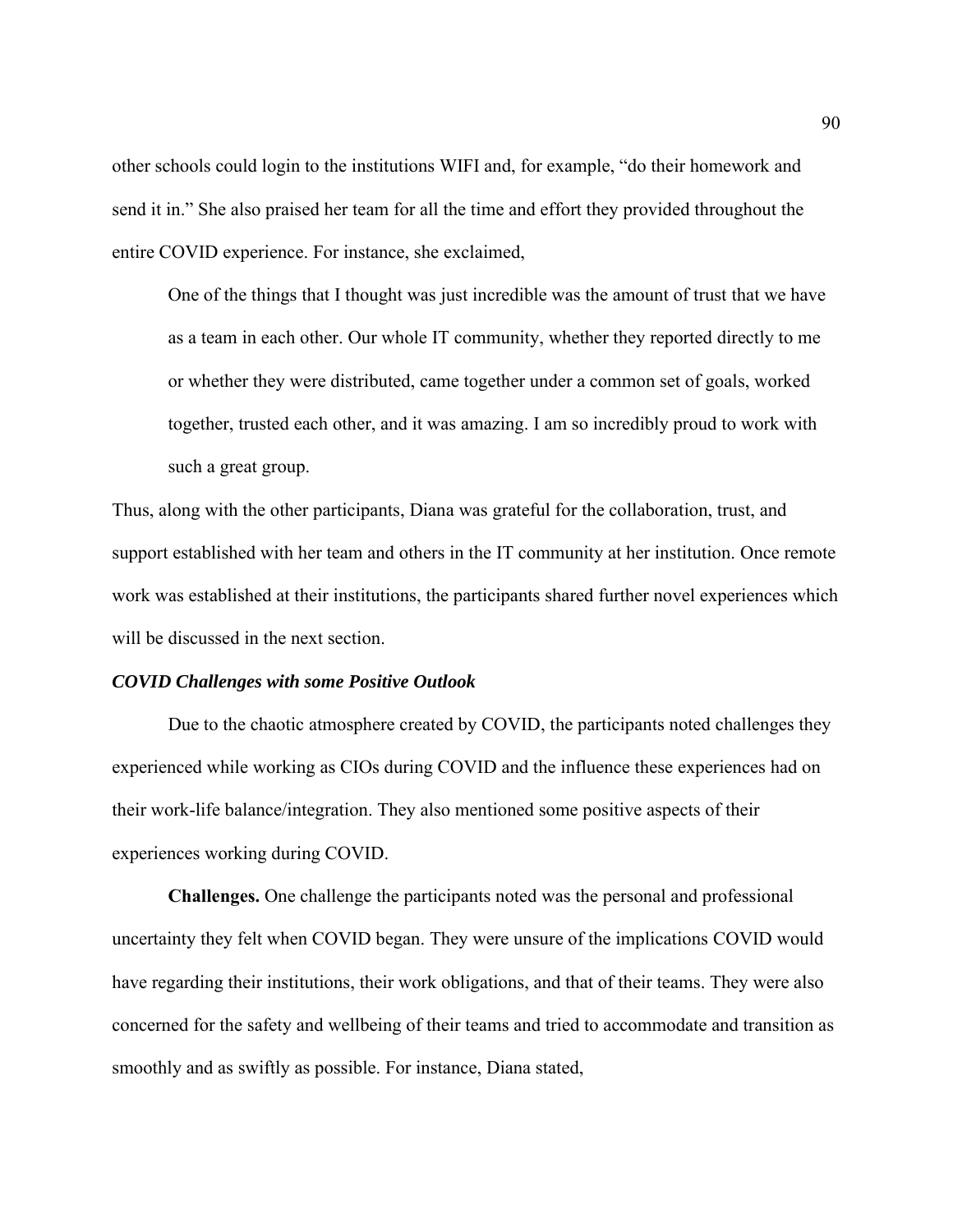I think the biggest thing was that initial period of uncertainty and transitions…. It's a tremendous amount of personal uncertainty. We have staff who have been personally impacted by family members who have been sick, themselves have been sick, all the stress outside of their lives, much less the pressure internally. We tried really hard to get

back to a place of engagement in the reasonable work-life balance as quickly as we could. Thus, the uncertainty also impacted their personal lives and their ability to maintain work-life balance/integration. Similarly, Brigid mentioned the many concerns she and other senior leaders discussed in their daily committee meetings as she explained, "All that stuff was happening and we were just thinking, 'Oh my gosh! We're going to go to lockdown. What are we doing?'." Tara recounted the numerous questions she considered throughout her experience with COVID, as she stated,

I had to dig pretty deep and think, 'What am I going to do about managing the situation? What are the tactics I'm going to use? How do I use my voice?...How do I balance work in a way I've never had to balance work before? What can I put on the back burner?…It

was a whole series of management challenges that none of us had ever had to face before. She also mentioned using mindfulness to help with the stress and anxiety of uncertainty she felt during COVID. Tara noted the importance of taking a moment with oneself to reflect on the happenings of the day and the situations occurring at the time, as she stated, "... it's just mindfulness and knowing this balance of we are ok, the kids are ok, we are all healthy, even though we're going through this really stressful time we make it the best situation possible in our society." She believes this time of reflection helped her deal with the challenges of uncertainty and concern and is something she continues to do.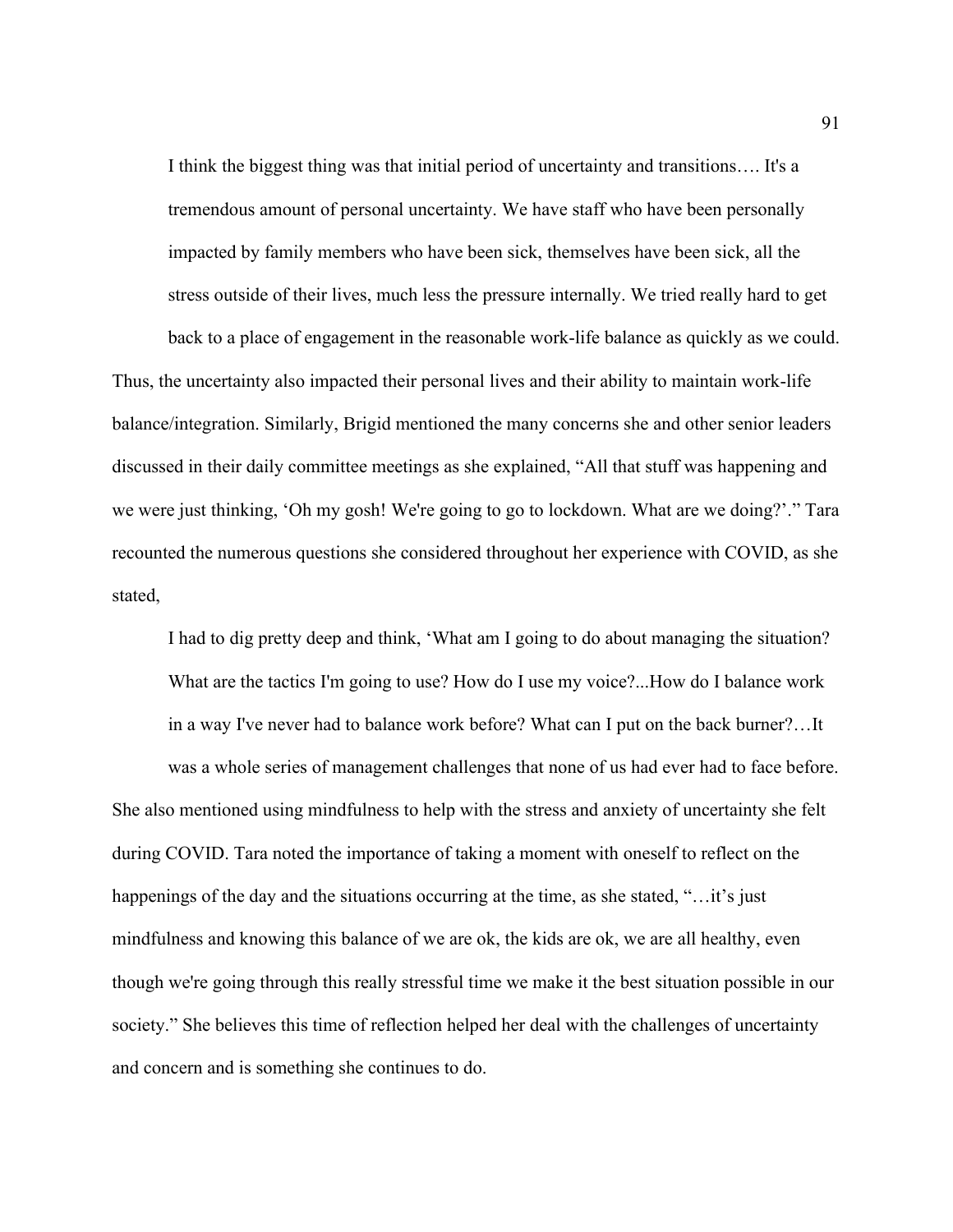Additionally, two participants indicated the loneliness and isolation they felt during COVID was a significant challenge for them. Again, due to the extremely contagious nature of the COVID virus, it was safer for people to remain indoors and in their homes than anywhere else. Tara identified herself as introverted, enjoys her time alone doing "solo" activities, and did not mention feeling a sense of loneliness. However, Diana and Brigid considered themselves "extroverts," and remarked on how much they miss the face-to-face connections with others.

Diana explained that she and her husband felt isolated because many places around them were "entirely shut down, it was take-out only, you really couldn't do much of anything." She was also unable visit the gym for exercise and connect with people in the exercise classes she enjoyed. Although classes were available through Zoom, she stated "we get to a point where there's only so much Zoom you can take." Thus, to combat the isolation, she and her husband packed up their RV with their dogs and horses and took a trip to visit her in-laws for some companionship. She remarked, "we were able to spend time there, and I felt much less isolated…that was really important." The visit lasted a few months and she enjoyed reconnecting with her in-laws, being outdoors, and riding their horses, all while working remotely.

Brigid shared that she was alone most of the time during COVID because her husband was an essential worker and was not often at home. She explained her experience as,

I was home alone during most of the COVID time. There are good things and bad things about that. It's very lonely, and oh wow I'm getting a little teary. It was lonely! It's sad,

but I was by myself working 12 hours a day and that was hard.

It was a difficult time for her, and she mentioned one of the things she really missed was seeing her colleagues at conferences. She missed the comradery and collaboration which flows at such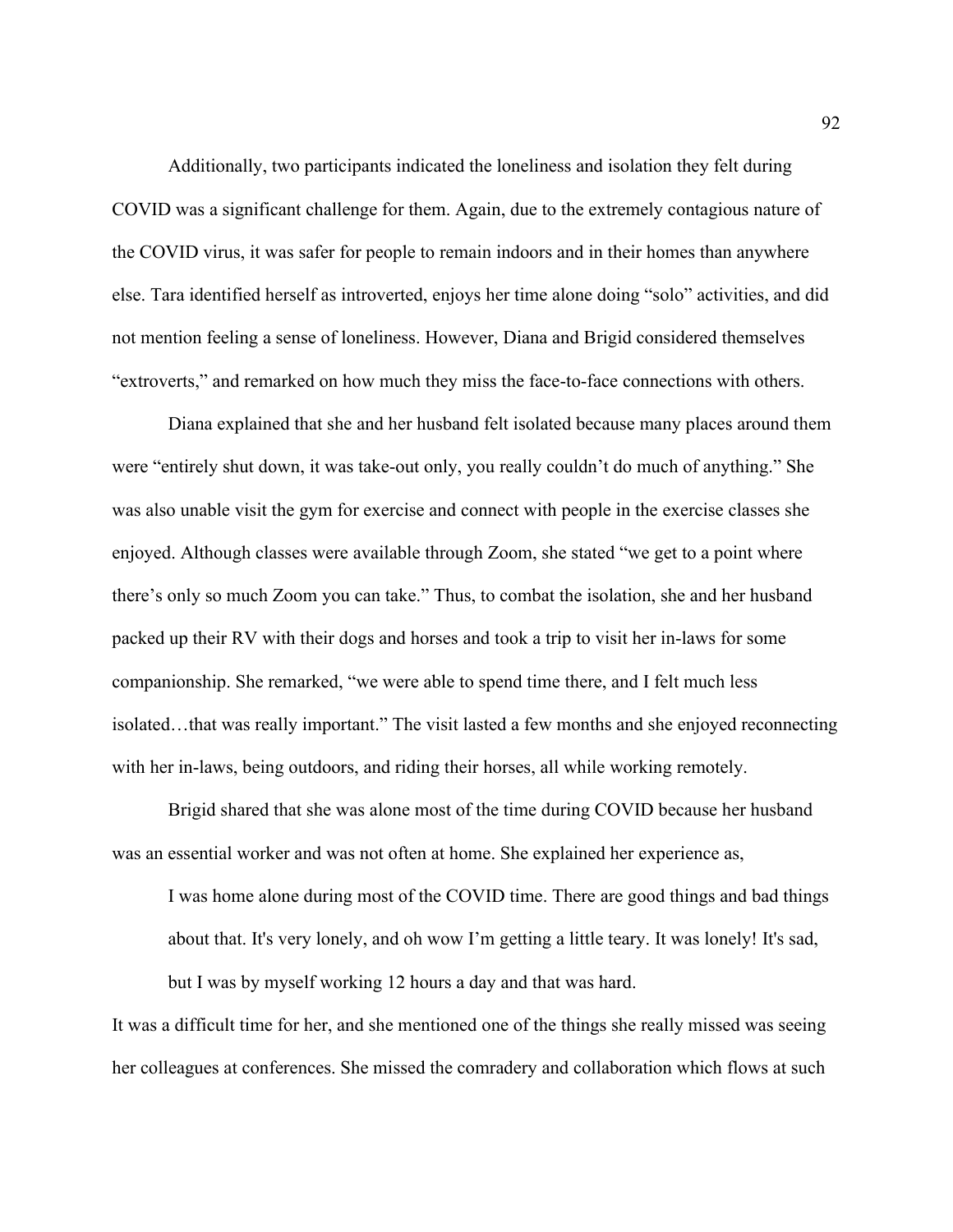events, "especially as a CIO, there are just so many things that you have to keep up on because the landscape is changing all the time." She stated that she "participated in a ton of virtual activities," but it was not as enjoyable as being face-to-face and she particularly missed her women colleagues who are CIOs or in other leadership positions. When she attended previous conferences, it was a time when she and her colleagues could "get a drink and catch up on things on our lives and things going on at our institutions." She said it was also challenging because although she attended the virtual conferences, she was still unable to dedicate the same amount of time she would have if she had been physically present. She noted that when she's "physically present at a conference, you're there just for that," and unfortunately, with COVID distractions constantly demanding her time, she was unable to be "truly present" for the entirety of the virtual events.

Further, the participants identified the "insane work pace" alone was a considerable challenge for them, but it also created additional issues such as fatigue, exhaustion, and long hours of being stationary. They also mentioned the influence these challenges had with their life outside of work. Each participant shared their average daily working hours, namely Tara experienced "unending 15-hour days" of managing COVID related projects; Diana noted working "20-hour days along with a core group 20 to 30" of her team, all of whom she is incredibly proud of; and Brigid noted spending "entire days from seven am to seven pm in backto-back meetings with no breaks." This work regime combined with the responsibilities of being a CIO during COVID was "intense," raised their stress and anxiety levels, and took an "enormous toll" on their daily lives. They explained most of their time was spent "putting out COVID 'fires,'" or "making improvements on things we implemented for COVID," or "dealing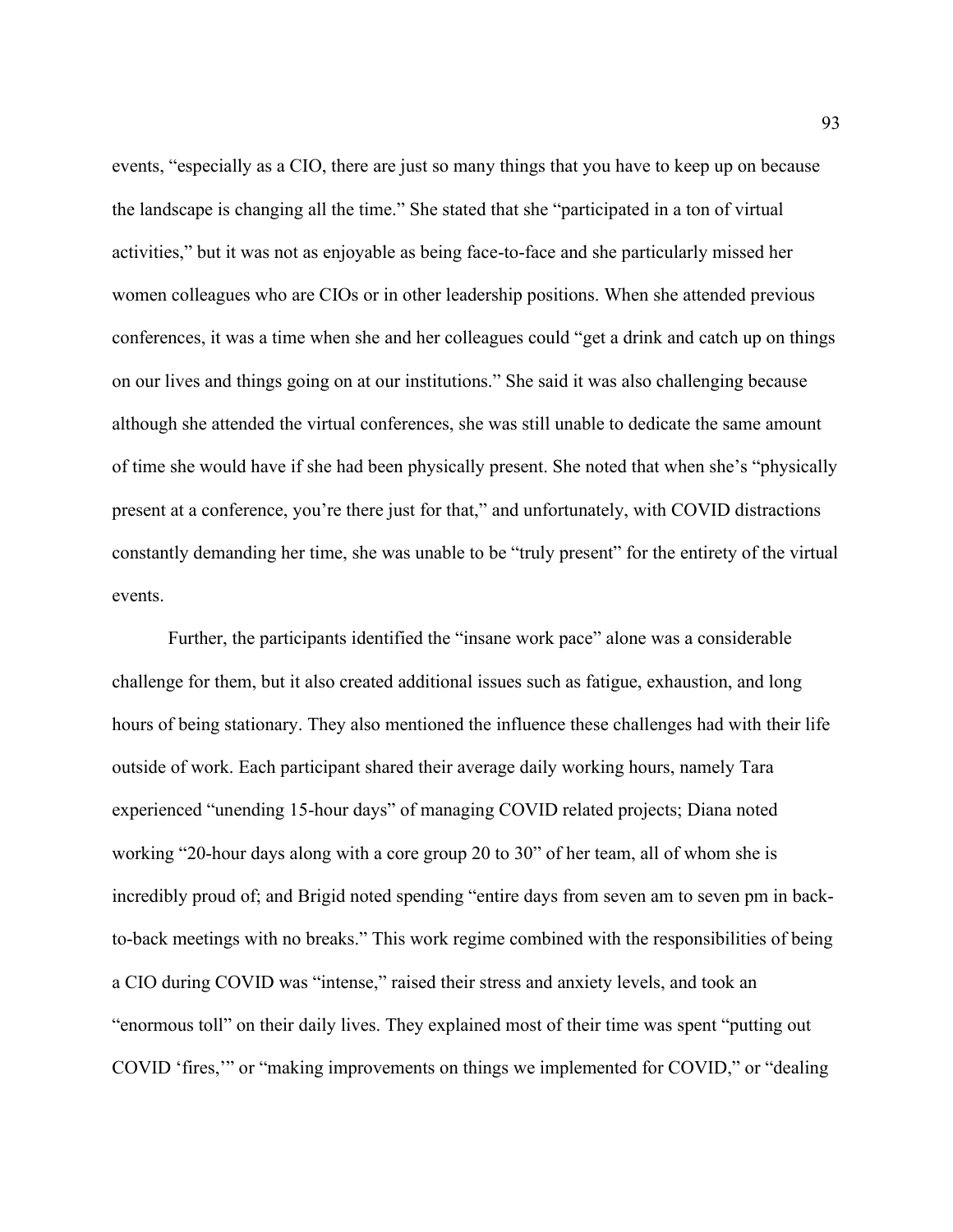with my own COVID concerns and paying attention to the things happening with my staff and their families at the same time so we could all be on the same page."

They were often exhausted throughout the day. Tara explained it became crucial for her wellbeing to purposely make time "digging deep" and find ways to manage her fatigue and reconnect with her own sense of balance. Brigid noted the influence the "insane work pace" had on her time with her husband and his concern for her. She said she was so exhausted by the end of the day that by the time her husband came home from work she was too drained to engage in a simple conversation; she said,

I didn't want to talk to anybody because I'd been on Zoom all day long. I was like, 'No, I need to watch the news hour, get a glass of wine, and you may not speak to me. No talking.' I would say it wasn't easy for him, poor guy…

However, she noted once the news hour was done and she had time to deflate from the day's events, then she was willing to engage with him. The work pace she was enduring also worried her husband because he noticed she was not taking breaks to eat, and since he was not home to remind her, he had her send him a picture of her lunch every day. She explained, "I would take a picture of the food that I ate and send it to him, so I reminded myself to eat. I know it sounds blah, but I mean it's true. That did happen." She said it helped encourage her to take a periodic break among the chaos of work.

The participants also stated the intense work pace was a challenge because they were spending all those working hours with little movement as they had to constantly sit or stand in front of screens. As noted above, Brigid was rarely able to take breaks between her meetings when she was dealing with the chaos of COVID, as she stated, "with the pandemic, the zoom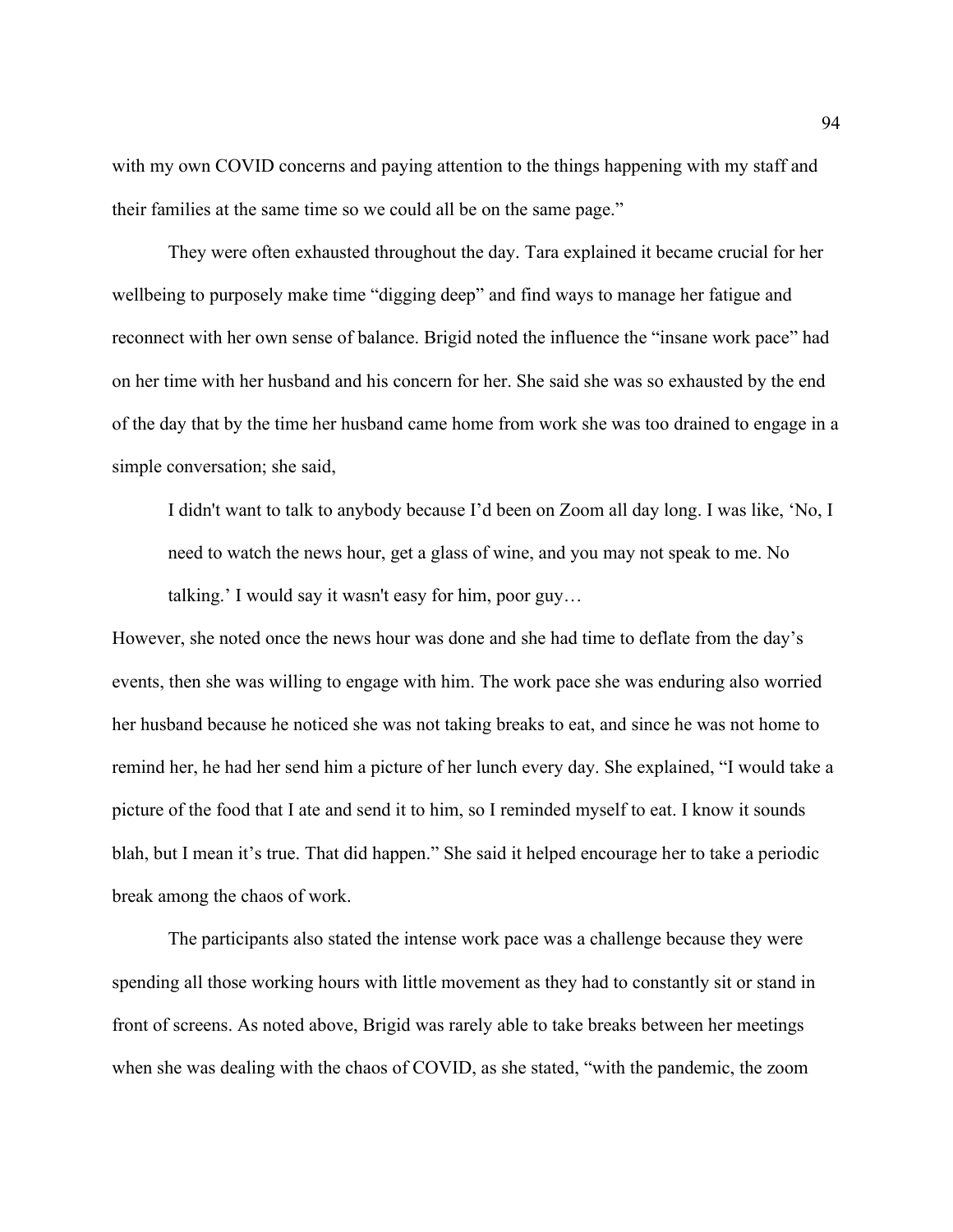meetings, oftentimes 30-minute meetings back-to-back, all that context switching is brutal." She missed walking from meeting to meeting when she was on campus as it gave her time to "get your mindset into the next meeting" and allowed her a chance to take little breaks in-between. Tara also missed "running around the campus" and found being stationary was a big challenge for her while working during COVID. She believes it is "…important to get outside and get some fresh air and keep the body in motion," and one should find ways to be purposeful about moving throughout the day.

Finally, Brigid shared a unique personal challenge which had a significant impact on her work-life balance/integration. She considers the year 2020 "The Trifecta" or "The Three C's," as she battled breast cancer and transitioned to the CIO seat all during COVID and in the year 2020. She explained, "I was diagnosed with breast cancer literally the day before they offered me the CIO job." She was grateful the communication with the other senior leaders was all done through Zoom because she was "recovering from a lumpectomy" and was "all bandaged up," but no one noticed because of the angle she placed the camera. She said she knew the hospital would call during her interview and tell her she had cancer. She said, "I refused to answer the phone. I literally turned my phone off that day because I just knew they were going to call. I knew in my head I had cancer. You just know these things sometimes." The circumstances were also extremely difficult because, due to COVID, no one could go into the hospital with her, thus she had to do it alone, and said "it was a sucky time." However, she was grateful for the abundant love and support she received from her family and "friend colleagues." Her family provided her with the love she needed as she stated, "I had my mom to cry to, my daughters to talk to, and my husband who is amazingly supportive" and her friend colleagues were there to help her through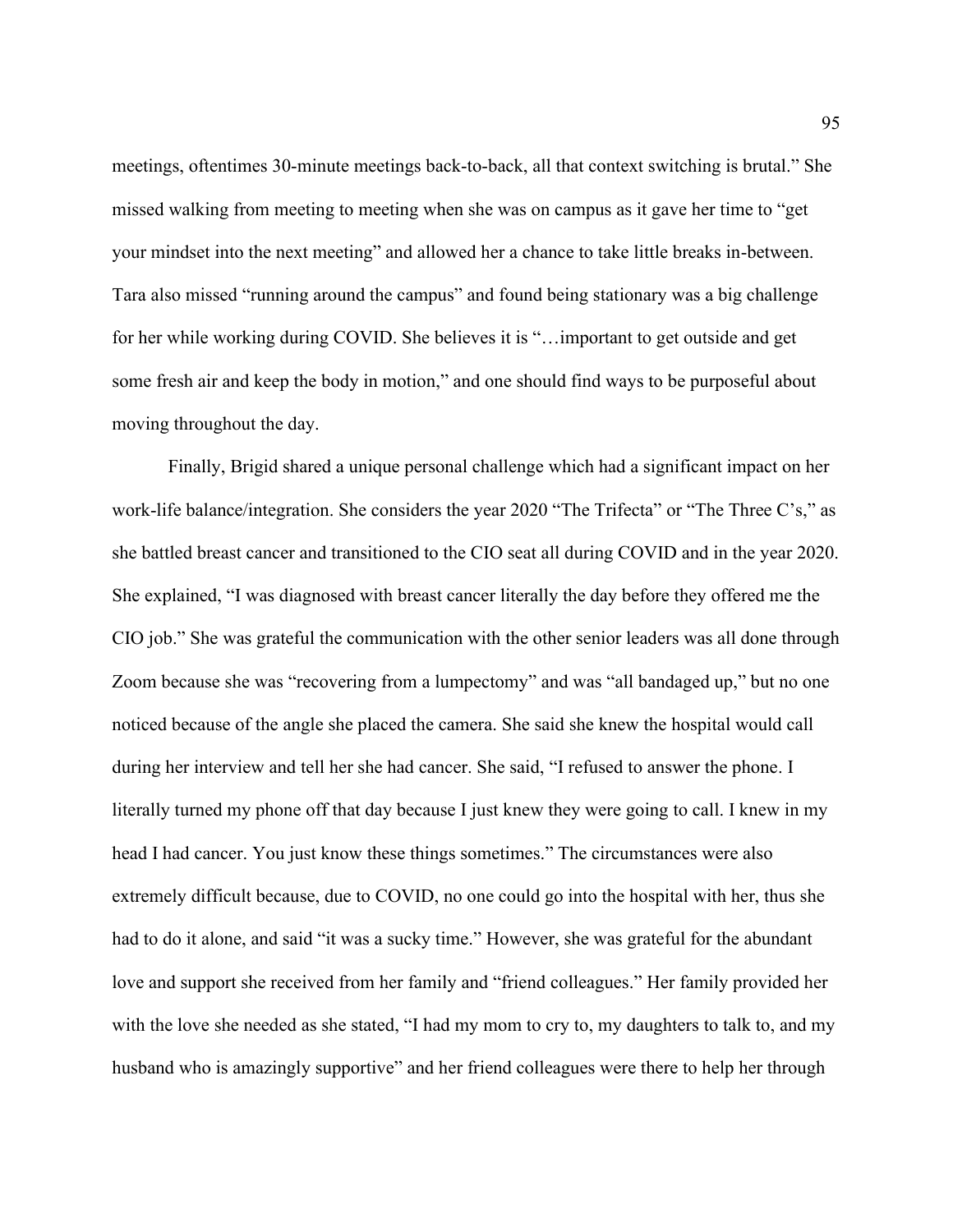professional doubts and concerns as she transitioned into her full CIO position. She was also grateful because she worked remote, and it allowed her to continue working without "having to take time off." Remarkably, she only took three days off during the entire process. She admitted it "didn't help on my self-care because I probably should have rested more and taken more time off," but she did not want to "just lay around all bandaged up all day long." She found that although she was "a lot more tired," the distraction of work helped take her mind of her personal situation and she chose to "muscled through it and that was good for me." She is now cancer free and said, "I was lucky because it was a small cancer." This positive outlook on an extremely difficult situation is one of a few which the participants mentioned regarding their experiences working as CIOs and living during the pandemic.

**Positive Elements.** Importantly, although the participants all experienced significant challenges pursuing their work-life balance/integration during COVID-19, they also recognized some positive elements within their experiences. For instance, Tara used the opportunity of working remote to spend some moments outside to reset her mind between meetings. As she stated,

Finding balance was, in some ways really easier [while working remote], because I know I need fresh air, sunlight and movement. I've got 15 minutes between meetings and I'm not going to spend it doing email. I'm going to spend it going out and walking around the block.

Simply put, although much of her time was spent at her desk "glued to screens," she made a point to purposefully move around and spend time on something she enjoys.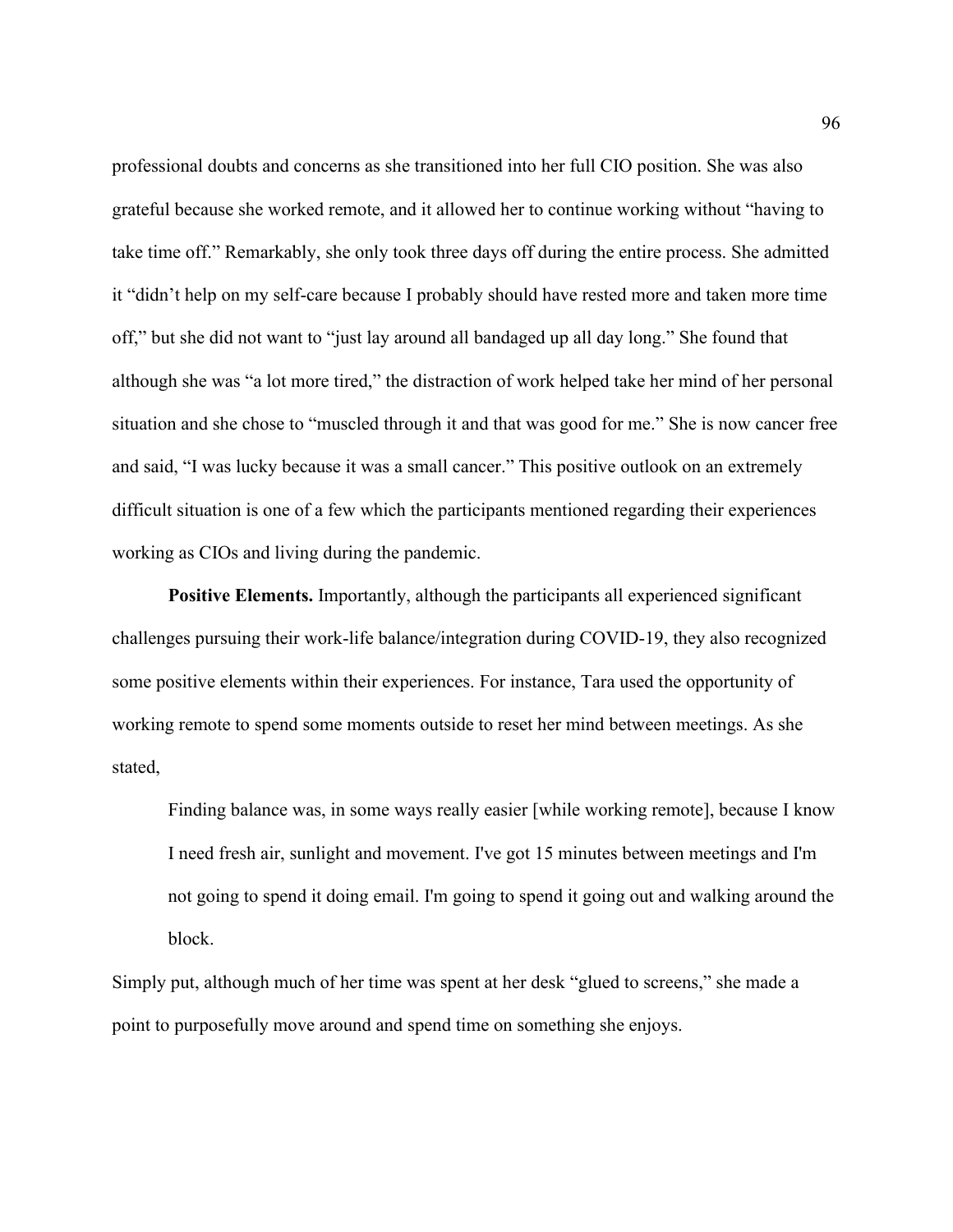Additionally, the participants noted the positive ways they believe leadership has changed during their time working remotely. Brigid mentioned her empathy and patience have grown as she "definitely had to recognize and really bring those empathy pieces to bear when managing a large organization of many people with many different experiences." Tara found working remotely allowed everyone to be "more personal and more available to people." She expressed,

If you think about like power structures at the university, there's a lot of power around what building your office is in, where it is, how big it is, or if you're in a suite. There's that bridge between you and the outside world, like administrative assistants who protect us. When you walk into a room, do people stop talking? Is there a seat at the table where you always sit because you're the boss or not the boss? This is entirely gone. It is incredibly democratic at this point.

She mentioned this new structure made her feel connected to her colleagues in a way she had never experienced. She believes "because these trappings are gone, people are more comfortable with me and they chat me up online and reach out a little bit more." She remarked on the way Zoom (i.e., video conferencing) has made it easier to match names with faces for people in other departments because they are simultaneously displayed on the screen. For instance, she shared a story about visiting the grocery store where she bumped into someone from the finance department who she had never met in person, but they recognized her from seeing her in many Zoom meetings. The woman told her "I know you because I see you on screen all the time!." She described the encounter as "awesome" and acknowledged that her leadership has developed a deeper "social and emotional tone with being available in different ways" and connecting with others.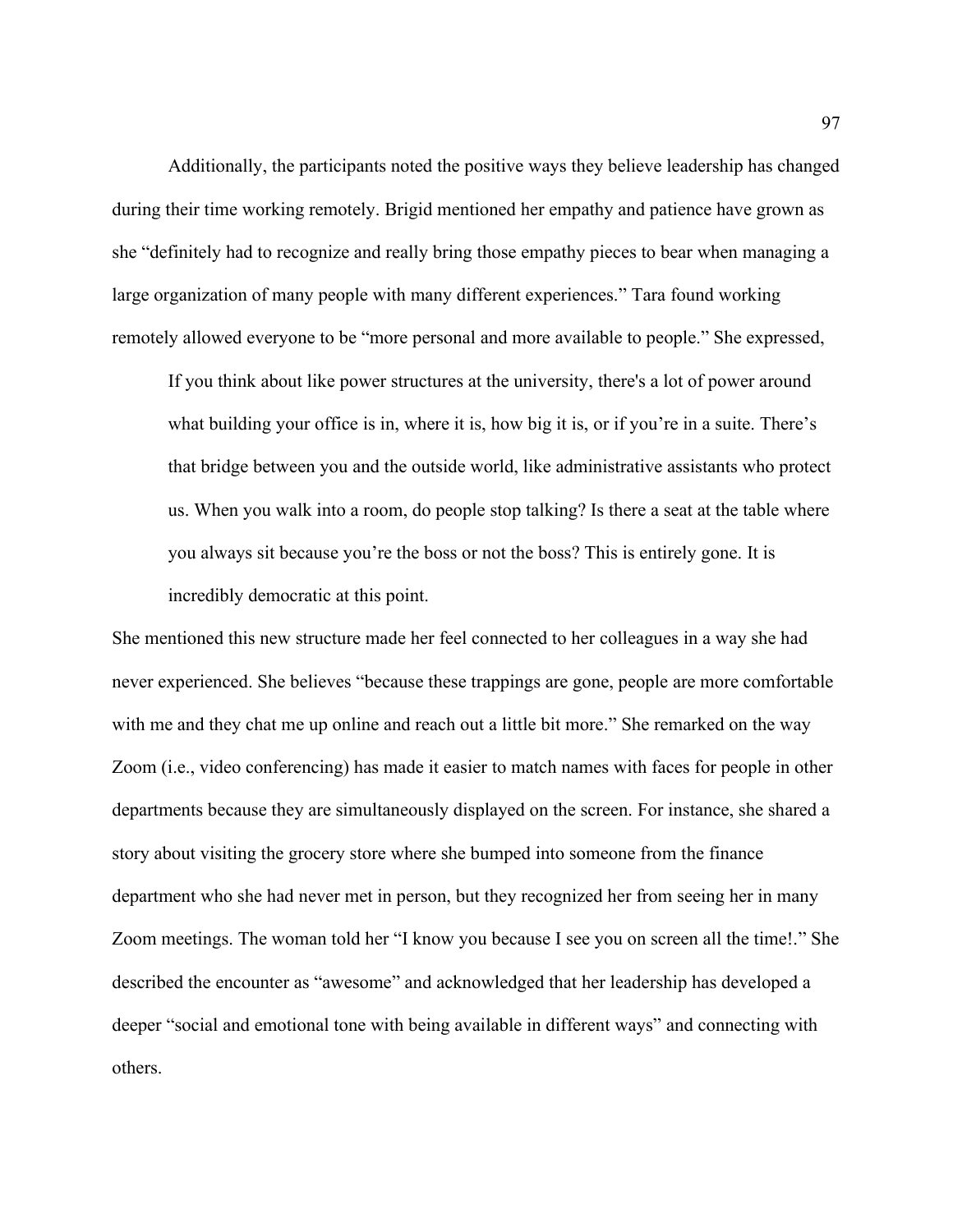Thus, although COVID posed significant challenges in the participants lives, they did recognize a few "silver linings" within their experiences. Further, although they specified the beginning of the pandemic was "an intense" time, it has had a continued influence on their lives, and they believe it will influence the future of their institutions.

## *Future Expectations for Higher Education*

All the participants specified the beginning of the pandemic (i.e., March 2020 and the few months following) as the most chaotic period, but unfortunately, the passing of time did not ease the demands and responsibilities for CIOs. As Tara expressed, "get to the middle of the pandemic, and we've got the groove on at that point, but the projects did not stop." She continued with explaining one of the continuous projects were the COVID testing centers which were established throughout her campus and "that's a really big IT thing" due to the networks and computer and data which needed to be constantly updated and maintained. However, 17 months following the start of the pandemic, most of the COVID related projects were completed and her institution wanted her to go back to the business of the university and moving forward.

Brigid mentioned her institution wants to go back to "raising money and to the way it was" but she does not think things will easily revert and she feels people are not yet ready to be on campus full-time, but the brick-and-mortar institutional culture is not easily altered. For instance, she argued,

…early in the pandemic, we did a lot of great work, but right at this very moment, I think my campus and all campuses, by the way, are really feeling this pressure to just be done. And that pressure is really coming out in ways like really wanting people to be on campus, even though we're not ready, honestly…I do think it'll be interesting to see how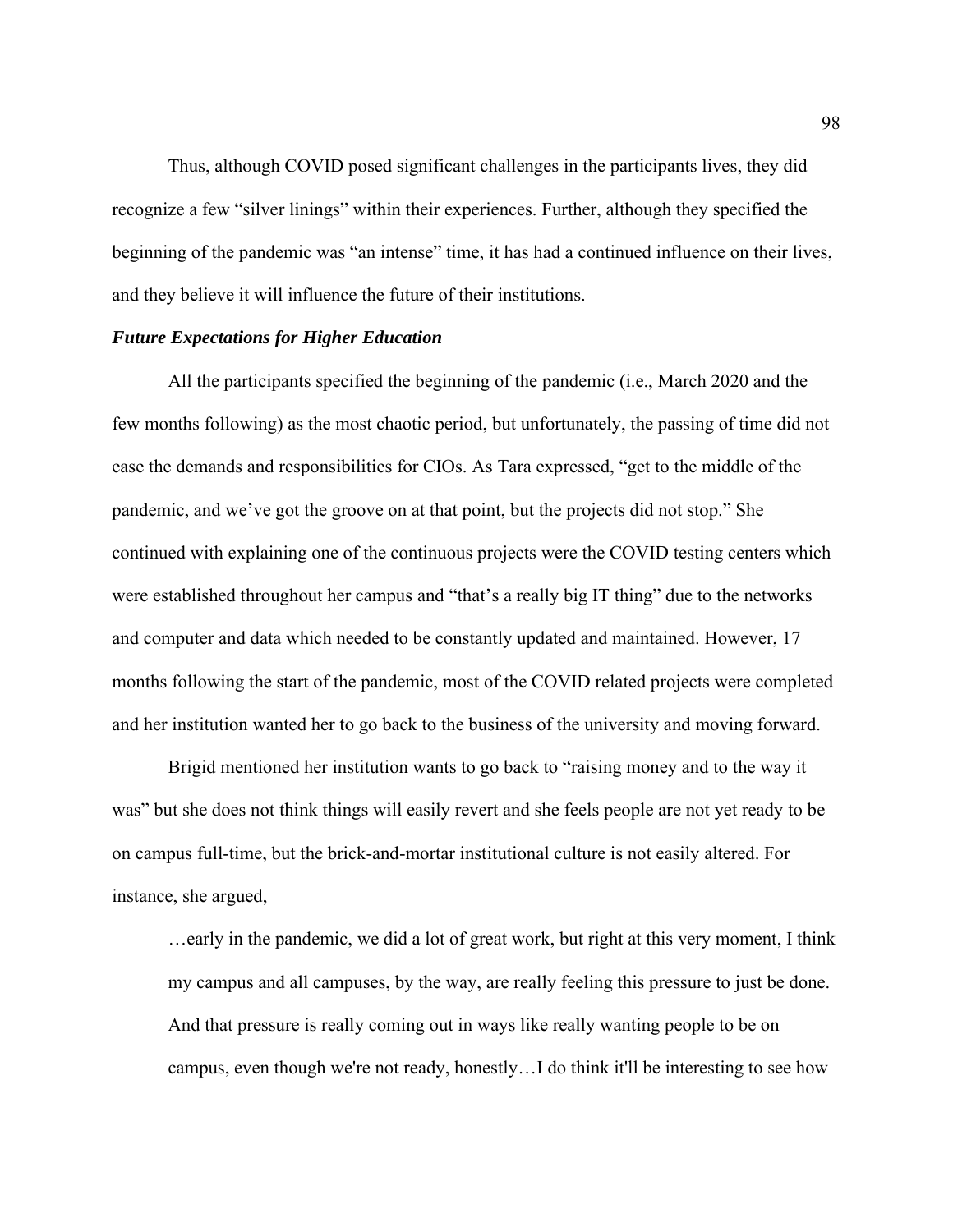this all works out, but higher ed, and particularly R1 elite institutions like mine, have a very hard time changing. I think a lot of people thought that the pandemic was going to change the culture more than it has.

She did mention, however, she looks forward to reconnecting with colleagues once back on campus. She believes her presence will be necessary as a senior leader whose job is to advocate for others, but she does not anticipate spending the same amount of time in the office as she used to. Also, she noted she has created a work from home policy, and she has been clear with her team the "goal is to allow people to be as flexible as possible given what their responsibilities are."

Similarly, Diana expressed her readiness to be partly back in the office. She plans to work two days remote and three days on campus. She also looks forward to engaging and reconnecting personally with others and "not just boxes on the zoom screen."

Further, when asked what an ideal workspace looks like for them, each participant agreed work flexibility was a huge factor. They make it a point to be flexible with their teams because they acknowledge and appreciate the benefits of a flexible workspace for themselves. With this, they also believe HE institutions should maintain the current flexible work options. One reason they believe HE institutions should keep remote or hybrid (i.e., partly remote, and partly on campus) options is because remote working was executed successfully during and due to COVID. People did their jobs exceptionally well considering the most tumultuous global pandemic of our lifetime. For example, Diana noted, "COVID proved to the university and to a lot of different folks that that we can do this hybrid modality."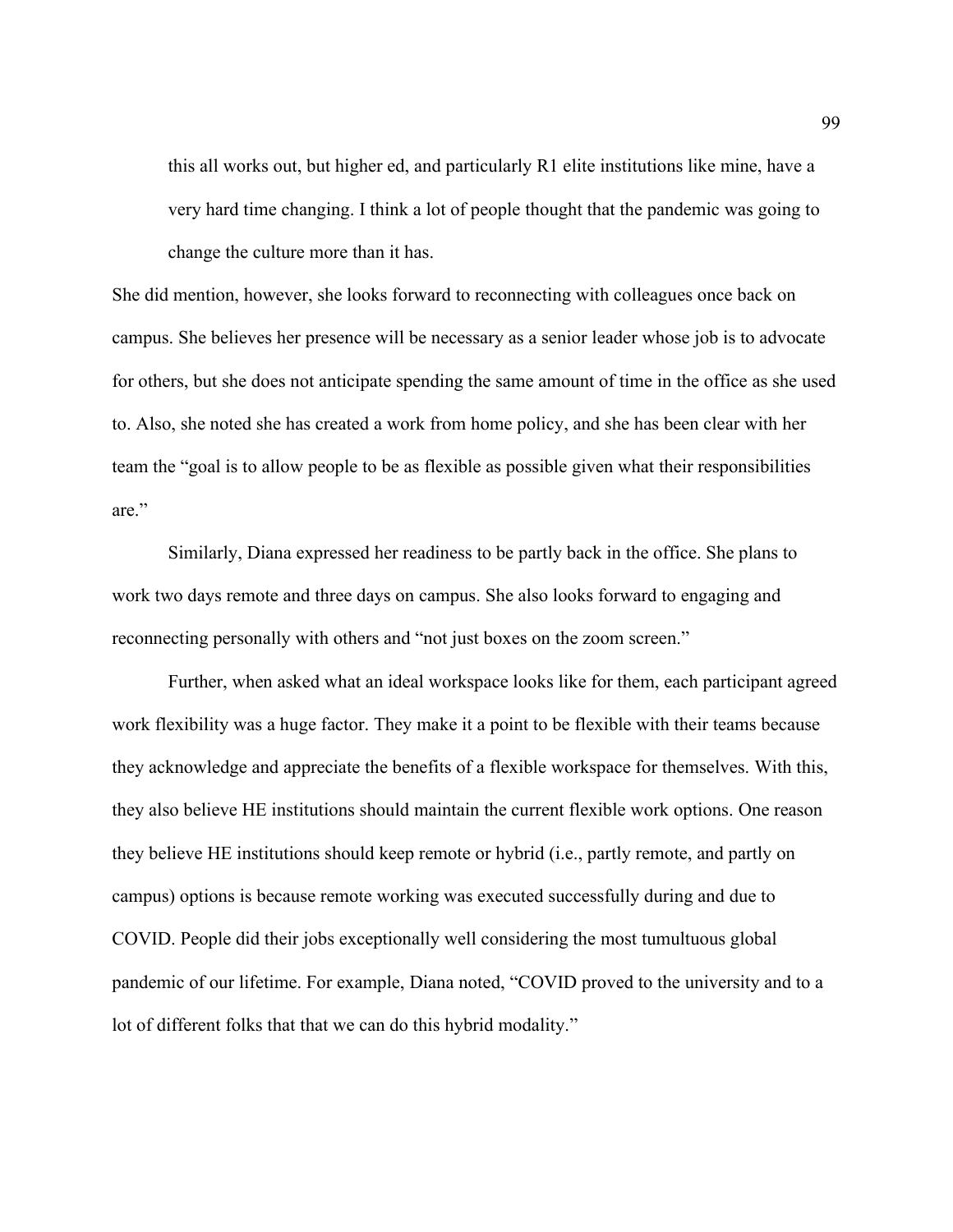Additionally, remote working has benefited the family role for individuals during COVID because they were able to conduct office business while in the safety of their home with their family. As noted above, Brigid has already established a work from home policy at her institution to offer her team flexible work options. Also, as previously discussed in the "Mindful and Supportive Leadership" section, Diana has the trust and support of the Provost she reports to, therefore, when she makes executive decisions, like establishing flexible protocols to maintain her staff, she knows he will support her. For instance, she said,

If I tell him that means we need to maintain an excellent work-life balance and we need to maintain this new flexibility and expectation of hybrid and flexible schedules that COVID-forced experiments created, then he supports us, and I feel entirely empowered to create those structures.

She also mentioned she has spoken to her Provost about cultivating a workspace which is more conducive for people who work remotely or on a hybrid schedule. For example, she suggested if one or more people cannot be present in a meeting, they should always have a Zoom option open, so the person(s) are not disadvantaged by their physical absence. Thus, Diana is working to shape a work environment which can facilitate more flexibility for her team and institution.

Also, previously note in the section "Mindful and Supportive Leadership," Tara actively makes it a point to give her team all the flexibility they need for family responsibilities and checks in with them frequently to make sure they are doing well. She mentioned flexibility and communication with her team was an important component of her leadership before COVID existed, but with the presence of COVID and fully remote status, it became a priority. She stated,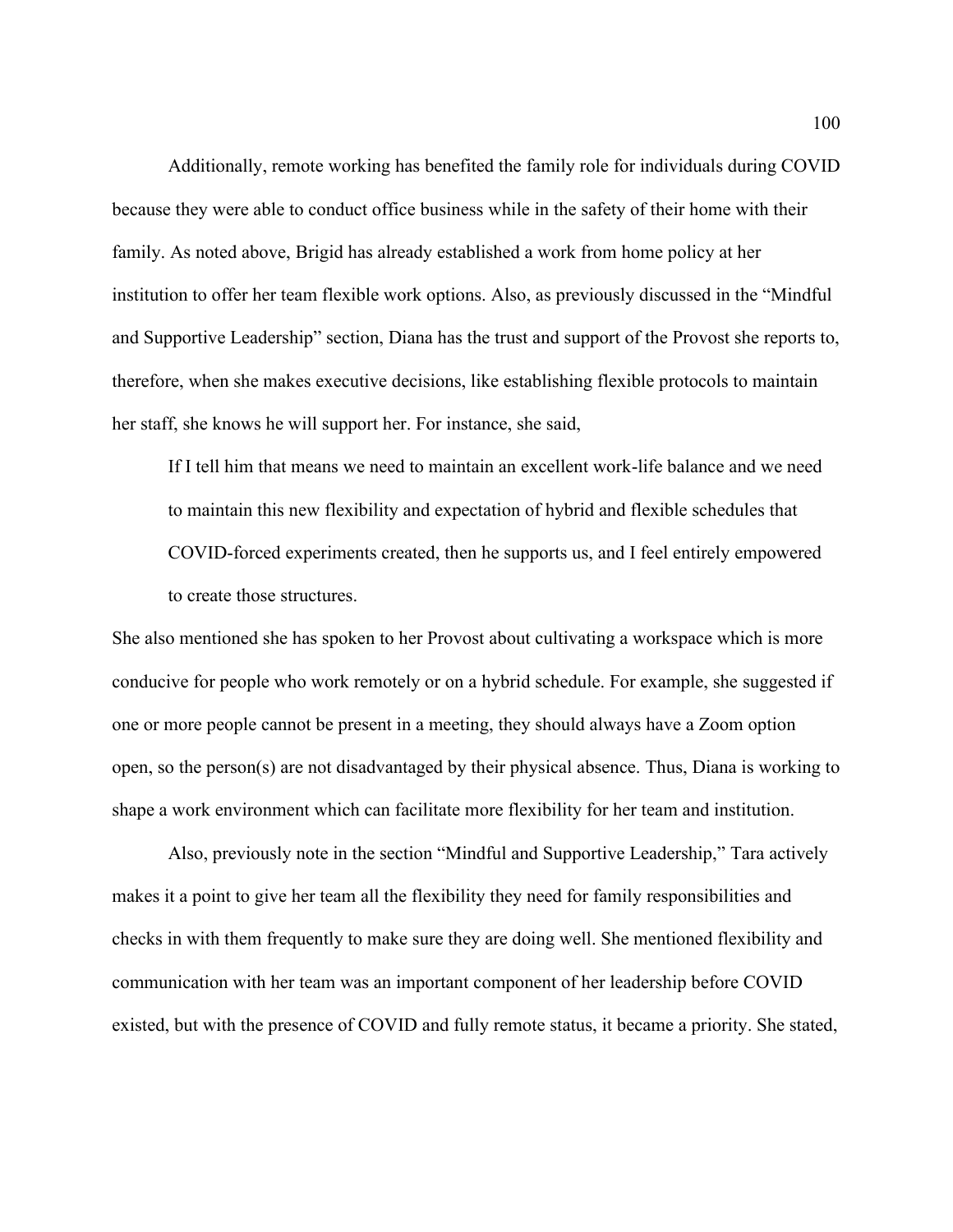…with the pandemic, [being supportive] actually became a necessity, because people are home with their kids. So, we went beyond just being cool about it to actively caring…And just being and making it OK to manage this complexity. I certainly have seen men do this, but I will say as a woman who's lived this life in general, saying I can go out of my way to make this not just as easy as possible on people but something that really becomes part of our ethos, to say we are caring for each other, we're caring for the whole life, the whole family.

In short, like the other participants, Tara understands and acknowledges the benefits a flexible work environment can have for her team and purposely works to ensure they have opportunities to be present all their life roles.

Further, the participants mentioned losing current team members and not being able to hire new team members as an inevitable consequence if institutions choose to remove flexible hybrid or remote options. For instance, Diana stated, "If we all say, 'No, you have to be on campus.' we're going to lose staff and I don't want that to happen." Also, Brigid mentioned, "I'm not going to be able to hire people. I see the sheer lay of the land is that we, particularly in technology, we are going to have to change because people are going to leave." Thus, because COVID has proved many can effectively and efficiently work remotely, it has benefited the families of their team, and there is a looming possibility of losing current employees or the inability to obtain new employees, the participants have and continue to advocate on behalf of their teams for their institutions to actively maintain flexible hybrid or remote work options.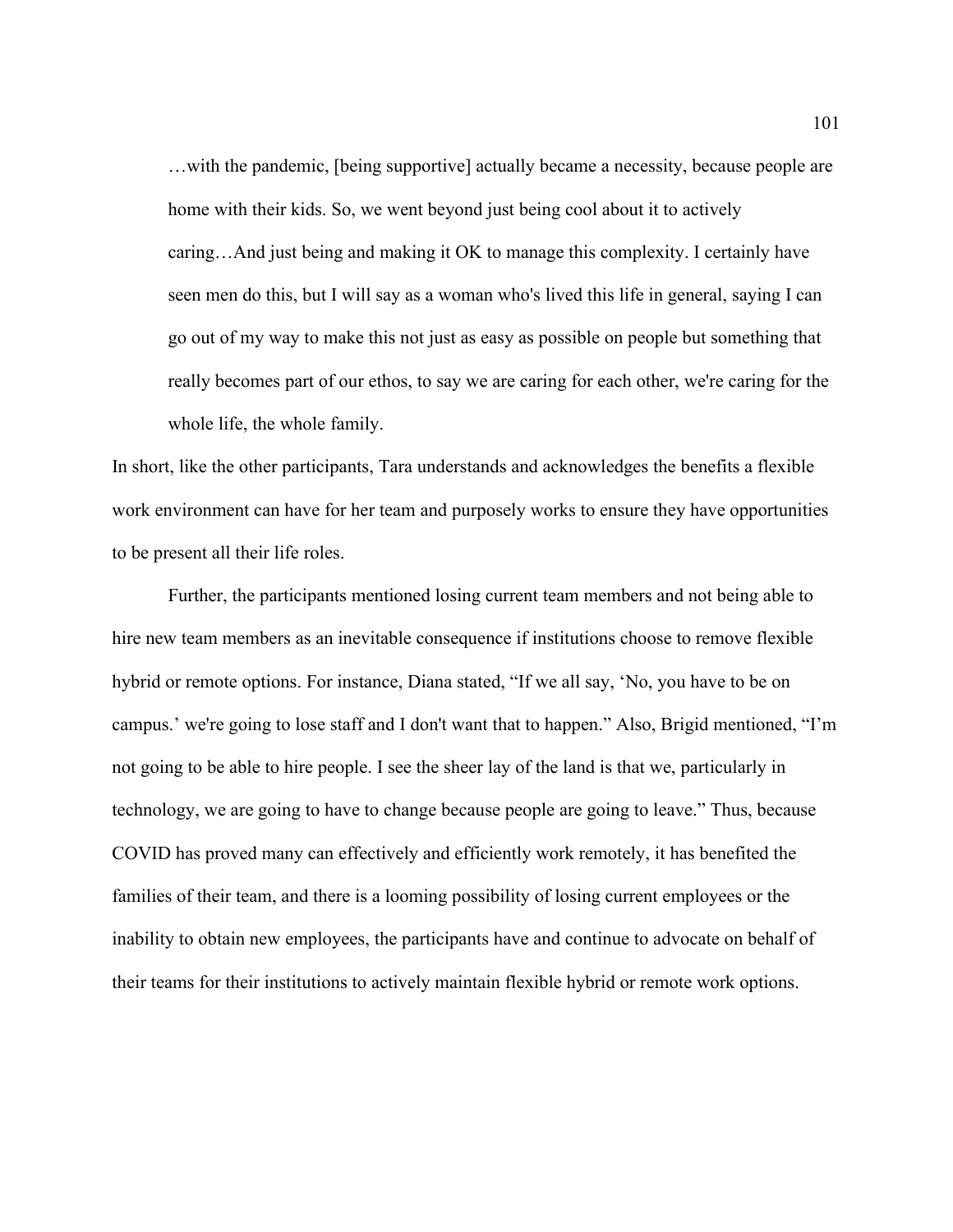# **The Power of Self-Care**

In this section, the participants shared their experiences with and perceptions of self-care as a component of work-life balance/integration. The participants explained their interpretations of self-care (i.e., what it means to them), the activities they engage in which demonstrate their interpretation of self-care (i.e., what does it look like), and the emotions which emerge through their self-care experience (i.e., how does it feel).

## *What Does Self-Care Mean?*

The participants believe the meaning of self-care is different for everyone and can take multiple forms. For instance, Diana believes self-care is "incredibly personal" because "what works for me doesn't work for everyone else." She has seen this with her colleagues who have different ways of exhibiting self-care. She noted they exhibit self-care through hobbies such as gaming, being on boards, and "tinkering" on their high-performance home computer systems. She believes there is "no one formula" and "it takes some experimentation" to determine what self-care means for each person. To her, self-care means "putting boundaries around your schedule" which "allows you to take care of yourself to make you better at work while still balancing the expectations of your institution."

Similarly, Brigid believes self-care is a relatively new concept which is "interpreted differently by everyone," and can take different forms. She believes "stepping back and making decisions is about self-care," and it "means not taking things personally." She is deeply "invested in" and "cares about" her work as a CIO, especially her role as an advocate for the continued advancement of technology at her institution. She explained due to this investment, she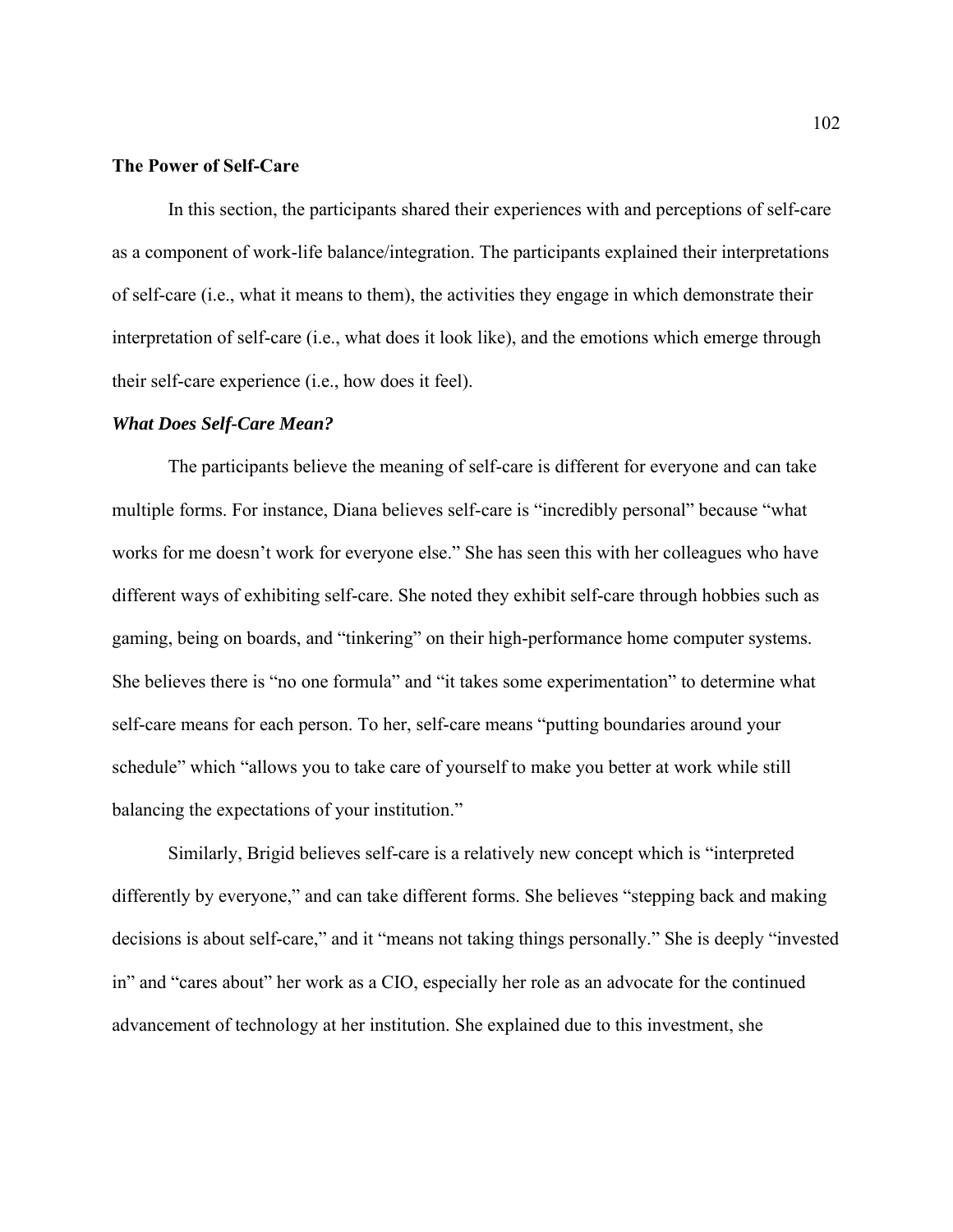sometimes "takes it personally" when her efforts to manage and improve the technology at her institution are thwarted by things such as funding. For example, she stated,

I wish I could say I don't take things personally, but I love my job and it's personal for me. So, I really have to find ways to let stuff go and be conscious about thinking, 'Okay, they didn't fund that. Don't take that personally that they didn't want to give you money for your Wi-Fi project, they have other things.'

Prioritization is also a key component in her meaning of self-care and balancing her roles because, as previously mentioned in the "Family" section, she has made "difficult but necessary decisions" based on priorities regarding her family and work, and she found these exemplified her meaning of self-care. To her, self-care also means paying attention to yourself and "considering which things are a priority" at any given time.

Tara believes self-care means being mindful and purposeful in taking care of oneself and one's needs. For instance, she noted an important part of self-care is "to know that it's necessary and required to take a break away." She also believes self-care means being gentle and forgiving with oneself. She thinks "a lot of us worry about appearances and our weight" and "I think all of us have had moments of self-doubt." Awareness regarding one's needs and giving oneself "some space and grace" are important components to her meaning of self-care.

The participants also mentioned the influence of stress on their self-care. For instance, Diana mentioned having experienced physical symptoms of stress such as eye twitching, heart racing and high blood pressure, and mental symptoms like issues with short-term memory. She explained that she experienced these symptoms particularly when she started in her role as a CIO, and they were due to the stress and pressure felt from the "tremendous sense of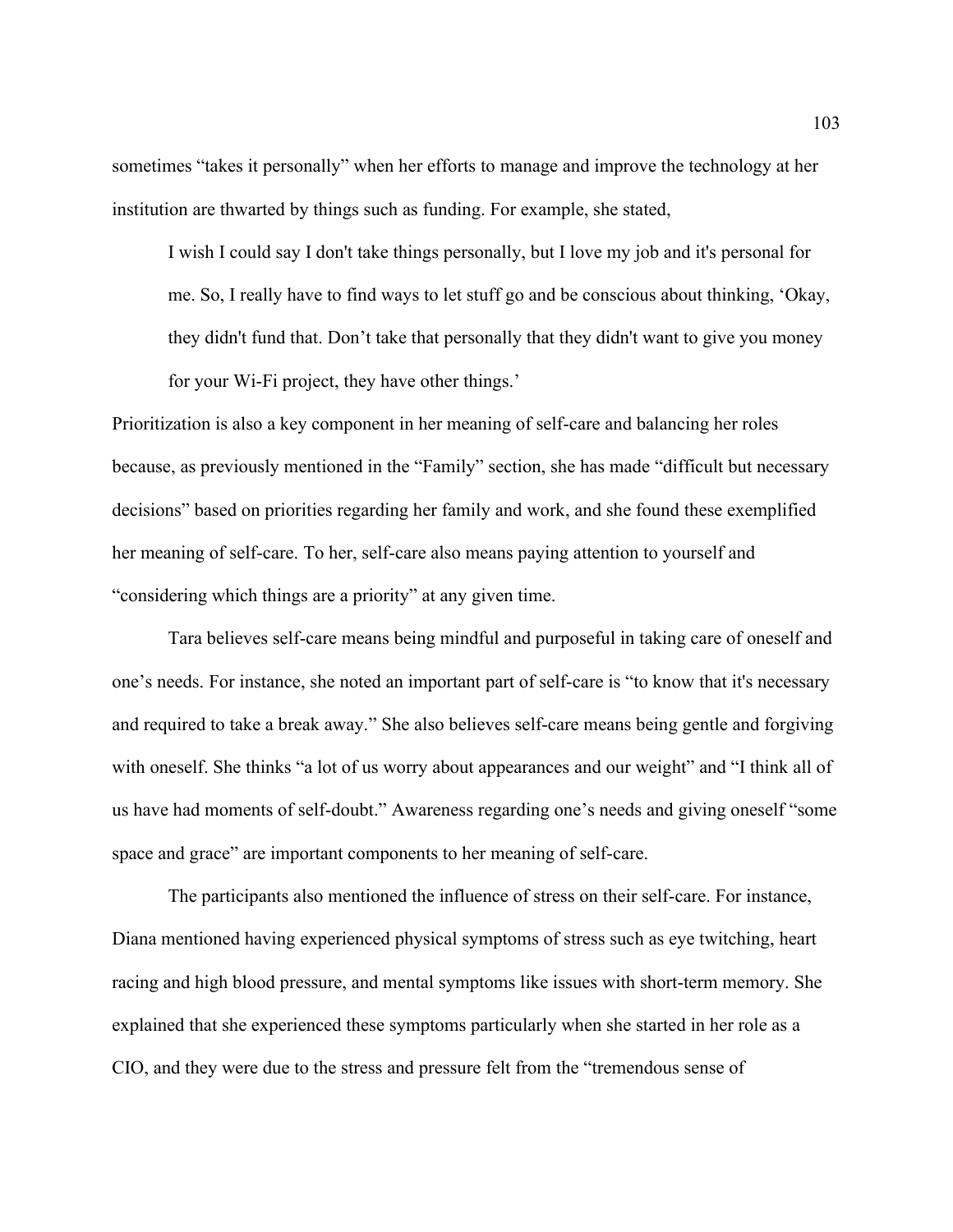responsibility and obligation to make sure things go well." She realized she experienced a constant eye twitch and heart racing, and after confirmation from her doctor, found they were due to high levels of stress. She also recognized short-term memory issues because she would forget simple tasks or information on topics outside of work. For instance, she recounted a time when her husband called and asked her to pick up bananas on her way home from work, but thoughts of responsibilities at work were so demanding she, "would get home and wouldn't have stopped at the store, didn't even remember he asked me for anything, much less that it was bananas." She realized the stress was negatively impacting her time with her family as it "took away from my ability to be present in my personal life," and recognized the need to be "more intentional about dealing with it."

Tara and Brigid noted experiencing sleeplessness due to stress. For example, Brigid "often wakes up in the middle of the night stressing about work" and Tara worries and ponders about the day's events thinking, "What could I have done better?" or "Oh man, I didn't handle that right." Importantly, Brigid noted the stress "is not new" and attributes it to the investment she has for her work.

## *What Does it Look Like and How Does it Feel?*

All the participants shared the self-care activities which they enjoy/practice. They believe these practices help them promote and maintain their work-life balance/integration. They also believe self-care practices contribute to coping with and managing life stressors.

**Tara's Self-Care.** Tara enjoys self-care activities which keep her active and her body in motion, such as yoga, walking, and riding on a spin bike. Before COVID, she also enjoyed working out at the gym. She takes her yoga practice seriously and stretches every day to help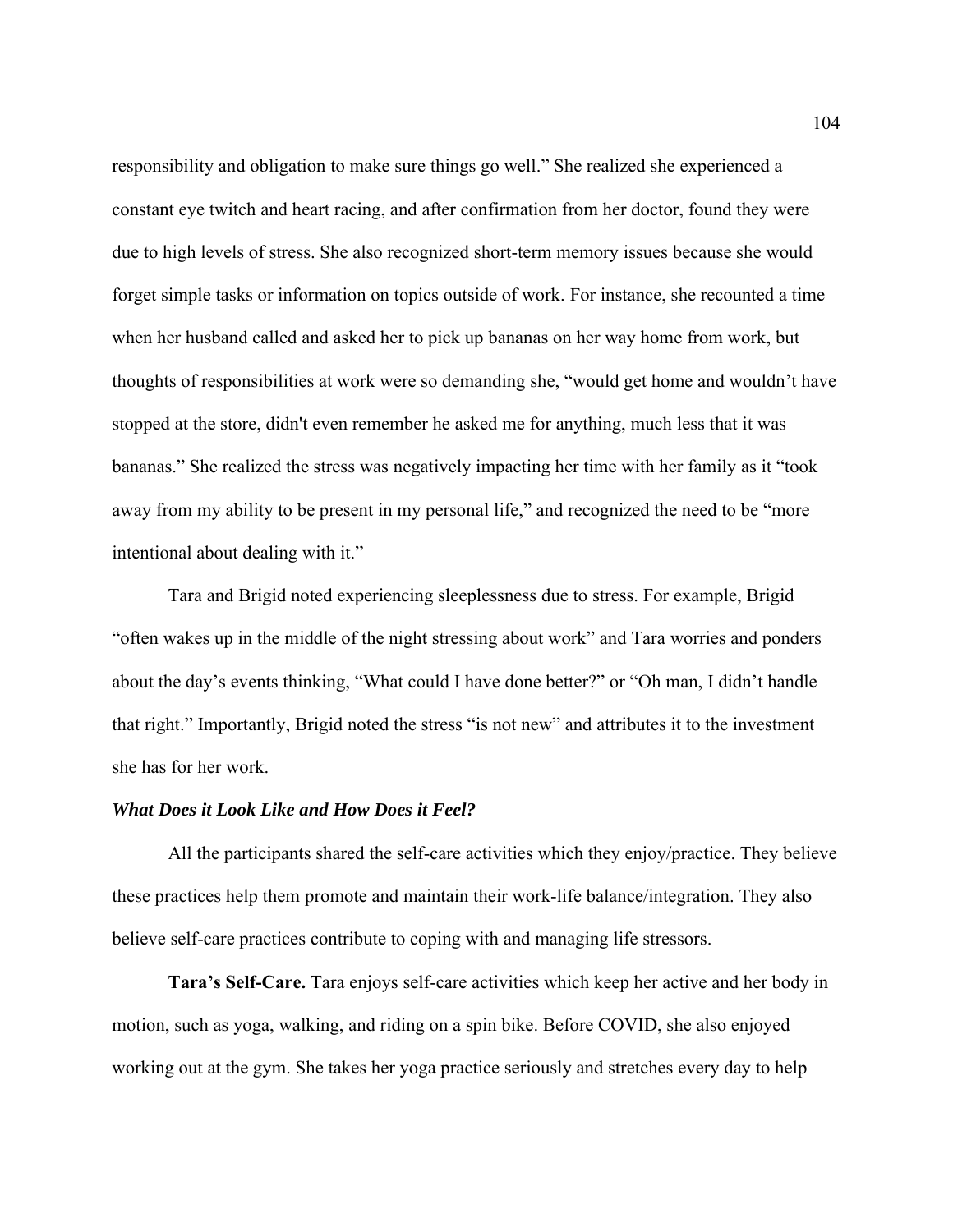with the fatigue of long hours being stationary while working. Importantly, this supports selfcare literature as researchers have found yoga is an excellent self-care practice as it unites the body with the mind, connects the physical with the emotional, and is a way of caring for one's whole self (Daut, 2016). She finds it is important to use the time between work meetings to take a walk or stretch on her yoga mat, which she keeps next to her desk for convenience, and purposely schedules breaks in her calendar so she can relax her mind for a time and engage in self-care activities. When taking a break to vacation, disconnecting is important for her self-care, because it truly provides an opportunity to be present. When she goes on vacation, she is adamant about completely disconnecting from work and has told her team, "If you need me to stop being on vacation and come back, I will do that, but make that choice that you need me to no longer be on vacation." She believes it is "hugely important to let yourself go all the way offline." She also engages in self-care by riding on her spin bike "3-5 times a week between 30 and 60 minutes," and has ridden during meetings which do not require her to speak often. She also eats a "pretty healthy plant-base diet" and is conscious of her snacking habits which she finds contributes to her energy levels and overall mood. She believes, "these things give my brain a break, give my body a break, and keep myself healthy and together." Further, she admitted she "craves" these self-care practices as she feels relieved and uplifted because as she said, "it is just time with me for me." She feels it is relaxing and soothing to take out time devoted just for herself, away from work and screens, to be in her own head or with her loved ones.

**Diana's Self-Care.** Diana also takes pleasure in self-care activities which keep her body moving and she likes to be outdoors. She rides horses competitively, takes breaks to walk with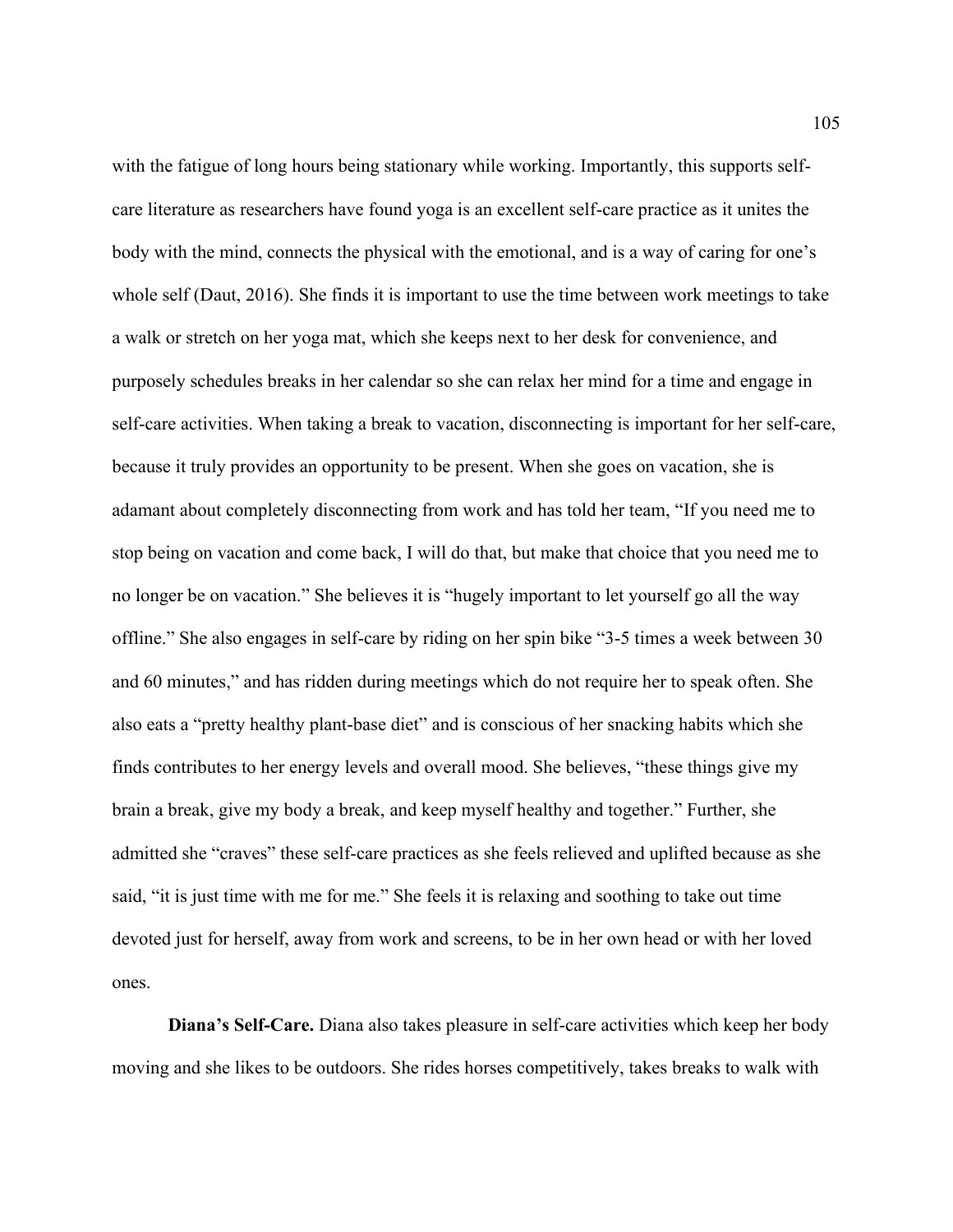her dogs, and likes to spend quality time with her family while riding, camping, wake surfing, boating, and hiking. She remarked that her horses are "an incredibly huge part" of her life and the activities she does with them (e.g., competing, lessons, riding) and "the horses themselves" all contribute to her self-care. She also enjoys engaging in guided meditation, taking Barre classes at the gym or through Zoom due to COVID, and believes finding and connecting with a mental health professional (i.e., therapist) is a crucial tool which "makes you better to manage stress, and it helps you better to understand yourself, it makes you better at work, and it makes you better at home." Additionally, she believes it is important to take "mini breaks" (e.g., on long weekends) to relax and recenter her mind and body. During these breaks she stays semiconnect to work in that she only checks in periodically. However, she and her husband make it a point to take a 10-day vacation every year, which she says is "an enormously important thing to come back recharged and refreshed and ready to dive back in." During these trips she finds it is crucial to disconnect from work so she can be present and fully engaged with her family. She finds speaking with her therapist greatly improves her mental quality of life and believes it is important to remove the stigma around this invaluable self-care activity. She feels the strain of stress is relieved when she engages in these self-care practices and they help her to create a more balanced life.

**Brigid's Self-Care.** Brigid engages in self-care practices which are outdoors, such as hiking and walking, however, she also enjoys poetry, cooking, reading, storytelling, and watching TV. She shared that she is a "binge reader and binge TV watcher" and enjoys reading books or uses her Kindle when she has sleepless nights. She also reads poetry almost every day. She is "a huge poetry fan," receives a daily email with the poem of the day, and purposely takes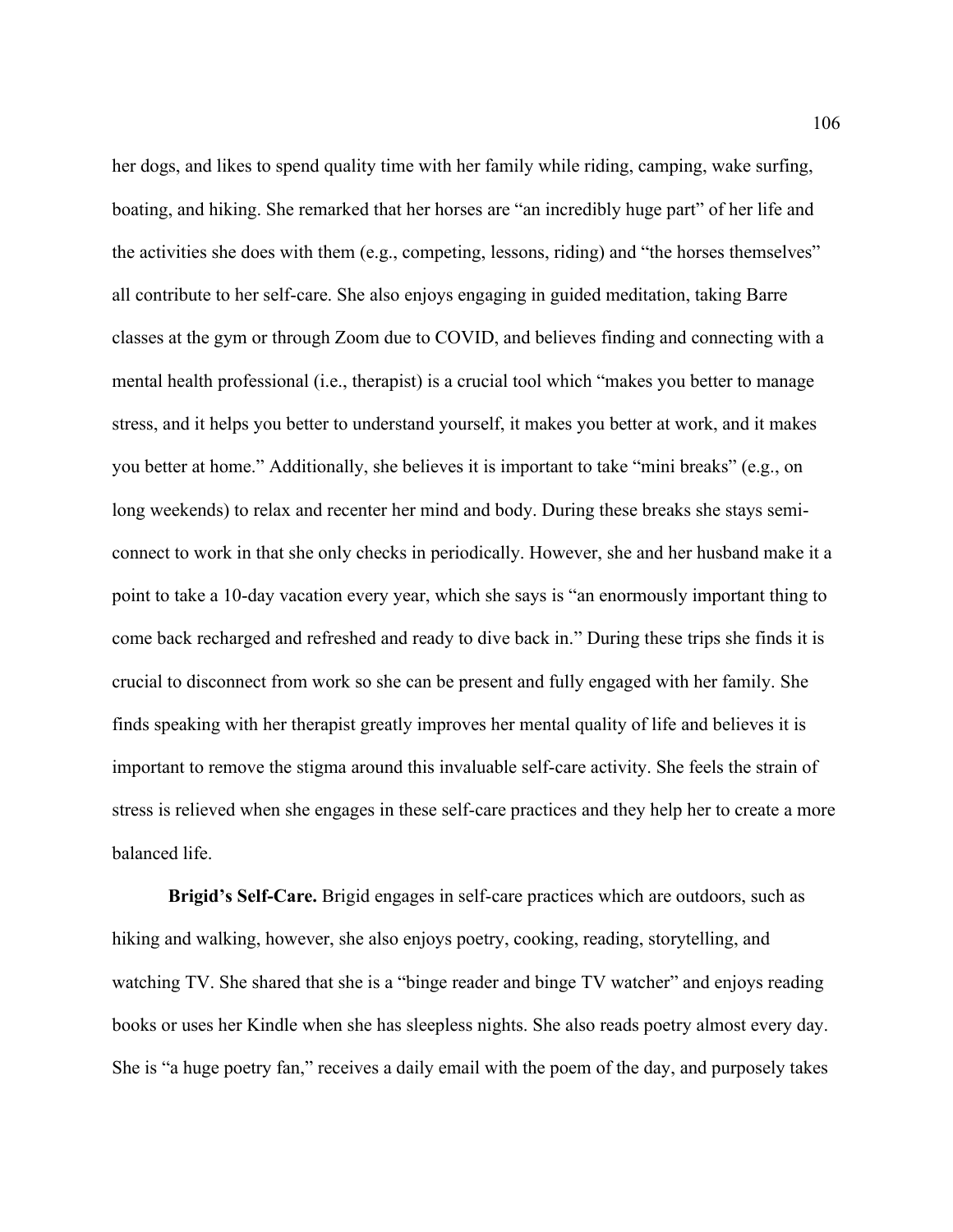a few minutes away from her work to either read or listen to the poem. It is an important part of her day as she said, "it is something that I do only for myself." She also believes taking breaks, going for walks, and talking to her mom on the phone helps her manage her stress as she uses the time to "vent" and she believes "finding the right person to vent to is about self-care." She finds storytelling is an exceptional healing tool in overcoming personal difficulties. As previously mentioned, she considers herself an extrovert and does not consider herself a "particularly private person," thus she said she "feels comfortable sharing my experiences with people." She enjoys being a panelist at events and shares her experiences with others as motivation and inspiration to other women in leadership or those aspiring to such roles. She explained,

One of the ways I do self-care is just by telling stories and I think makes them less [painful]. You can separate yourself from them a little bit and they become a tool to help others rather than just your own [challenging experience]. I think part of that is figuring out how you can use whatever has been hard for you [in life] to help others…It's not as trite as making lemonade, but it definitely is a way of healing.

While on panels, she has helped others by sharing "her stories" about her experience with breast cancer, calling on women mentors who have and continue to influence her personal life and professional career, and making difficult decisions about prioritization. As stated above, when she engages in these self-care practices, she feels a sense of healing. She also feels pride and relief when she prioritizes and acknowledges her needs.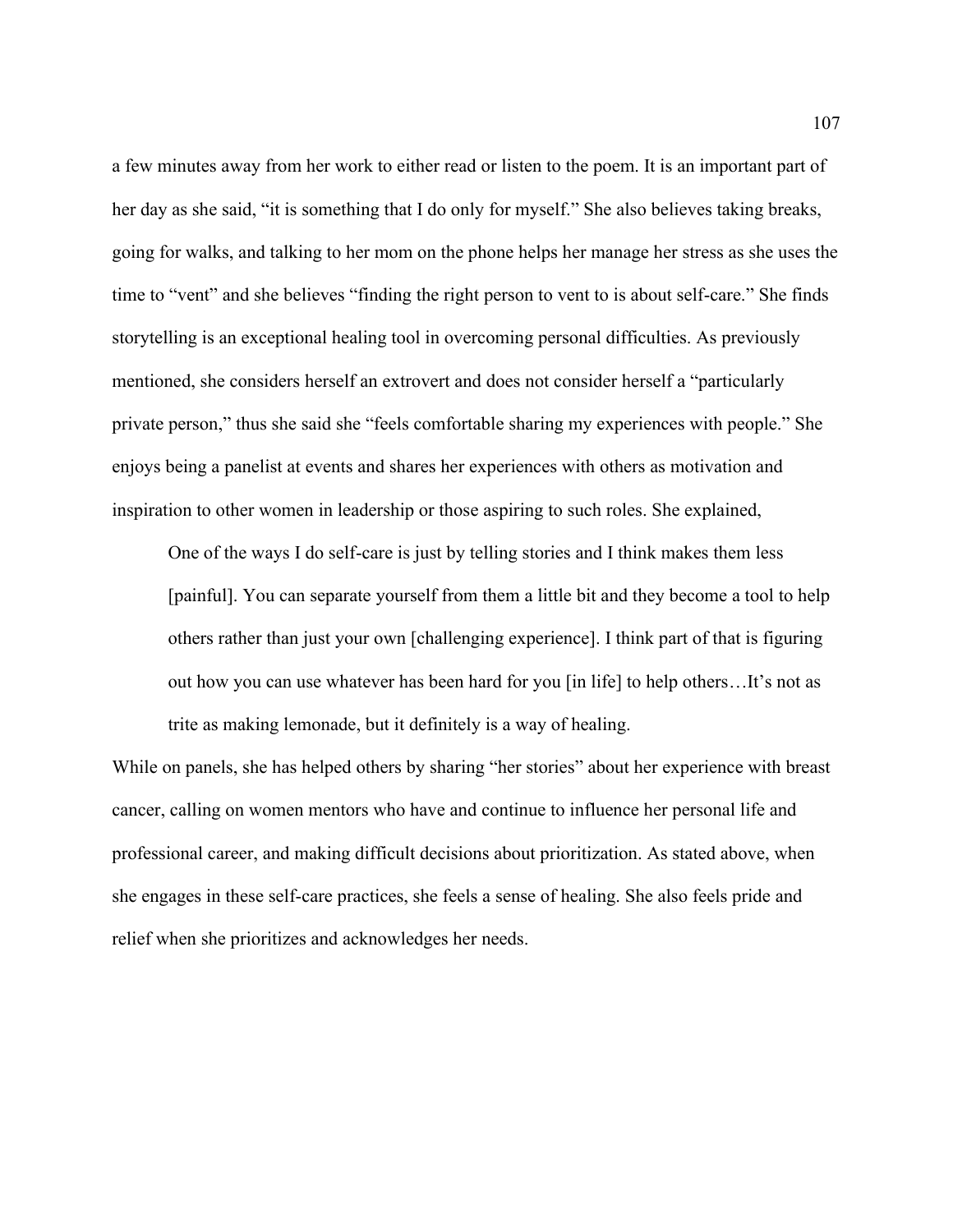# **Chapter Summary**

Ultimately, this chapter contains rich findings which include the work and family life of these women HE CIOs, their experiences with COVID-19, and their interpretations of self-care. In summary, key findings included:

- Work and Family Life
	- o Career Path
		- **Tara and Brigid began their careers in HE and remained, whereas Diana began** her career in the private sector and moved into HE later
		- **Tara and Brigid experienced opportunistic career jumps**
	- o Family
		- All participants are married and have supportive spouses
		- Tara and Brigid have grown children; Diana has no children
		- None have had children in their home during their time as CIOs
		- When family stressors or challenges arise:
			- Take time to find all the information about a problem and work to find a solution
			- Assess priorities and adjust one's actions according to which role(s) requires the most attention at any given time
	- o Gender Discrimination
		- Brigid witnessed sacrifices multiple women have made while working in HE
		- All indicated they do not think the fact they are women negatively impacted their career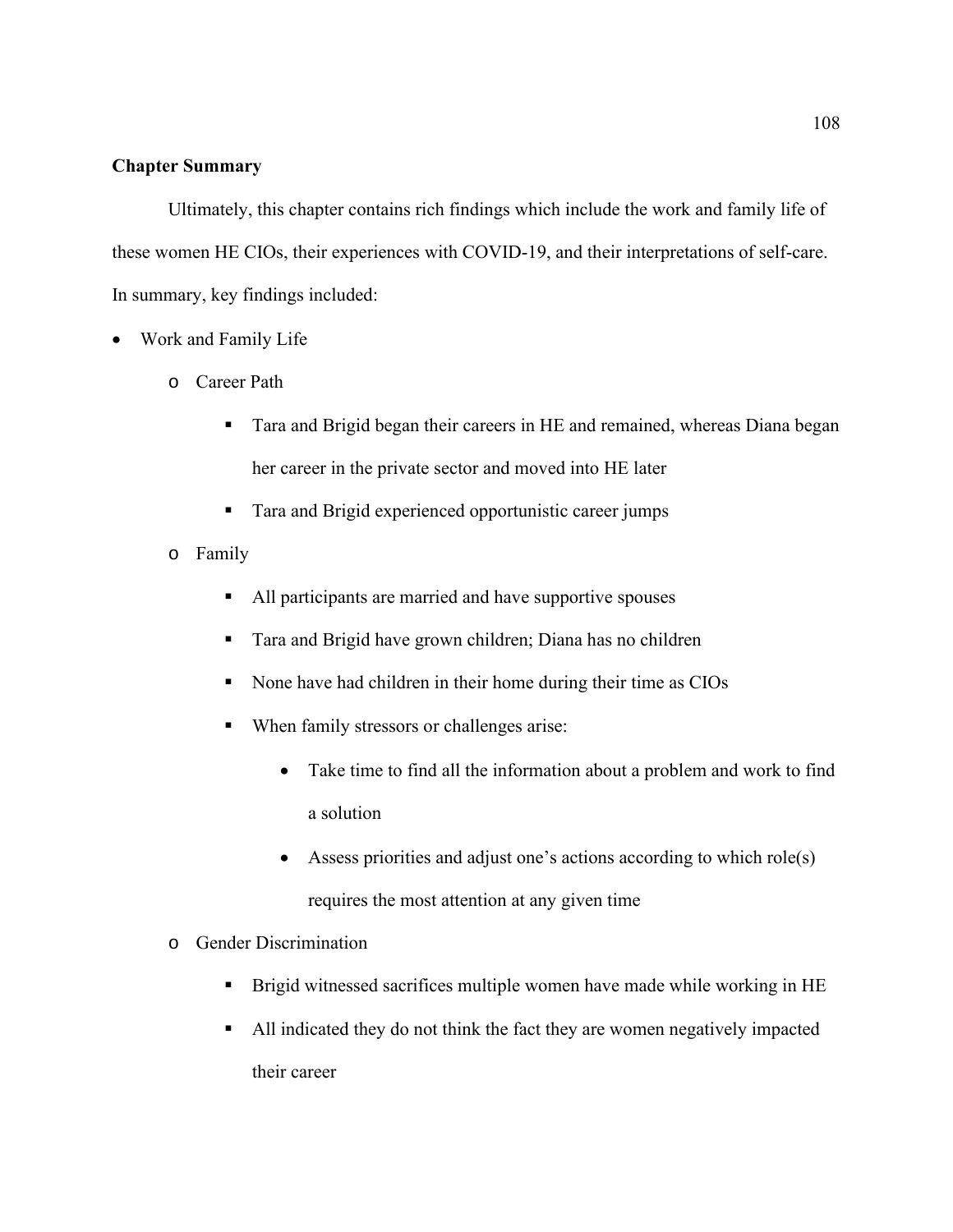- All acknowledged a clear disparity between the number of women and men in HE, specifically in the CIO position
- All believe gender discrimination is progressively improving as institutions are more intentional regarding diversity initiatives
- All identified the gender gap and implicit gender discrimination in HE, but none mentioned experiencing gender discrimination as a CIO
	- All viewed the senior leadership position as a barrier against gender discrimination
- o Senior Leadership
	- Key aspects of the position which have influenced their life are delegation, advocacy, and the singularity of the role
	- View the CIO position as high demand and time consuming
	- Serve as advocates for advancement of technological services at respective institution
	- CIO position is "people oriented" and requires collaboration with other teams within the university and community
	- Good leadership entails being a role model and being "mindful" when addressing the team
	- Supervisors and colleagues are influential and help with the balance of work and life responsibilities
	- Social and professional networking and an open, flexible workspace environment are important and beneficial to them and their teams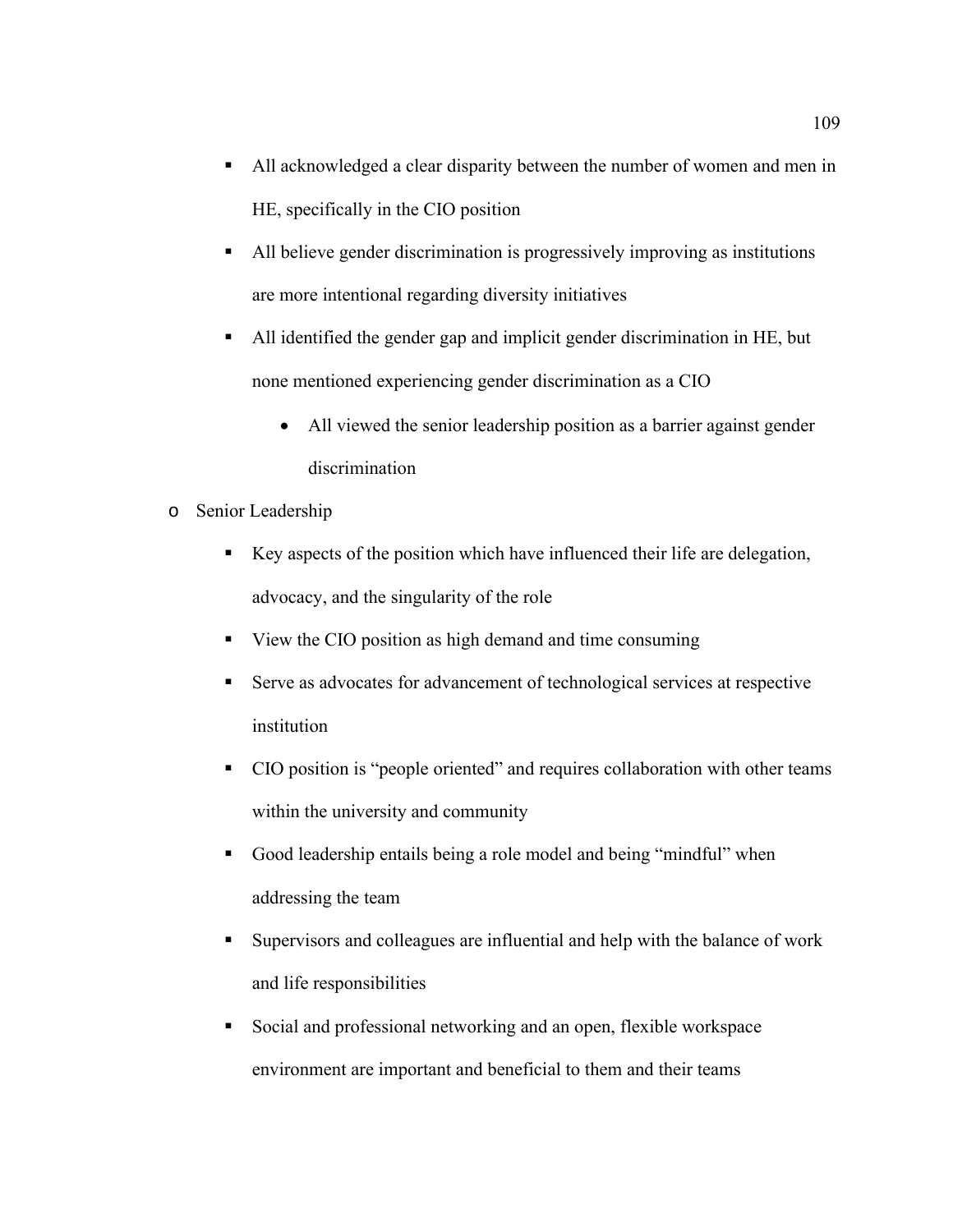# • COVID-19

- o Experienced abrupt rapid response tasks when their institutions adjust to strict safety measures and move to remote business
- o Challenges
	- All felt personal and professional uncertainty
	- Brigid and Diana felt lonely/isolated
	- All identified an "insane work pace" which created additional issues like fatigue, exhaustion, and long hours of being stationary
	- Brigid experienced "The Three C's," as she battled breast cancer and transitioned to the CIO seat all during COVID
- o Positives
	- Leadership has changed in positive ways during time working remote; namely, increased empathy and patience and more intimate connection to colleagues and university community
- o Expectations for HE
	- Experiencing tension and pressure from institutions to revert to on-campus operations although campus community may not be ready
	- **Their ideal workspace is work flexibility; thus, they are flexible and attentive** to needs of their teams
	- **•** They believe HE institutions should maintain the current flexible work options
- Self-Care
	- o What It Means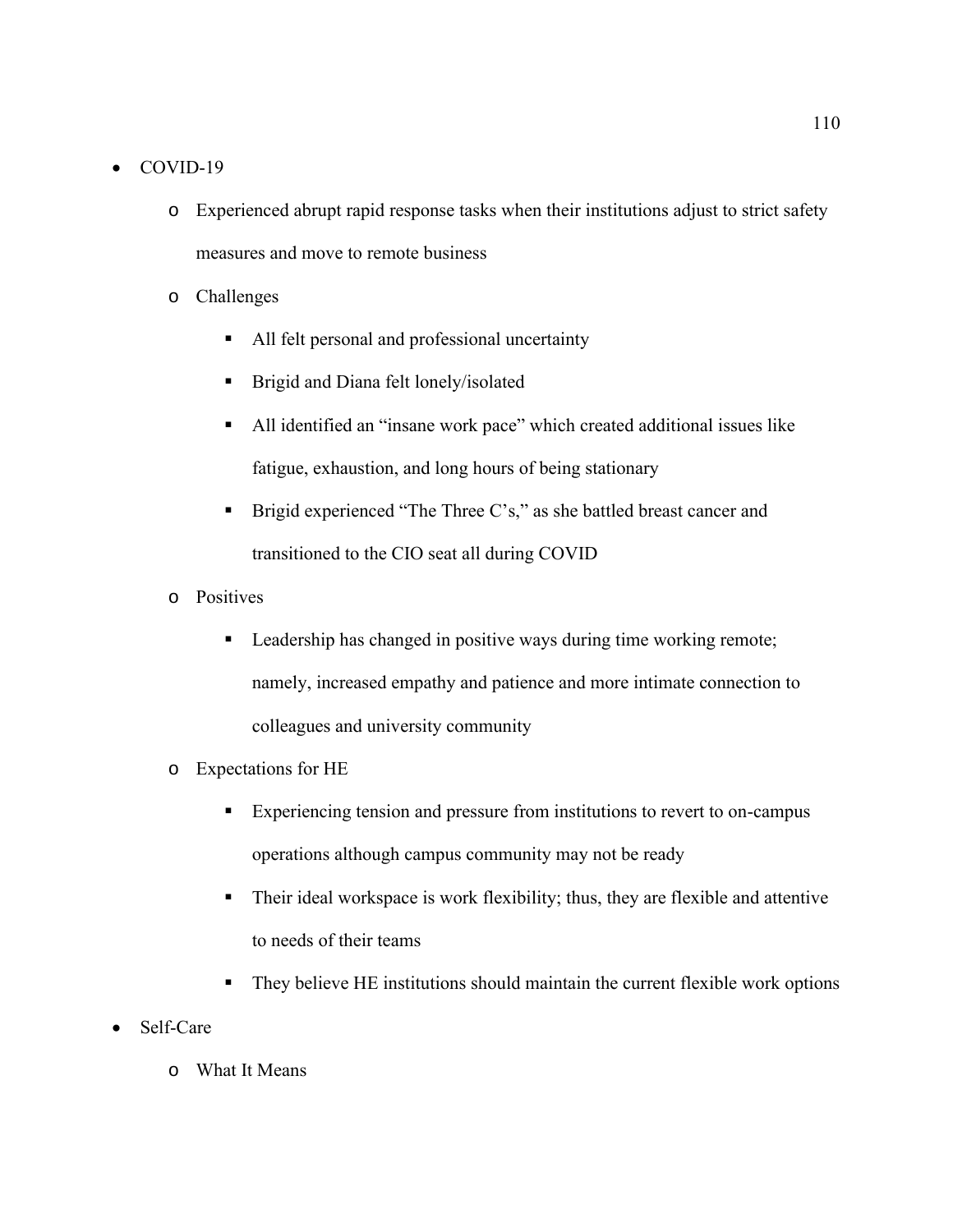- It is different for everyone and can take multiple forms, such as setting boundaries, do not take things personally, prioritize, and be mindful and purposeful in caring for yourself
- Stress has a large impact on self-care, and has been evident through mental symptoms like short-term memory issues or physical symptoms such as high blood pressure, eye twitching, and sleeplessness
- o What It Looks Like and How It Feels
	- Self-care practices help promote and maintain work-life balance/integration and contribute to coping with and managing life stressors
	- Self-care activities they enjoy/practice and how they feel:
		- Tara engages in yoga, walking, and riding on a spin bike, and feels relaxed and soothed during and/or after these activities
		- Diana engages in riding, camping, wake surfing, boating, and hiking, and feels relief during and/or after these activities
		- Brigid engages in poetry, cooking, reading, storytelling, and watching TV, and feels a sense of healing, pride, and relief during and/or after these activities

Thus, as CIOs, these women hold the demanding and intricate responsibilities of the technology management and development within their respective institutions. They work long hours, endure the stress and pressure associated with this position, and adjust to enormous strain when necessary, as seen with the introduction and chaos of COVID-19. They spend much of their energy toward the obligations and enrichment of their careers and their passion for this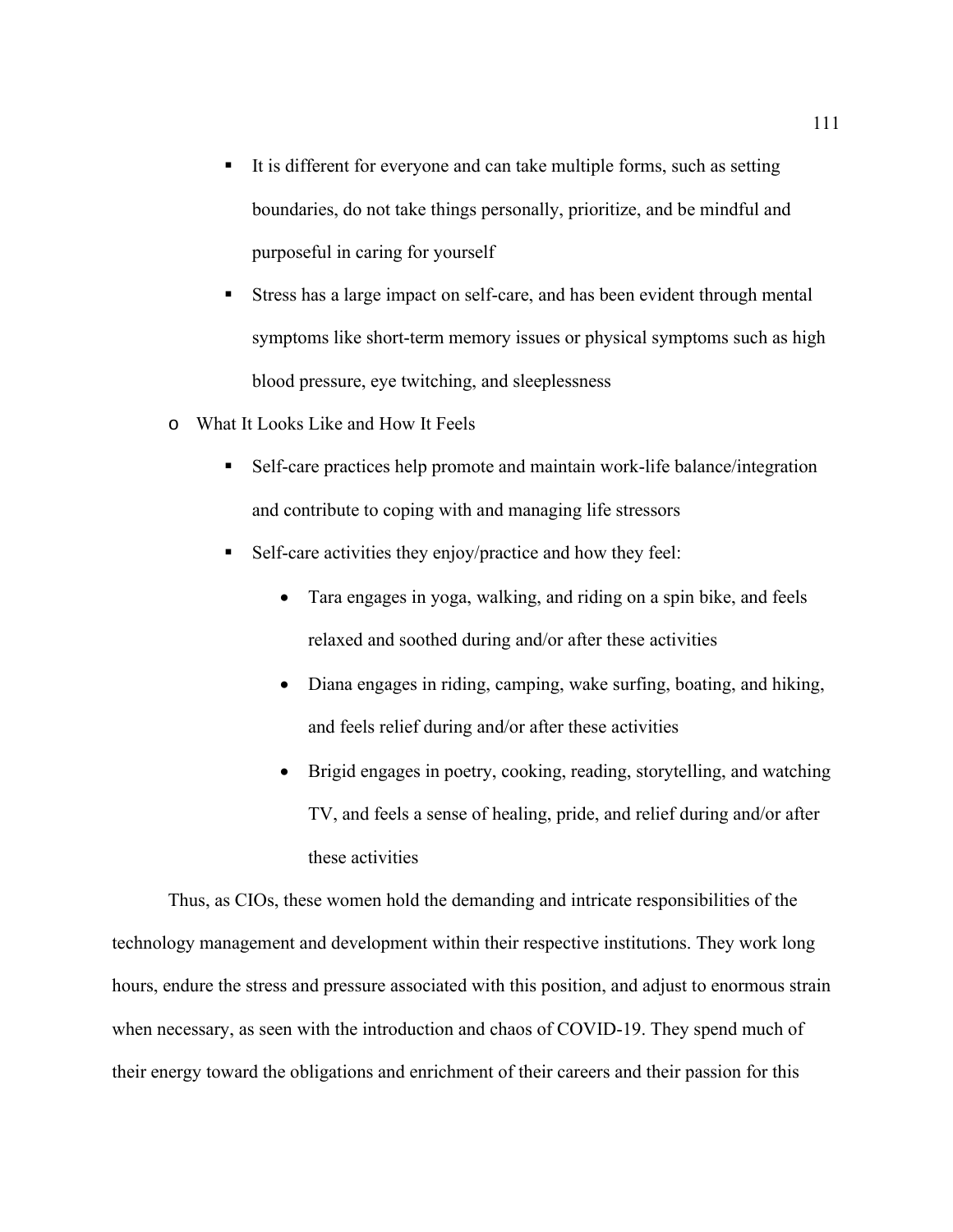work is evident. They also acknowledge the impact their work as CIOs has on their home and personal lives. Lastly, they organize their roles and responsibilities according to priority, and they recognize the importance of their own wellbeing and practices of self-care as major factors in the success of their other roles.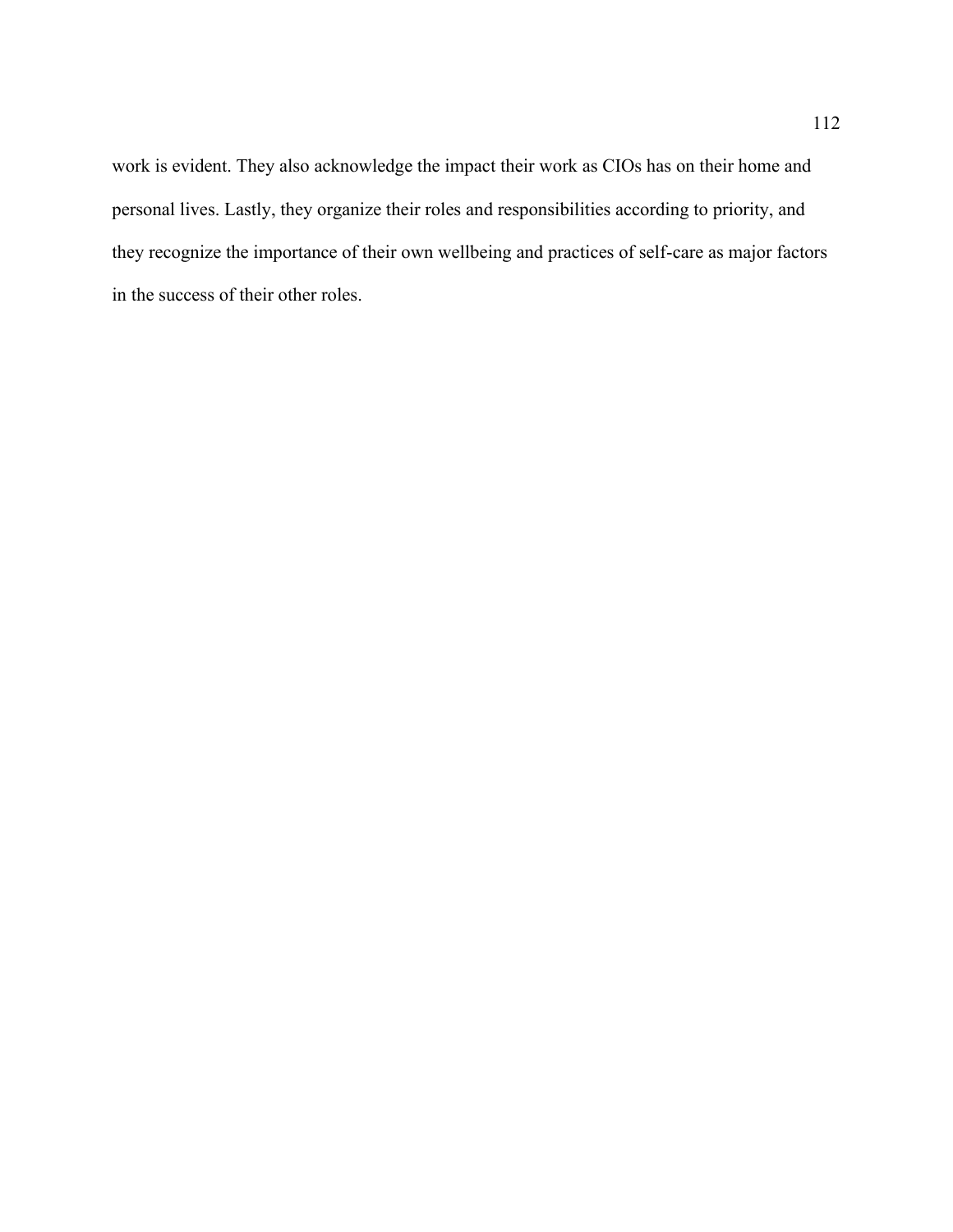#### **Chapter 5: Discussion**

This qualitative study was designed to explore the ways in which these women HE CIOs experience and perceive work-life balance/integration as a means to investigate women leader's perspectives, activities, and behaviors to further understand and take action to improve the representation of women HE CIOs. It was situated in the context of feminist theory, specifically liberal feminism, which aims to examine and remedy the lack of personal autonomy women experience in this gendered society. Three women CIOs working in HE institutions were interviewed. The interviews were analyzed in response to three research questions aimed at exploring the perceptions and experiences they had in their pursuit and maintenance of work-life balance/integration in general and during the global Coronavirus Disease 2019 pandemic.

## **Liberal Feminism and Study Findings**

As previously noted, liberal feminism posits that freedom is based on personal autonomy (i.e., one should live the life they choose). However, as our gendered society has been established through a traditionally patriarchal culture, personal autonomy is not fully available to women (Baehr, 2021). The following key findings serve as examples which influence the autonomy/freedom these women experienced in this gendered society and further supports the necessity and importance of liberal feminist research.

• Less "career jump" opportunities for women pursuing a senior-level position (i.e., viewed as masculine) (e.g., Tara's experiences in mid-level positions may be linked to opportunistic career jumps, but when she pursued the senior-level CIO position, she was required to apply)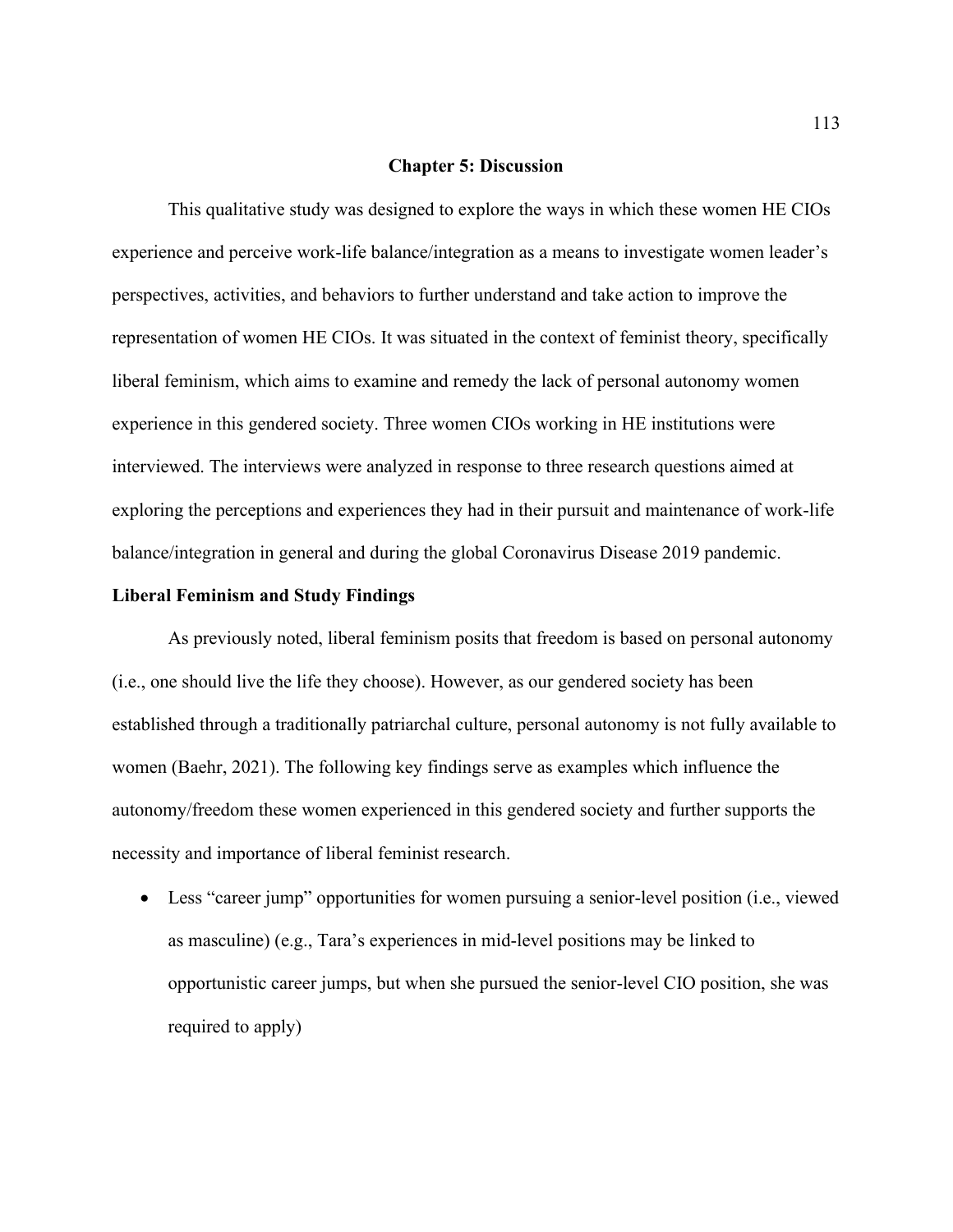- Brigid's experience with lack safe space to breastfeed/pump (i.e., women are blocked by barriers/obstacles to obtain senior level positions)
- Lack of freedom to pursue other roles besides family without guilt or pressure from society (e.g., Brigid prioritized career goals above family which broke from the "ideal woman" as mandated by societal expectations)
- Implicit gender discrimination can threaten one's self-esteem and identity (e.g., although these women CIOs specified they do not think the fact they are women negatively impacted their career, they indicated instances of gender discrimination)
- Senior leadership position may protect women from observed gender discrimination; however, perhaps it is the masculinization of the role which is being perceived as power (i.e., women's freedom to pursue/obtain senior leadership positions may be jeopardized due to the masculinization of the role)
- Gender gap remains prevalent in HE; specifically, the CIO position (e.g., these women CIOs all experienced times when they were the only woman in a room full of executives)

Please note each of these examples are expanded upon in detail in the following section(s), however, it is crucial to first identify their connection to these women's autonomy and liberal feminism. Ultimately, using the liberal feminist lens was beneficial in this study, because the goal was to investigate the unique experiences these women HE CIOs encounter, the novel perception they provide, and the influence of stressors they face when attempting to integrate the responsibilities of their work, family life, and personal self-care while simultaneously enduring pressures to conform to gendered societal stereotypes.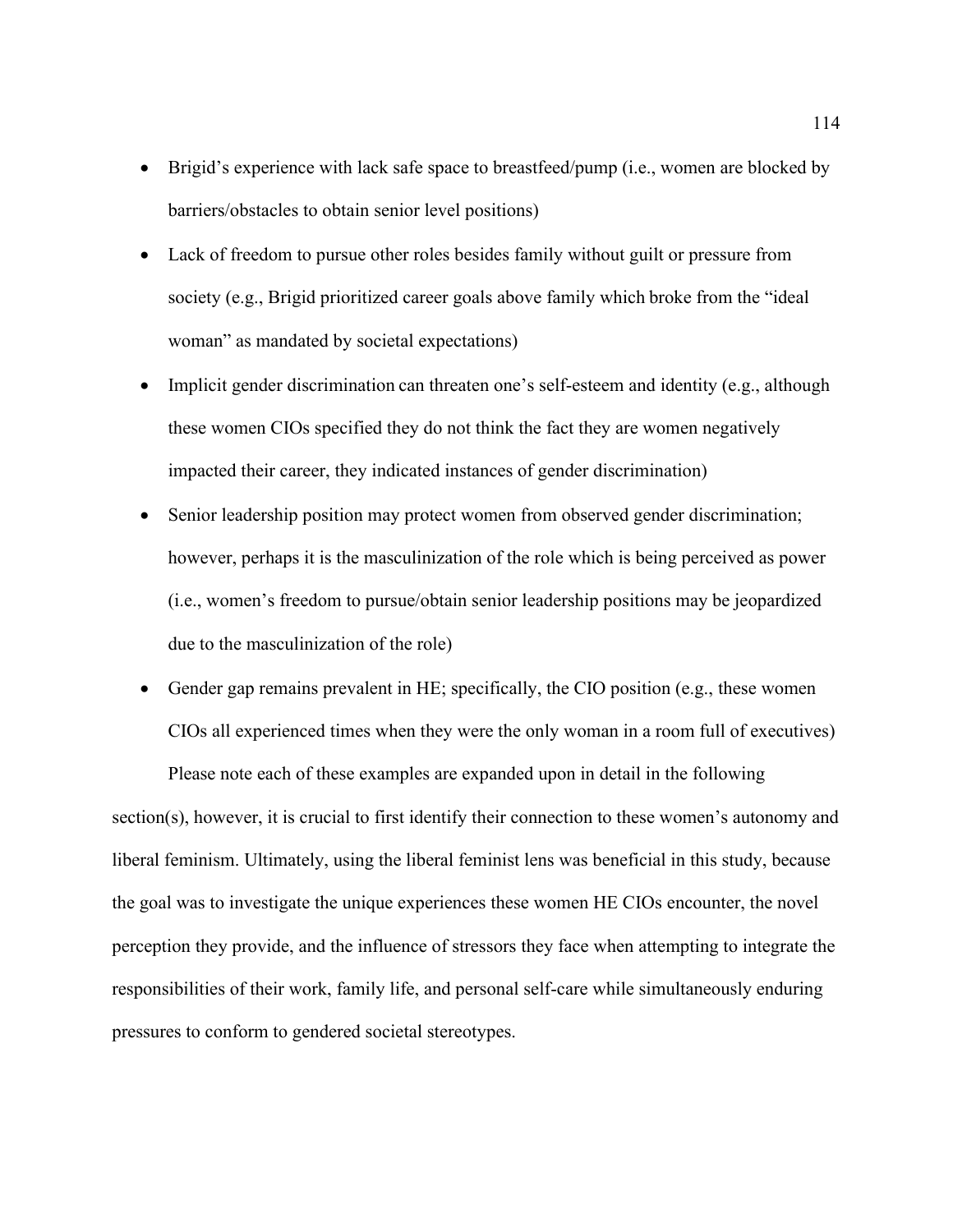### **Summary and Conclusions**

In this study, I sought answers to three research questions:

- What are the perceptions of women HE CIOs regarding their ability to find and maintain work-life balance/integration?
- What do women HE CIOs experience in their pursuit of work-life balance/integration, specifically the self-care component?
- How has the global Coronavirus Disease 2019 (COVID-19) pandemic influenced women HE CIOs seeking work-life balance/integration?

These questions acted as a guide throughout the data collection and data analysis processes and permeate throughout the findings in chapter four in which three major themes with nine subthemes emerged. The major themes which emerged included (1) Understanding the Work and Family Life of a HE CIO, (2) Life During COVID-19, and (3) The Power of Self-Care. Subthemes are discussed within each respective major theme below. Based on the data, the following findings are discussed in relationship to the major themes and relevant literature. Then, an interpretation regarding how these women ultimately perceive the way in which they balance or integrate their roles as a worker, family member, and self-care is discussed. This chapter concludes with recommendations and suggestions for future research.

#### *Understanding the Work and Family Life of a HE CIO*

This study indicates these women HE CIOs are passionate about their work and contributions to their respective institutions, teams, and the greater community. This is important because researchers have found faculty, staff, and administrators working in HE institutions are crucial to shaping and altering campus cultures, including the influence and perspectives of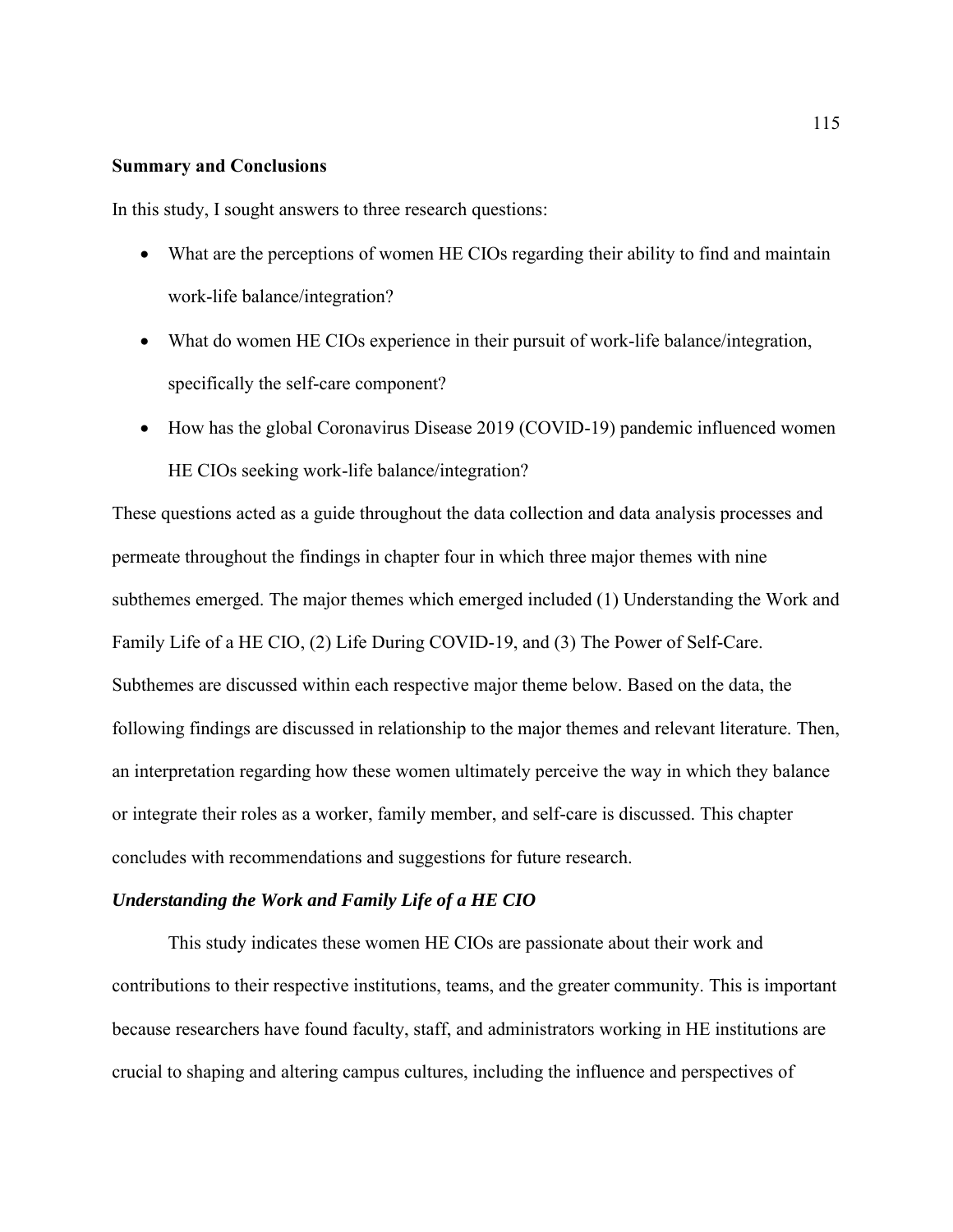work-life balance/integration within an institution (Hart, 2008; Kezar & Lester, 2011; Sallee, 2013).

**Career Path to CIO Position.** Further, these women HE CIOs experienced different paths in their journey to obtaining the CIO position. For instance, although all the participants have extensive experience working in a HE setting, Diana also experienced working in the private setting. Interestingly, she indicated, "I think Higher Ed is a lot more conducive to worklife balance than the private sector, based on my personal experience." In other words, the HE culture is more conducive to work-life balance/integration pursuits than is the private sector. This is interesting because it differs from previous research which has found that as HE institutions have been moving toward a "business model" culture, employee (e.g., faculty, staff, administration) responsibilities have increased substantially and the ideal worker norm of always being available to the employer has become more prevalent (Bailyn, 2011; King-White & Rogers, 2018; Williams, 2001). Additionally, according to the findings, both Diana and Brigid specified their intention to pursue the CIO position, whereas Tara did not specify this information. However, Tara did indicate that although she jumped careers completely due to chance opportunities, her CIO positions were obtained through a formal application process. This finding may be explained by research which states HE mid-level administrative positions are often viewed as feminine and the majority of women administrators in HE hold mid-level positions; whereas senior-level positions are often viewed as masculine (Yakaboski and Donahoo, 2010). Thus, as a woman HE administrator, Tara's early experiences in mid-level positions may be linked to her opportunistic career jumps. However, once she wanted to pursue the CIO senior-level position (i.e. viewed as masculine), she was required to apply as this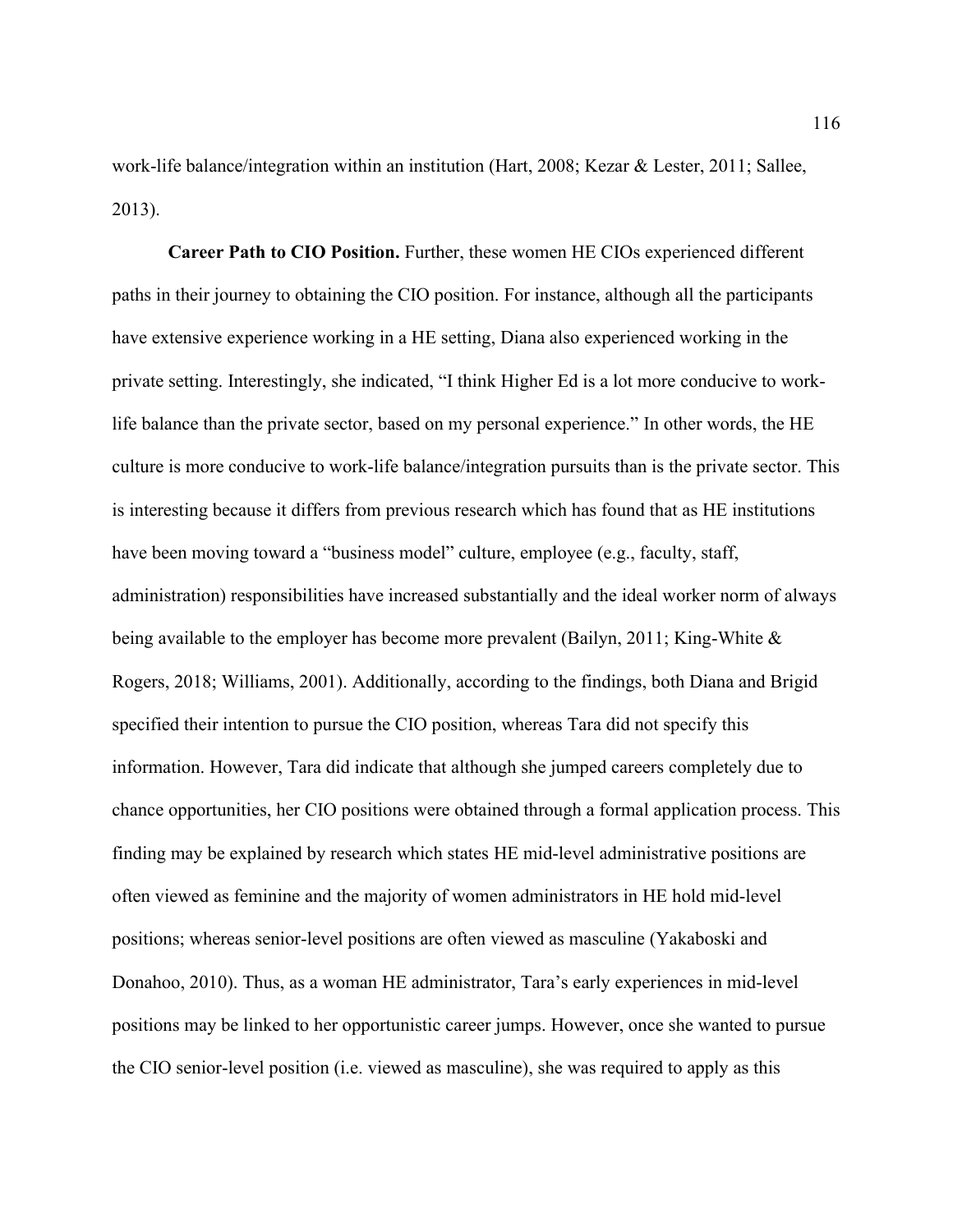position was not "opportunistic." Diana and Brigid also mentioned support from a previous supervisor and networking as influential parts of their path to their CIO seat. Further, Brigid's experience in which she had to use her supervisor's office to lactate because there were no private spaces for women to do so supports the research which suggests women are blocked by barriers such as the navigation of a labyrinth (Eagly & Carli, 2007; Keohane, 2014) of obstacles to obtain senior level positions. It leaves me to consider if this accommodation had not been provided or available, how would this barrier have ultimately impacted her career? Interestingly, the study did not indicate specific barriers which hindered or could have potentially hindered the other participant's paths toward the CIO position.

**Family Life.** This study has also shown these women HE CIOs experience and perceive various responsibilities and stressors in regards to their role as a family member. Importantly, two of the participants had grown children, whereas one had no children. Thus, none of these women HE CIOs had children living in their home during their time in their CIO position. Further, the CIOs with children experienced stressors regarding their family role which influence their other roles (i.e., work and self) as well. For instance, Brigid indicated a family challenge in which her time could have been spent working, but she made it a priority to help her daughter instead. This suggests the attention to family needs is not diminished once one's children have "left the nest," and although the dynamic may be different, the intention to ease a loved one's conflict remains. It is also an example of how one's work role may be influenced by one's family role in the experience of maintaining work-life balance.

The evidence from this study also suggests that prioritization of roles is an important tool for these women HE CIOs pursuing work-life balance. This was an important observation as it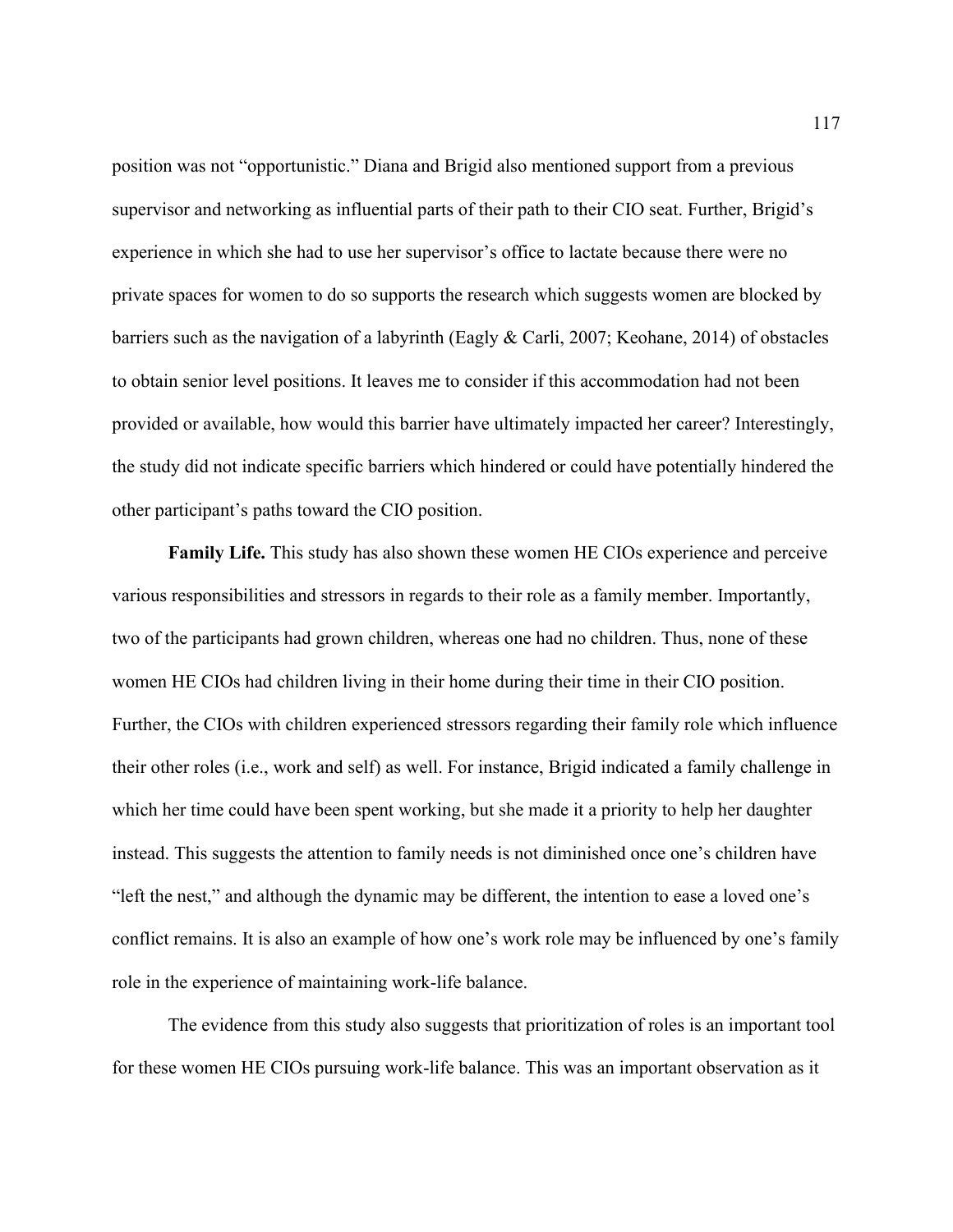brings forth the necessity for women to feel comfortable with "stepping back" from the constant family responsibility and not feel guilty when they choose to focus on their work or personal role. For instance, when Brigid chose to attend an event which would benefit her career over a family event, she broke from the "ideal woman" as mandated by societal expectations and pursued her work. This finding is supported by the research which states women in HE leadership roles face the added pressure of society's view of the ideal woman which conflicts with the ideal worker norm (Williams et al., 2016).

**Perceptions of Gender Discrimination in HE.** The findings of this study also suggest that although working in HE can be gratifying, it may come with some obstacles. Researchers have found the men-dominated culture of HE institutions was not built to accommodate women leaders and has not reached equality between the women and men who work in the HE domain (Baehr, 2021; Dunn et al., 2014; Zemsky, 2001). These women's experiences suggest the unbalanced culture of HE remains. For example, instances of implicit discrimination remain in HE in the form of undervalued work of women in senior leadership positions. Brigid recounted numerous instances in which women in senior leadership sacrificed their time and energy at the detriment to themselves while working for HE institutions. This finding supports the idea that "the quality of women's work tends to be undervalued" (Lips, 2017, p. 295). However, none of the participants mentioned they encountered explicit gender discrimination while working as a CIO. These findings support earlier studies in which researchers have found that although people working in HE administration do not often exhibit explicit gender discrimination, implicit gender discrimination prevails (Ballenger, 2010; Chisholm-Burns et al., 2017). Further, it is important to note although they described instances of gender discrimination (e.g., Brigid's experience with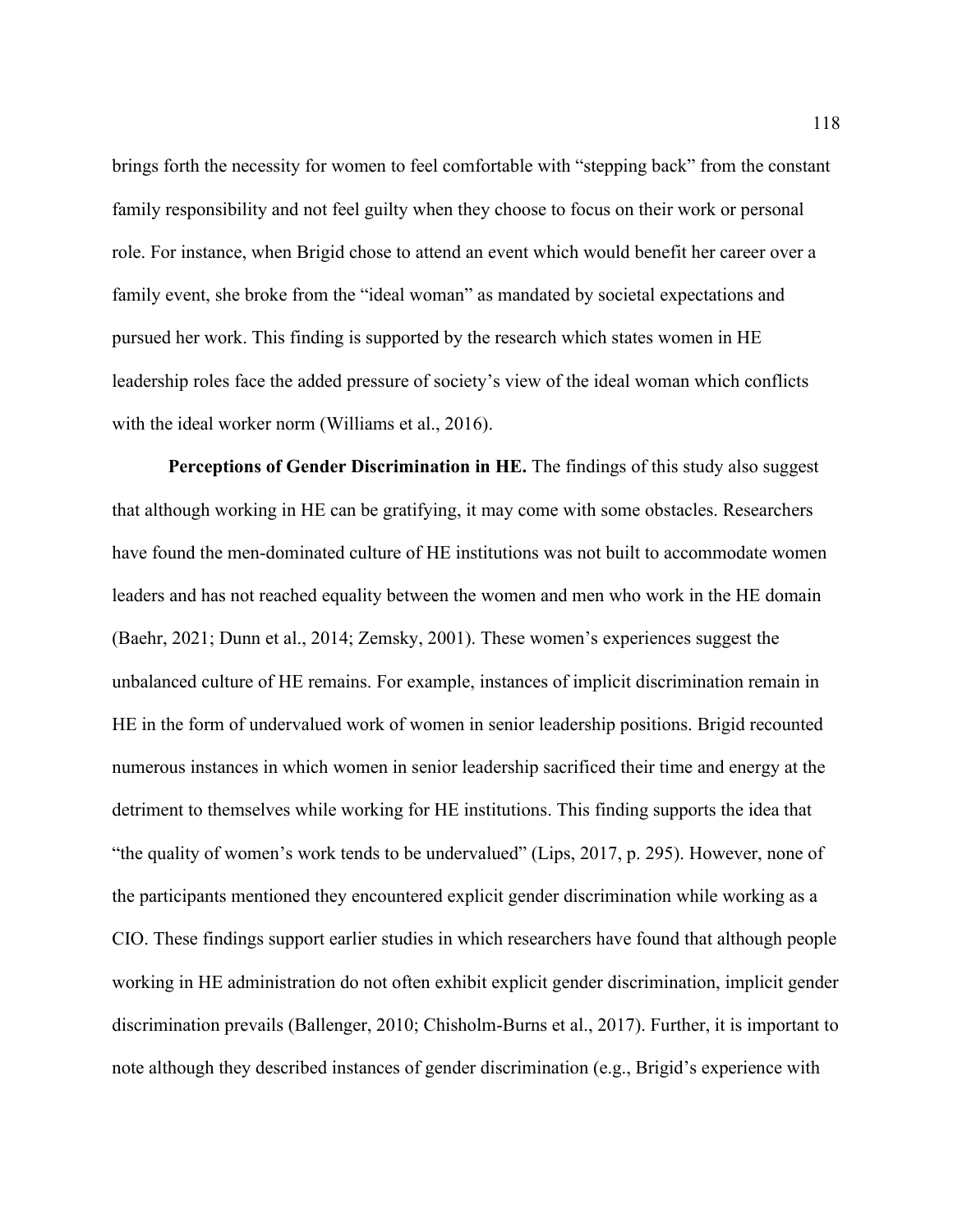lack of lactation space, Diane's experience reporting to someone who was "outright sexist," and Tara's experience with jokes and snide remarks), these women CIOs explicitly remarked that they do not think the fact they are women negatively impacted their career. This is contrary to the literature which states women consistently encounter greater demands when attempting to juggle their professional and personal responsibilities (Sallee, 2013). However, these findings are congruent with researchers who have found women's experience with discriminatory treatment may be retrospective as they can be unaware or in denial of its presence until long after an occurrence (Sklra, Reyes, & Scheurich, 2000). This is exemplified in this study as although these women indicated they did not experience discrimination, they provided stories and examples of the presence of discrimination in their experience(s). This may be because to acknowledge one is experiencing discrimination can be a threat to one's self-esteem and identity (Armenta & Hunt, 2009; Brown, Bigler, & Chu, 2010). Thus, many people only see or acknowledge it retrospectively or in hindsight (Sklra, Reyes, & Scheurich, 2000) or unless they receive concrete data as proof (Hopkins, 2002).

Interestingly, a novel finding in this study suggests the senior leadership position (i.e. the CIO role) may be a barrier which protects women in these positions from observed gender discrimination. In short, these women believe there may be more to the authority of the senior leadership position than to the gender of the person who holds the position. However, it is important to consider the extent to which they may be perceiving the power associated with a traditionally masculine role like the CIO position. In other words, it may not be the senior leadership position or CIO role which might block observed gender discrimination, but perhaps it is actually the masculinization of the role which is being perceived as power.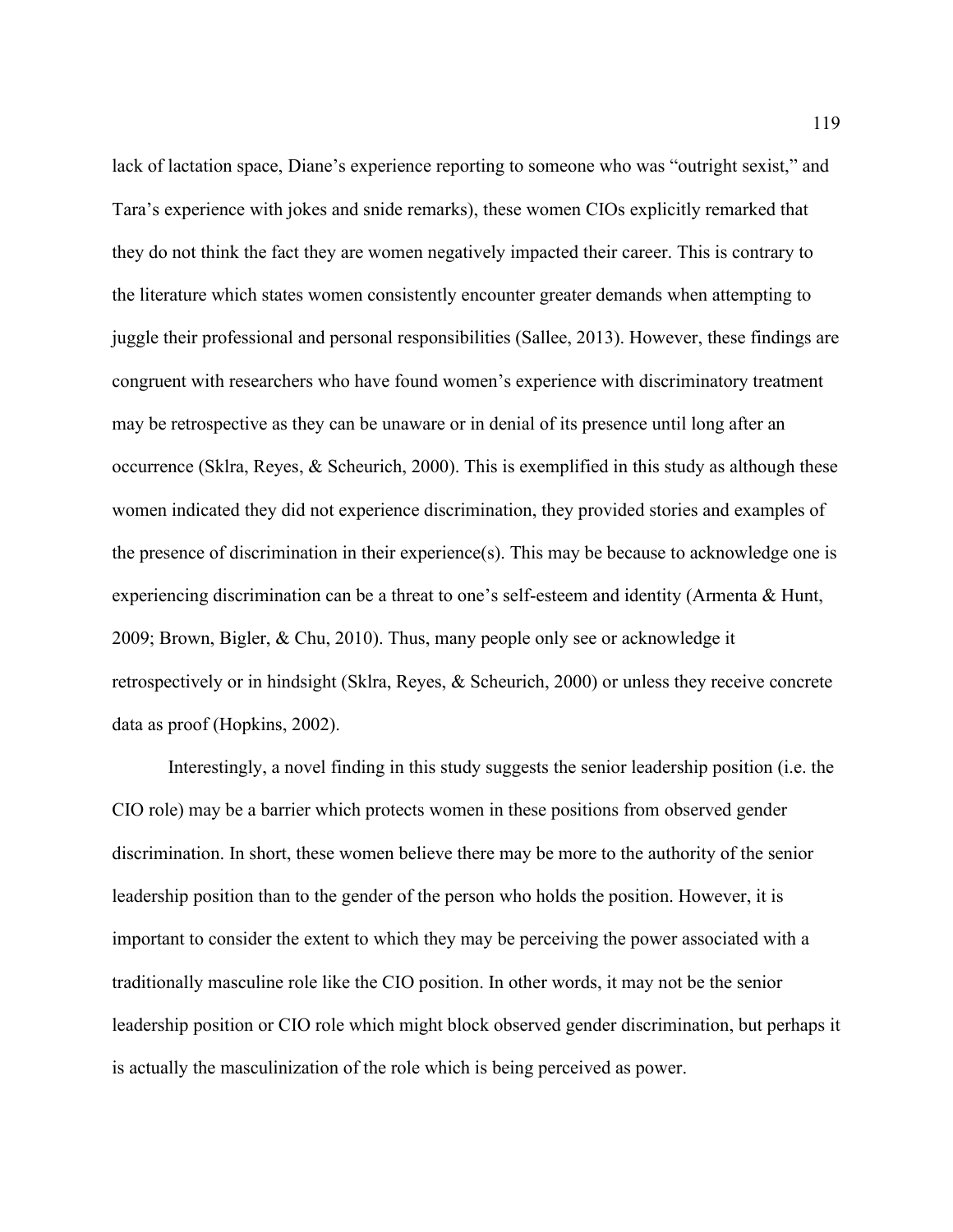Further, this study has shown there is a prevalent gender gap in HE, and specifically the CIO position. These findings are congruent with the literature which states there is a perpetual gender gap between men and women representatives in top leadership positions in HE institutions, specifically the CIO seat (Clark, 2013; Frye and Fulton, 2020; Young, 2004). Additionally, as indicated by Tara, the gender gap may be due to pipeline issues which influence hiring trends. This pipeline issue is also congruent with the literature (Lips, 2017; Clark, 2013) as, for example, researchers have found that hiring managers perpetuate gender discrimination by using prescribed stereotypes when deciding who should be in leadership positions (Clark, 2013). Also, the findings indicate that although gender discrimination still exists in HE culture, HE institutions are working to improve this issue by deliberately focusing on gender diversity efforts and these women HE CIOs are noticing the slight difference over time. These findings are important as researchers have specified a need for reshaping and redesigning higher education work culture to create an environment which fosters the ability for women to integrate their lives into the workplace rather than having to separate their work on campus from their time at home or time spent on their personal wellbeing (e.g., self-care) (Yakaboski & Donahoo, 2010).

**What it Means to be in Senior Leadership.** The findings of this study suggest that certain leadership attributes contribute to the work-life balance/integration for these women HE CIOs. Some influencing aspects of leadership included being mindful of oneself, thoughtful toward one's team, and receiving support and trust from supervisors and colleagues. The findings indicate these can take the form of mentorship, role modeling, advocating, and networking. These aspects of leadership have contributed significantly to their experience as a CIO. These findings support previous research regarding mentoring by Warner and DeFleur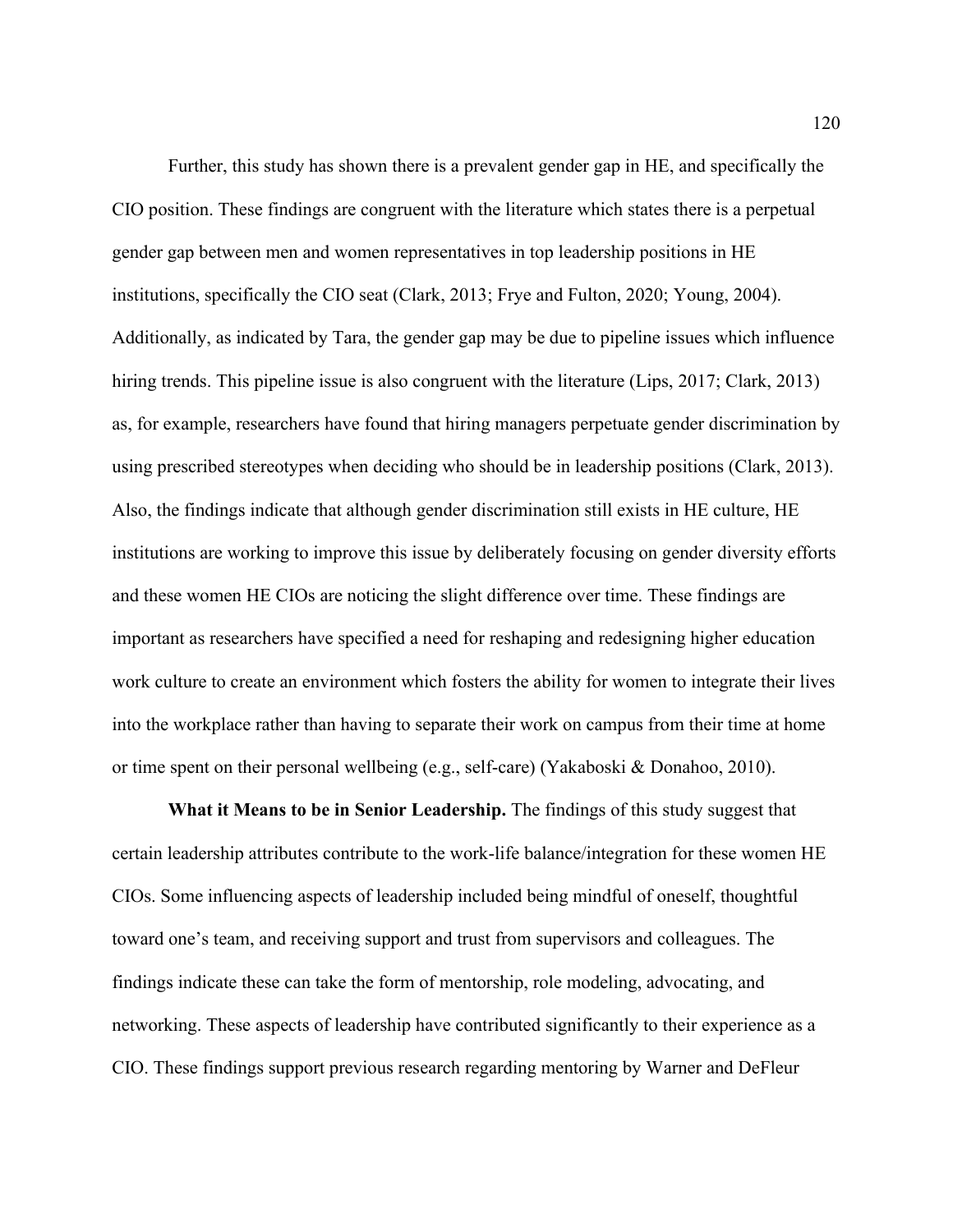(1993) who posit that the influence of mentorship and role modeling can greatly impact a woman's advancement to top leadership in HE. However, they contradict the research by Hill and Wheat (2017) who find mentoring has only minimal impact on women's advancement to top leadership in HE.

Interestingly, Brigid identified research which supports her experience with the connections she made with her colleagues at the Frye Institute. In their study, Gonzalez et al. (2019) investigated the differences between how men and women network. Men network by collecting as many people as possible without regard to a close relationship or long-term contact. Whereas women network by cultivating close relationships with a smaller number of individuals who they usually remain in contact with overtime. When asked if that is how she perceives her networking style, Brigid admitted "…that was totally my experience."

Additionally, the evidence suggests these women HE CIOs are greatly impacted by the positive contributions of mentors, role models, and colleagues as they pursued their careers. They use these individuals as inspiration for their own leadership which they extend to their current respective teams. These findings confirm the research which states that a singular leader can often have a great effect on collective groups such as teams and organizations (Bolden, 2008; Contractor et al., 2012) as the participants recalled specific individuals (e.g., supervisors, and colleagues) who made a positive long-term impact on their lives. These findings also support leadership research which states leaders build trust and support by coaching others and taking a genuine interest in both the tasks which need to be accomplished as well as each individual responsible for accomplishing them (e.g., the participants receive leadership guidance from their supervisors and purposely spend time with their own team to discover their needs); leaders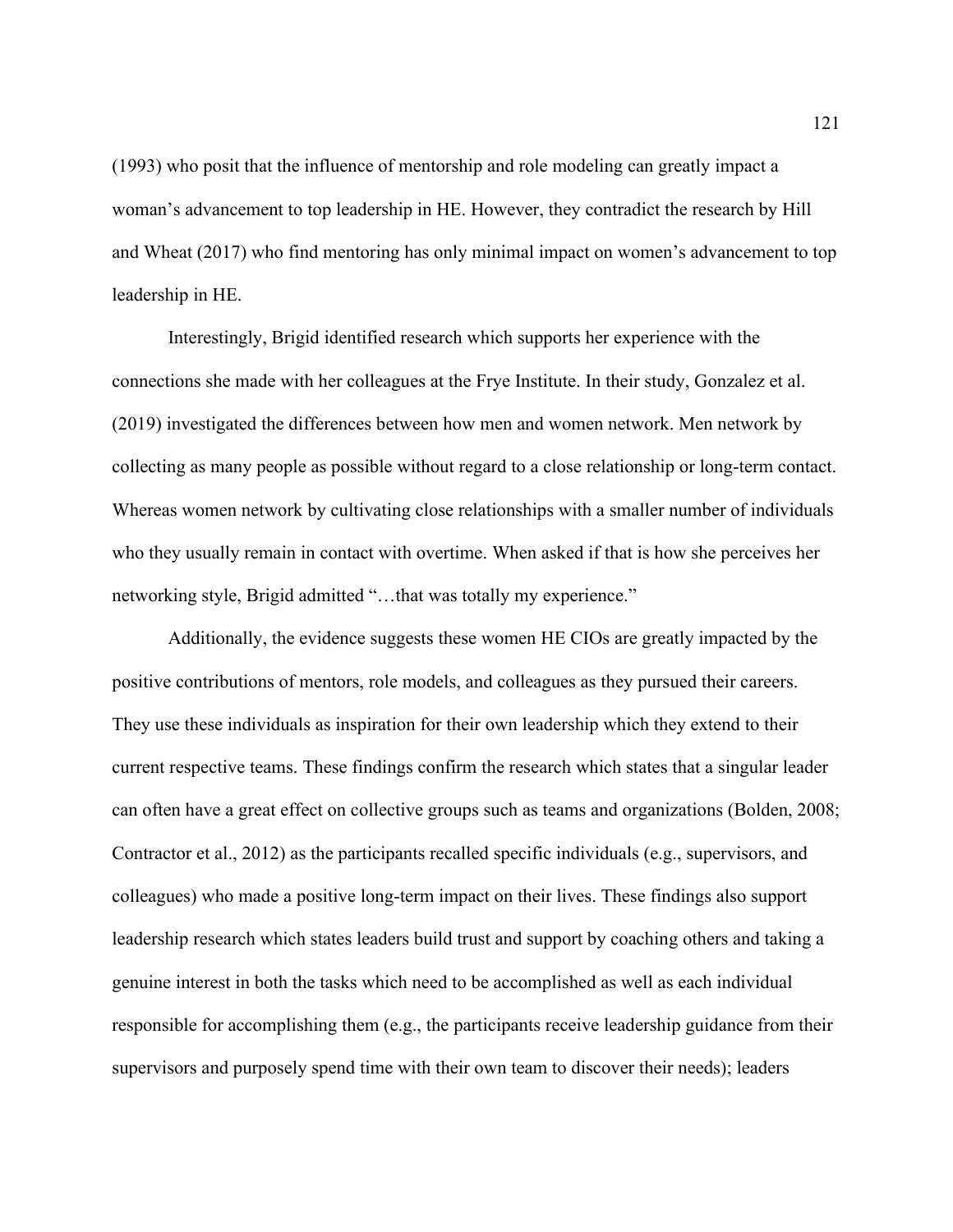exhibit their trustworthiness by modeling behavior and attitudes which promote the best interests of those in their environment and creating an atmosphere which encourages others to behave in a similar manner (e.g., the participants feel trusted and supported by their supervisors and colleagues which serve as role models for them, and in-turn their actions serve as examples for their teams); and trustworthy leaders learn to manage themselves as well as others by recognizing each member's contribution to the group, releasing responsibility to them, and exuding the confidence that they will complete their tasks efficiently and effectively (e.g., the participants feel confident their supervisors trust them to make the best decisions for the university and their team) (Fullan, 2013; Tschannen-Moran, 2013).

### *Life During COVID-19*

Since the novel Coronavirus Disease 2019 (COVID-19 or COVID) outbreak began in February 2020, it has impacted the entire world immeasurably. Due to the highly contagious nature of COVID-19, it became essential for people all over the globe to remain in their homes as much as possible and decrease contact with others for the safety of their own life and others. Many communities went under a lockdown which forced most businesses and organizations to close their doors and move to remote status, if possible, to conduct work. Thus, as COVID spread, organizations such as HE institutions transferred their administration, staff, faculty, and students to remote business, teaching, and learning in an unprecedented amount of time. As previously noted, the CIO plays a critical role in the innerworkings of the intuitions technology systems. Therefore, as all the business of the institution transferred to online/remote status, the involvement, and responsibilities of HE CIO also rose exponentially.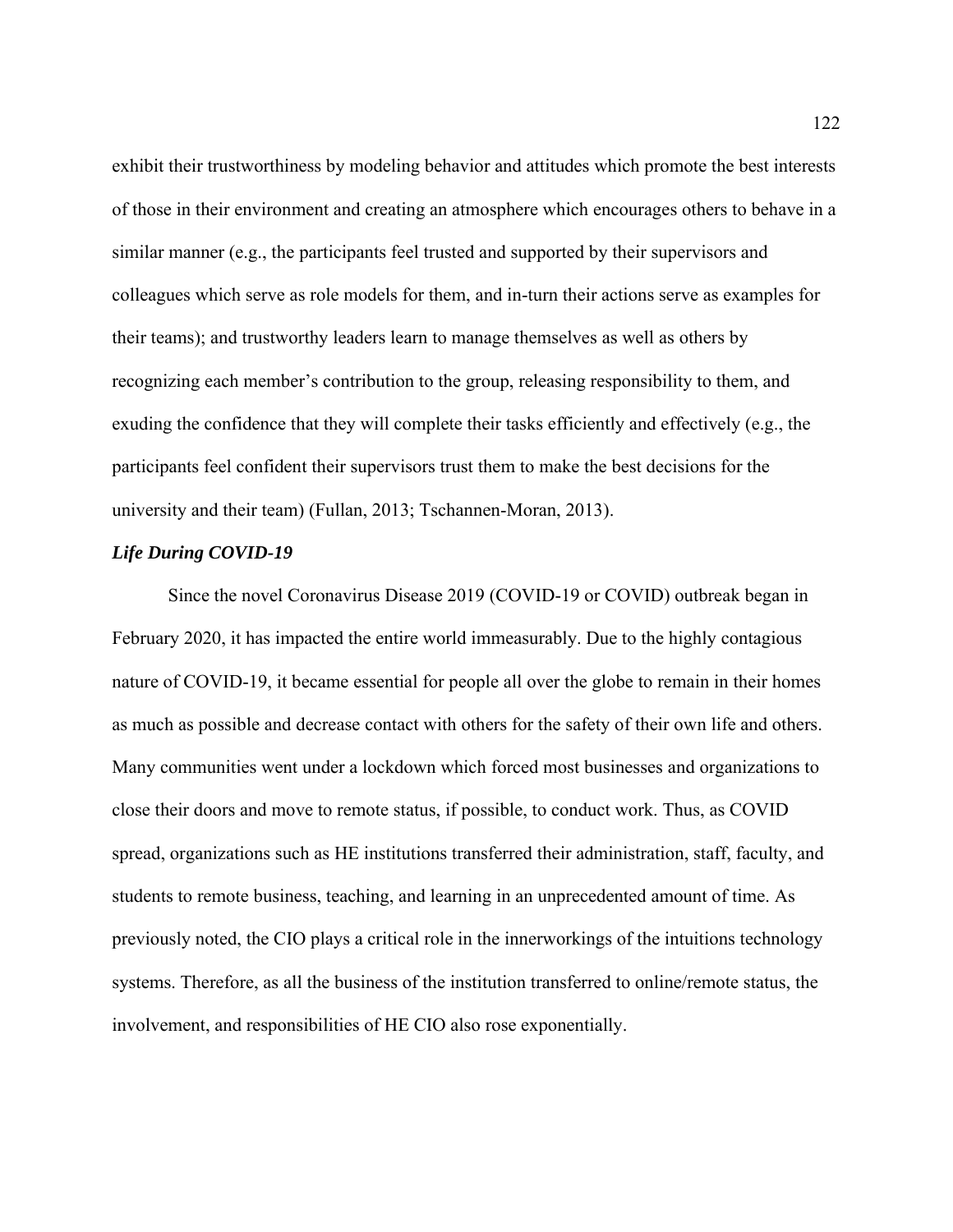**University Response to COVID.** The findings of the study showed the COVID-19 pandemic had a momentous impact on the participants ability to pursue and maintain work-life balance/integration. Transitioning the business of an entire HE institution to fully remote within one to three weeks because of a global pandemic was a significant and novel experience for all the participants. As one participant put it, "I know how to run IT at a university…but none of us have ever experienced having to move to an entirely remote university in a week." They worked diligently with their teams and other organizations within their institutions and community. As noted in the previous section regarding leadership, the trust and support built with one's team is an important aspect of leadership, and the evidence of this study has shown these leadership components contributed positively and critically as a foundation during the hectic goings-on which COVID initiated.

**COVID Challenges with some Positive Outlook.** According to the findings, these women HE CIOs experienced novel complex challenges working as CIOs during COVID which significantly influenced their ability to maintain work-life balance/integration. They experienced a significant and rapid increase in the stress, responsibilities, and complexities of their CIO position. Significant challenges included feelings of uncertainty, isolation, and loneliness, and a stationary "insane work pace" which increased daily fatigue and influenced their life outside of work. One participant also shared a personal challenge which she deemed "The 3 C's: CIO, COVID, and Cancer." These challenges greatly influenced the participants work, family, and personal roles. However, positive aspects also emerged within these experiences, namely greater empathy and patience, and working remotely offered availability to venture outdoors between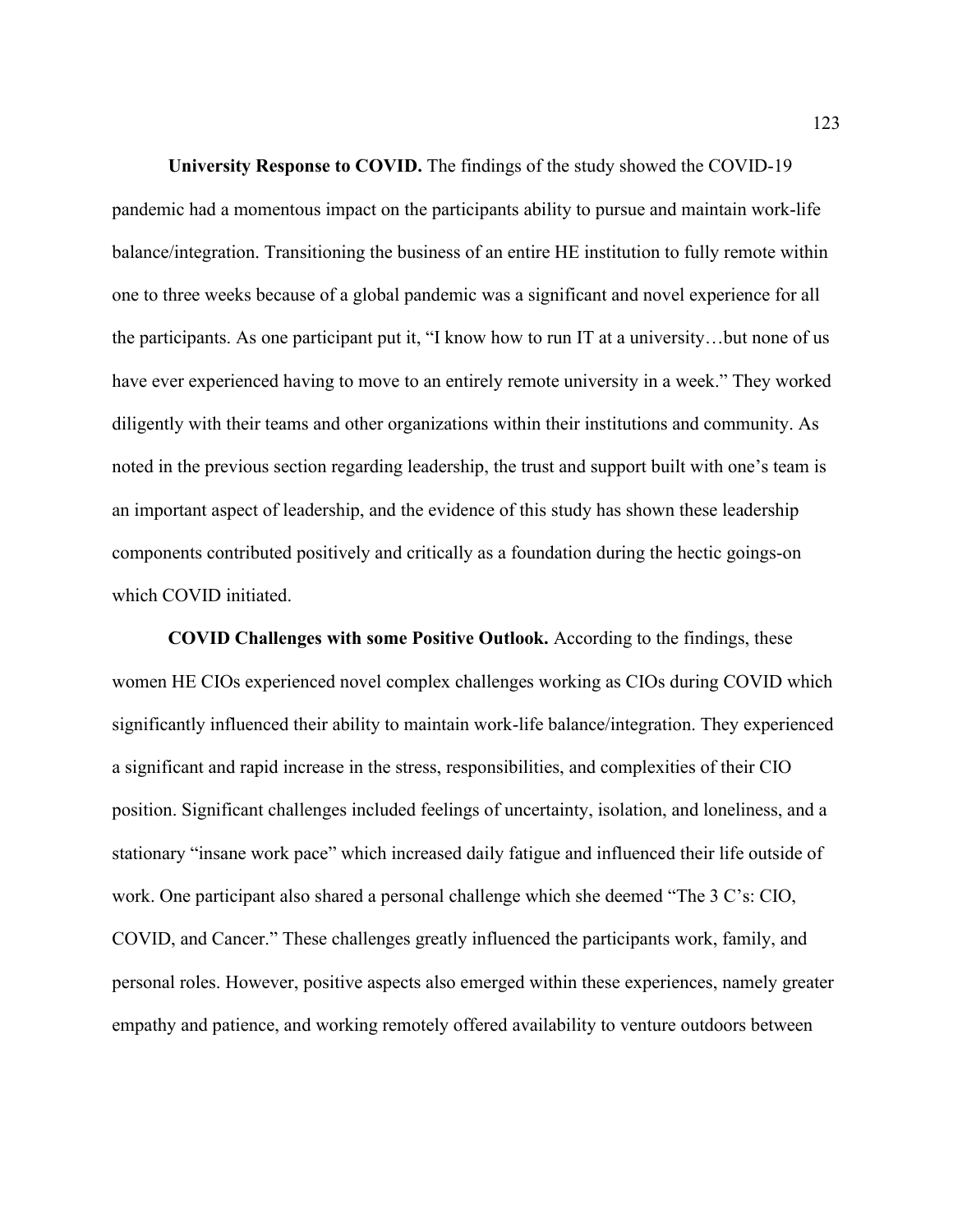meetings and provided the ability for leadership to be more personal and available to people than before.

**Future Expectations for Higher Education.** Previous researchers have indicated HE institutions are attempting to adopt policies which allow for flexible hours and accommodations. However, these efforts are sluggish compared to demands and requirements of their employees (e.g., faculty, staff, and administrators) (Lester, 2013). However, this study has found the intrusion of COVID-19 on organizations such as HE institutions forced the business of these entities to move to remote work which significantly influenced flexible work options for its employees. Additionally, the findings in this study indicate these women HE CIOs consider an ideal workspace for themselves and their IT teams as one in which work flexibility is paramount. Thus, HE institutions should consider maintaining the current flexible work options for employees, particularly those in HE IT departments including the HE CIO, based on three key reasons. (1) Because even through the influence of the global COVID pandemic the success of remote work was proven as employees did an exceptional job considering the chaotic and turbulent circumstances. (2) Because remote work benefited many families during COVID as they were able to conduct business while in the safety of their home with their family, thus influencing the work and family roles for these CIOs and their teams. (3) Because losing current team members and not being able to hire new team members may be an inevitable and considerable consequence if institutions choose to remove flexible hybrid or remote options permanently.

Ultimately, COVID-19 influenced the lives of these women CIOs in ways they could never have imagined. They were crucial agents in the move to remote work, teaching, and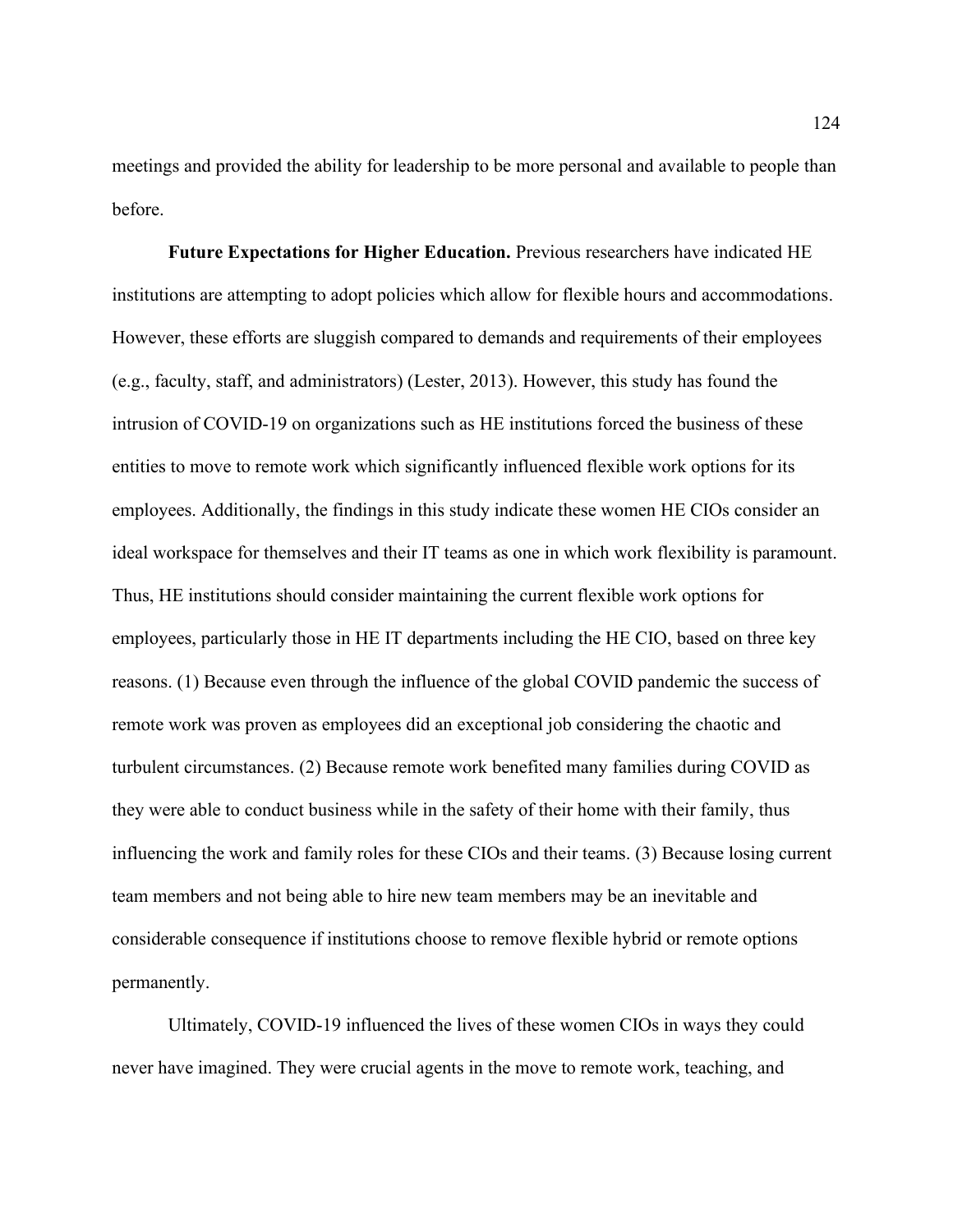learning for entire institutions as the universities were forced to shut their doors in a considerably short amount of time. They endured challenges which were unimaginable before COVID and found some highlights within these events. They voiced their concerns regarding the future of flexible work for themselves and their teams as advocates in pursuit of work-life balance/integration. They explained how COVID altered their daily lives and they briefly shared instances regarding its influence on their personal wellbeing (i.e., self-care). The next section expands on the participants experiences finding and maintaining self-care as women CIOs.

## *The Power of Self-Care*

This study has argued that working as a CIO is often a complex job as it encompasses varying pressures, obligations, and responsibilities. When uncertainty, isolation, fatigue, and endless work hours due to COVID-19 are added to the mix, the job can become overwhelming, and one can easily become engulfed in the work and forget the needs of oneself. This has detrimental effects on one's pursuit and maintenance of work-life balance/integration, as per Irvine (2009), "How can we hope to care for others if we, ourselves, are crippled by ill health, burnout, or resentment?" (p 127). Thus, personal wellbeing is a critical consideration when conducting responsibilities in all other aspects of one's life (e.g., work, family). Wellbeing is the balance of one's mental, physical, emotional, and social dimensions. One example which contributes to state of wellbeing is the act of self-care. Per Brian and Blackman (2018), self-care is exemplified through behaviors which promote, strengthen, and maintain wellbeing.

**What Does Self-Care Mean?** According to the findings, self-care is a personal experience which differs for each person and can take numerous forms. Also, stress is a key factor influencing the definitions of and necessity for self-care for these women HE CIOs. This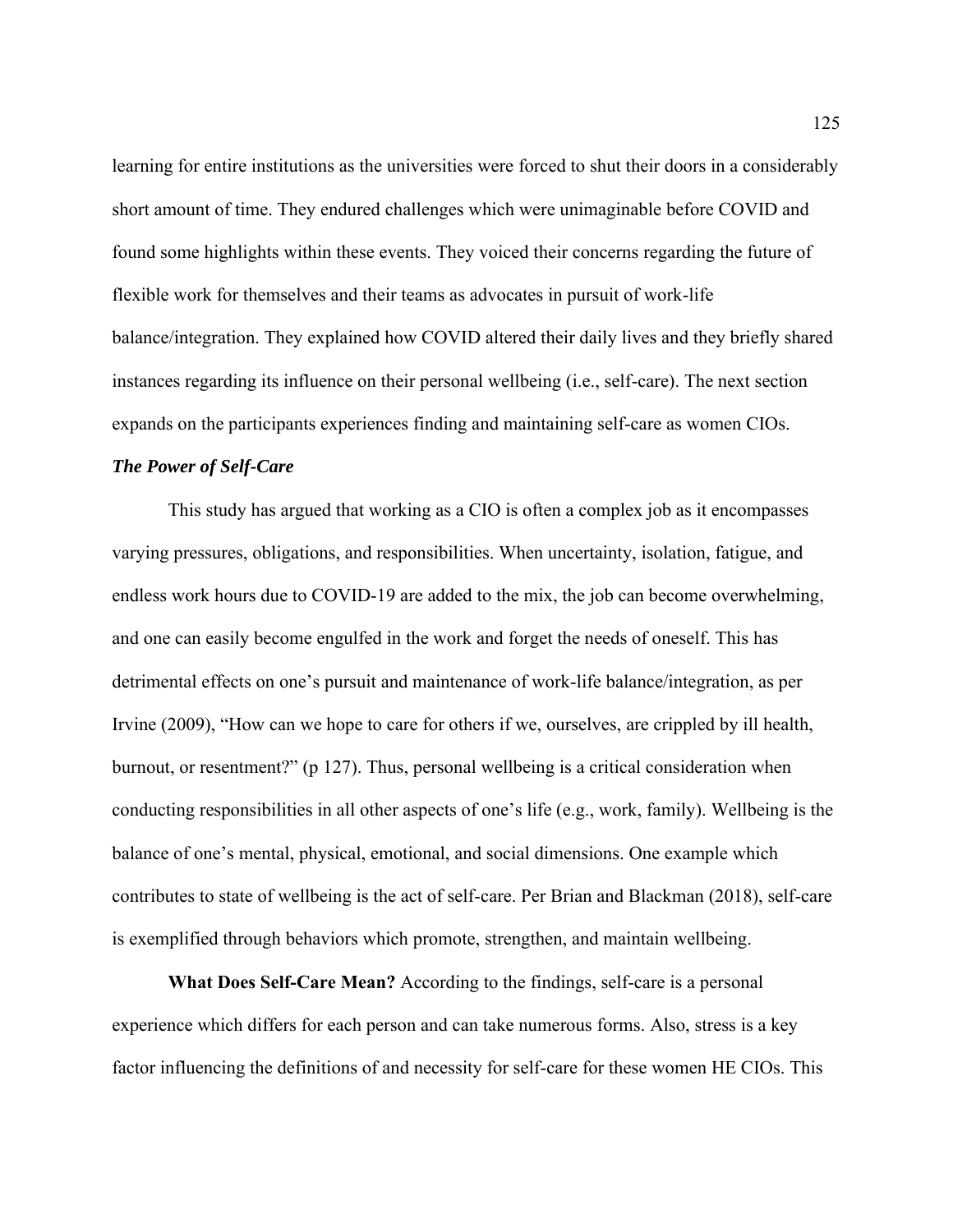supports previous research (Gillespie et al., 2001; King-White & Rogers, 2018), which identifies work-associated responsibilities as a major source of stress for HE employees. This study also found that intentionality and recognition of self-care is important for these women HE CIOs, and it can be used to cope with or manage life stressors which is also consistent with previous research by Bryan and Blackman (2018).

**What does it Look Like and How Does it Feel?** The evidence from this study suggests that just as the meaning of self-care differs per person, so do many of the self-care practices. For instance, Tara mentioned her daily yoga practice, Diana expressed her love for spending time with her horses, and Brigid spoke of her love for poetry. However, although these women HE CIOs experience some various self-care practices, the findings suggest physical movement, mental breaks, and outdoor activities are practices which significantly impact their pursuit of personal self-care, contribute positively to their emotional wellbeing, and provide considerable benefits to their maintenance of work-life balance/integration. Additionally, two participants specifically identified the usefulness of talking to someone as an essential practice of self-care. Diana noted the impact regularly speaking with a therapist has had on her stress management and work-life balance, and Brigid expressed the relief she feels when she vents to her mom daily and feels a sense of healing when she engages in storytelling. Lastly, the participants indicated the relief, pride, and healing they feel when they practice self-care. These findings are consistent with the self-care research describes best practices for promoting self-care in the HE workplace include giving oneself permission to make mistakes and learning from them, selecting a healthy support system, and prioritizing items and undertaking one at a time (Anitha & Sritharan, 2014; Gillespie et al., 2001; King-White & Rogers, 2018).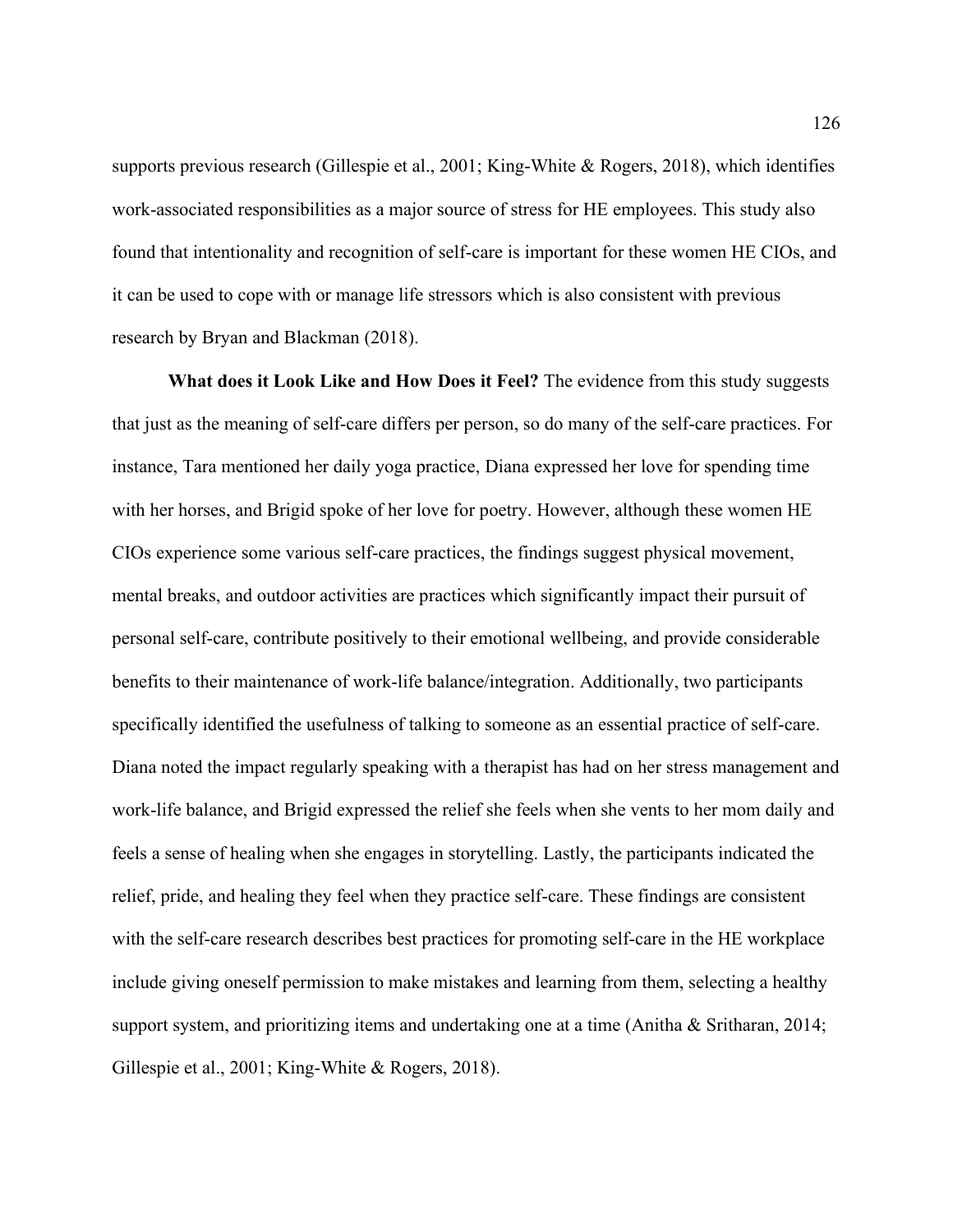# **Interpreting Work-Life Balance/Integration**

As specified previously, my definition of work-life balance is the compartmentalized approach to viewing the roles of work, family, and personal self-care as separate from each other; whereas my definition of work-life integration is the holistic approach to viewing and combining these roles as all part of one person's experiences in life which are intertwined with one another and not separate from one or another. All three participants mentioned the importance of balancing roles or obtaining a balance in one's life, however, none specifically mentioned an integration of those roles. For example, Diana's definition of work-life balance is like mine in that she regarded it as a compartmentalization of work and daily life. For instance, she stated, "There's definitely a process of figuring out how to balance your time and be able to compartmentalize and be really present at work and then be really present in your daily life." Brigid also believes there is a balance in roles, and it shifts according to priority at any given point in time, as she stated, "I think work-life balance is exactly that, it's work and sometimes one thing weighs a little more than the other." Tara mentioned "digging deep" to find balance by being "mindful" of her role as a CIO, acknowledging family is "the heart," and doing things to keep herself "healthy and together."

Although the participants mentioned the word "balance" often and did not mention the word "integration" at all, I found the stories and descriptions they shared often incorporated more than one role. This was seen most often with the combination of work and self-care roles. For example, when Tara has breaks between work meetings (i.e., work role), she intentionally exercises (i.e., self-care role) to give her brain and body a chance to recover. Also, when Diana started in her CIO position (i.e., work role) she experienced extreme stress which prompted her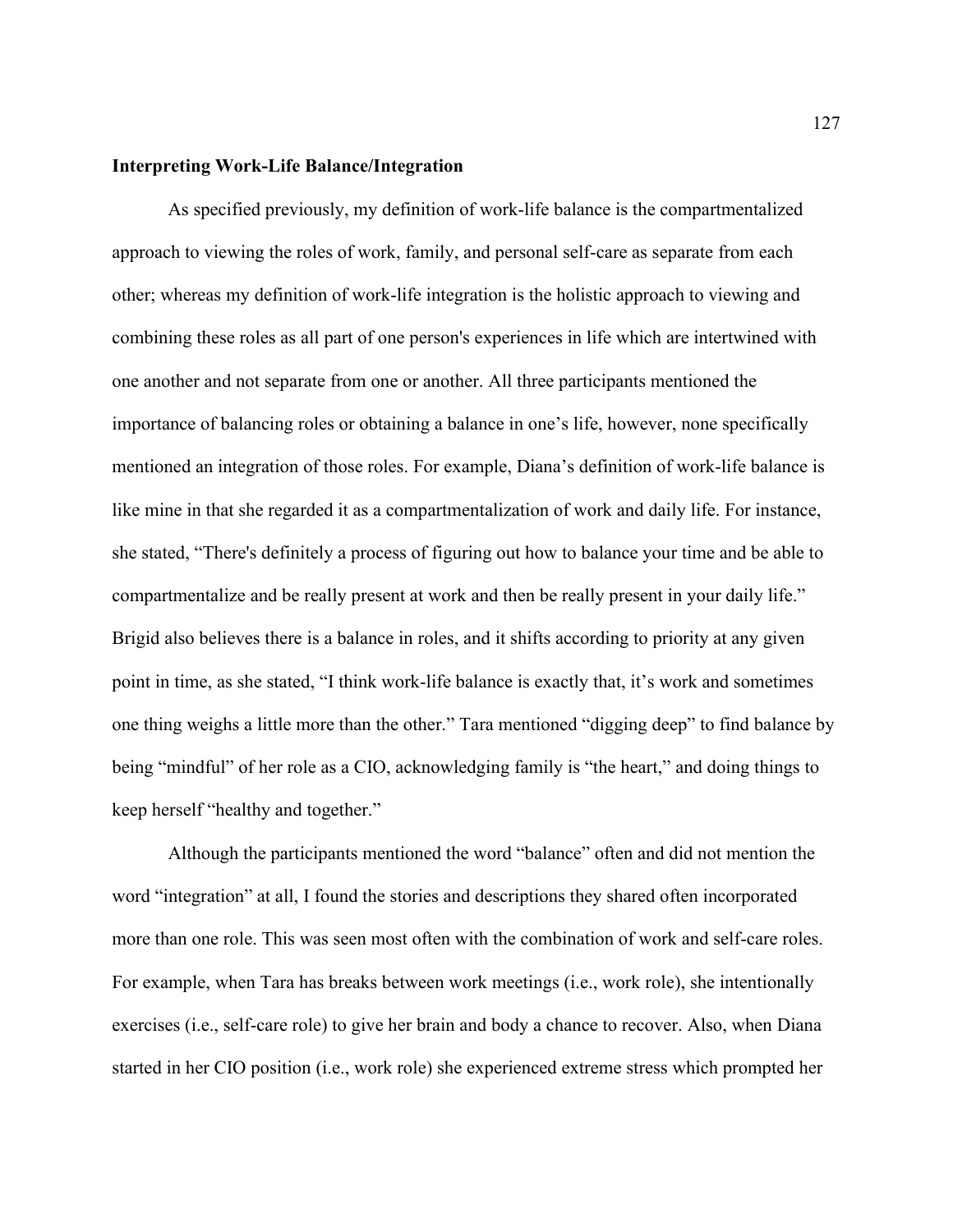to speak with a therapist and find ways to manage the stress (i.e., her interpretation of self-care role). There were also instances in which the family role influenced the self-care roles. For example, when Brigid made the tough decision to skip her daughters middle-school promotion (i.e., family role) to travel to a conference (i.e., her interpretation of self-care role) which was scheduled at the same time. Lastly, I found there were instances in which the work role influenced the family role. For example, Diana mentioned the strain work was putting on her short-term memory (i.e., work role) and how it has influenced her time with her husband (i.e., family role). She shared one story in which her husband called and asked her to bring home bananas on her way home from work, but due to the responsibilities and stresses present at the office on her mind, she completely forgot he had asked her and arrived home confused and without bananas. Thus, although the participants did not explicitly mention an integration of their roles as a worker, family member, and personal self-care, it is evident in this study that these roles can and often do intersect.

### **Recommendations**

This study has argued the gender gap in HE senior leadership is prevalent, particularly in the CIO role as women remain underrepresented. Further, after investigating the experiences and perspectives of work-life balance/integration for these women HE CIOs and to further understand considerations which could improve the representation of women HE CIOs, the following recommendations have been suggested. These recommendations are in no way exhaustive, but they offer options, are intended for and may be beneficial to HE organizations, HE CIOs, and those aspiring to such role.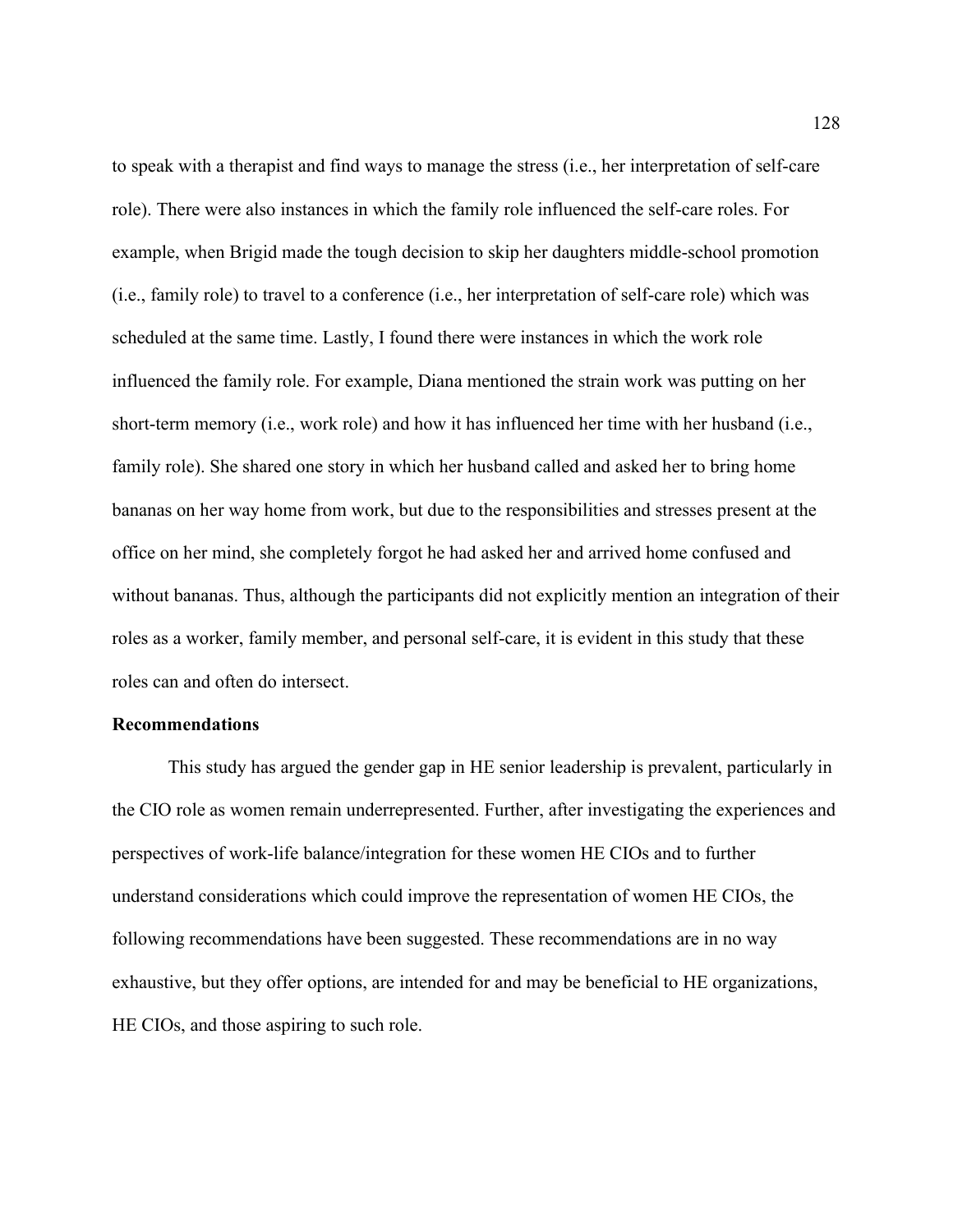According to the findings in this study, the participants identified the positive and significant impact that mentoring, role models, collaboration, and networking had on their ability to find and maintain work-life balance/integration both before and during their time as CIOs. They attributed this considerable impact to previous and current support from supervisors who acted as mentors and role models, collaboration with the CIO community, and networking through programs which contributed to the preparation and success of their senior leadership career goals. These findings are supported by research which references the positive influence of mentoring and networking (Clark, 2017; Helfat et al., 2000; Trauth et al., 2009; Wilde, 1997). Thus, HE institutions may want to consider more purposefully introducing and incorporating CIO mentorship opportunities either through one-on-one mentorship pairing or through group mentorships to provide opportunities for support to those aspiring to the CIO senior leadership role. Further, organizations should consider offering more support to their current CIOs by encouraging and assisting in their involvement in programs, conferences, and the like as this study has shown there are significant benefits to attending and receiving guidance from such programs. These benefits influence the institutions and the CIOs representing them as, for example at conferences, the cooperative and informative nature of the events keep CIOs up-todate on the latest technological advancements which they can then transfer to their home institutions. Further, current, and aspiring CIOs should attempt or continue to pursue and attend such events as they may offer valuable insight and afford opportunities for familiarization, networking, comradery, and collaboration with others in the field.

Additionally, this study identified flexible work options as a crucial contributor to the ideal workspace setting for these women HE CIOs and their IT teams. Therefore, it may be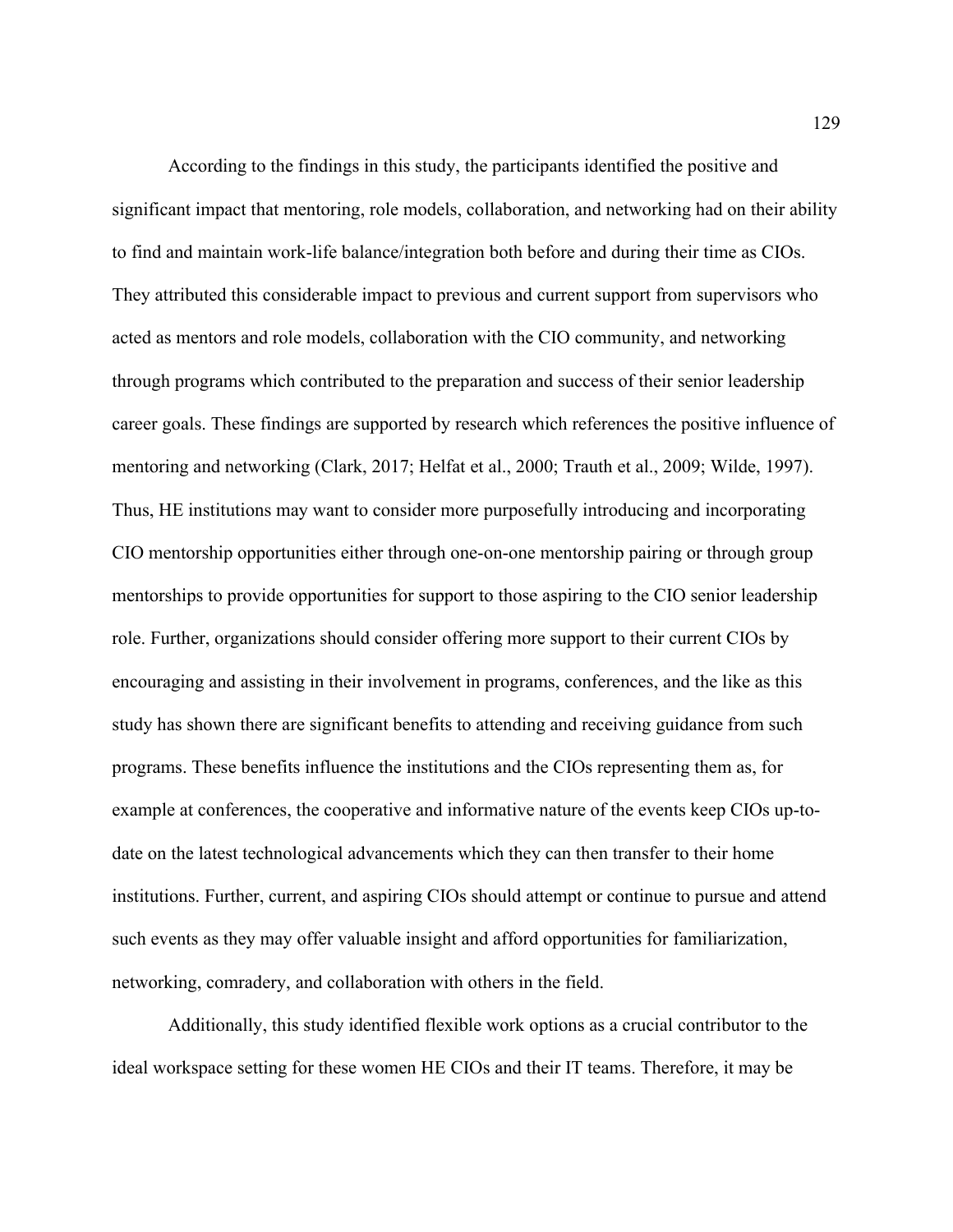important for HE institutions to consider adopting policies and procedures which allow continued flexible work options for employees, particularly those in HE IT departments including the HE CIO. This is advised based on three main reasons, namely most employees exhibited excellence and efficiency working remotely throughout the chaotic COVID pandemic, working remotely allowed flexibility for employees with families, and losing current or potential employees may be an inevitable and considerable consequence if institutions revert to fully brick-and mortar work cultures and flexible work options are removed permanently. Further, current CIOs may contribute to this cause by working with their superiors to develop and implement new or adjust current flexible plans, policies, and procedures which can be tailored to the needs and responsibilities of themselves and their teams. Lastly, institutions may wish to consider topics such as, which other areas of the university might it be important to have workplace flexibility, which aspect(s) of the culture of the university might promote or hinder flexible work arrangements, and whether the gender of administrators in charge of the university play a role in whether flexible work arrangement is seen favorably at an institution.

#### *Future Research Directions*

This research study looked specifically at the experiences and perceptions of work-life balance/integration for three women CIOs and turned up some intriguing findings. Several of the findings lend themselves to further investigation and research. First, as the participants in this study were all white women, researchers should consider incorporating ethnic and racial diversity by conducting parallel interviews with women CIOs of color. This would allow researchers a more comprehensive view regarding how women CIOs experience and perceive work-life balance/integration, particularly the self-care component and the influence of COVID-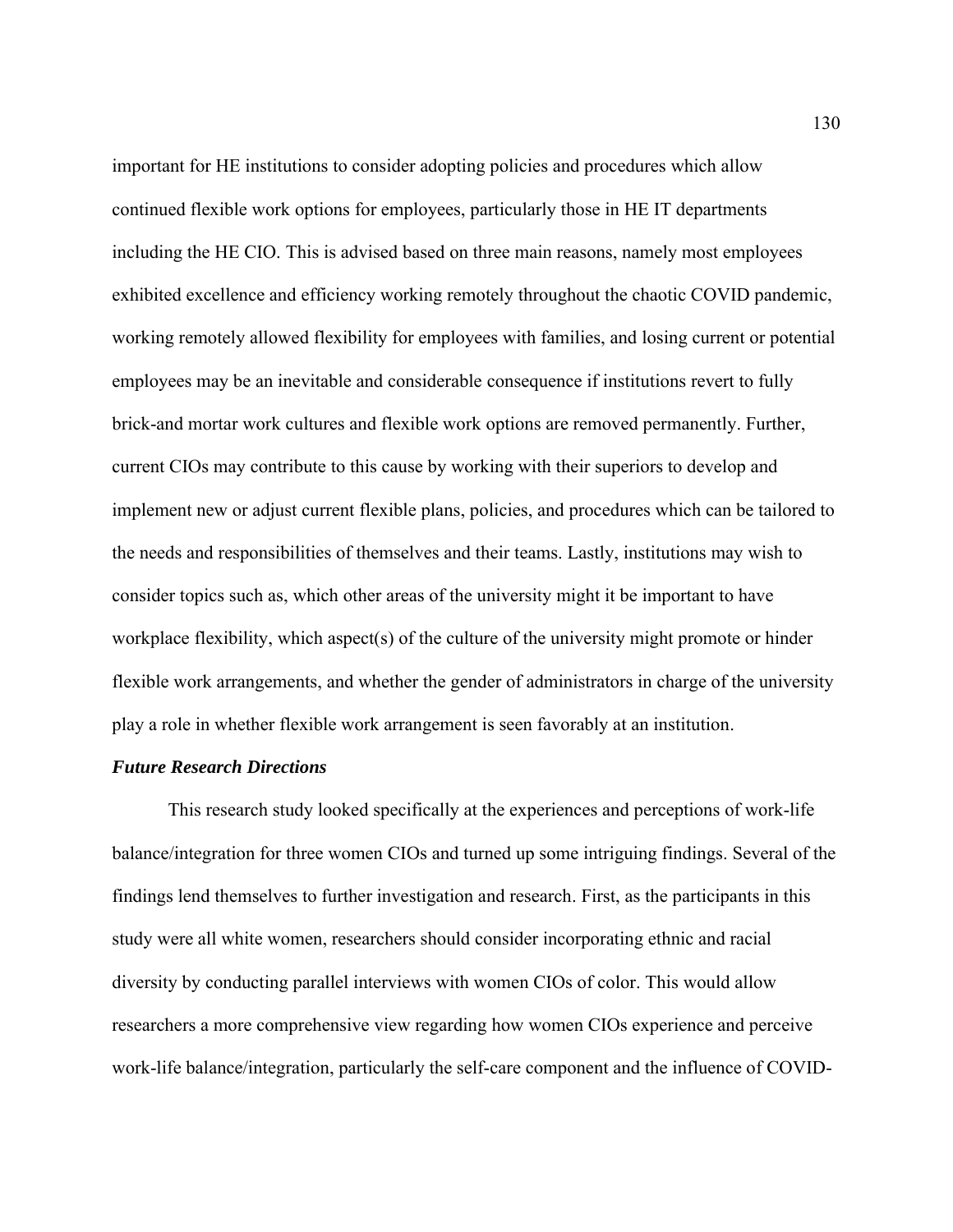19. Second, as the participants are all employed at large public research institutions, researchers should consider investigating the comparative experiences of women CIOs at small public institutions as well as private institutions. This would allow scholars to compare work-life balance/integration, self-care, and COVID-19 experiences for women CIOs across institution size (i.e., small vs large) and type (i.e., public vs private). Third, because this study only involved interviews with women CIOs, future similar research should consider incorporating interviews with men CIOs to understand their experiences and perceptions of work-life balance/integration, self-care, and COVID-19. Such information could add insight to the varying experiences of women and men CIOs in HE. Finally, as there is no research yet on the long-term effects of COVID-19 and the pursuit of work-life balance/integration is an ever-evolving concept, future researchers should investigate the influence of COVID-19 on the pursuit and maintenance of work-life balance/integration over time, especially as it relates to women. These areas are all ripe for further investigation and inquiry.

# **Chapter Summary**

The purpose of this study was to enhance our understanding of the experiences and perspectives of these women HE CIOs and their ability to find, and maintain work-life balance/integration with their roles as a worker, family member, and self-care and the significant impact of the novel COVID-19 pandemic in the pursuit of this goal. The work-life journeys these women CIOs have experienced are intricate and inspiring. They moved through their careers to the top senior leadership position in technology at their institutions; they endured and adapted to the demands COVID-19 forced on their personal and professional lives; and through these lived experiences, they learned about themselves, how to balance their priorities, and the best ways to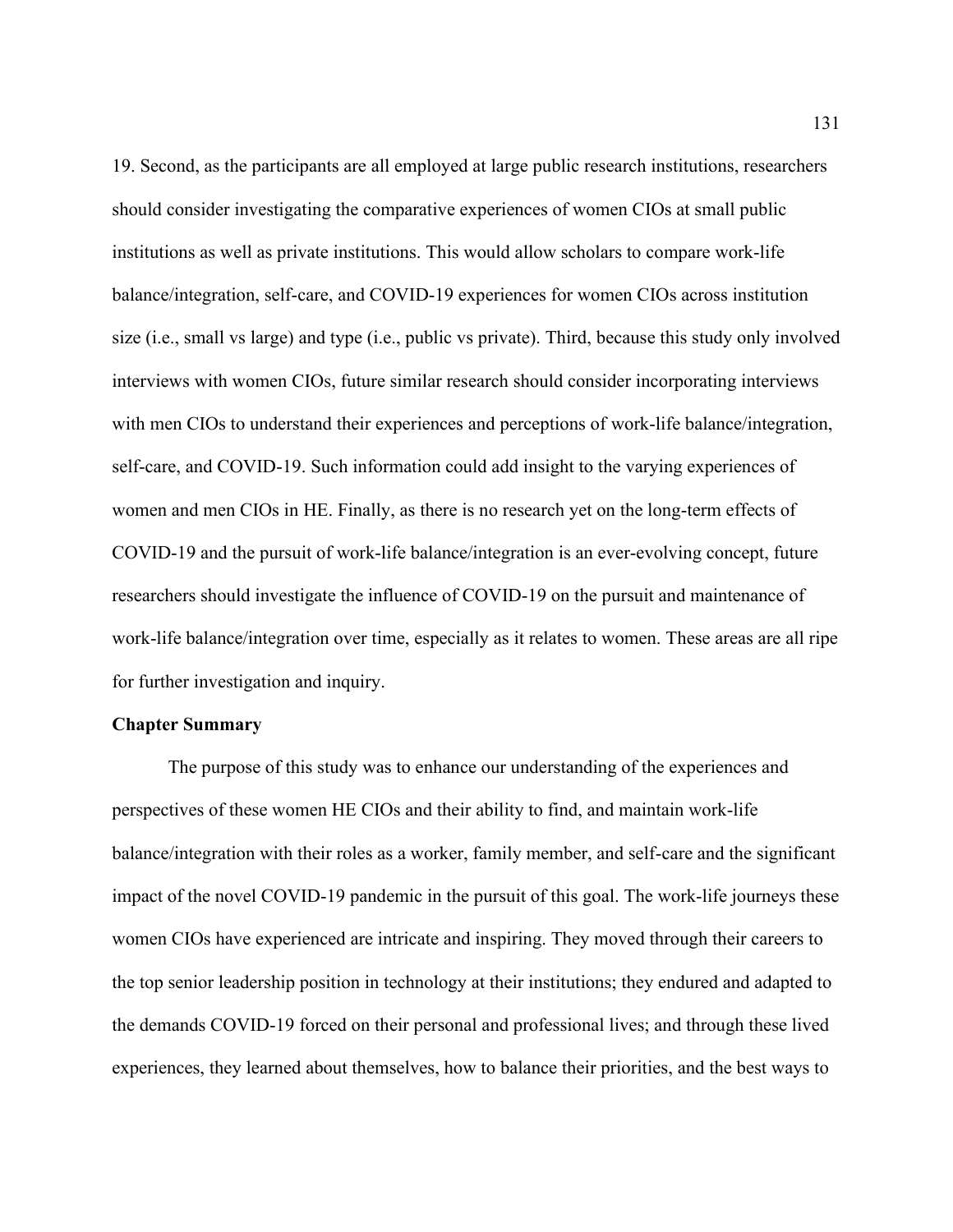enhance their lives through self-care. Ultimately, the pursuit and maintenance of work-life balance is an ever-evolving yet crucial aspect of their lives; and it is clear through these findings, their roles as a worker, family member, and personal self-care intertwine throughout their experiences.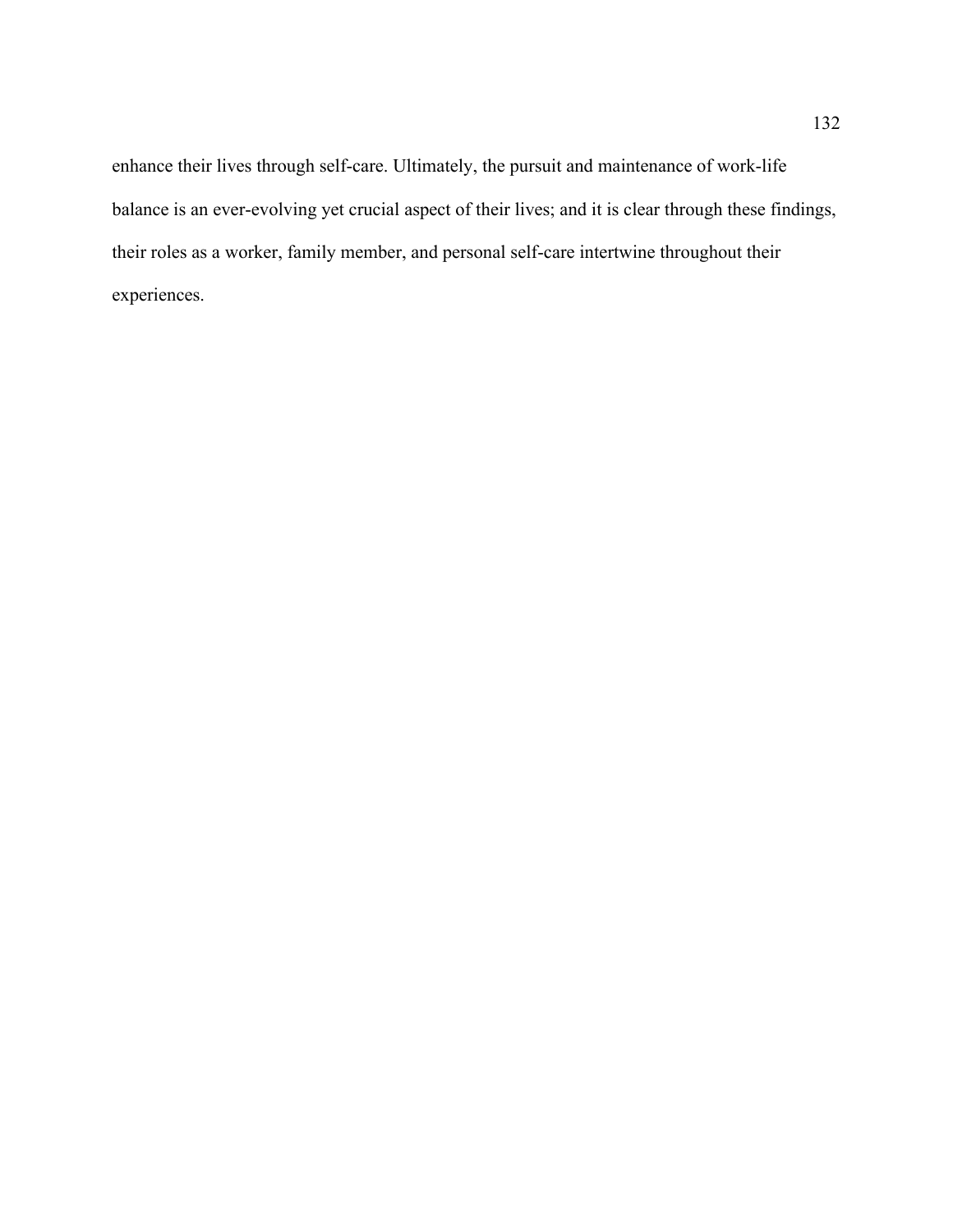# **References**

- Acker, J. (1990). Hierarchies, jobs, bodies: A theory of gendered organizations. *Gender & Society, 4(*2), 139-158. https://doi.org/10.1177/089124390004002002
- Acker, S. (1987). Feminist theory and the study of gender and education. *International Review of Education*, *33*(4), 419-435. doi: 10.1007/BF00615157
- Agars, M. D. (2004). Reconsidering the impact of gender stereotypes on the advancement of women in organizations. *Psychology of Women Quarterly, 28*(2), 103-111. doi: 10.1111/j.1471-6402.2004.00127.x
- Allen, T. D., Herst, D. E., Bruck, C. S., & Sutton, M. (2000). Consequences associated with work-to-family conflict: A review and agenda for future research. *Journal of Occupational Health Psychology*, *5*(2), 278. https://doi.org/10.1037/1076-8998.5.2.278
- American Council on Education (2017). *American College President Study*. https://www.acenet.edu/Research-Insights/Pages/American-College-President-Study.aspx
- Anitha, A., & Sritharan, R. (2014). A study on faculties perception of stress and coping strategies. *Clear International Journal of Research in Commerce & Management, 4*(8), 78.
- Armenta, B. E., & Hunt, J. S. (2009). Responding to societal devaluation: Effects of perceived personal and group discrimination on the ethnic group identification and personal selfesteem of Latino/Latina adolescents. *Group Processes & Intergroup Relations, 12*(1), 23–39. https://doi.org/10.1177/1368430208098775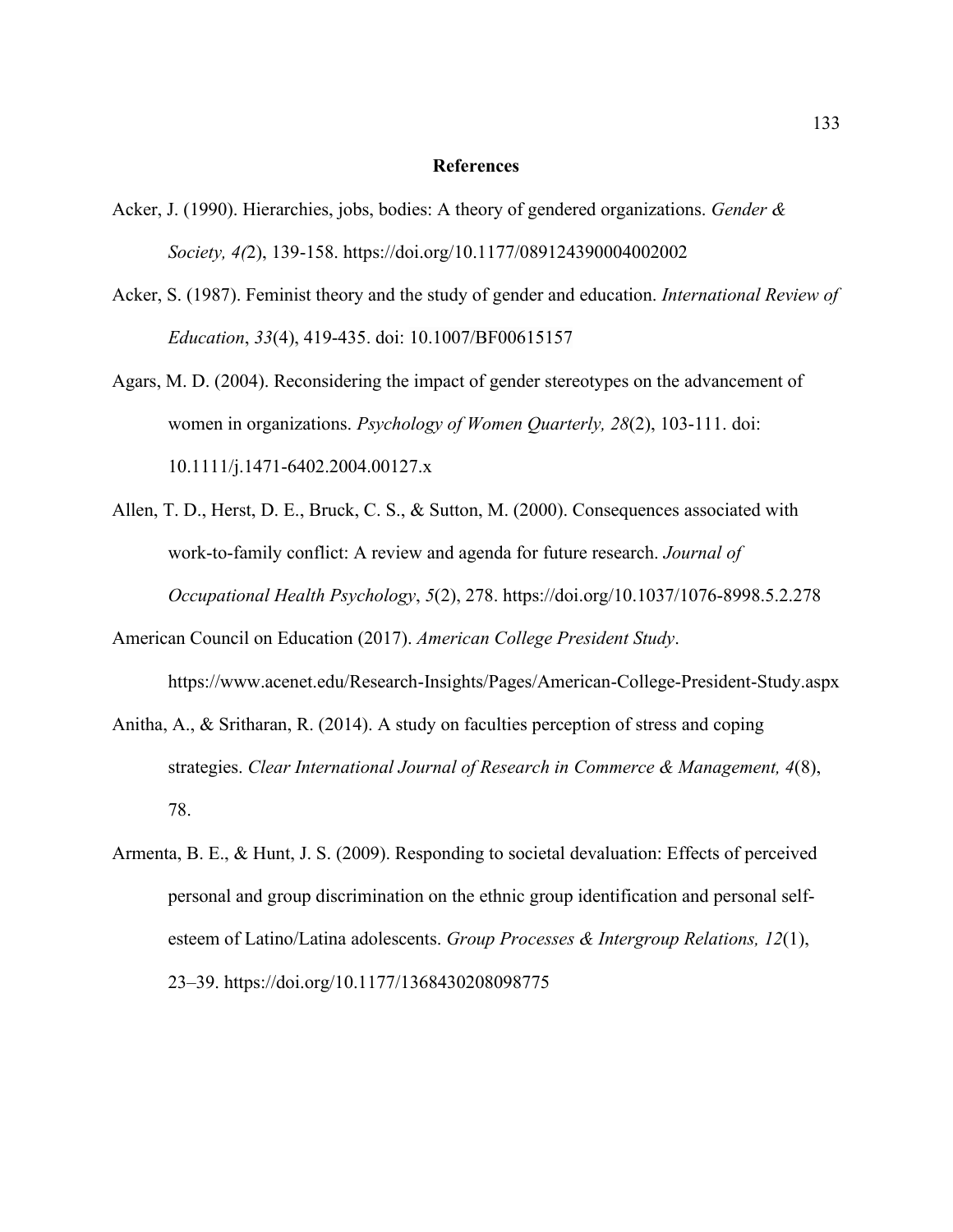Baehr, A. R. (2021). Liberal Feminism. In E. N. Zalta (ed.), *The Stanford Encyclopedia of Philosophy.* Metaphysics Research Lab.

https://plato.stanford.edu/archives/spr2021/entries/feminism-liberal/

Bailyn, L. (2006). *Breaking the mold: Redesigning work for productive and satisfying lives.* Cornell University Press.

Bailyn, L. (2011). Redesigning work for gender equity and work–personal life integration. *Community, Work & Family, 14*(1), 97-112. https://doi.org/10.1080/13668803.2010.532660

- Bakan, D. (1966). *The duality of human existence: Isolation and communion in Western man*. Beacon Press.
- Ballenger, J. (2010). Women's Access to Higher Education Leadership: Cultural and Structural Barriers*. Forum on Public Policy Online* (Vol. 5). Oxford Round Table.

Bandura, A., & Walters, R. H. (1977). *Social Learning Theory (1st Ed.)*. Prentice-Hall.

- Bell, A. S., Rajendran, D., & Theiler, S. (2012). Job Stress, Wellbeing, Work-Life Balance and Work-Life Conflict Among Australian Academics. *E-Journal of Applied Psychology, 8*(1), 25-37. doi: 10.7790/EJAP.V8I1.320
- Berger, J.S. & McCafferty M.C. (2019, April 24). *Female tenured Harvard profs paid on average 92.5 cents on the dollar compared to men, survey shows.* The Harvard Crimson. https://www.thecrimson.com/article/2019/4/24/fas-pay-gap-2019/
- Berheide, C. W., Watanabe, M., Falci, C., Borland, E., Bates, D. C., & Anderson-Hanley, C. (2020). Gender, type of higher education institution, and faculty work-life integration in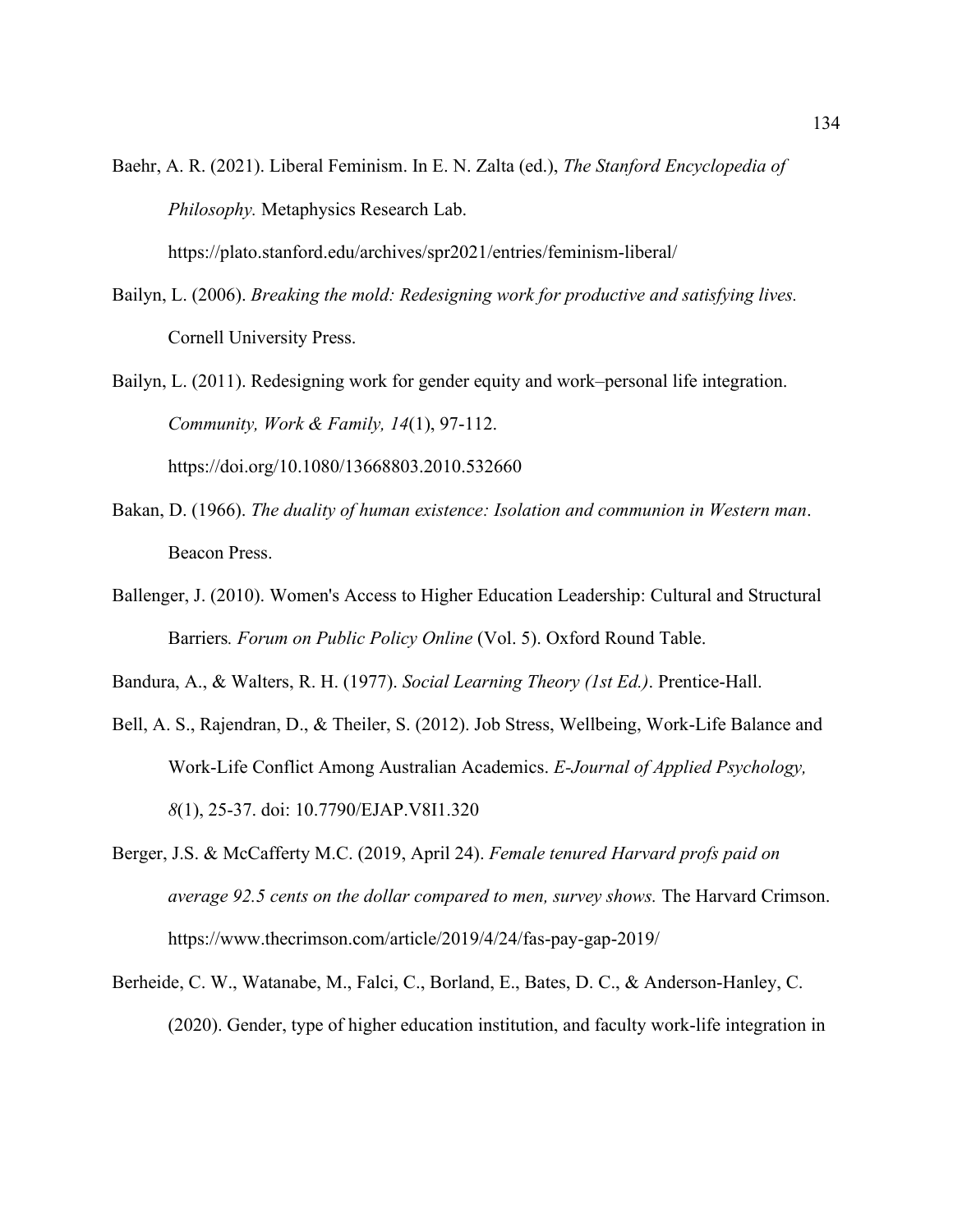the United States. *Community, Work & Family*, 1-20. doi:

10.1080/13668803.2020.1776220

- Bilimoria, D., Hopkins, M. M., & O'Neil, D. A. (2008). Women's careers at the start of the 21st century: Patterns and paradoxes. *Journal of Business Ethics, 80*, 727-743. doi: 10.1007/s10551-007-9465-6
- Birt, L., Scott, S., Cavers, D., Campbell, C., & Walter, F. (2016). Member Checking: A Tool to Enhance Trustworthiness or Merely a Nod to Validation? *Qualitative Health Research, 26*(13), 1802–1811. doi: 10.1177/1049732316654870
- Blackmore, J. (1989). Changing from within: Feminist educators and administrative leadership. *Peabody Journal of Education*, *66*(3), 19-40. doi: 10.1080/01619568909538647
- Bolden, R., Petrov, G., & Gosling, J. (2008). *Developing collective leadership in higher education, Final Report*. Leadership Foundation for Higher Education.
- Bogdan, R. C., & Biklen, S. K. (2011). *Qualitative Research for education: An introduction to theories and methods* (5th ed.). Pearson.
- Brewer, S., & Dundes, L. (2018). Concerned, meet terrified: Intersectional feminism and the Women's March. *Women's Studies International Forum, 69*, 49-55. https://doi.org/10.1016/j.wsif.2018.04.008
- Brown, C. S., Bigler, R. S., & Chu, H. (2010). An experimental study of the correlates and consequences of perceiving oneself to be the target of gender discrimination. *Journal of Experimental Child Psychology, 107*(2), 100-117.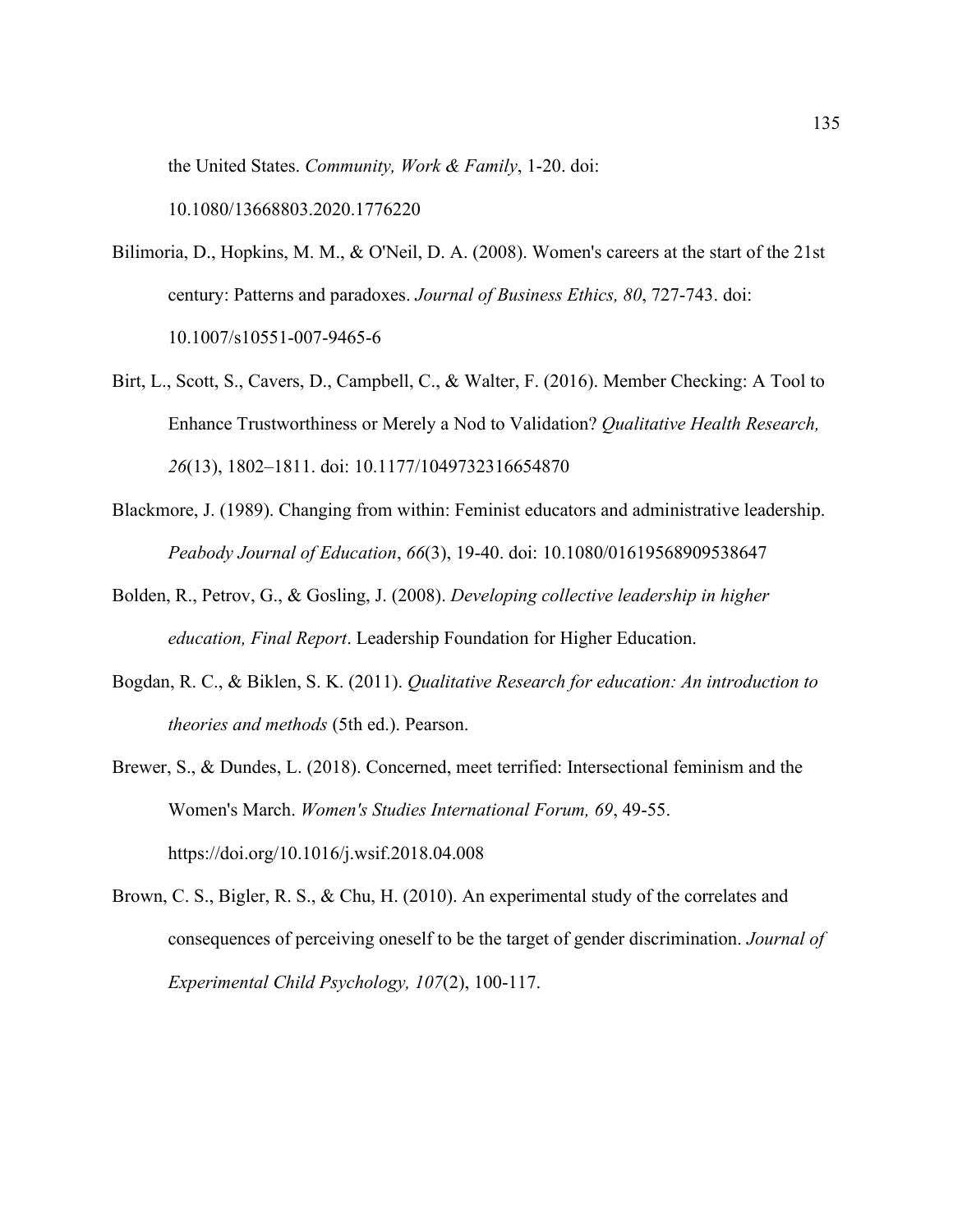- Bryan, V., & Blackman, G. (2018). The Ethics of Self-Care in Higher Education. *Emerging Perspectives: Interdisciplinary Graduate Research in Education and Psychology, 3*(2), 14-34.
- Campbell, R., Childs, S., & Lovenduski, J. (2010). Do women need women representatives?. *British Journal of Political Science*, *40*(1), 171-194. doi: 10.1017/S0007123409990408
- Centers for Disease Control and Prevention. (n.d.). *COVID data tracker.* Covid.cdc.gov. Retrieved April 13, 2021, from https://covid.cdc.gov/covid-data-tracker/#vaccinations
- Chisholm-Burns, M. A., Spivey, C. A., Hagemann, T., & Josephson, M. A. (2017). Women in leadership and the bewildering glass ceiling. *American Journal of Health-System Pharmacy, 74*(5), 312-324. doi: 10.2146/ajhp160930
- Christman, D., & McClellan, R. (2008). "Living on barbed wire": Resilient women administrators in educational leadership programs. *Educational Administration Quarterly, 44*(1), 3-29. https://doi.org/10.1177/0013161X07309744
- Clark, E. A. (2013). *Women as chief information officers in higher education: A mixed methods study of women executive role attainment in information technology organizations* (Publication No. 3591184). [Doctoral Dissertation, Boston College]. ProQuest Dissertations & Theses Global.
- Contractor, N. S., DeChurch, L. A., Carson, J., Carter, D. R., & Keegan, B. (2012). The topology of collective leadership. *The Leadership Quarterly*, *23*(6), 994-1011. doi: 10.1016/j.leaqua.2012.10.010
- Correll, S. J., Benard, S., & Paik, I. (2007). Getting a job: Is there a motherhood penalty?. *American journal of sociology, 112*(5), 1297-1338.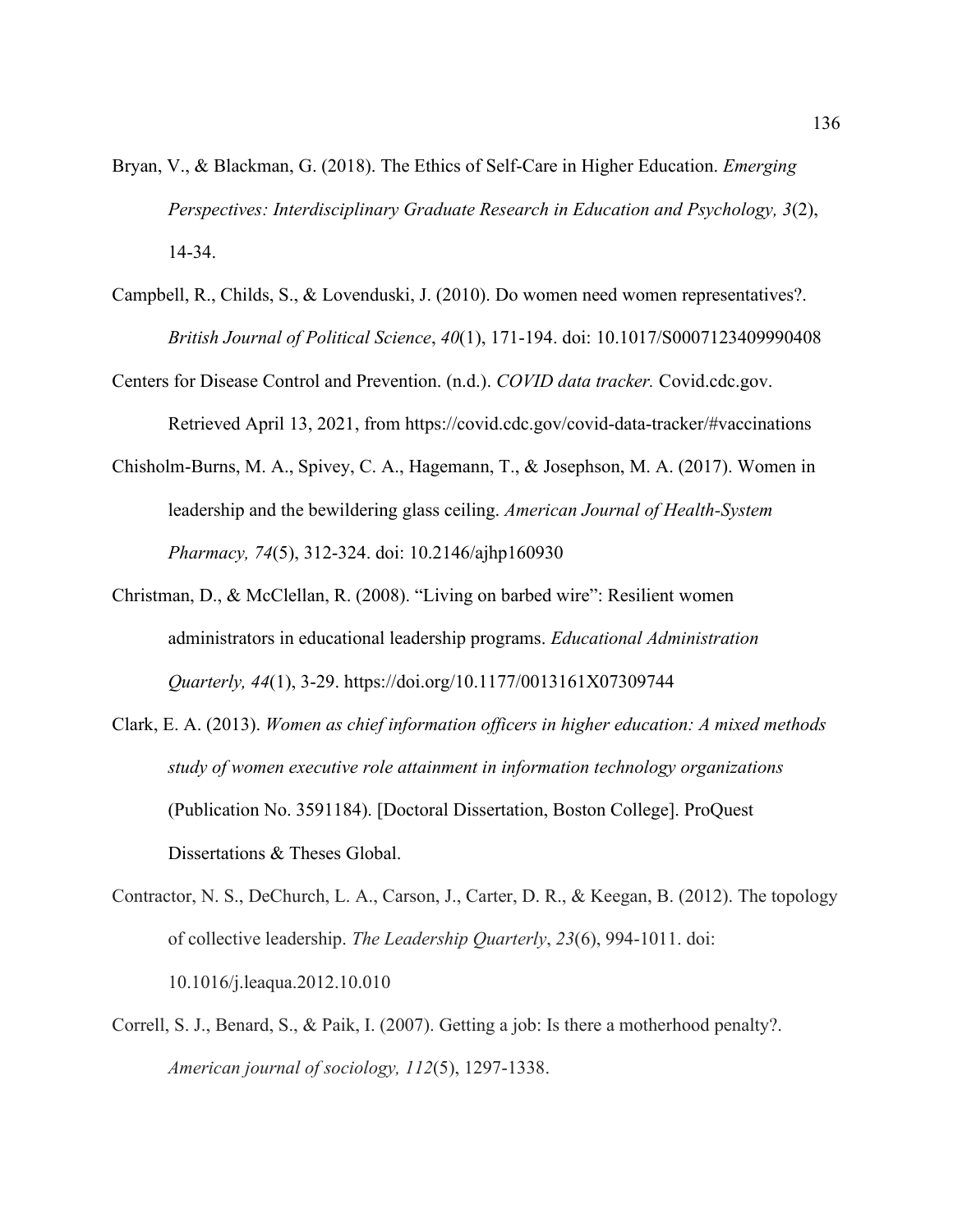- Crosby, F.J., Williams, J.C., & Biernat, M. (2004). The maternal wall. *Journal of Social Issues, 60*(4), 675-682. https://doi.org/10.1111/j.0022-4537.2004.00379.x
- Currie, J., & Eveline, J. (2011). E-technology and work/life balance for academics with young children. *Higher Education, 62*(4), 533-550. doi: 10.1007/s10734-010-9404-9
- Dale, D. C. (2007). *Women student affairs leaders advancing and succeeding in higher education senior leadership teams* (Publication No. 3260766). [Doctoral Dissertation, Drexel University]. ProQuest Dissertations & Theses Global.
- Daumeyer, N. M., Onyeador, I. N., Brown, X., & Richeson, J. A. (2019). Consequences of attributing discrimination to implicit vs. explicit bias. *Journal of Experimental Social Psychology, 84*, 103-812. https://doi.org/10.1016/j.jesp.2019.04.010
- Daut, C. (2016). A case for more yoga on campus: Yoga as self-care for higher education and student affairs professionals. *The Vermont Connection, 37*(1), 48-60.
- Deaux, K., & Lewis, L. L. (1984). Structure of gender stereotypes: Interrelationships among components and gender label. *Journal of Personality and Social Psychology*, *46*(5), 991. doi: 10.1037/0022-3514.46.5.991
- Denson, N., Szelényi, K., & Bresonis, K. (2018). Correlates of work-life balance for faculty across racial/ethnic groups. *Research in Higher Education, 59*(2), 226-247. doi: 10.1007/s11162-017-9464-0
- Diehl, M., Owen, S., & Youngblade, L. (2004). Agency and communion attributes in adults' spontaneous self-representations. *International Journal of Behavioral Development*, *28*(1), 1-15. doi: 10.1080/01650250344000226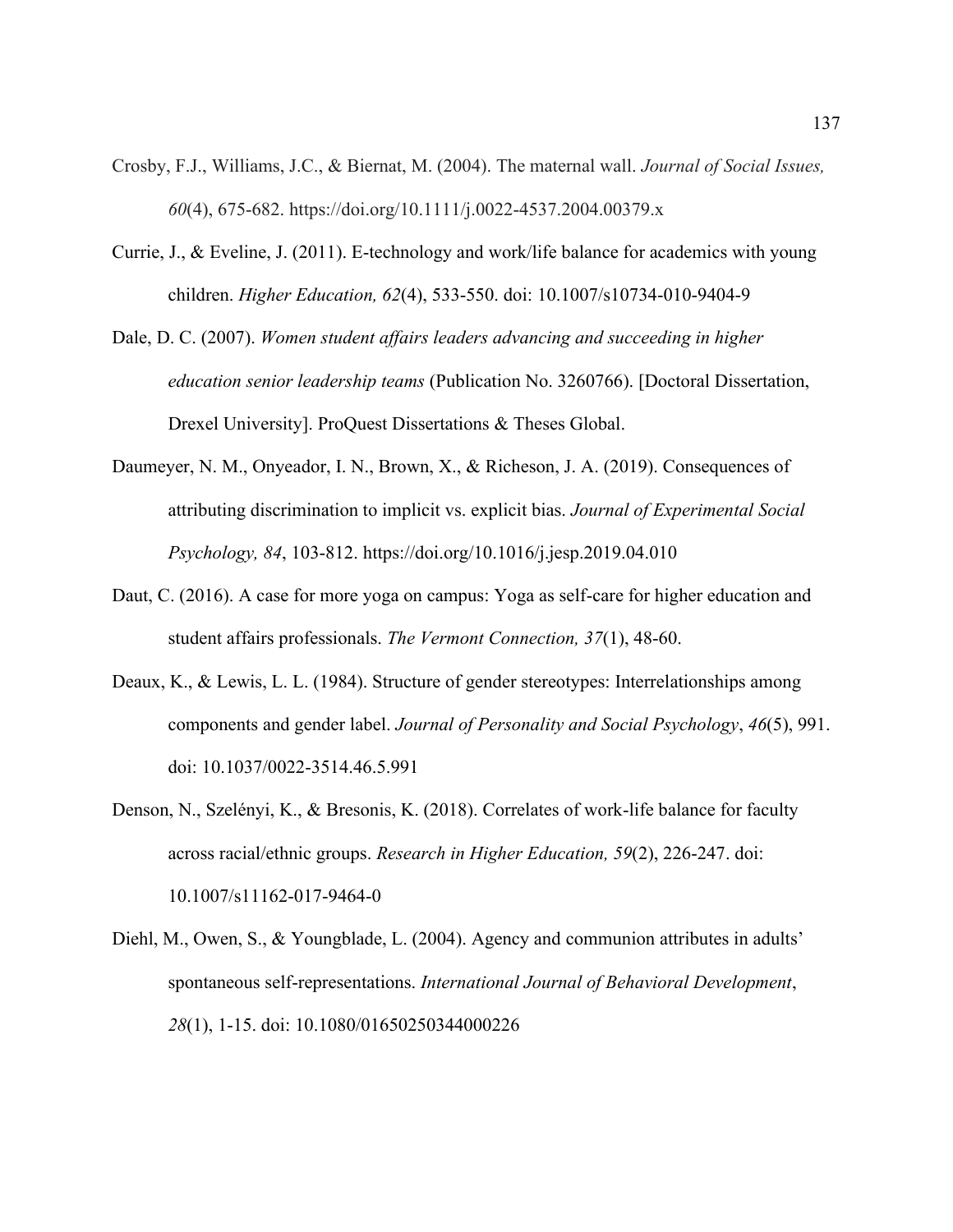- Diep, F. (2021, January 8). *Where campuses reopened, Covid-19 cases spiked. Where colleges went remote, they declined.* The Chronicle of Higher Education. https://www.chronicle.com/article/where-campuses-reopened-covid-19-cases-spikedwhere-colleges-went-remote-they-declined
- Dolan, K. (2010). The impact of gender stereotyped evaluations on support for women candidates. *Political Behavior, 32*(1), 69-88. doi: 10.1007/s11109-009-9090-4
- Dovidio, J. F., & Gaertner, S. L. (2010). Intergroup bias. In S. T. Fiske, D. T. Gilbert, & G. Lindzey (Eds.), *Handbook of Social Psychology* (p. 1084–1121). John Wiley & Sons, Inc.. https://doi.org/10.1002/9780470561119.socpsy002029

Drago, R. W. (2007). *Striking a balance: Work, family, life.* Dollars & Sense.

- Dunn, D., Gerlach, J. M., & Hyle, A. E. (2014). Gender and leadership: Reflections of women in higher education administration. *International Journal of Leadership and Change*, *2*(1), 2. https://digitalcommons.wku.edu/ijlc/vol2/iss1/2
- Dugan, J. P. (2006). Involvement and leadership: A descriptive analysis of socially responsible leadership. *Journal of College Student Development, 47*(3), 335-343. doi: 10.1353/csd.2006.0028
- Eagly, A. H. (2007). Female leadership advantage and disadvantage: Resolving the contradictions. *Psychology of Women Quarterly*, *31*(1), 1-12. https://doi.org/10.1111/j.1471-6402.2007.00326.x
- Eagly, A. H., & Carli, L. L. (2007). *Through the labyrinth: The truth about how women become leaders*. Harvard Business Press.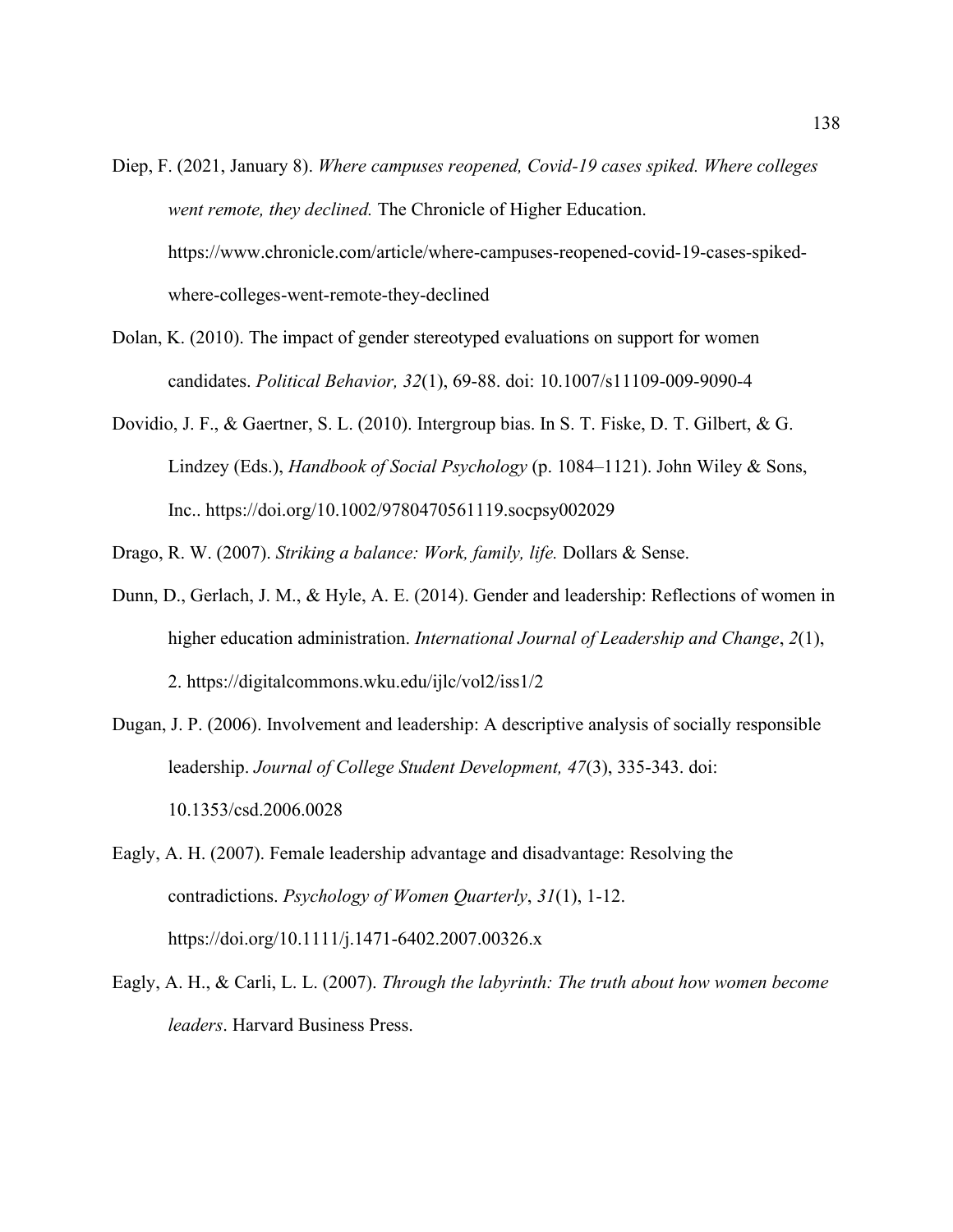- Eagly, A. H., & Diekman, A. B. (2005). What is the problem? Prejudice as an attitude-incontext. In J. Dovidio, P. Glick, & L. Rudman (Eds.), *On the nature of prejudice: Fifty years after Allport* (pp. 19-35). Blackwell Publishing.
- Eagly, A. H., & Johannesen-Schmidt, M. C. (2001). The leadership styles of women and men. *Journal of Social Issues, 57*(4), 781-797. doi: 10.1111/0022-4537.00241
- Eagly, A. H., & Karau, S. J. (2002). Role congruity theory of prejudice toward female leaders. *Psychological Review, 109*(3), 573. doi: 10.1037//0033-295X.109.3.573
- Eagly, A. H., & Steffen, V. J. (1984). Gender stereotypes stem from the distribution of women and men into social roles. *Journal of Personality and Social Psychology, 46*(4), 735. doi: 10.1037/0022-3514.46.4.735
- Eagly, A. H., Wood, W., & Diekman, A. B. (2000). Social role theory of sex differences and similarities: A current appraisal. In T. Eckes & H. Trautner (Eds.), *The Developmental Social Psychology of Gender* (pp. 123-174). Psychology Press.
- Eby, L. T., Casper, W. J., Lockwood, A., Bordeaux, C., & Brinley, A. (2005). Work and family research in IO/OB: Content analysis and review of the literature (1980–2002). *Journal of Vocational Behavior*, *66*(1), 124-197. doi: 10.1016/j.jvb.2003.11.003
- Elias, J., Troop, D., & Wescott, D. (2021, January 31). *Tracking colleges' spring-reopening plans.* The Chronicle of Higher Education. https://www.chronicle.com/article/trackingcollege-spring-reopening-plans
- Ely, R. J., & Meyerson, D. E. (2000). Theories of gender in organizations: A new approach to organizational analysis and change. *Research in Organizational Behaviour, 22*, 103-151. https://doi.org/10.1016/S0191-3085(00)22004-2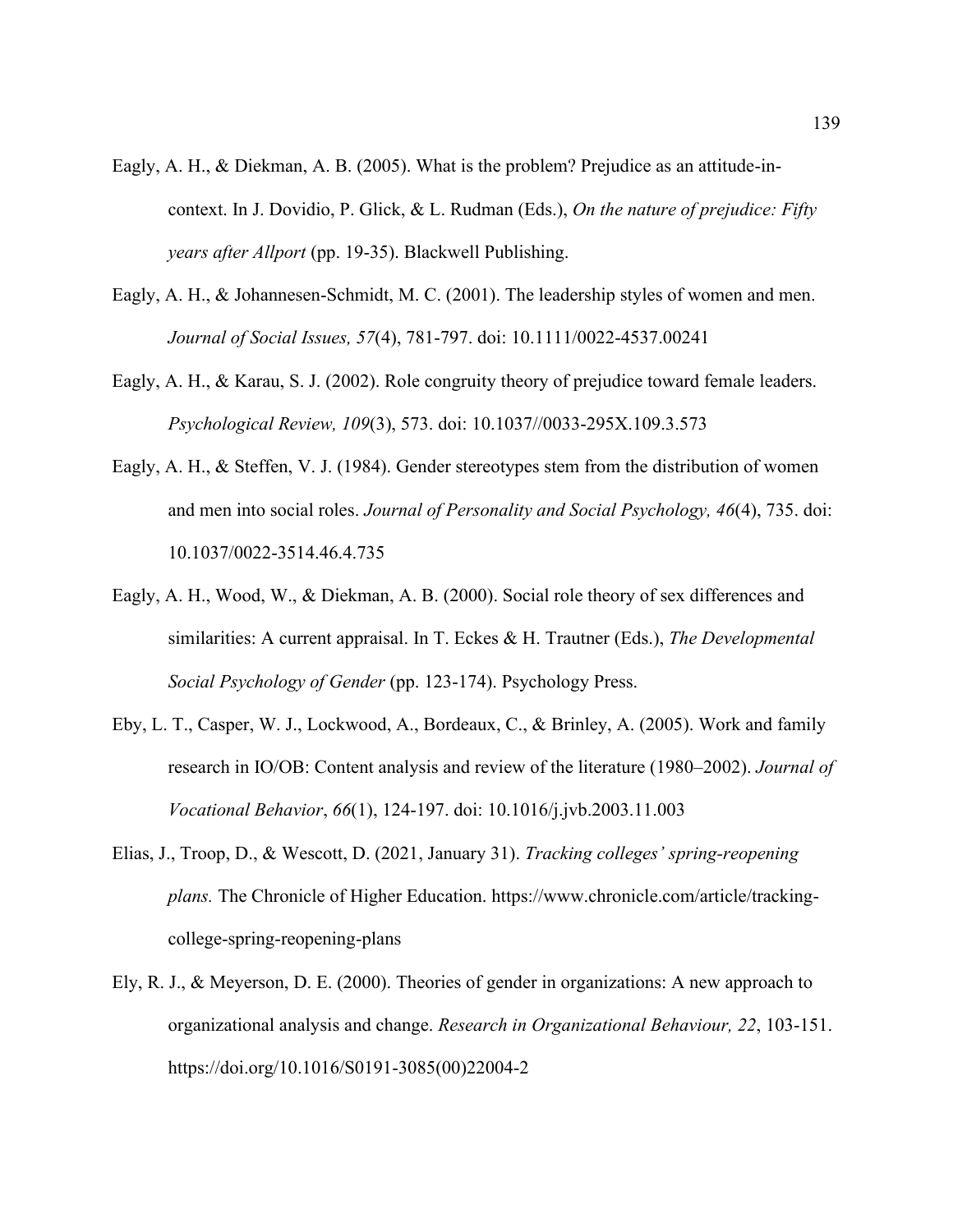- Emslie, C., & Hunt, K. (2009). 'Live to work' or 'work to live'? A qualitative study of gender and work–life balance among men and women in mid‐life. *Gender, Work & Organization*, *16*(1), 151-172. doi: 10.1111/j.1468-0432.2008.00434.x
- Ferguson, K. E. (2017). Feminist theory today. *Annual Review of Political Science*, *20*, 269-286. doi: [10.1146/annurev-polisci-052715-111648](https://doi.org/10.1146/annurev-polisci-052715-111648)
- Fontinha, R., Easton, S., & Van Laar, D. (2019). Overtime and quality of working life in academics and nonacademics: The role of perceived work-life balance. *International Journal of Stress Management, 26*(2), 173. doi: 10.1037/str0000067
- Frone, M. R., Russell, M., & Cooper, M. L. (1992). Antecedents and outcomes of work-family conflict: Testing a model of the work-family interface. *Journal of Applied Psychology*, *77*(1), 65. doi: 10.1037/0021-9010.77.1.65
- Frye, J. R., & Fulton, A. P. (2020). Mapping the growth and demographics of managerial and professional staff in higher education. *New Directions for Higher Education, 189*, 7-23. https://doi.org/10.1002/he.20352
- Fullan, M. (3rd ed.) (2013). *The Jossey-Bass reader on educational leadership*. John Wiley & Sons.
- Gawronski, B. & Bodenhausen, G. V. (2006). Associative and propositional processes in evaluation: An integrative review of implicit and explicit attitude change. Psychological Bulletin, 132, 692-731. doi: 10.1037/0033-2909.132.5.692
- Gibbs, G. R. (2007). *Thematic coding and categorizing. Analyzing qualitative data, 703*, 38-56. doi: 10.4135/9781526441867.n4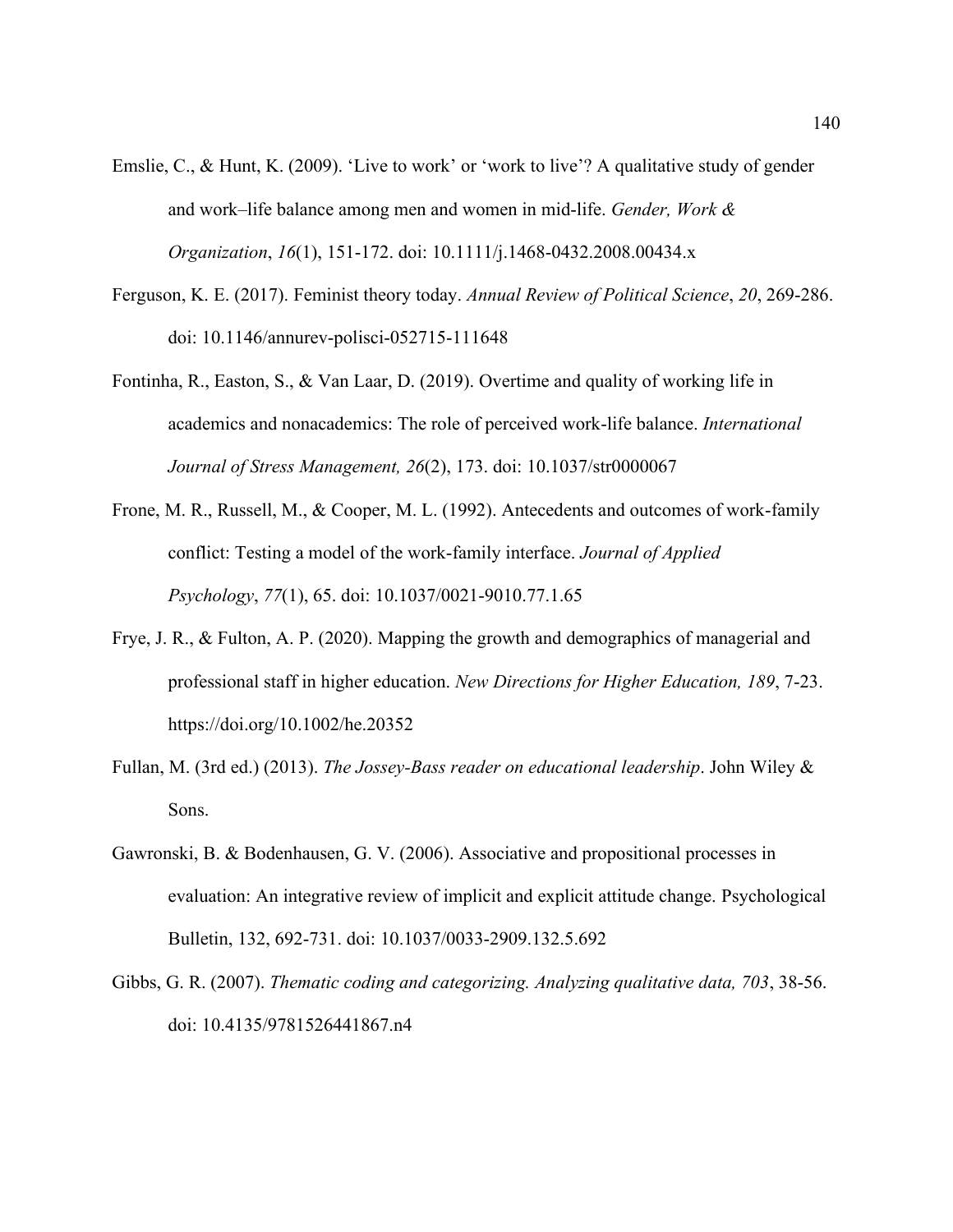Gillespie, N. A., Walsh, M. H. W. A., Winefield, A. H., Dua, J., & Stough, C. (2001).

Occupational stress in universities: Staff perceptions of the causes, consequences, and moderators of stress. *Work & Stress, 15*(1), 53-72. doi: 10.1080/02678370117944

Goleman, D. (2004). *What makes a leader?.* Harvard Business Review.

Golombok, S., & Fivush, R. (1994). *Gender development*. Cambridge University Press.

- Gosling, J., Bolden, R., & Petrov, G. (2009). Distributed leadership in higher education: What does it accomplish?. *Leadership*, *5*(3), 299-310. https://doi.org/10.1177/1742715009337762
- Graf, N., Brown, A., & Patten, E. (2019, March 22). *The narrowing, but persistent, gender gap in pay.* Pew Research. https://www.pewresearch.org/fact-tank/2019/03/22/gender-paygap-facts/
- Greenwald, A. G., Banaji, M. R., Rudman, L. A., Farnham, S. D., Nosek, B. A., & Mellott, D. S. (2002). A unified theory of implicit attitudes, stereotypes, self-esteem, and self-concept. *Psychological Review, 109*(1), 3–25. doi: 10.1037/0033-295X.109.1.3
- Gronn, P. (2009). Leadership Configurations. *Leadership*, *5*(3), 381–394. doi: 10.1177/1742715009337770
- Guthrie, V. L., Woods, E., Cusker, C., & Gregory, M. (2005). A Portrait of Balance: Personal and Professional Balance among Student Affairs Educators. *College Student Affairs Journal, 24*(2), 110-127.

http://www.sacsa.org/displaycommon.cfm?an=1&subarticlenbr=18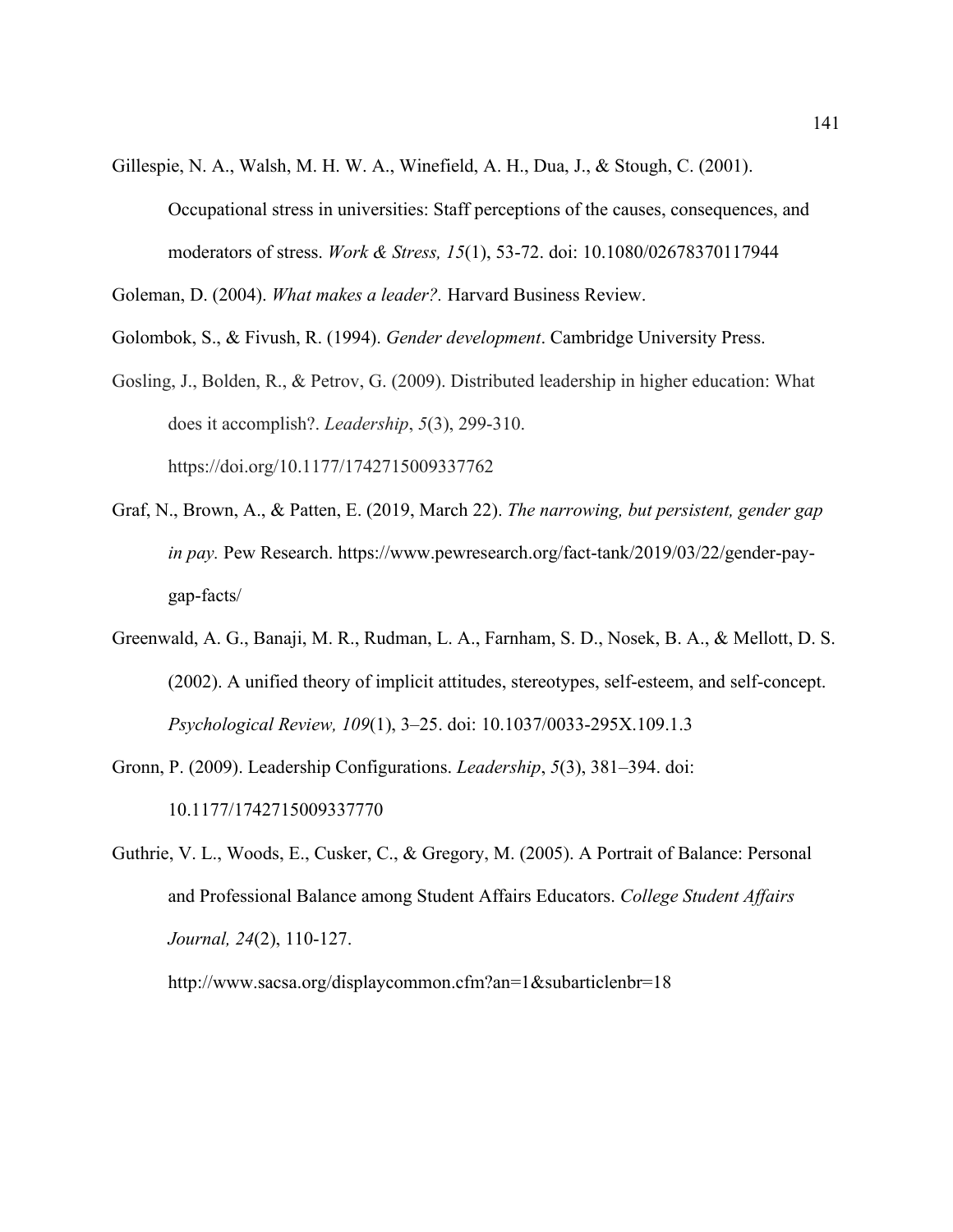- Haddon, B., & Hede, A. (2010). *Work-life balance–an integrated approach. The case for joint and several responsibility*. Report to Queensland Law Society. qls final report on wlb 18 june  $2010\frac{320(2)}{20}$ .pdf
- Haddon, B.R., Hede, A. and Whiteoak, J. (2009). Work life balance: Towards an integrated conceptual framework. *NZ Journal of Human Resources Management, 9*(3), 174-186. https://www.researchgate.net/profile/Andrew-Hede-2/publication/272566427\_Worklife\_balance\_Towards\_an\_integrated\_conceptual\_framework/links/54e93b220cf25ba91c 7ef368/Work-life-balance-Towards-an-integrated-conceptual-framework.pdf
- Halpern, E. S. (1983). *Auditing Naturalistic Inquiries: The Development and Application of a Model* (Unpublished). [Doctoral dissertation, Indiana University].
- Hampson, S. C. (2018). Mothers do not make good workers: the role of work/life balance policies in reinforcing gendered stereotypes. *Global Discourse, 8*(3), 510-531. doi: 10.1080/23269995.2018.1521129
- Harris, J. & Skinner, R. (n.d.). *Recasting the role of the higher ed CIO/CTO.* Harris Search Associates. https://harrisandassociates.com/pub/publications/publications/recasting-therole-of-the-higher-ed-ciocto/
- Hart, J. (2008). Mobilization among women academics: The interplay between feminism and professionalization. *NWSA Journal*, *20*(1), 184-208. https://www.muse.jhu.edu/article/236186
- Hass, L., & Hwang, C. P. (1995). Company culture and men's usage of family leave benefits in Sweden. *Family Relations*, 28-36. https://doi.org/10.2307/584738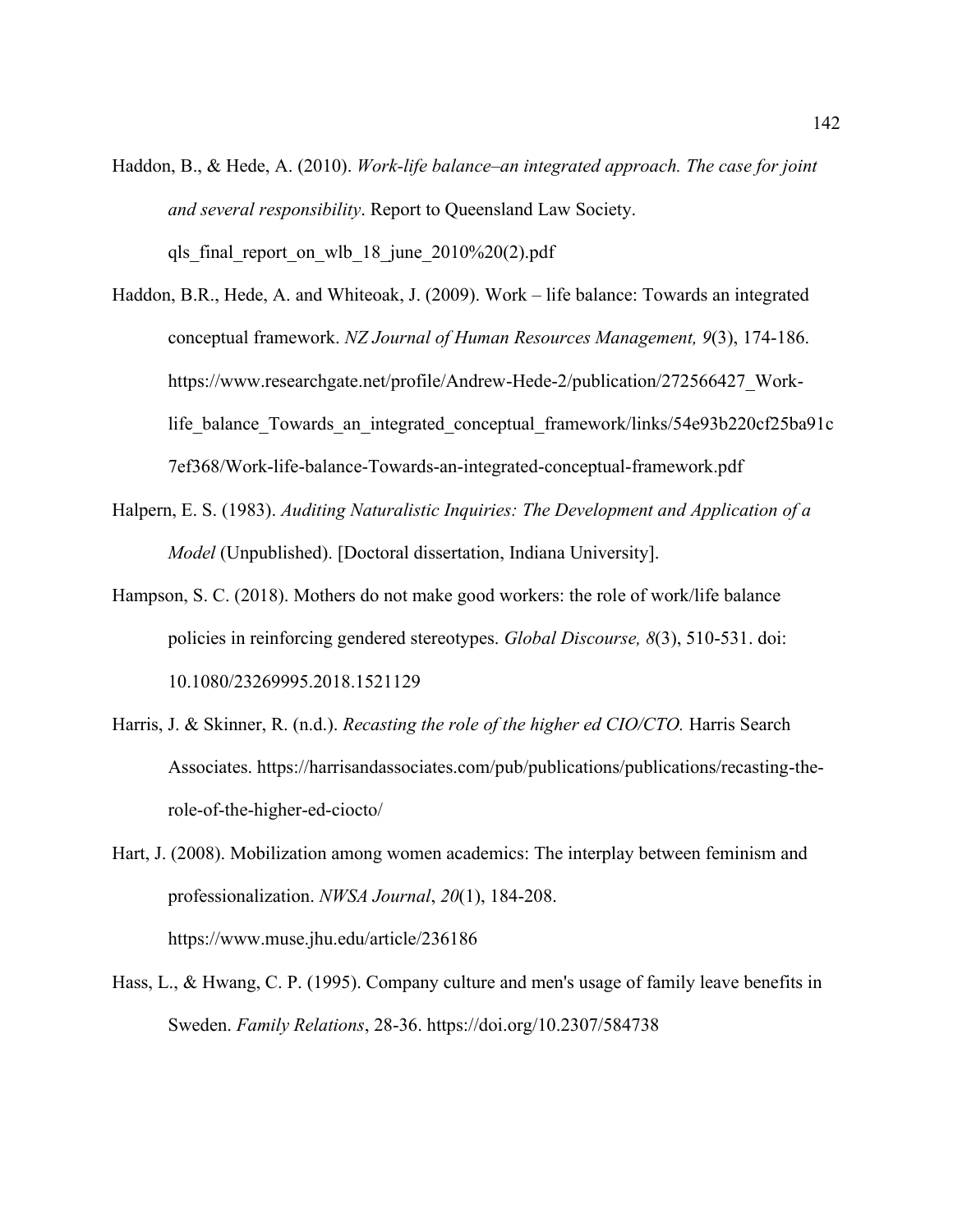- Hatch, J. (2017, March 22). *Gender pay gap persists across faculty ranks.* The Chronicle of Higher Education. https://www.chronicle.com/article/gender-pay-gap-persists-acrossfaculty-ranks/
- Heilman, M. E. (2001). Description and prescription: How gender stereotypes prevent women's ascent up the organizational ladder. *Journal of Social Issues, 57*(4), 657-674. doi: 10.1111/0022-4537.00234
- Heilman, M. E., & Eagly, A. H. (2008). Gender stereotypes are alive, well, and busy producing workplace discrimination. *Industrial and Organizational Psychology*, *1*(4), 393-398. doi: 10.1111/j.1754-9434.2008.00072.x
- Hopkins, N. (2002). A study on the status of women faculty in science at MIT. In AIP Conference Proceedings. *American Institute of Physics, 628*(1), 103-106.
- Irvine, C. (2009). The ethics of self-care. In Faculty Health in Academic Medicine (pp. 127-146). Humana Press.
- Johns M. L. (2013). Breaking the glass ceiling: structural, cultural, and organizational barriers preventing women from achieving senior and executive positions. *Perspectives in Health Information Management, 10*, 1-11.

https://www.ncbi.nlm.nih.gov/pmc/articles/Pmc3544145/

Johnson, H. L. (2016). *Pipelines, Pathways, and Institutional Leadership: An Update on the Status of Women in Higher Education.* American Council on Education. http://hdl.handle.net/10919/84062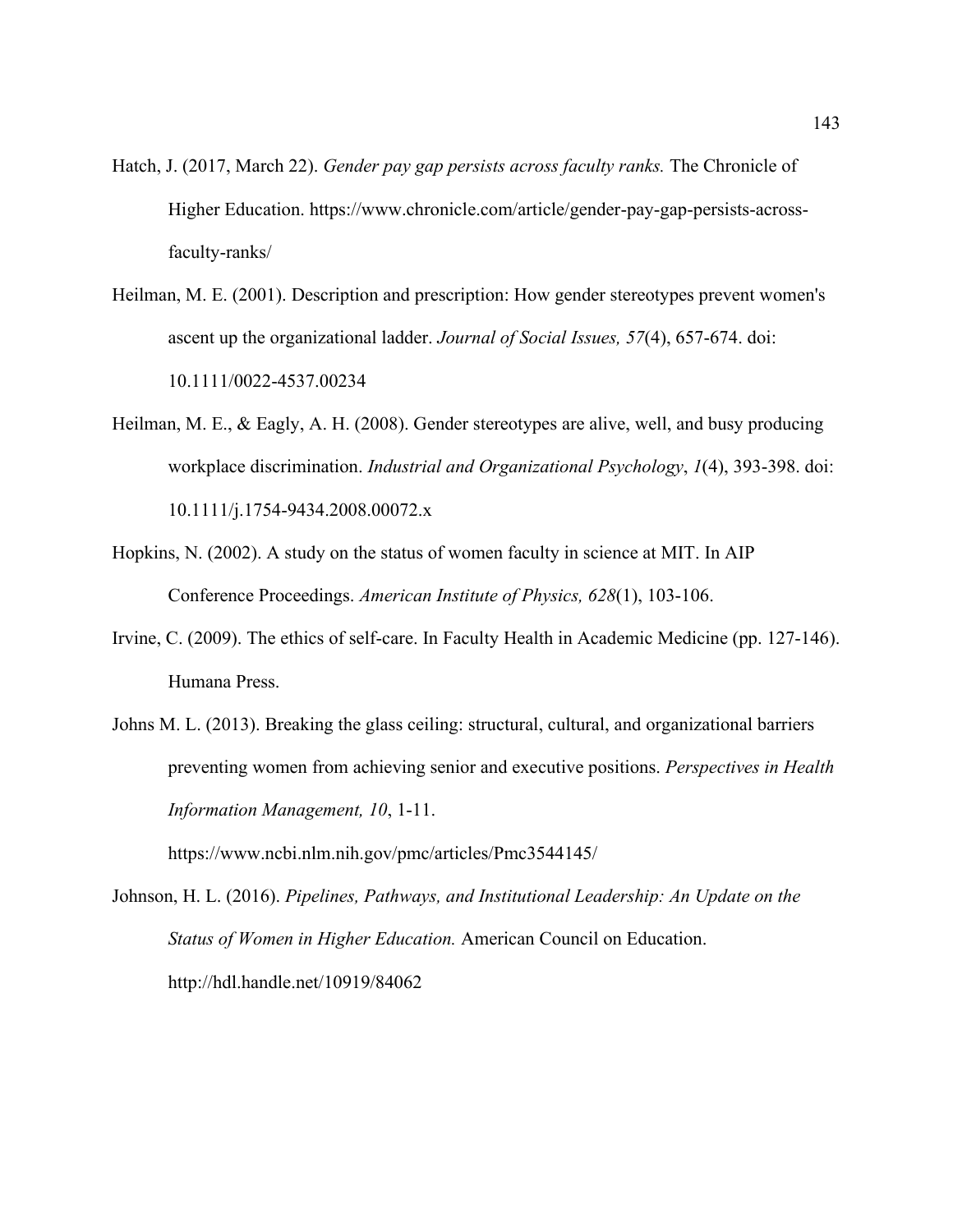- Jones, M. C., Kappelman, L., Pavur, R., Nguyen, Q. N., & Johnson, V. L. (2020). Pathways to being CIO: The role of background revisited. *Information & Management, 57*(5), 103234. https://doi.org/10.1016/j.im.2019.103234
- Jones, S. J., & Komives, S. R. (2001). Contemporary issues of women as senior student affairs officers. In Nidiffer, J. & Bashaw, C.T. (Eds.), *Women administrators in higher education: Historical and contemporary perspectives* (pp. 231-248). State University of New York Press.
- Kaiser Health News. (2021, March 29). Colleges and universities plan for normal-ish campus life in the fall. U.S. *News and World Report*. https://www.usnews.com/news/healthnews/articles/2021-03-29/colleges-and-universities-plan-for-partially-normal-campuslife-in-the-fall
- King-White, D. L., & Rogers, E. E. (2018). Promoting Self-Care and Work-Life Balance among Practitioners in Higher Education. *Adult Higher Education Alliance.* https://eric.ed.gov/?id=ED590256
- Kirby, E. L. (2017). Work–life balance. In Scott, C. R., Barker, J. R., Kuhn, T., Keyton, J., Turner, P. K. and Lewis, L. K. (Eds.), *The International Encyclopedia of Organizational Communication* (pp. 1-21). doi: 10.1002/9781118955567.wbieoc219.

Keohane, N. O. (2010). *Thinking about leadership*. Princeton University Press.

- Kezar, A., & Lester, J. (2011). *Enhancing campus capacity for leadership: An examination of grassroots leaders in higher education*. Stanford University Press.
- LeCompte, M. D., & Schensul, J. J. (2010). *Designing and conducting ethnographic research: An introduction.* (2nd ed.). Rowman Altamira.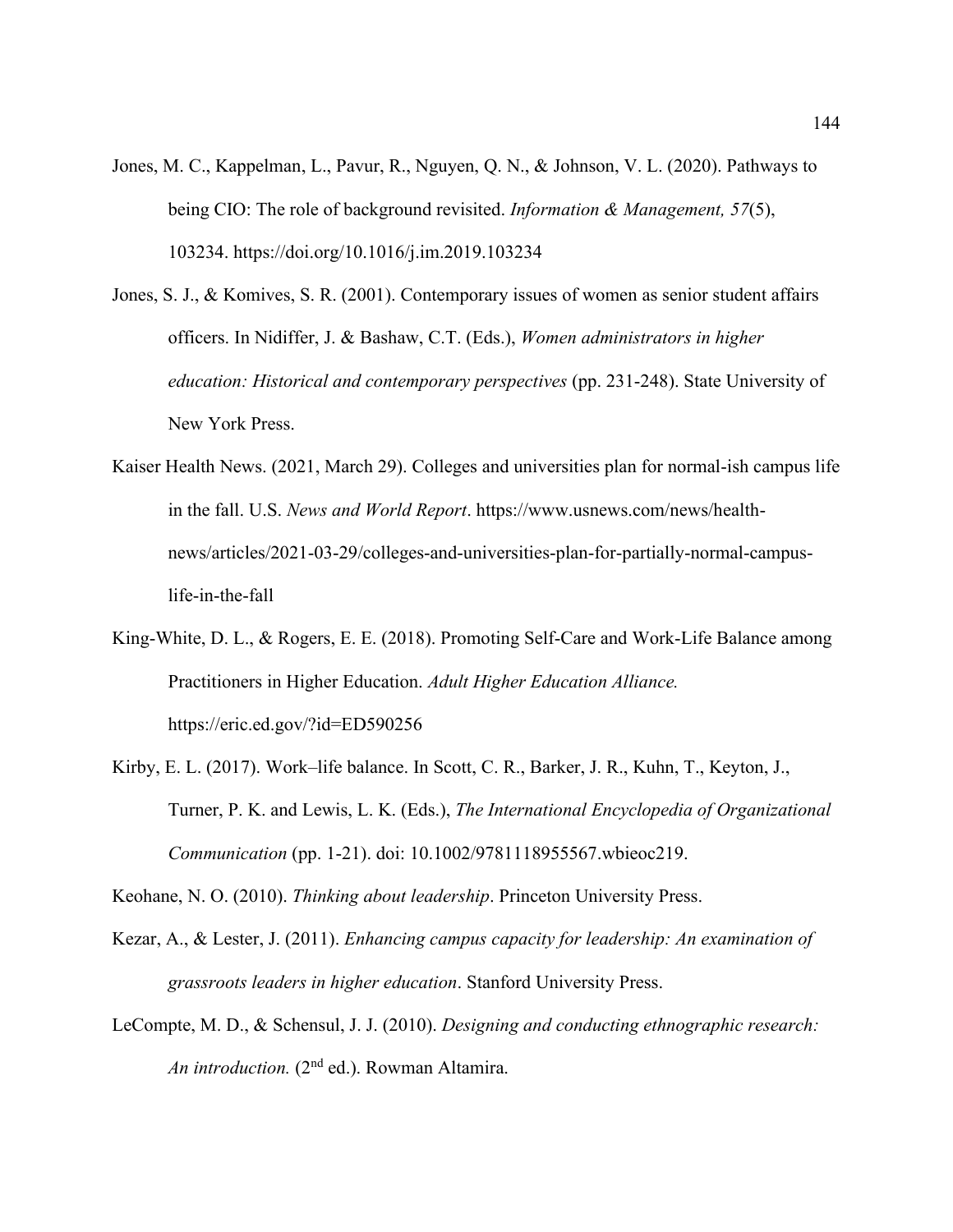- Lester, J. (2013). Work-Life Balance and Cultural Change: A Narrative of Eligibility. *The Review of Higher Education 36*(4), 463-488. doi:10.1353/rhe.2013.0037
- Lester, J. (2015). Cultures of work–life balance in higher education: A case of fragmentation. *Journal of Diversity in Higher Education, 8*(3), 139. doi: 10.1037/a0039377
- Levtov, A. H. (2001). Family-friendly? Challenging choices for women in the student affairs field. *The Vermont Connection*, *22*(1), 3. https://scholarworks.uvm.edu/tvc/vol22/iss1/3

Lincoln, Y.S., & Guba, E. G. (1985). *Naturalistic inquiry.* Sage.

Lips, H. M. (2020). *Sex and gender: An introduction*. Waveland Press.

- Marshall, J. M., Brooks, J. S., Brown, K. M., Bussey, L. H., Fusarelli, B., Lugg, C. A., ... & Gooden, M. A. (Eds.). (2012). *Juggling flaming chain saws: Academics in educational leadership try to balance work and family.* Information Age Publishing.
- Mason, M. A., Wolfinger, N. H., & Goulden, M. (2013). *Do babies matter?: Gender and family in the ivory tower*. Rutgers University Press.
- Mazerolle, S. M., & Barrett, J. L. (2018). Work-life balance in higher education for women: Perspectives of athletic training faculty. *Athletic Training Education Journal*, *13*(3), 248- 258. doi: 10.4085/1303248
- Merriam, S. B., & Tisdell, E. J. (2016). *Qualitative research: A guide to design and implementation*. Jossey-Bass.
- Mitra, M., & McAlpine, L. (2017). A balancing act: The interaction between the work and broader lives of male and female early career researchers. *Higher Education Review, 50*(1).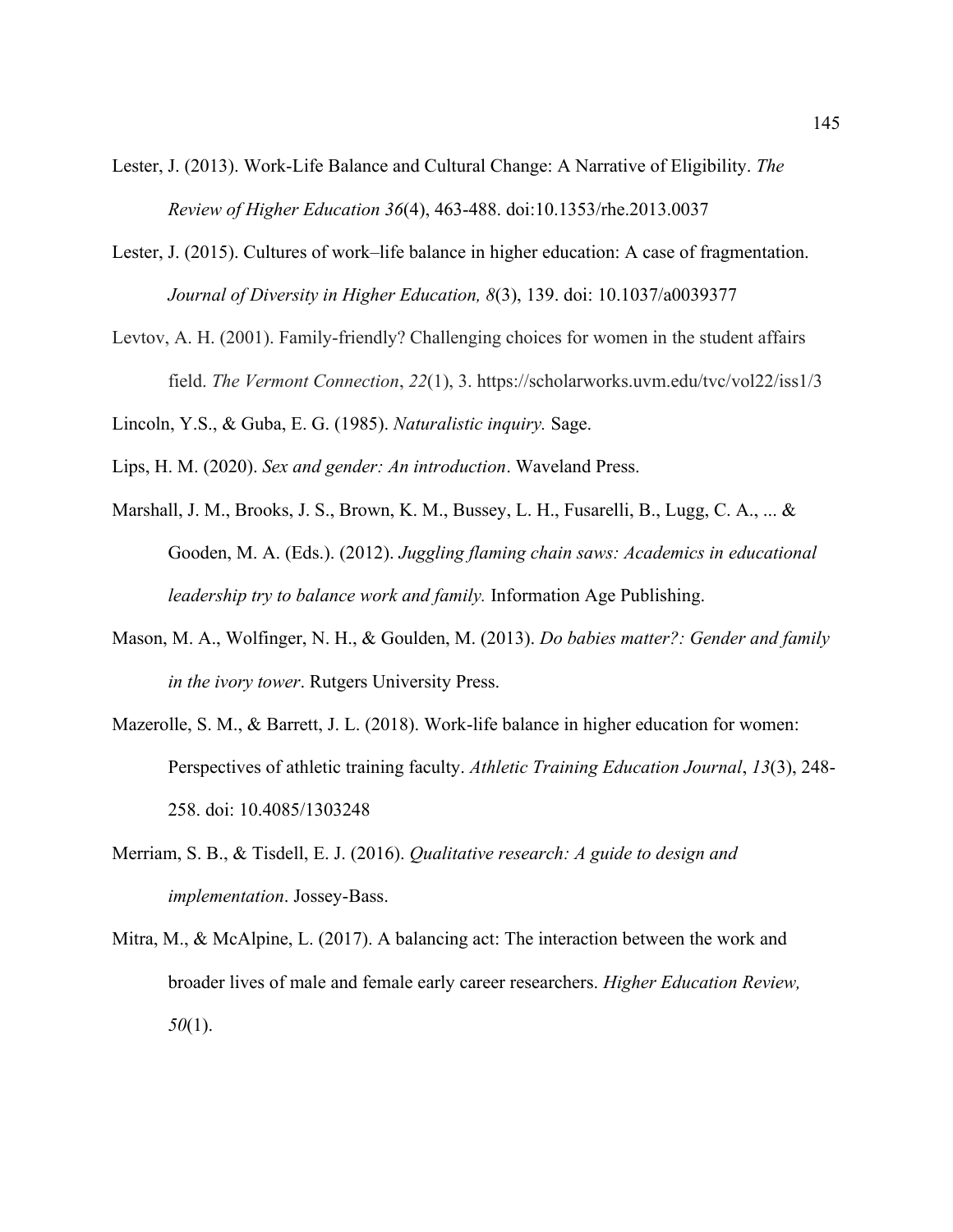- Moss-Racusin, C. A., Dovidio, J. F., Brescoll, V. L., Graham, M. J., & Handelsman, J. (2012). Science faculty's subtle gender biases favor male students. *Proceedings of the National Academy of Sciences, 109*(41), 16474-16479. https://doi.org/10.1073/pnas.1211286109
- Mulec, K. (2006). Positive professional leaders: aspects to consider in leadership development. *Leadership & Organization Development Journal*, *27*(1), 66-81. https://doi.org/10.1108/01437730610641377
- Muller, J. (2019). *Unsurprised - faculty react to report showing women professors earn less on average than men at Syracuse University.* The Daily Orange. http://dailyorange.com/2018/02/unsurprised-faculty-react-report-showing-womenprofessors-earn-less-average-men-syracuse-university/
- Nietzel, M. T. (2021, March 4). Scores of colleges announce plans for near-normal fall semesters. *Forbes*. https://www.forbes.com/sites/michaeltnietzel/2021/03/04/scores-ofcolleges-announce-plans-for-near-normal-fall-semesters/?sh=5d7b5758779f
- Otterman, S. (2020, December 14). 'I trust science,' says nurse who is first to get vaccine in U.S. *The New York Times.* https://www.nytimes.com/2020/12/14/nyregion/us-covid-vaccinefirst-sandra-lindsay.html
- Padulo, M. K. B. (2001). *The balancing act: Work environment issues for women with children in student affairs* (Publication No. 3007296). [Doctoral Dissertation, University of San Diego]. ProQuest Dissertations & Theses Global.
- Păduraru, M. E. (2014). Sources of occupational stress among university professors–A case study for the Romanian universities. *Revista de Management Comparat Internațional*, *15*(1), 49-56.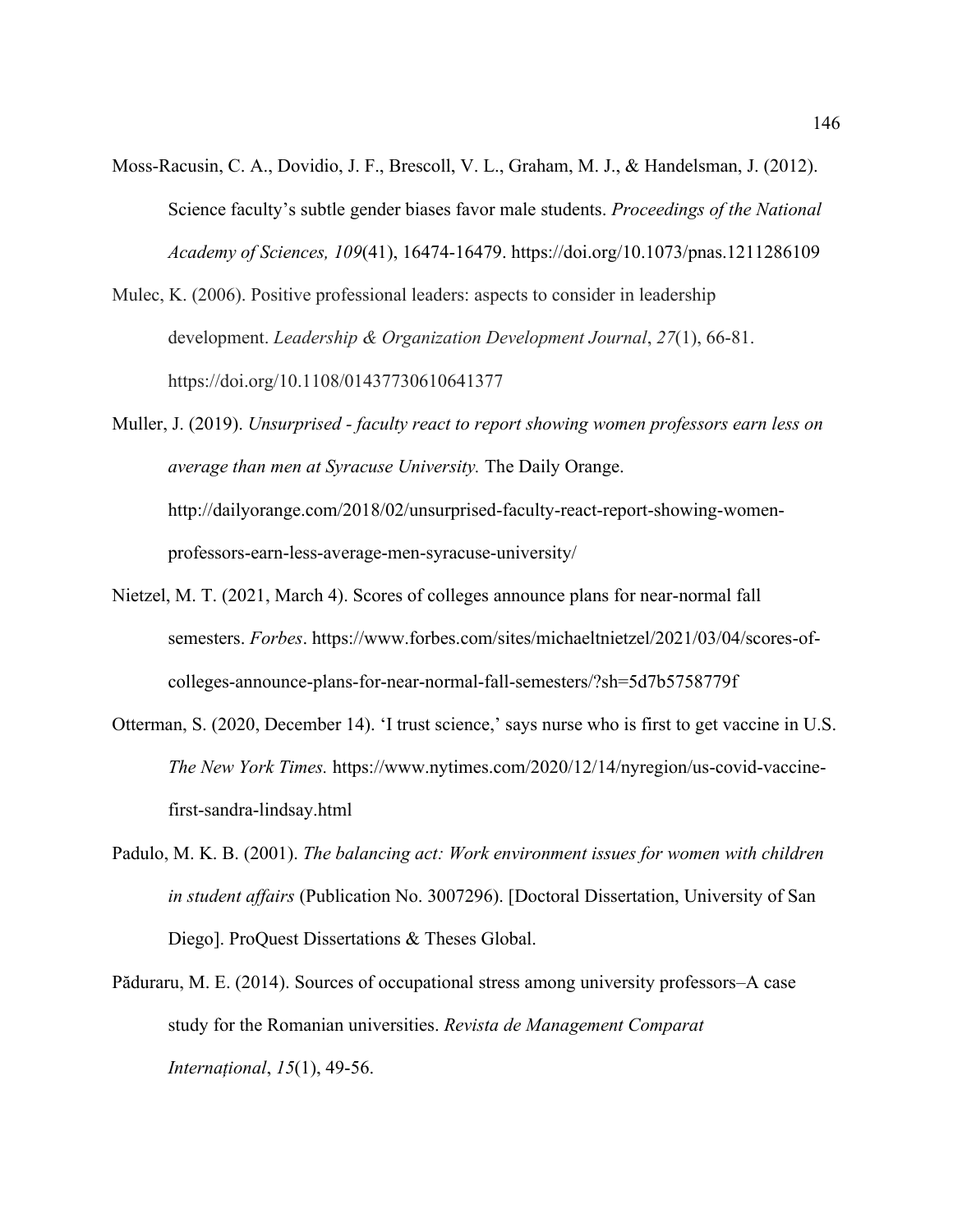- Parkes, L. P., & Langford, P. H. (2008). Work–life balance or work–life alignment? A test of the importance of work-life balance for employee engagement and intention to stay in organisations. *Journal of Management & Organization*, *14*(3), 267-284. doi: 10.1017/S1833367200003278
- Patton, M. Q. (2015). *Qualitative research and evaluation methods* (4th ed.). Sage.
- Payne, G., & Payne, J. (2004). Feminist research. *Key concepts in social research* (pp. 89-93). Sage Publications Inc.
- Perrakis, A., & Martinez, C. (2012). In pursuit of sustainable leadership: How female academic department chairs with children negotiate personal and professional roles. *Advances in Developing Human Resources, 14*(2), 205-220. doi: 10.1177/1523422312436417
- Pocock, B. (2005). Work‐life 'balance' in Australia: Limited progress, dim prospects. *Asia Pacific Journal of Human Resources*, *43*(2), 198-209. doi: 10.1177/1038411105055058
- Probert, B. (2005). 'I just couldn't fit it in': Gender and unequal outcomes in academic careers. *Gender, Work & Organization, 12*(1), 50-72. doi: 10.1111/j.1468-0432.2005.00262.x
- Rhode, D. L. (2003). *The difference" difference" makes: Women and leadership.* Stanford University Press.
- Rhode, D. L. (1999). *Speaking of sex: The denial of gender inequality*. Harvard University Press.
- Rhode, D. L. (2017). Women in academia. *Women and leadership (*pp. 95-110). Oxford University Press.
- Ropers-Huilman, R., & Winters, K. T. (2011). *Feminist research in higher education. The Journal of Higher Education, 82*(6), 667-690. https://doi.org/10.1080/00221546.2011.11777223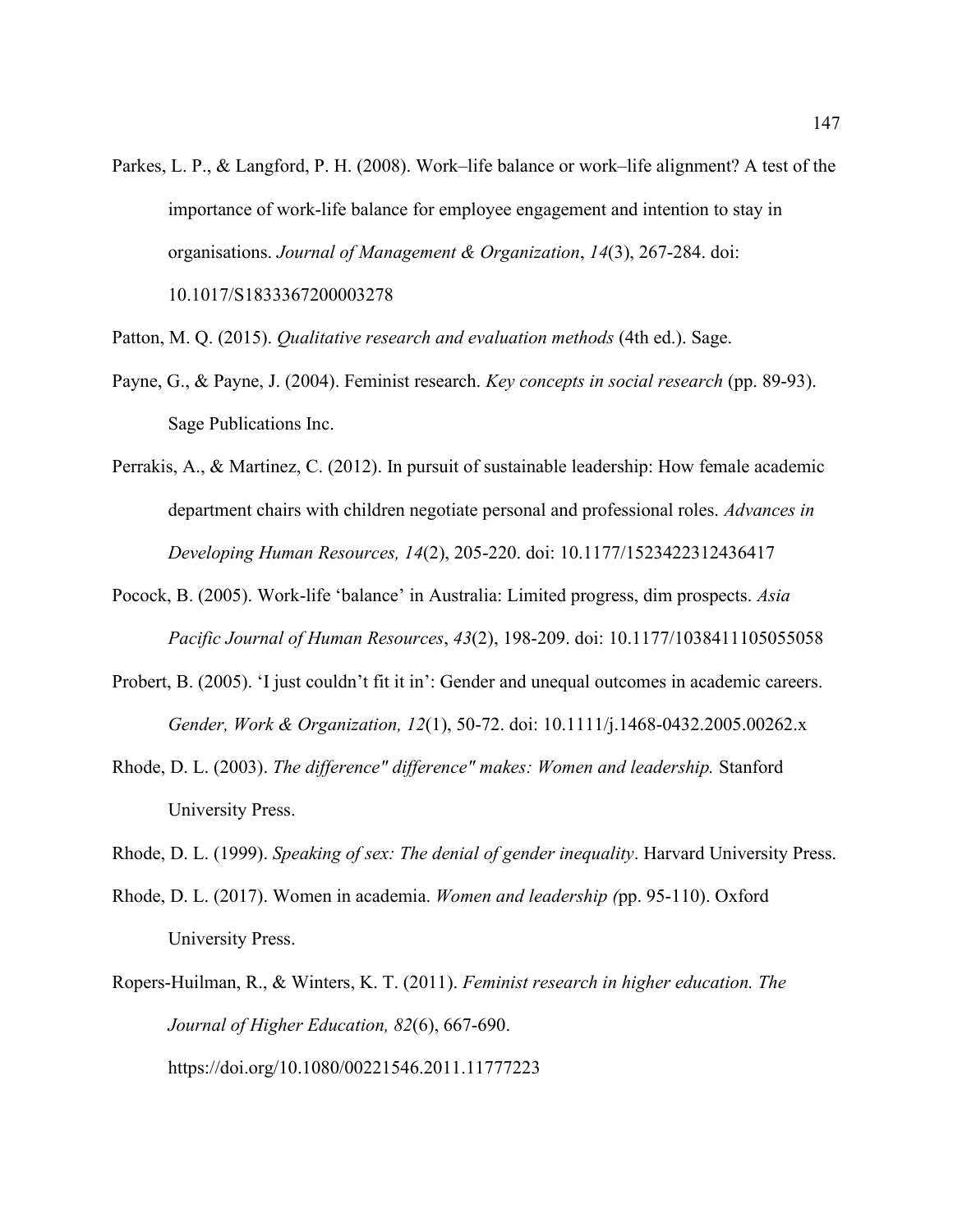- Rosser, V. J. (2003). Faculty and staff members' perceptions of effective leadership: Are there differences between women and men leaders?. *Equity & Excellence in Education, 36*(1), 71-81. https://doi.org/10.1080/10665680303501
- Sallee, M. W. (2013). Gender norms and institutional culture: The family-friendly versus the father-friendly university. *The Journal of Higher Education, 84*(3), 363-396. doi: [10.1080/00221546.2013.11777293](https://doi.org/10.1080/00221546.2013.11777293)

Sandberg, S. (2015). *Lean in-Women, work and the will to lead*. Penguin Random House LLC.

- Seltzer, R. (2017, February 15). *80 cents on the dollar.* Inside Higher Ed. https://www.insidehighered.com/news/2017/02/15/gender-pay-gap-persists-highereducation-administrators
- Skrla, L., Reyes, P., & Scheurich, J. J. (2000). Sexism, silence, and solutions: Women superintendents speak up and speak out. *Educational Administration Quarterly, 36*(1), 44-75.
- Smithson, J., & Stokoe, E. H. (2005). Discourses of work-life balance: Negotiating "genderblind" terms in organizations. *Gender, Work and Organization, 12*(2), 147-168 https://doi.org/10.1111/j.1468-0432.2005.00267.x
- Snyder, T. D., de Brey, C., & Dillow, S. A. (2016). *Digest of Education Statistics 2014, NCES 2016-006*. National Center for Education Statistics.
- Somekh, B., & Lewin, C. (Eds.). (2005). Feminist methodologies. *Research methods in the social sciences* (pp. 66-73). Sage Publications Inc.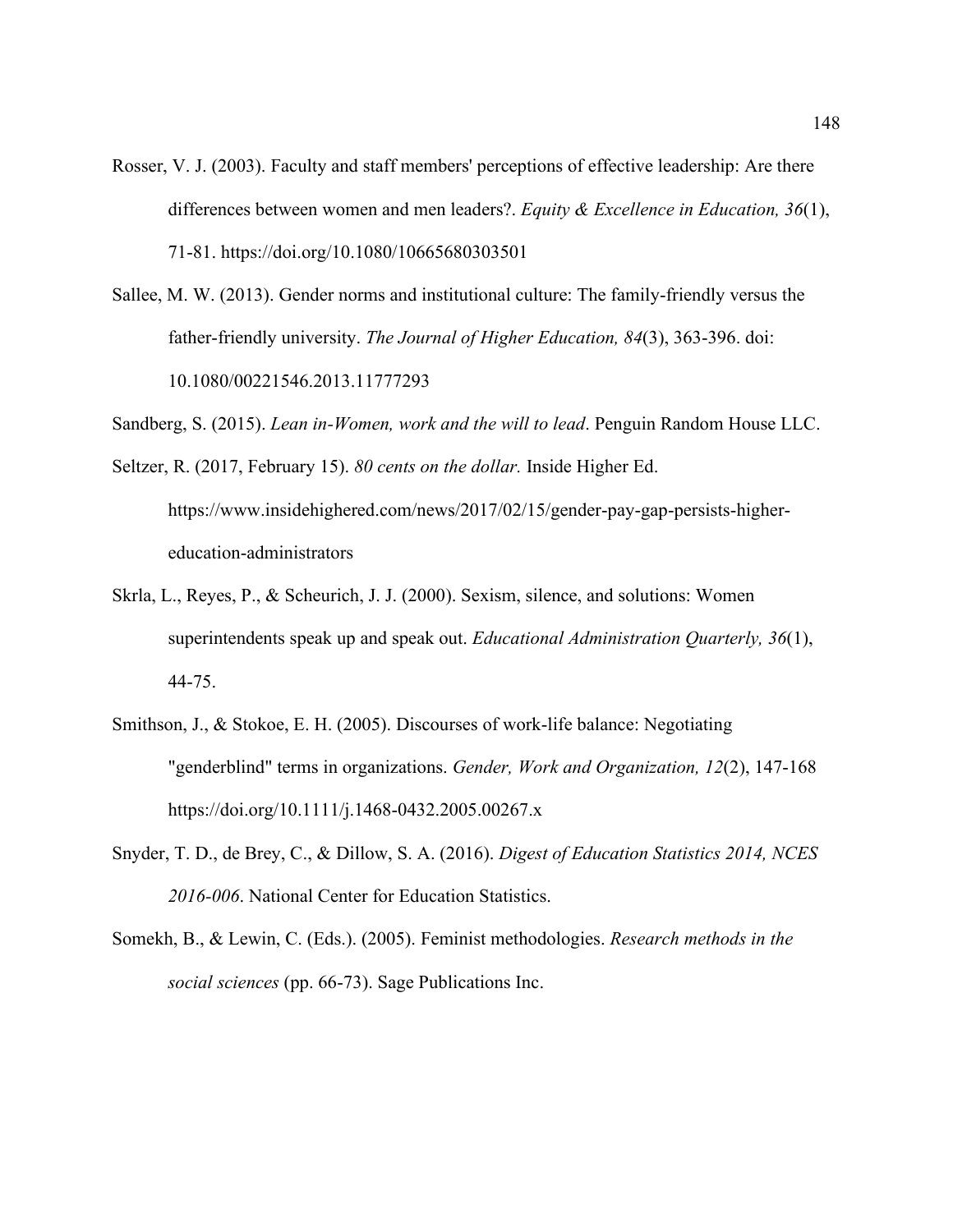- Stanley, L., & Wise, S. (1991). Feminist research, feminist consciousness, and experiences of sexism. In M.M. Fonow & J.A. Cook (Eds.). *Beyond Methodology: Feminist Scholarship as Lived Research* (pp. 265-283). Indiana University Press.
- Synnott, W. R., & Gruber, W. H. (1981). *Information resource management: Opportunities and strategies for the 1980s.* John Wiley & Sons, Inc.
- Szelényi, K., & Denson, N. (2019). Personal and Institutional Predictors of Work-Life Balance among Women and Men Faculty of Color. *The Review of Higher Education, 43*(2), 633- 665. doi: 10.1353/rhe.2019.0113
- Tarr, T. (2018, April 4). *By the numbers: What pay inequality looks like for women in tech.*  Forbes. https://www.forbes.com/sites/tanyatarr/2018/04/04/by-the-numbers-what-payinequality-looks-like-for-women-in-tech
- Tschannen-Moran, M. (2013). Becoming a trustworthy leader. In Fullan, M. (3rd Ed.), *The Jossey-Bass Reader on educational leadership* (pp. 40-53). John Wiley & Sons.
- USA Today. (2021, April 13). *COVID-19 restrictions: Map of COVID-19 case trends, restrictions and mobility.* https://www.usatoday.com/storytelling/coronavirus-reopeningamerica-map/
- U.S. Bureau of Labor Statistics. (2012). *Household data annual averages: Employed persons by detailed occupation, sex, race, and Hispanic or Latino ethnicity*. https://www.bls.gov/cps/aa2012/cpsaat11.pdf
- U.S. Bureau of Labor Statistics. (2020). *Labor Force Statistics from the Current Population Survey: Employed persons by detailed occupation, sex, race, and Hispanic or Latino ethnicity*. http://www.bls.gov/cps/cpsaat11.htm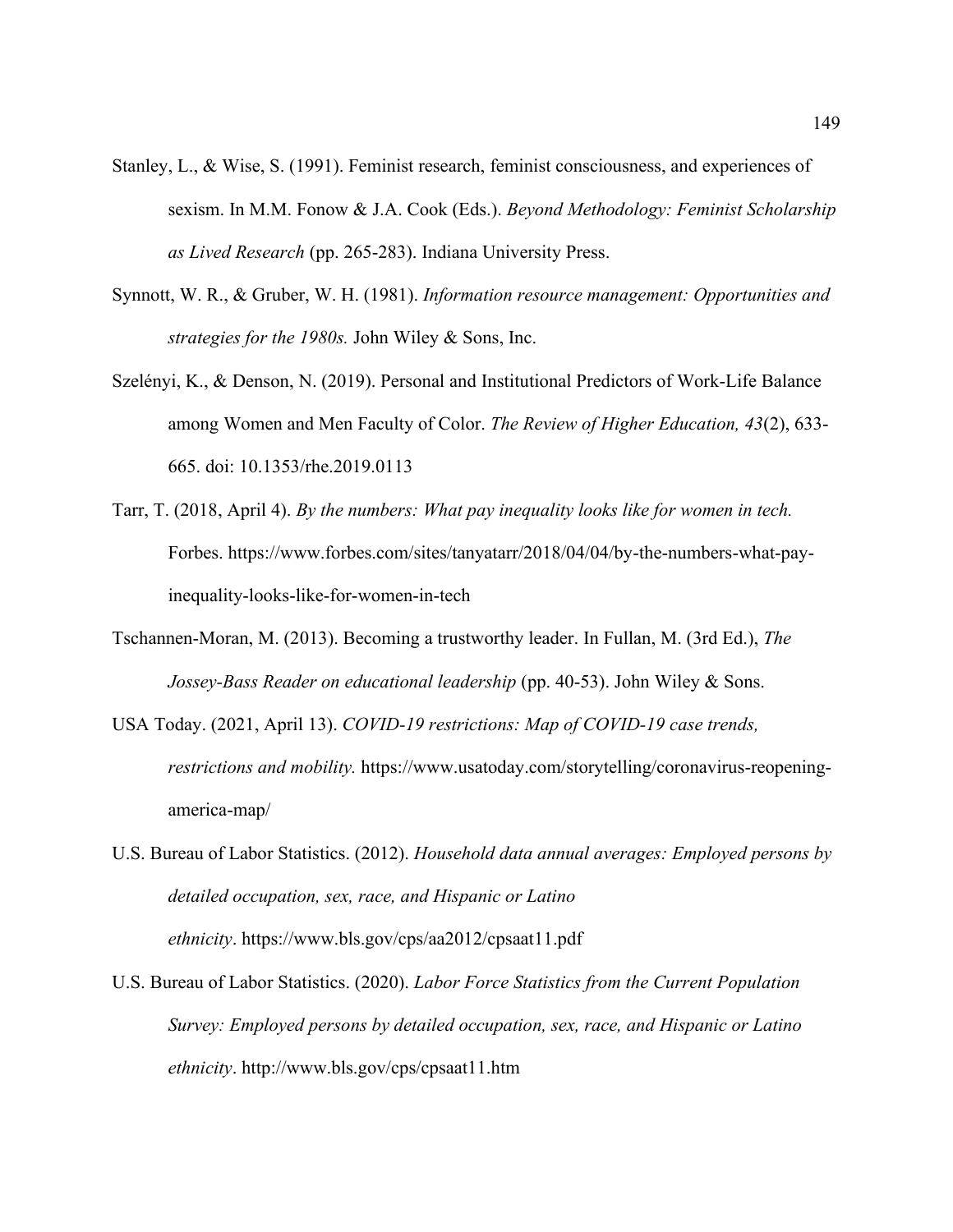U.S. Census Bureau. (2019). *QuickFacts: United States.* 

https://www.census.gov/quickfacts/fact/table/US/PST045217#PST045217

- Vinkenburg, C. J., Van Engen, M. L., Eagly, A. H., & Johannesen-Schmidt, M. C. (2011). An exploration of stereotypical beliefs about leadership styles: Is transformational leadership a route to women's promotion?. *The Leadership Quarterly, 22*(1), 10-21. https://doi.org/10.1016/j.leaqua.2010.12.003
- Vongalis-Macrow, A. (2016). It's about the leadership: The importance of women leaders doing leadership for women. *NASPA Journal About Women in Higher Education, 9*(1), 90-103. doi: 10.1080/19407882.2015.1114953
- Warner, J. (2014, March 7). *Women's leadership: What's true, what's false, and why it matters*. Center for American Progress.

https://www.americanprogress.org/issues/women/reports/2014/03/07/85467/womensleadership/

- Warner, J., Ellmann, N., Boesch D. (2018, November 20). *The women's leadership gap: Women's leadership by the numbers.* Center for American Progress. https://www.americanprogress.org/issues/women/reports/2018/11/20/461273/womensleadership-gap-2/
- Whitford, E. (2021, March 12). *Vaccine timing 'fortunate' for admissions.* Inside Higher Ed. https://www.insidehighered.com/news/2021/03/12/why-colleges-are-racing-tell-studentsthey%E2%80%99ll-be-open-person-fall
- Wilcox, P., Winn, S., & Fyvie-Gauld, M. (2005). 'It was nothing to do with the university, it was just the people': The role of social support in the first‐year experience of higher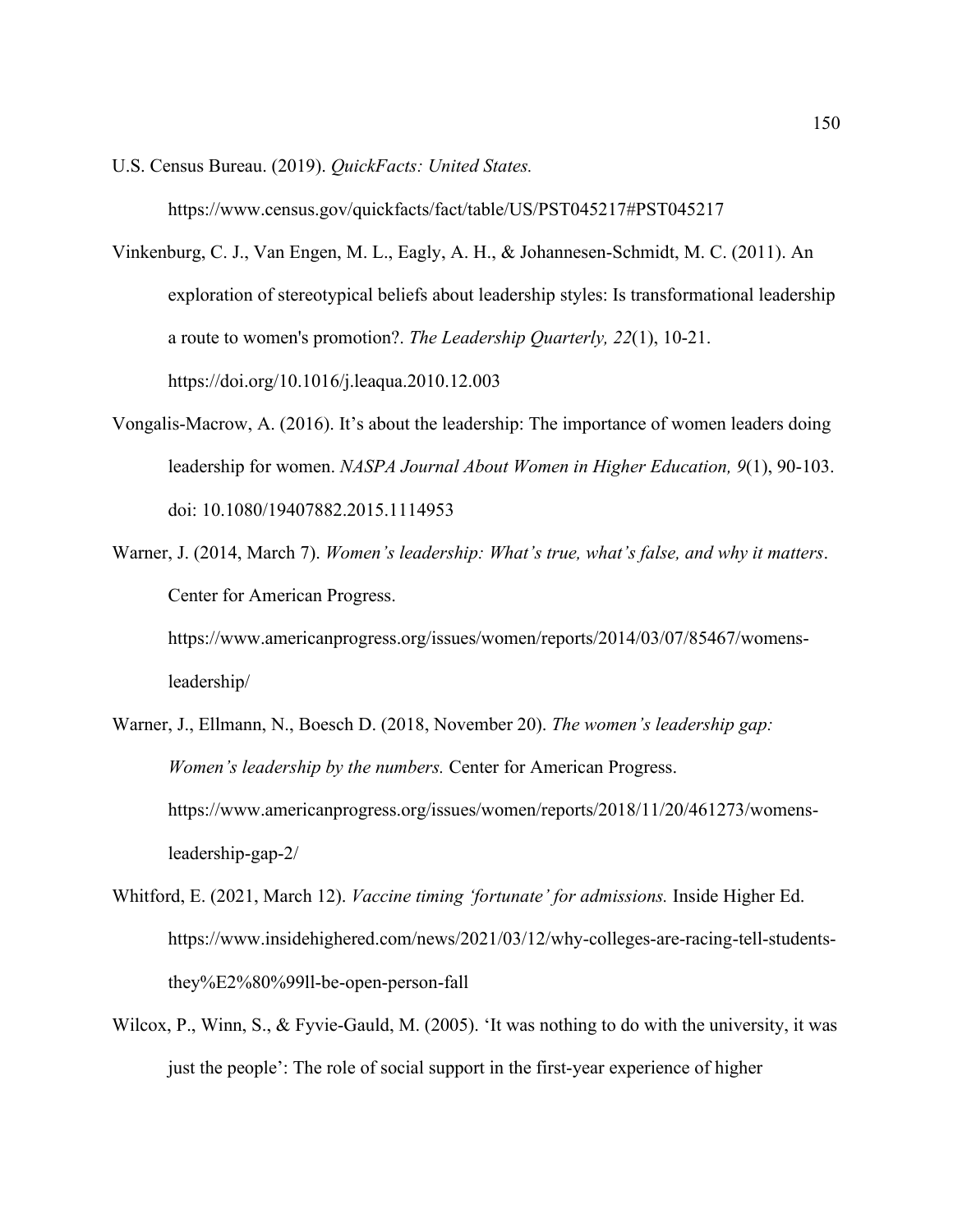education. *Studies in Higher Education, 30*(6), 707-722. https://doi.org/10.1080/03075070500340036

- Williams, J. (2001). *Unbending gender: Why family and work conflict and what to do about it*. Oxford University Press.
- Williams, J. C., Berdahl, J. L., & Vandello, J. A. (2016). Beyond work-life "integration". *Annual Review of Psychology, 67*, 515-539. doi: 10.1146/annurev-psych-122414-033710
- Willis, E. (1984). Radical feminism and feminist radicalism. *Social Text, 9*(10), 91-118. https://doi.org/10.2307/466537
- Yakaboski, T. & Donahoo, S. (2010). In research of women in student affairs administration. In P. A. Pasque & S. E. Nicholson (Eds.). *Empowering women in higher education and student affairs: Theory, research, narratives, and practice from feminist perspective* (pp. 270-286). Stylus Publishing.
- Young, P. (2004). Leadership and gender in higher education: A case study. *Journal of Further and Higher Education, 28*(1), 95-106. doi: 10.1080/0309877032000161841
- Young, G., Kilborn, M., Arnold, C., Azam, S., Badenhorst, C., Godfrey, J. R., ... & Moore, S. (2017). Women Reflect on Being Well in Academia: Challenges and Supports. *LEARNing Landscapes, 10*(2), 335-351. doi: 10.36510/learnland.v10i2.819

Zemsky, R. (2001). Gender intelligence. *Policy Perspectives*, *10*(2), 2.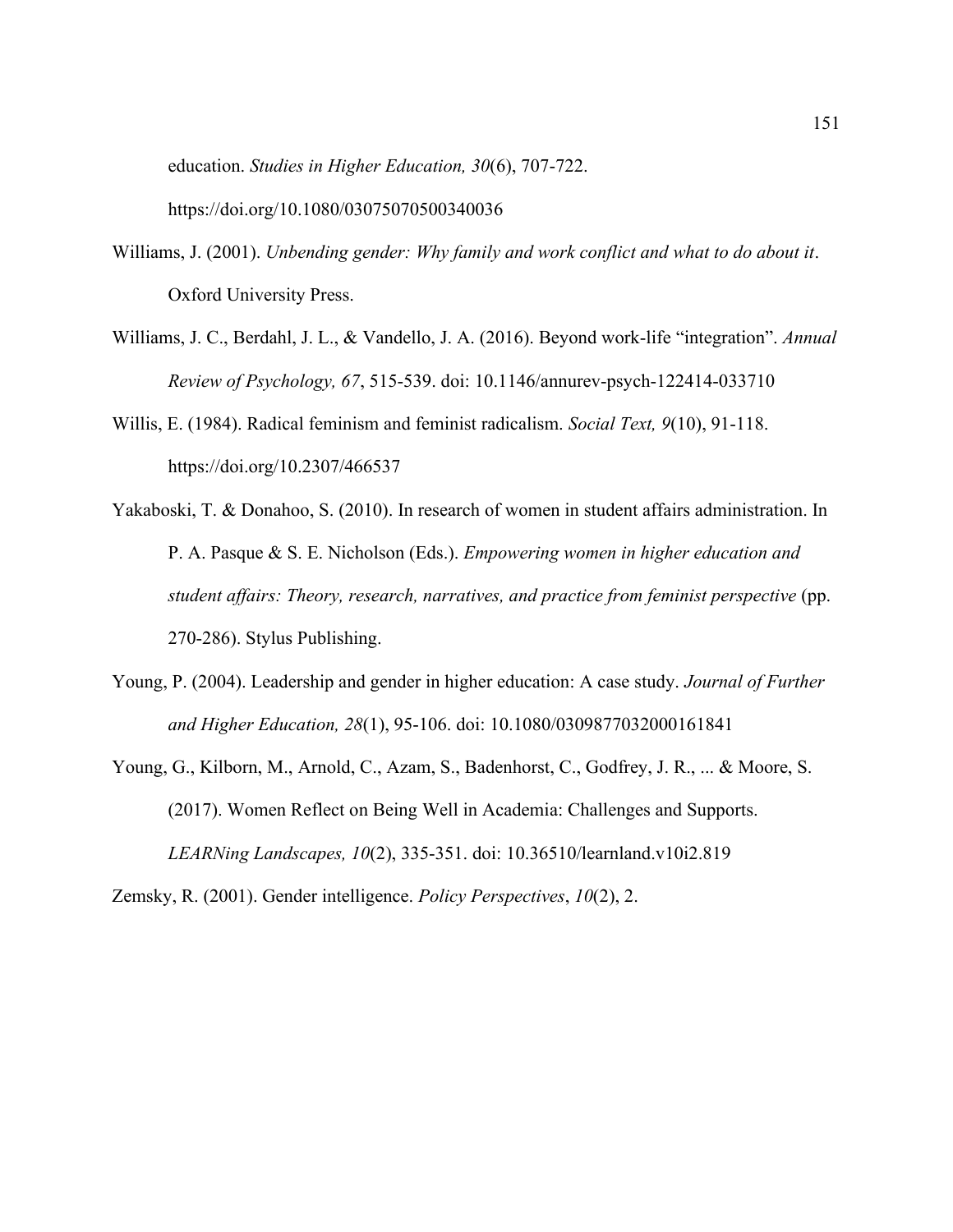# **Appendix A: Introductory Email**

## Potential Participant Introductory Email

Hello [Name of Participant],

My name is Candice Veilleux-Mesa. I am a doctoral candidate at the University of North Florida. I am contacting you because according to the [institution name/department] site (link site), you are employed as the [participant job title].

Your insight is of great interest, because I am conducting a study examining the experiences of work-life balance/integration for women higher education administrators working in higher education institutions as Chief Information Officers (CIOs) and Chief Technology Officers (CTOs). Specifically, I am interested in exploring the experiences of women CIOs and CTOs currently working in a 2- or 4-year higher education institution with ideally 3 years of experience in the position.

Participation is completely voluntary and participating in this research study is beneficial in that the study will contribute novel insight to the existing literature with a focus on the perspectives of women CIOs and CTOs working in higher education institutions.

Please contact me at your earliest convenience if you fit the criteria above and are interested in participating in this study.

Best, Candice Veilleux-Mesa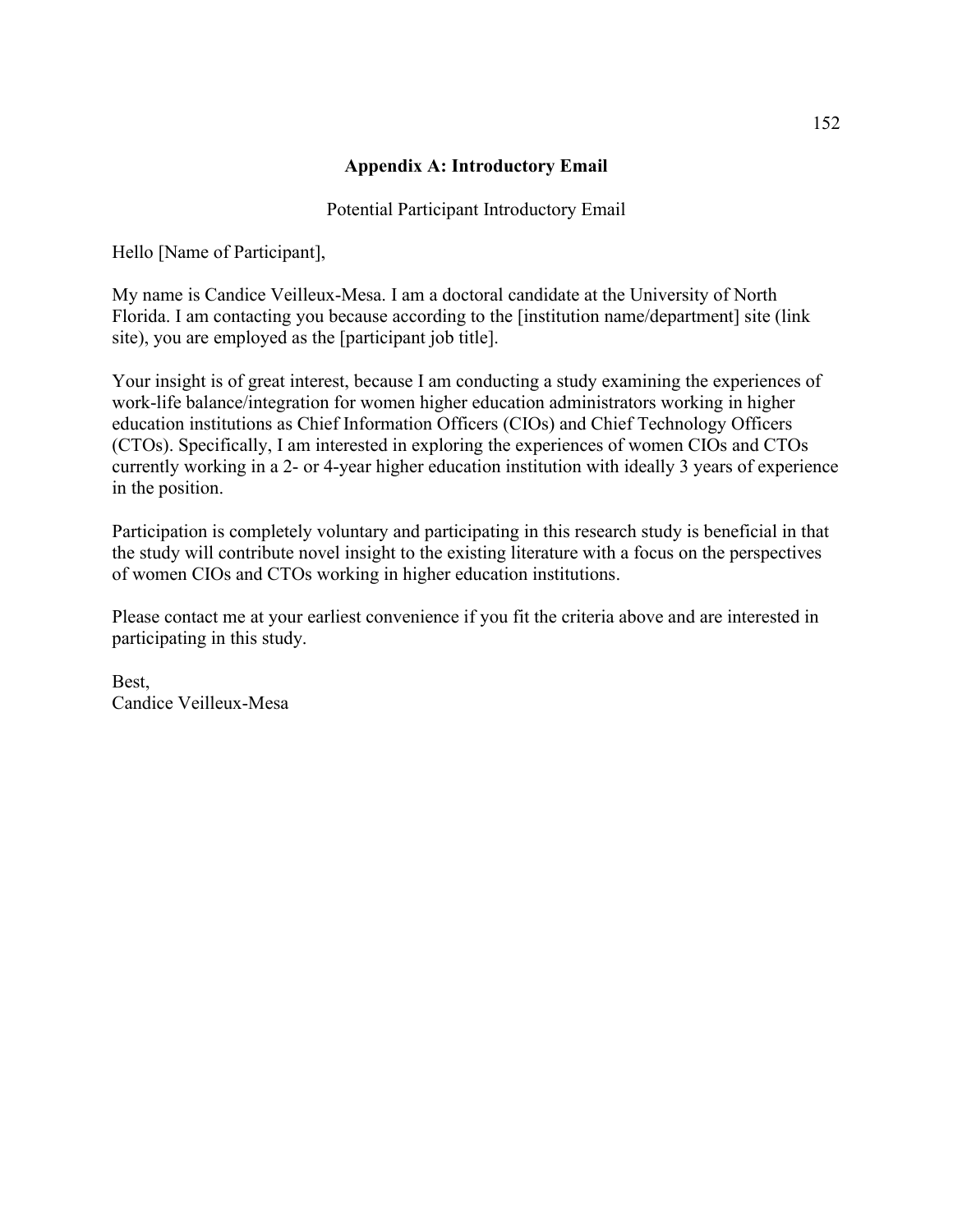# **Appendix B: Invitation Email**

## Potential Participant Invitation Email

Hello [Name of Participant],

Thank you for your quick response regarding the initial introductory email. To confirm, I am kindly requesting your participation in the doctoral research study which I am conducting titled: Women CIOs/CTOs in Higher Education Pursuing Work-Life Balance/Integration, Self-Care, and the Influence of COVID-19.

The intention is to examine the experiences of work-life balance/integration for women higher education administrators working in higher education institutions as Chief Information Officers (CIOs) and Chief Technology Officers (CTOs). Further, in this study, I aim to investigate how the global Coronavirus Disease 2019 pandemic has influenced CIOs and CTOs seeking work-life balance/integration.

Your participation in this research study is beneficial in that the study will contribute novel insight to the existing literature focusing on the perspectives of women higher education CIOs and CTOs, will incorporate the importance of self-care as a component of work-life balance/integration, and will consider the influence of the global COVID-19 pandemic on women's pursuit toward work-life balance/integration.

Participation is completely voluntary, and you may withdraw from the study at any time.

As a participant, you will be asked to share your experiences and perceptions regarding work-life balance/integration via recorded Zoom video conferencing which should take approximately 1 hour. Following the first interview, a second interview will be scheduled to conduct a member check. During the member check interview, I will revisit and confirm the initial information is correct and offer additional opportunity to expand which should take approximately 30 minutes to 1 hour.

At your earliest convenience, please contact me with your availability and I will email you a Zoom invitation and a copy of the oral informed consent script which will be read during the first interview.

Thank you for your time and participation. Your insight and expertise are greatly appreciated.

Best, Candice Veilleux-Mesa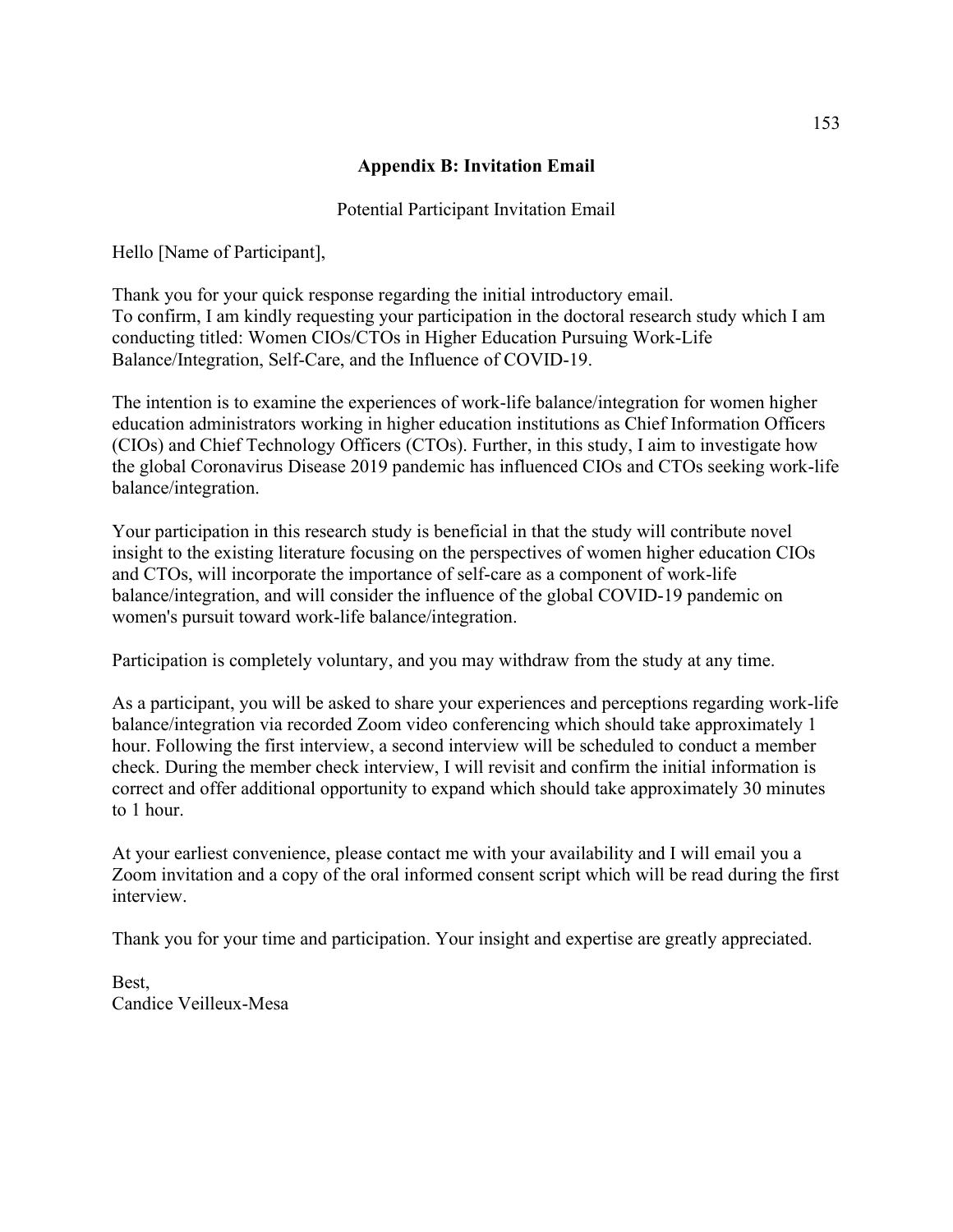# **Appendix C: Informed Consent**

Oral Informed Consent Script

Hello,

My name is Candice Veilleux-Mesa and I am a doctoral candidate at the University of North Florida.

The title of this project is "Women CIOs/CTOs in Higher Education Pursuing Work-Life Balance/Integration, Self-Care, and the Influence of COVID-19."

Please note this is a research study.

The guiding purpose of this study is to examine the experiences of work-life balance/integration, and self-care as a component of such, for women higher education administrators working in higher education institutions as Chief Information Officers (CIOs) and Chief Technology Officers (CTOs). Further, the study aims to investigate how the global Coronavirus Disease 2019 pandemic has influenced women higher education administrators working in higher education institutions as CIOs and CTOs seeking work-life balance/integration.

For the purposes of this research study, you will be asked to share your experiences and perceptions regarding work-life balance/integration via recorded Zoom video conferencing. The initial interview should take approximately 1 hour. Following the first interview, a follow-up interview will be scheduled to conduct a member check. During the member check interview, I will revisit and confirm the initial information is correct and offer additional opportunity to expand. The member check interview should take approximately 30 minutes to 1 hour. No more than 5 interviews will be conducted.

Participating in this research study is beneficial in that the study will contribute novel insight to the existing literature with a focus on the perspectives of women CIOs and CTOs working in higher education institutions, will incorporate the importance of self-care as a component of work-life balance/integration, and will consider the influence of the global COVID-19 pandemic on women's pursuit toward work-life balance/integration. The only foreseeable risk of research participation is the possibility of a confidentiality breach. However, to prevent any chance of a confidentiality breach, all data will always be locked and securely maintained.

Your participation in this research is completely voluntary. There is no penalty for not participating.

Your responses in this research are strictly confidential. You should know that your identity will remain confidential to the extent provided by law. All data you provide in response to this research will be accessible only to authorized individuals. Government or university staff sometimes review studies to make sure they are being done safe and legally. Data gathered from this research may be presented in scientific outlets, but your identity will remain entirely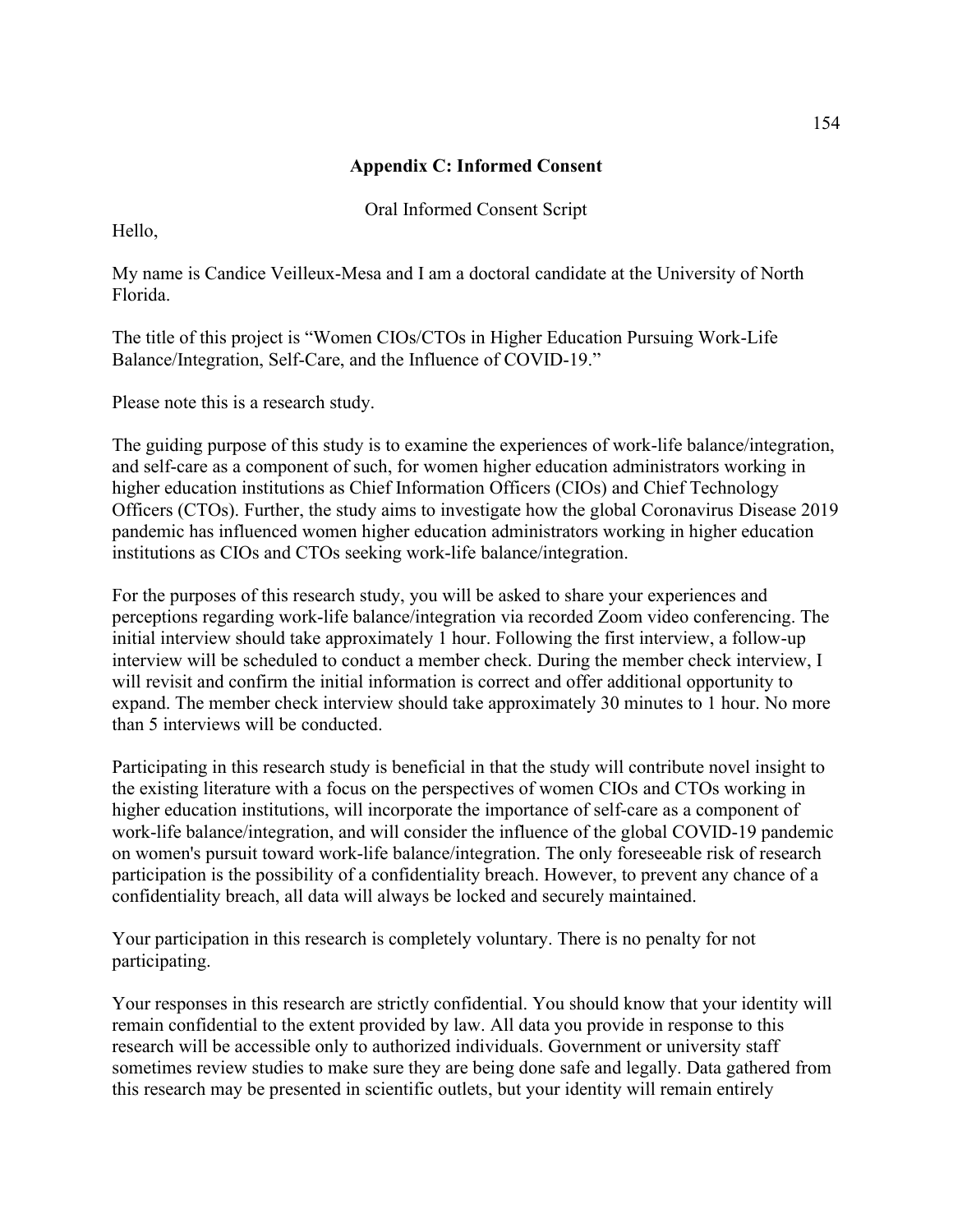confidential. Your name will be replaced with a pseudonym. Thus, anyone who sees your responses will only know that they are looking at "someone's" responses, not your responses in particular. Any information that you provide will be used solely for research purposes. In addition, the data will be stored on password protected computers and servers in locked rooms.

If you have questions that may aid in your decision to participate in this research or if you have any general questions or concerns, please contact Candice Veilleux-Mesa at [c.veilleuxmesa@unf.edu](mailto:c.veilleuxmesa@unf.edu) or Dr. Linda Skrla at [l.skrla@unf.edu.](mailto:l.skrla@unf.edu) Additional questions about the rights of human subjects can be answered by the Chair of the Institutional Review Board at irb@unf.edu or at (904) 620-2498.

Do you have any questions about the information provided?

Do you understand the information provided and do you willingly agree to participate?